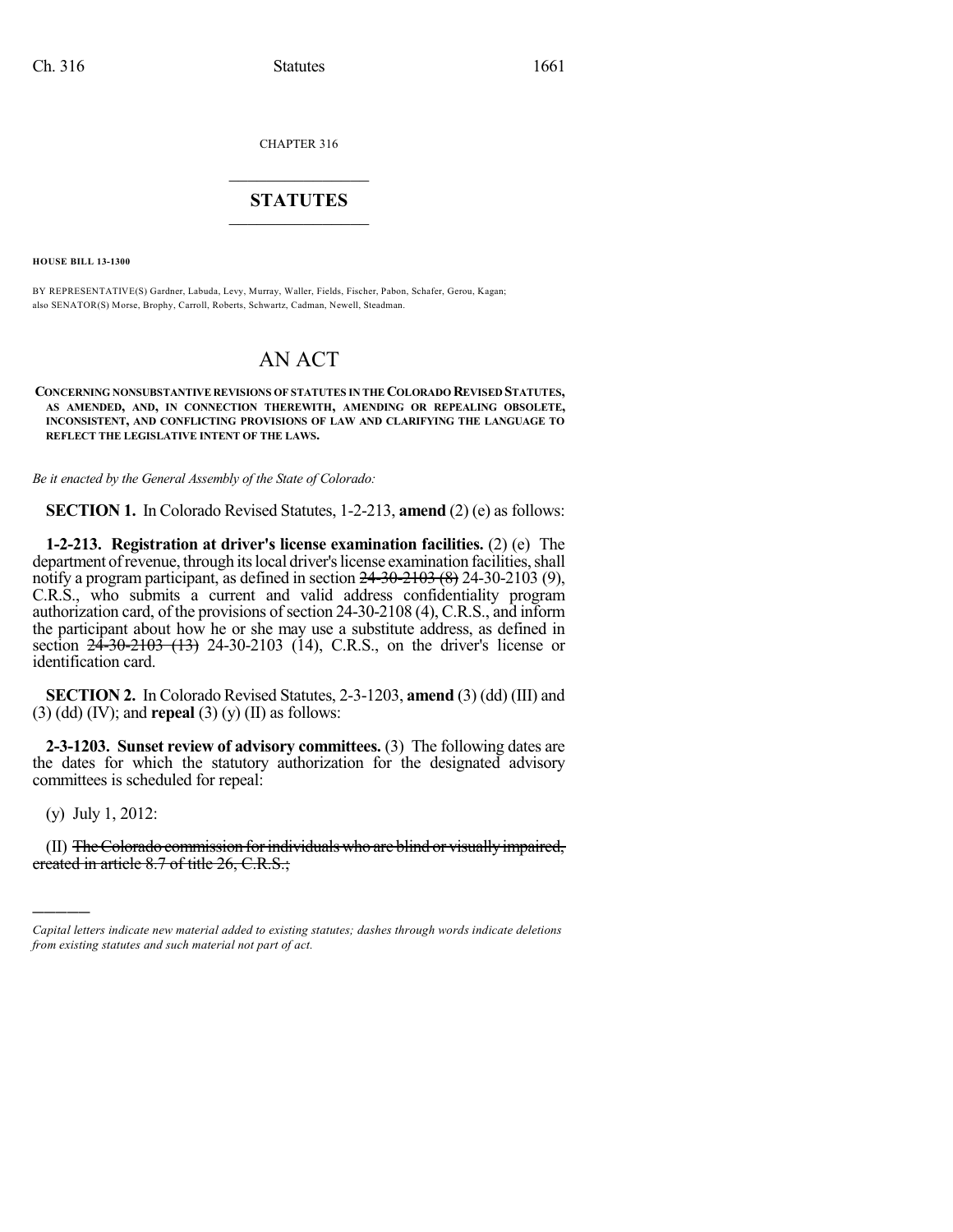(dd) July 1, 2017:

(III) Each of the local advisory boards for state and veterans nursing homes, created in section 26-12-121, C.R.S.;

(IV) The board of commissioners of state and veterans nursing homes, created in section 26-12-402, C.R.S.;

**SECTION 3.** In Colorado Revised Statutes, 2-3-1502, **amend** (2) and (6) as follows:

**2-3-1502. Definitions.** As used in this part 15, unless the context otherwise requires:

(2) "Council"meansthe governor's disaster emergencycouncil created in section  $24-32-2104(3)$  24-33.5-704 (3), C.R.S.

(6) "GEEERC" means the governor's expert emergency epidemic response committee created in section  $24\overline{-32\cdot -2104}$  (8)  $24\overline{-33.5\cdot 704}$  (8), C.R.S.

**SECTION 4.** In Colorado Revised Statutes, 2-3-1503, **amend** (2) as follows:

**2-3-1503. Legislative emergency preparedness, response, and recovery committee - creation - membership - duties.** (2) In the event of an emergency epidemic or disaster that the governor declares to be a disaster emergency pursuant to section 24-32-2104 24-33.5-704,C.R.S., the legislative committee shall convene as rapidly and as often as necessary to advise the speaker of the house of representatives, the president of the senate, and the legislative service agencies regarding reasonable and appropriate measures to be taken by the general assembly and the legislative service agencies to respond to the emergency epidemic or disaster and protect the public health, safety, and welfare. The legislative committee shall communicate, cooperate, and seek advice and assistance fromthe council, the division, the department, and the GEEERC in responding to the emergency epidemic or disaster.

**SECTION 5.** In Colorado Revised Statutes, 3-1-132, **repeal** (4) (c) as follows:

**3-1-132.** Air corps technical school - Denver. (4) (c) Subsections (1), (2), and (3) of this section are repealed on May 1, 1994.

**SECTION 6.** In Colorado Revised Statutes, 4-9.7-106, **amend** (d), (e) (1) (B), and (e)  $(1)$  (C) as follows:

**4-9.7-106. Duties of filing officer.** (d) The secretary of state may remove a notice of lien from the records of the secretary of state one year after the notice expires in accordance with section  $4-9.7-104$  (d) 4-9.7-104 (c).

(e) The secretary of state shall communicate or otherwise make available in a record the following information to any person that requests the information: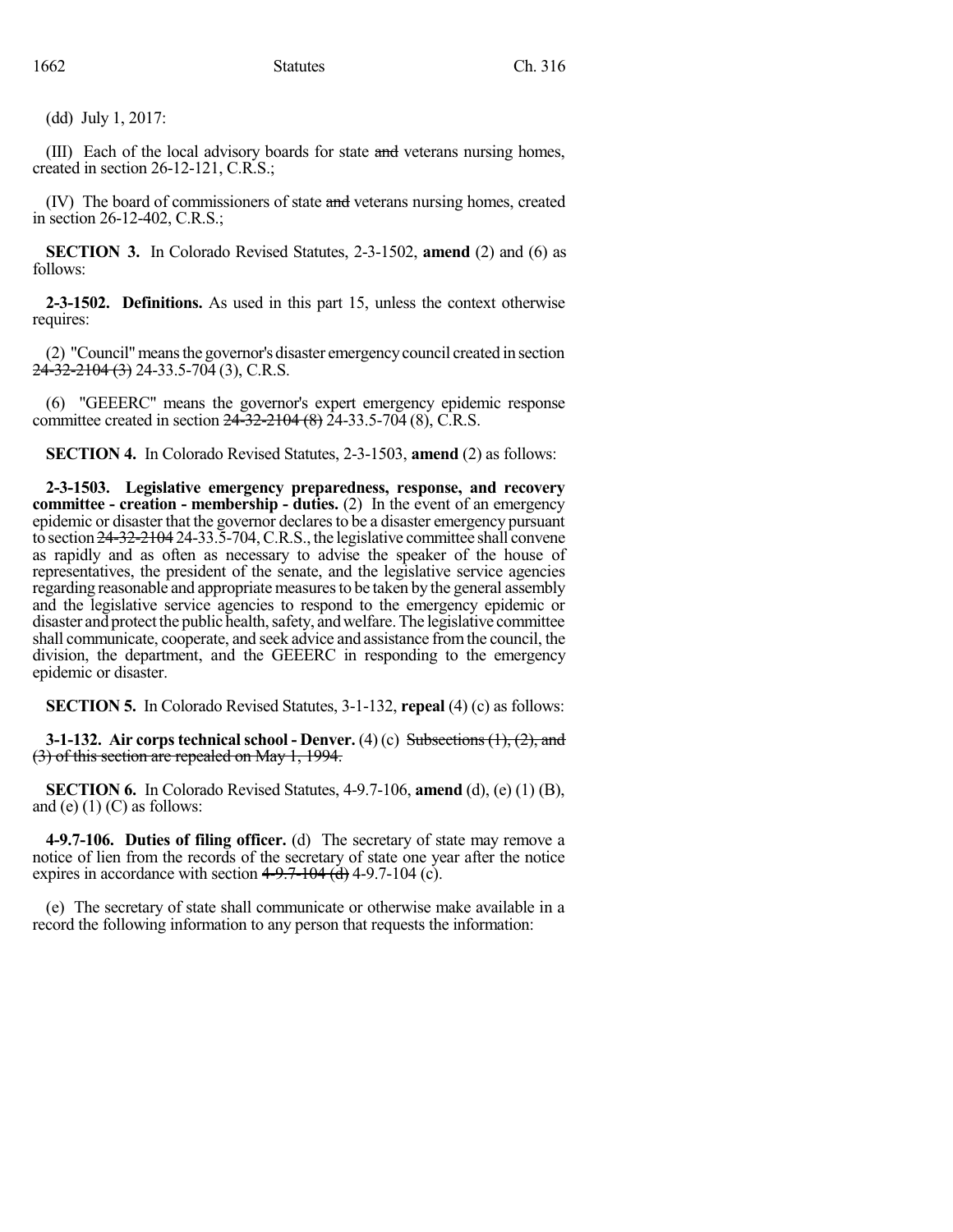(1) Whether there is on file on a date and time specified by the secretary of state any notice of lien or notice of amendment that:

(B) Has not expired under section  $4-9.7-104$  (d)  $4-9.7-104$  (c); and

(C) If the request so states, has expired under section  $4-9.7-104$  (d)  $4-9.7-104$  (c) and a record of which is maintained by the secretary of state under subsection (d) of this section;

**SECTION 7.** In Colorado Revised Statutes, 6-16-104, **amend** (6)(a) as follows:

**6-16-104. Charitable organizations-initial registration - annualfiling -fees.** (6) The following are not required to file a registration statement:

(a) Persons that are exempt from filing a federal annual information return pursuant to 26 U.S.C. sec. 6033 (a) (2), (3) (A) (I), (3) (A) (III), or (3) (C) (i) (a) (3) (A) (i), (a) (3) (A) (iii), OR (a) (3) (C) (i) or pursuant to 26 CFR 1.6033-2 (g) (1) (i) to (g) (1) (iv) or (g) (1) (vii);

**SECTION 8.** In Colorado Revised Statutes, 7-90-102, repeal and reenact, with **amendments,** (61.3) and (61.4) as follows:

**7-90-102. Definitions.** As used in this title, except as otherwise defined for the purpose of any section, subpart, part, or article of this title, or unless the context otherwise requires:

(61.3) "STATEMENT OF CONVERSION" MEANS A STATEMENT OF CONVERSION AS DESCRIBED IN SECTION 7-90-201.7.

(61.4) "STATEMENT OF CORRECTION" MEANS A STATEMENT OF CORRECTION AS DESCRIBED IN SECTION 7-90-305.

**SECTION 9.** In Colorado Revised Statutes, 7-90-203.7, **amend** (1) introductory portion and (2) introductory portion as follows:

**7-90-203.7. Statement of merger - when merger effective.** (1) After a merger is approved in accordance with section  $7\text{-}90\text{-}203$  7-90-203.4, if any merging entity is an entity for which a constituent filed document has been filed by the secretary of state, the surviving entity shall deliver to the secretary of state, for filing pursuant to part 3 of this article, a statement of merger that shall state:

(2) After a merger is approved in accordance with section 7-90-203 7-90-203.4, if no merging entity is an entity for which a constituent filed document has been filed by the secretary of state, the surviving entity may deliver to the secretary of state, for filing pursuant to part 3 of this article, a statement of merger that shall state:

**SECTION 10.** In Colorado Revised Statutes, 8-73-114, **repeal** (8) (a) (II) as follows:

**8-73-114. Enhanced unemployment insurance compensation benefits -**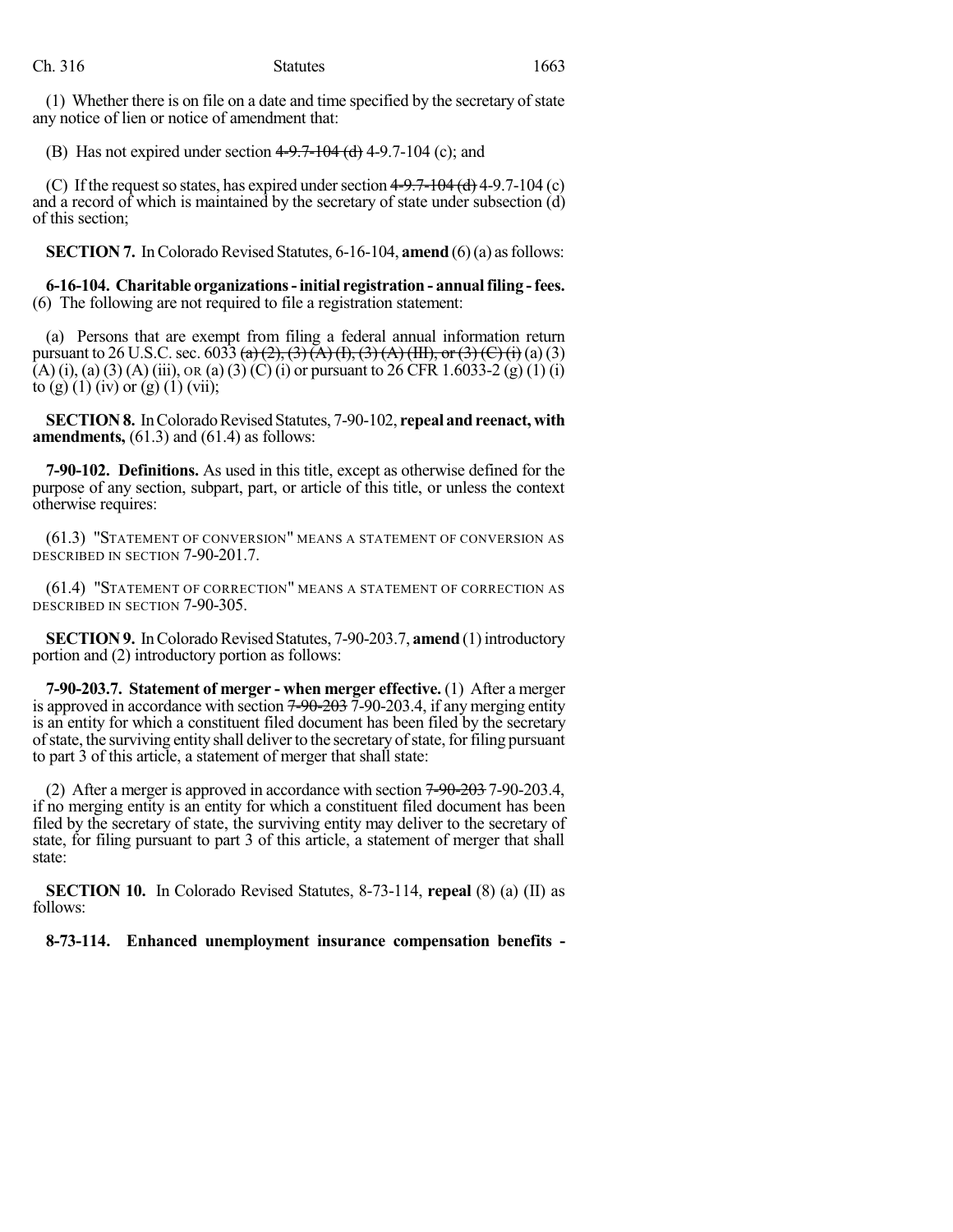**eligibility - approvedtrainingprograms- amount of benefits-outreach-notice of funding through gifts, grants, and donations - repeal.** (8) As used in this section:

(a) (II) "Approved training program" includes entrepreneurial training approved by the director as part of the self-employment assistance program created in article 75.5 of this title.

**SECTION 11.** In Colorado Revised Statutes, 9-5.5-114, **amend** (6) as follows:

**9-5.5-114. Periodic inspections and registrations - rules.** (6) The owner or lessee shall pay a fee in an amount determined by the administrator for a certificate of operation issued by the administrator. The administrator shall set the fee in accordance with section 24-4-104 24-4-103, C.R.S., to approximate the actual cost of issuing a certificate of operation.

**SECTION 12.** In Colorado Revised Statutes, **amend** 10-2-706 as follows:

**10-2-706. Insuranceproducerdesignee - responsibility.**Aninsuranceproducer may use another properly licensed and appointed insurance producer as an agent to comply with the requirements of this section 10-2-705, but the insurance producer who posts the bail bond with the court is responsible for compliance with this section 10-2-705 and is subject to discipline for noncompliance with any provision of this section  $10-2-705$ .

**SECTION 13.** In Colorado Revised Statutes, 10-4-633.5, **amend** (3) introductory portion as follows:

**10-4-633.5. Automobile insurance policies- plain language required - rules.** (3) For purposes of subsection SUBSECTIONS  $(1)$  AND  $(2)$  of this section, the following shall apply:

**SECTION 14.** In Colorado Revised Statutes, 10-16-104, **amend** (5) including  $(5)$  (d) (I) as repealed by section 2 of House Bill 13-1015 and (7) (c) (II) as follows:

**10-16-104. Mandatory coverage provisions- definitions.** (5) **Mental illness.** (a) Every small group policy providing hospitalization or medical benefits by an entity subject to the provisions of part 2 or 3 of this article must provide benefits for conditions arising from mental illness at least equal to the following:

 $\left( \frac{a}{b} \right)$  In the case of basic coverage benefits based upon either confinement as an inpatient or partial hospitalization in a hospital or psychiatric hospital licensed by the department of public health and environment, the period of confinement for which benefits are payable shall be at least forty-five days for inpatient care or ninety days for partial hospitalization in any one twelve-month-benefit period. For the purpose of computing the period for which benefits are payable, each two days of partial hospitalization care shall reduce by one day the forty-five days available for inpatient care, and each day of inpatient care shall reduce by two days the ninety days available for partial hospitalization care. Each day of confinement as an inpatient or each two days of partial hospitalization shallreduce byone day the total days available for all other illnesses during any one twelve-month-benefit period.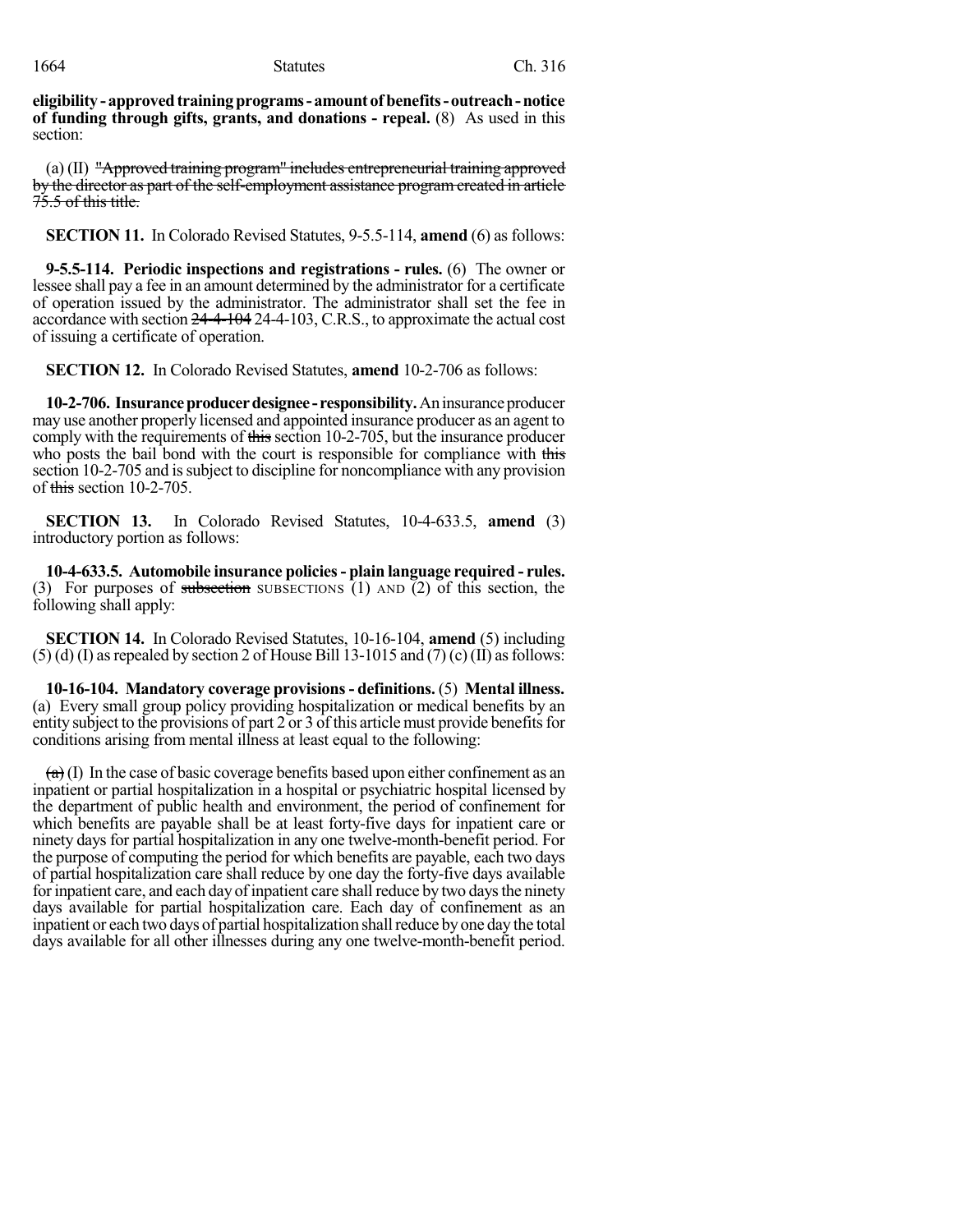## Ch. 316 Statutes 1665

Each day of confinement as an inpatient in a hospital or psychiatric hospital or each two days of partial hospitalization shall reduce by one day the available days provided under subsection (9) of this section. For the purpose of this subsection (5), "partial hospitalization" means continuous treatment for at least three hours, but not more than twelve hours, in any twenty-four-hour period.

 $\left(\frac{b}{b}\right)$  (I) (A) In the case of major medical coverage, benefits shall cover outpatient services furnished by a comprehensive health care service corporation, a hospital, or a community mental health center or other mental health clinics approved by the department of human servicesto furnish mental health services; or furnished by a registered professional nurse within the scope of his or her license; or furnished by a licensed clinical social worker within the scope of his or her license; or furnished by or under the supervision of a licensed physician or licensed psychologist acting in compliance with part 3 of article 43 of title 12, C.R.S. Except as provided in subparagraph  $(H)$  of this paragraph  $(b)$  SUB-SUBPARAGRAPH  $(B)$  OF THIS SUBPARAGRAPH  $(II)$ , the services provided under this paragraph  $(b)$ SUBPARAGRAPH (II) shall be under the direct supervision of a physician or a licensed psychologist acting in compliance with part 3 of article 43 of title 12, C.R.S. The patient records shall show that the attending physician or licensed psychologist acting in compliance with part 3 of article  $\overline{43}$  of title 12, C.R.S., either saw the patient or had a written summary of consultations or a personal consultation with the therapist at least once every ninety days.

(II) (B) If any mental health services are a benefit made available under major medical coverage or as a benefit made available by an entity subject to the provisions of part 3 of this article and such services are performed by a registered professional nurse or licensed clinical social worker, licensed professional counselor, or licensed marriage and family therapist who is licensed to practice in this state, reimbursement for these services shall not be denied and shall be made directly to the registered professional nurse, licensed clinical social worker, licensed professional counselor, or licensed marriage and family therapist when acting as an independent provider, whether or not such services are provided under the direct supervision of a physician or licensed psychologist. Nothing in this subparagraph  $(H)$  SUB-SUBPARAGRAPH  $(B)$  shall be interpreted to expand the scope of professional nursing, licensed clinical social worker, licensed professional counselor, or licensed marriage and family therapist practice.

(III) (C) For purposes of this subsection (5), "licensed clinical social worker" means a person who is licensed as a clinical social worker under part 4 of article 43 of title 12, C.R.S., and who has at least five years of experience in psychotherapy, as defined in section 12-43-201, C.R.S., under appropriate supervision, beyond a master's degree; "licensed professional counselor" means a person who is licensed as a professional counselor under part 6 of article 43 oftitle 12,C.R.S., andwho has at least five years of experience in psychotherapy, as defined in section 12-43-201, C.R.S., under appropriate supervision, beyond a master's degree; and "licensed marriage and family therapist" means a person who is licensed as a marriage and family therapist under part 5 of article 43 of title 12, C.R.S., and who has at least five years of experience in psychotherapy, as defined in section 12-43-201, C.R.S., under appropriate supervision, beyond a master's degree.

 $\overline{(e)}$  (b) An entity subject to the provisions of part 2 or 3 of this article may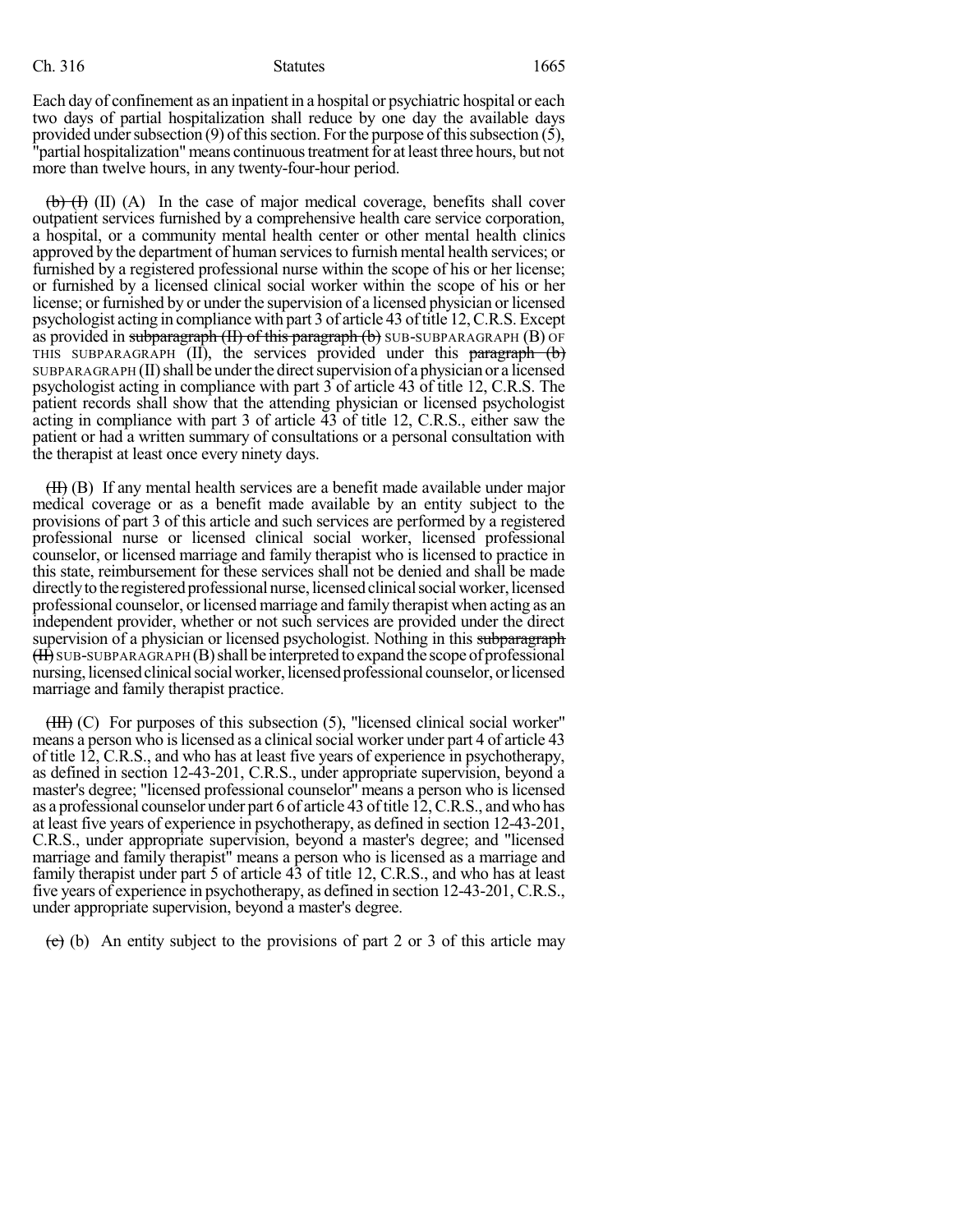establish a copayment or coinsurance requirement for mental illness, which may or may not differ from the copayment or coinsurance requirement established for any other condition or illness; except that copayment or coinsurance requirements for mental illness shall not exceed a fifty percent copayment or coinsurance requirement. Such entity may establish a deductible amount for mental illness, but such deductible amount shall not differ from the deductible amount for any other condition or illness. In addition, such entity may limit the aggregate benefits payable under  $\frac{\text{parameter of 1}}{\text{parameter of 1}}$  SUBPARAGRAPH (II) OF PARAGRAPH (a) of this subsection (5) to an amount of not less than one thousand dollars in any one twelve-month benefit period or not less than twenty visits per year.

 $(d)$  (H) (c) (I) Repealed.

(II) A person shall not be required to reportsuch person'ssocialsecurity number for the purpose of obtaining coverage or, after obtaining coverage, claiming benefits when not required by applicable federal statute or regulation.

(e) (d) The commissioner may exempt from the requirements of  $\frac{\partial}{\partial x}$  $\overline{\text{and (b)}}$  PARAGRAPH (a) of this subsection (5) any small group policy or type of small group policy with respect to which the commissioner has determined that the prescribed mental illness benefits are inapplicable or inappropriate.

(f)(e) The provisions of paragraphs(a) to  $(e)$ (d) of this subsection (5) shall apply to all small group policies issued, renewed, or reinstated on and after January 1, 1976.

 $(g)$  (f) Every small group plan that is a health care service plan providing hospitalization or medical benefits under the provisions of part 4 of this article shall provide benefits for conditions arising from mental illness at least equal to the benefits required by this subsection (5). The health care service plan issued by an entity subject to the provisions of part 4 of this article may provide that the benefits required pursuant to this subsection  $(5)$  shall be covered benefits only if the services are rendered by a provider who is designated by and affiliated with the health maintenance organization.

 $\left(\frac{h}{h}\right)$  (g) For purposes of this subsection (5), "mental illness" does not include autism. Autism shall be governed by the provisions of section 10-16-104.5.

(7) **Reimbursement of providers.** (c) **Definitions.** As used in this subsection (7):

(II) "Licensed clinicalsocial worker" shall have the same meaning asset forth in subparagraph (III) of paragraph (b) SUB-SUBPARAGRAPH (C) OF SUBPARAGRAPH (II) OF PARAGRAPH (a) of subsection (5) of this section.

**SECTION 15.** In Colorado Revised Statutes, 10-16-107.3, **amend** (3) introductory portion as follows:

**10-16-107.3. Health insurance policies - plain language required - rules.** (3) For purposes of subsection SUBSECTIONS (1) AND (2) of this section, the following shall apply: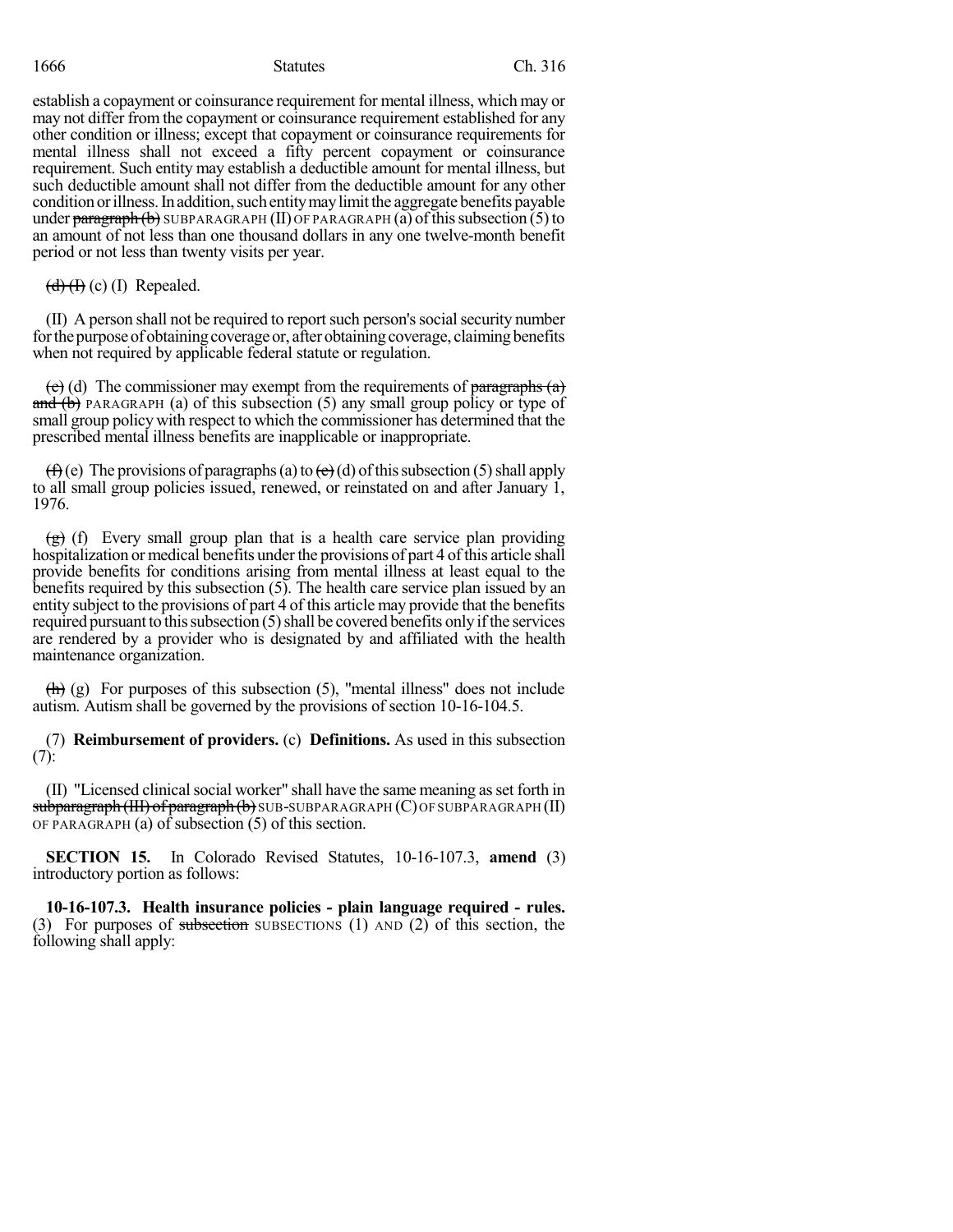**SECTION 16.** In Colorado Revised Statutes, 11-71-103, **amend** (1) (e); and **repeal** (1) (f) as follows:

**11-71-103. Applicability of article - confidentiality of compliance review committee documents.** (1) This article applies to a compliance review committee the functions of which are to evaluate and seek to improve:

(e) (I) The ability of electronic computing devices and any other computers, software programs, databases, network information systems, firmware, microprocessors, internal time clocks, hardware, or any other device used to interpret, produce, calculate, compute, generate, compare, account for, or sequence a date from, into, or between the years 1999 and 2000.

(II) FOR PURPOSES OF THIS PARAGRAPH (e), "ELECTRONIC COMPUTING DEVICE" MEANS ANY COMPUTER HARDWARE OR SOFTWARE, COMPUTER CHIP, EMBEDDED CHIP, PROCESS CONTROL EQUIPMENT, OR OTHER INFORMATION SYSTEM THAT:

(A) IS USED TO CAPTURE, STORE, MANIPULATE, OR PROCESS DATA; OR

(B) CONTROLS, MONITORS, OR ASSISTS IN THE OPERATION OF PHYSICAL APPARATUS THAT IS NOT PRIMARILY USED AS A COMPUTER BUT THAT RELIES ON AUTOMATION OR DIGITAL TECHNOLOGY TO FUNCTION, INCLUDING BUT NOT LIMITED TO VEHICLES, VESSELS, BUILDINGS, STRUCTURES, FACILITIES, ELEVATORS, MEDICAL EQUIPMENT, TRAFFIC SIGNALS, AND FACTORY MACHINERY.

### $(f)$  (f) Repealed.

### (II) For the purposes of this section:

(A) "Electronic computing device" shall have the same meaning set forth in section 13-21-603 (2), C.R.S.

### (B) Repealed.

**SECTION 17.** In Colorado Revised Statutes, **amend** 12-6-537 as follows:

**12-6-537. Termination appeal.** Apowersports vehicle dealer who hasreason to believe that a manufacturer, distributor, or manufacturer representative has violated section 12-6-523 (1) (d) or (1) (v) may appeal to the board by filing a complaint with the executive director. Upon receiving the complaint and upon a showing of specific facts that a violation has occurred, the executive director shall summarily issue a cease-and-desist order under section  $12-6-105$  (1) (h) 12-6-505 (1) (h) staying the termination, elimination, modification, or nonrenewal of the franchise agreement. The cease-and-desist order remains in effect until the hearing required by section  $12-6-105$  (1)(h) 12-6-505 (1)(h) is held. If a determination is made at the hearing required by section  $\frac{12-6-105(1)}{11-12-6-505(1)}$  (h) that a violation occurred, the executive director shall make the cease-and-desist order permanent and take any actions authorized by section 12-6-504 (1). A motor vehicle dealer who appeals to the executive director maintains all rights under the franchise agreement until the later of the executive director issuing a decision or ninety days after the manufacturer, distributor, or manufacturer's representative provides the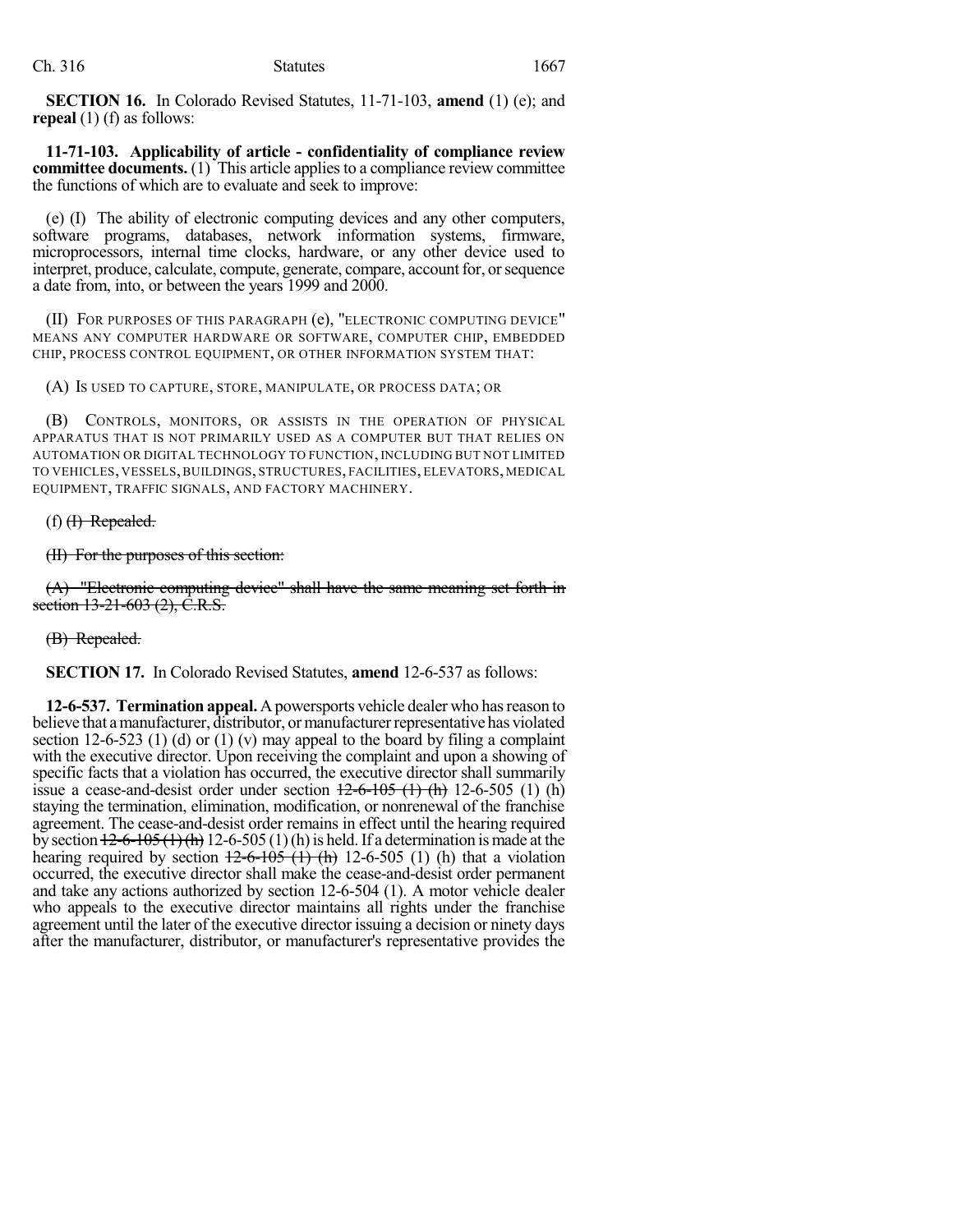## 1668 Ch. 316

notice of termination unless the executive director finds that the termination, cancellation, or nonrenewal was for fraud, a misrepresentation, or committing a crime within the scope of the franchise agreement or in the operation of the dealership, in which case the franchise rights terminate immediately.

**SECTION 18.** In Colorado Revised Statutes, 12-16-105, **amend** (1) (b) (I) as follows:

**12-16-105. License fee - renewal - rules.** (1) (b) (I) Except as provided in subparagraph (II) of this paragraph (b), For each fiscal year, commencing on July 1, twenty-five percent ofthe direct and indirect costs of administering and enforcing this article shall be funded from the general fund. The agricultural commission shall establish a fee schedule to cover any direct and indirect costs not funded from the general fund.

**SECTION 19.** In Colorado Revised Statutes, 12-16-217, **amend** (2) (a) as follows:

**12-16-217. Inspection fees.** (2) (a) Except as provided in paragraph (b) of this subsection  $(2)$ , For each fiscal year, commencing on July 1, twenty-five percent of the direct and indirect costs of administering and enforcing this article shall be funded from the general fund. The agricultural commission shall establish a fee schedule to cover any direct and indirect costs not funded from the general fund. The inspection fee shall be paid by the person, firm, corporation, or other organization requesting the service at the time it is rendered or as otherwise provided and authorized by the commission.

**SECTION 20.** In Colorado Revised Statutes, 12-29.3-102, **amend** (3) and (4) as follows:

**12-29.3-102. Definitions.** In this article:

(3) "Emergency" means an event or condition that is an emergency, disaster, incident of bioterrorism, emergency epidemic, pandemic influenza, or other public health emergency under section  $2\overline{4} - 32 - 21042$   $2\overline{4} - 33.5 - 704$ , C.R.S.

(4) "Emergency declaration" means a declaration of emergency issued by the governor pursuant to section 24-32-2104 24-33.5-704, C.R.S.

**SECTION 21.** In Colorado Revised Statutes, 12-40-108, **amend** (1) (b) as follows:

**12-40-108. Application for license - licensure by endorsement.** (1) A person who desires to practice optometry in the state may file with the board an application for a license, giving the information required in a formand manner approved by the board. The applicant shall demonstrate that he or she possesses the following qualifications:

(b) The applicant has graduated with the degree of doctor of optometry from a school or college of optometry accredited by a regional or professional accreditation organization that is recognized or approved by the council on postsecondary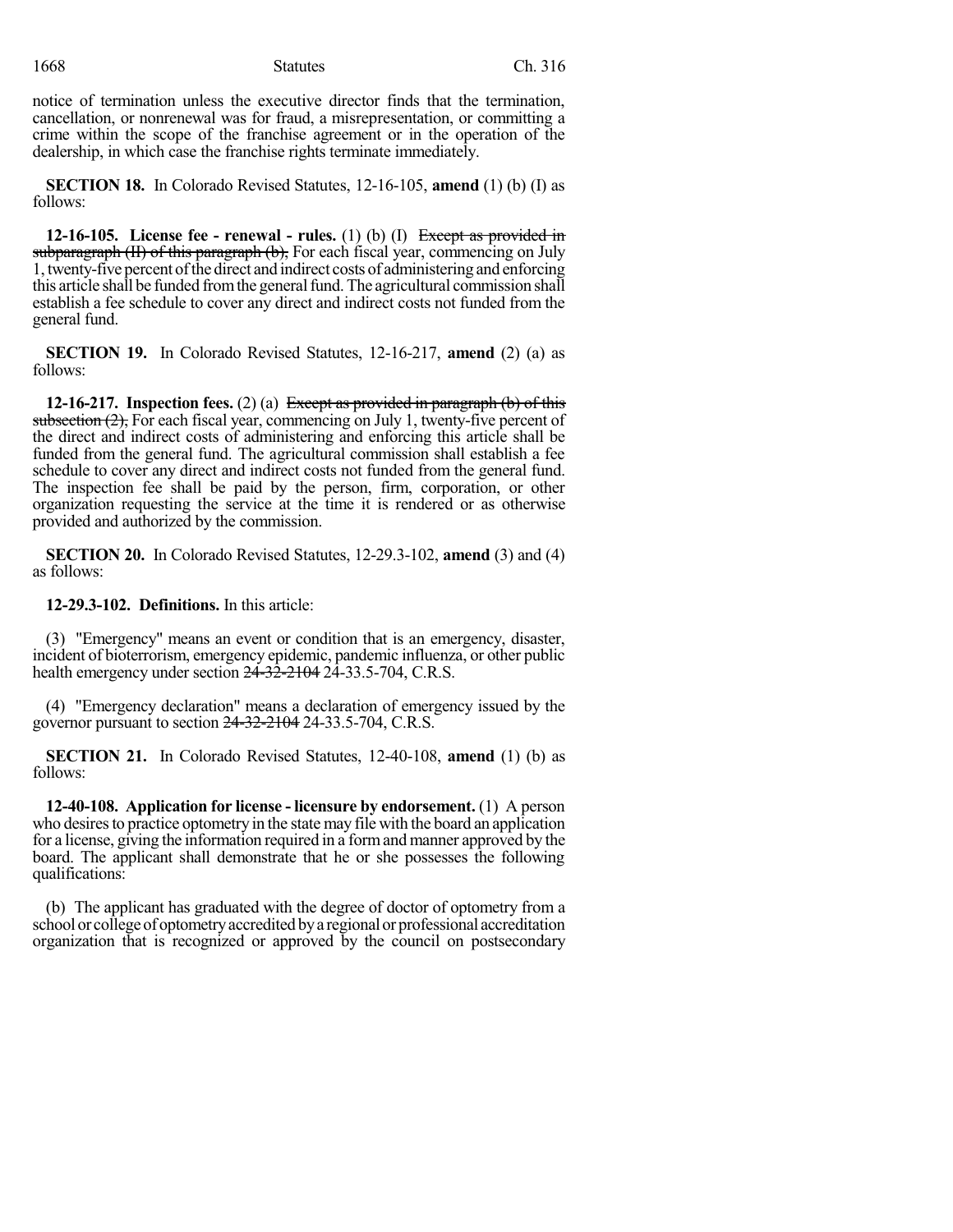accreditation or the United States commissioner SECRETARY of education. The board has the authority, upon its investigation and approval of the standards thereof, to approve any other college of optometry.

**SECTION 22.** In Colorado Revised Statutes, 12-41-107, **amend** (1) (b) introductory portion as follows:

**12-41-107. Licensure by examination.** (1) Every applicant for a license by examination shall:

(b) Pass a written examination in accordance with subsection  $(2)$  of this section that is:

**SECTION 23.** In Colorado Revised Statutes, 12-41-109, **amend** (3) (a) as follows:

**12-41-109. Licensureby endorsement.**(3) The board shall issue a license ifthe applicant fulfills the requirements of subsection (1) of this section and meets any one of the following qualifying standards enumerated in paragraphs $(a)$  to  $(c)$  of this subsection (3):

(a) The applicant graduated froman accredited programwithin the pasttwo years and passed an examination substantially equivalent to that specified in section  $12-41-107(2)$  12-41-107(1)(b);

**SECTION 24.** In Colorado Revised Statutes, 12-43-211, **amend** (1) (b) (V) and  $(1)$  (b) (VI) as follows:

**12-43-211. Professionalservice corporationsfor the practice of psychology, social work, marriage and family therapy, professional counseling, and addiction counseling - definitions.** (1) Licensees, registrants, or certificate holders may form professional service corporations for the practice of psychology, social work, marriage and family therapy, professional counseling, psychotherapy, or addiction counseling under the "Colorado Business Corporation Act", articles 101 to 117 of title 7, C.R.S., if the corporations are organized and operated in accordance with thissection. The articles of incorporation of a professionalservice corporation formed pursuantto thissectionmust contain provisions complyingwith the following requirements:

(b) The corporation must be organized by licensees, registrants, or certificate holders for the purpose of conducting the practice of psychology, social work, marriage and family therapy, professional counseling, psychotherapy, or addiction counseling by the respective licensees, registrants, or certificate holders of those practices. The corporation may be organized with any other person, and any person may own shares in such corporation, if the following conditions are met:

(V) The practice of LICENSED professional counseling, as defined in section  $12-43-601$  12-43-602.5, by the professional service corporation is performed by a licensed professional counselor acting independently or under the supervision of a person licensed pursuant to this article or a licensed professional counselor. Any licensed professional counselor member of the professional service corporation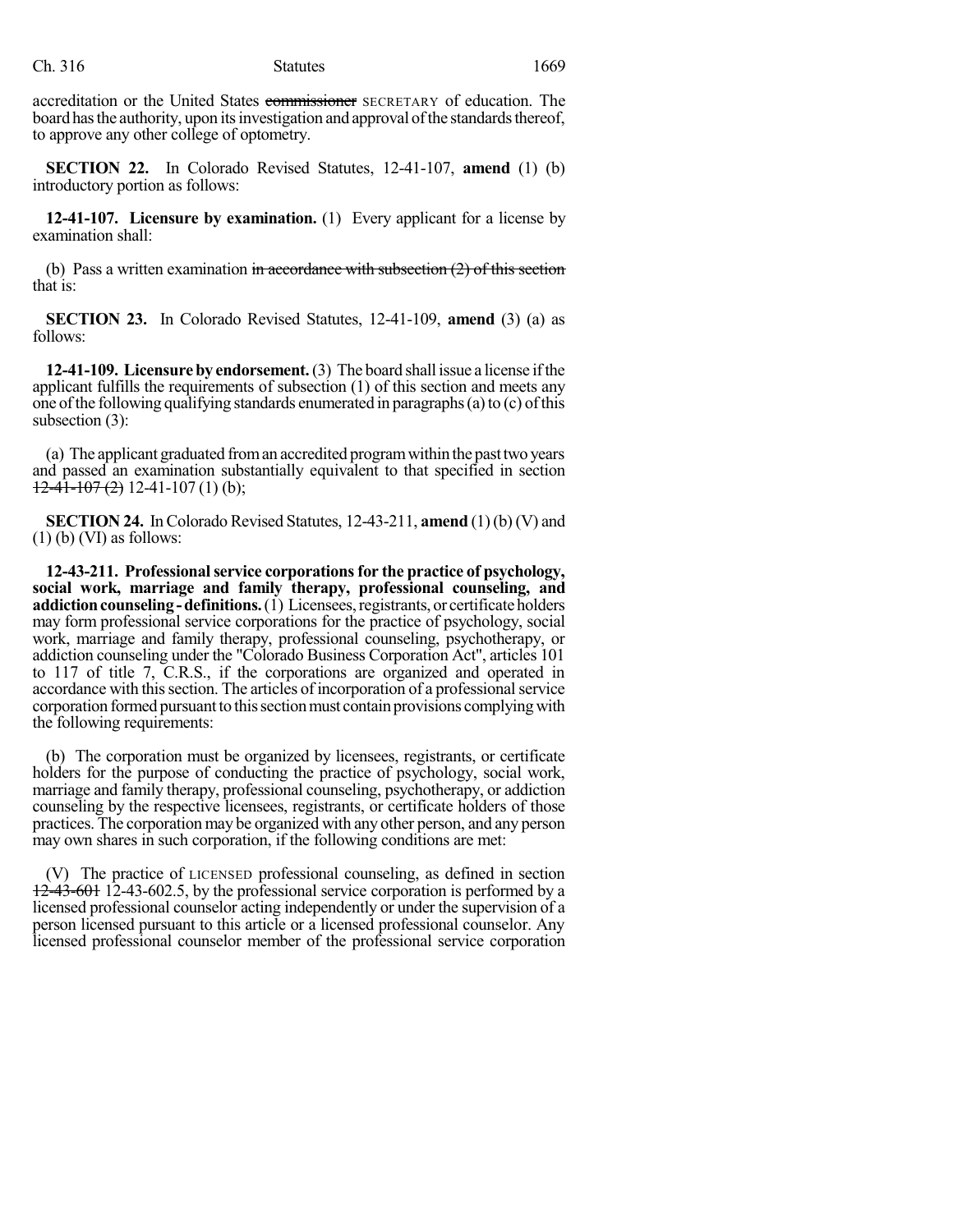remains individually responsible for his or her professional acts and conduct as provided elsewhere in this article.

(VI) The practice of addiction counseling, as defined in section  $12-43-802$ 12-43-803, by the professional service corporation is performed by a licensed addiction counselor acting independently or under the supervision of a person licensed pursuant to this article or a licensed addiction counselor. Any licensed addiction counselor member of the professional service corporation remains individually responsible for his or her professional acts and conduct as provided in this article; or

**SECTION 25.** In Colorado Revised Statutes, 12-43.3-307, **amend** (1) (m) as follows:

**12-43.3-307. Persons prohibited as licensees.** (1) A license provided by this article shall not be issued to or held by:

(m) An owner, as defined by rule of the state licensing authority, who has not been a resident of Colorado for at least two years prior to the date of the owner's application. except that:

(I) Repealed.

**SECTION 26.** In Colorado Revised Statutes, 12-43.3-402, **amend** (5) as follows:

**12-43.3-402. Medical marijuana center license.** (5) Prior to initiating a sale, the employee of the medical marijuana center making the sale shall verify that the purchaser has a valid registration REGISTRY IDENTIFICATION card issued pursuant to section 25-1.5-106, C.R.S., or a copy of a current and complete new application for the medical marijuana registry administered by the department of public health and environment that is documented by a certified mail return receipt as having been submitted to the department of public health and environment within the preceding thirty-five days, and a valid picture identification card that matches the name on the registration REGISTRY IDENTIFICATION card. A purchaser may not provide a copy of a renewal application in order to make a purchase at a medical marijuana center. A purchaser may only make a purchase using a copy of his or her application from 8 a.m. to 5 p.m., Monday through Friday. If the purchaser presents a copy of his or her application at the time of purchase, the employee must contact the department of public health and environment to determine whether the purchaser's application has been denied. The employee shall not complete the transaction if the purchaser's application has been denied. If the purchaser's application has been denied, the employee shall be authorized to confiscate the purchaser's copy of the application and the documentation of the certified mail return receipt, if possible, and shall, within seventy-two hours after the confiscation, turn it over to the department of public health and environment or A local law enforcement agency. The failure to confiscate the copy of the application and document of the certified mail return receipt or to turn it over to the state health department or a state or local law enforcement agency within seventy-two hours after the confiscation shall not constitute a criminal offense.

**SECTION 27.** In Colorado Revised Statutes, 12-47-503, **amend** (1) (b) (III) as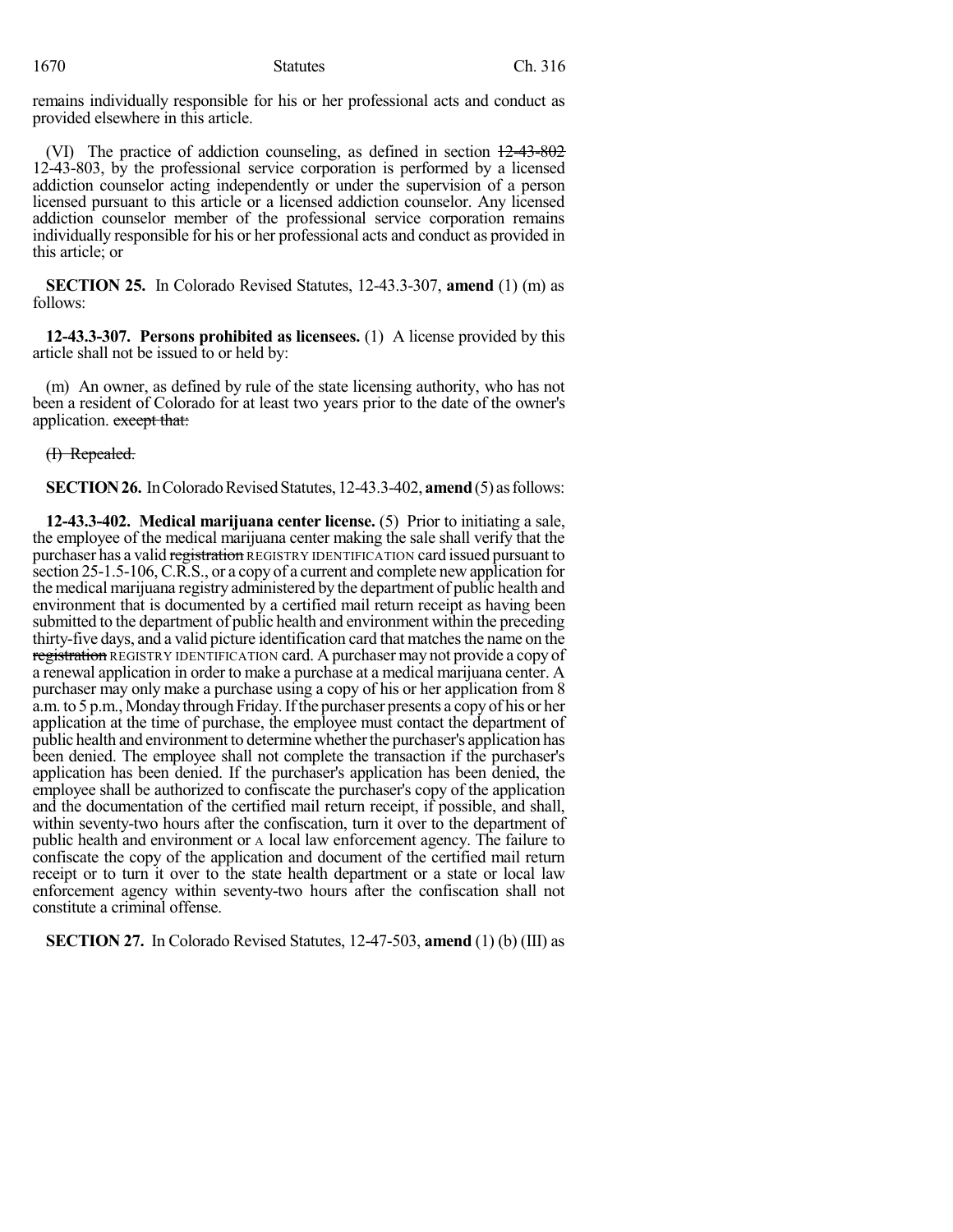Ch. 316 Statutes 1671

follows:

**12-47-503. Excise tax - records.** (1) (b) (III) In addition to the excise tax imposed pursuant to paragraph (a) of this subsection  $(1)$ , and the excise tax surcharge imposed pursuant to subparagraph (I) of this paragraph (b), an additional excise tax surcharge at the rate of 5.0 cents per liter forthe first nine thousand liters, 3.0 cents per liter for the next thirty-six thousand liters, and 1.0 cent per liter for all additional amounts, is imposed on all vinous liquors except hard cider produced by Colorado licensed wineries and sold, offered for sale, or used in this state. An amount equal to one hundred percent of the excise tax surcharge collected pursuant to this subparagraph (III) shall be transferred from the general fund to the Colorado wine industry development fund created in section 35-29.5-105, C.R.S. Such transfersshall be made by the state treasurer assoon as possible after the twentieth day of the month following the collection of such excise tax surcharge.

**SECTION 28.** In Colorado Revised Statutes, **repeal and reenact, with amendments**, 12-58-102 as follows:

**12-58-102. Definitions.** AS USED IN THIS ARTICLE, UNLESS THE CONTEXT OTHERWISE REQUIRES:

(1) "BOARD" MEANS THE EXAMINING BOARD OF PLUMBERS.

(2) "COLORADO PLUMBING CODE" MEANS A CODE ESTABLISHED BY THE BOARD THAT CONSISTS OF STANDARDS FOR PLUMBING INSTALLATION, PLUMBING MATERIALS, CONSERVATION, MEDICAL GAS, SANITARY DRAINAGE SYSTEMS, AND SOLAR PLUMBING THAT COULD DIRECTLY AFFECT THE POTABLE WATER SUPPLY.

(3) (a) "CONSERVATION" MEANS EFFICIENCY MEASURES THAT MEET NATIONAL GUIDELINES AND STANDARDS AND ARE TESTED AND APPROVED BY A NATIONALLY RECOGNIZED TESTING LABORATORY, INCLUDING:

(I) WATER-EFFICIENT DEVICES AND FIXTURES; AND

(II) THE USE OF LOCALLY PRODUCED MATERIALS, WHEN PRACTICABLE, TO REDUCE TRANSPORTATION IMPACTS.

(b) WHEN CONSERVATION CONFLICTS WITH SAFETY, THE BOARD SHALL GIVE PRIMARY CONSIDERATION TO SAFETY.

(c) NOTHING IN THIS SUBSECTION (3) AFFECTS THE BOARD'S AUTHORITY TO ESTABLISH THE COLORADO PLUMBING CODE AS SPECIFIED IN SECTION 12-58-104.5.

(4) "GAS PIPING" MEANS ANY ARRANGEMENT OF PIPING USED TO CONVEY FUEL GAS, SUPPLIED BY ONE METER, AND EACH ARRANGEMENT OF GAS PIPING SERVING A BUILDING, STRUCTURE, OR PREMISES, WHETHER INDIVIDUALLY METERED OR NOT. "GAS PIPING" OR "GAS PIPING SYSTEM" DOES NOT INCLUDE THE INSTALLATION OF GAS APPLIANCES WHERE EXISTINGSERVICE CONNECTIONS ARE ALREADY INSTALLED, NOR DOES GAS PIPING INCLUDE THE INSTALLATIONS, ALTERATIONS, OR MAINTENANCE OF GAS UTILITIES OWNED BY A PUBLIC UTILITY CERTIFIED PURSUANT TO ARTICLE 5 OF TITLE 40, C.R.S., OR A PUBLIC UTILITY OWNED OR ACQUIRED BY A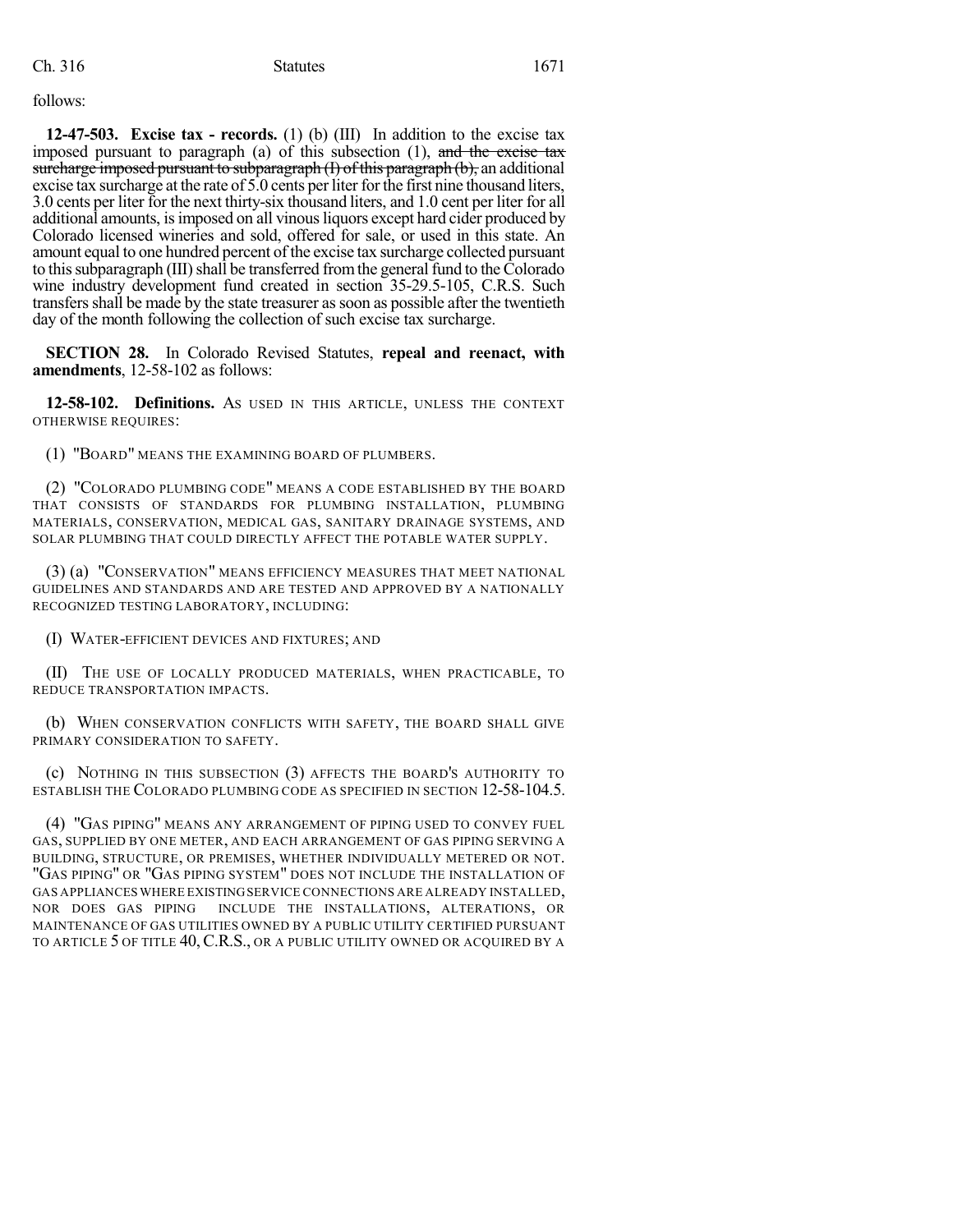CITY OR TOWN PURSUANT TO ARTICLE 32 OF TITLE 31, C.R.S.

(5) "JOURNEYMAN PLUMBER" MEANS ANY PERSON OTHER THAN A MASTER PLUMBER, RESIDENTIAL PLUMBER, OR PLUMBER'S APPRENTICE WHO ENGAGES IN OR WORKS AT THE ACTUAL INSTALLATION, ALTERATION, REPAIR, AND RENOVATION OF PLUMBING IN ACCORDANCE WITH THE STANDARDS AND RULES ESTABLISHED BY THE BOARD.

(6) "MASTER PLUMBER" MEANS A PERSON WHO HAS THE NECESSARY QUALIFICATIONS, TRAINING, EXPERIENCE, AND TECHNICAL KNOWLEDGE TO PROPERLY PLAN, LAY OUT, AND INSTALL AND REPAIR PLUMBING APPARATUS AND EQUIPMENT INCLUDING THE SUPERVISION THEREOF IN ACCORDANCE WITH THE STANDARDS AND RULES ESTABLISHED BY THE BOARD.

(7) (a) "PLUMBING" INCLUDES THE FOLLOWING ITEMS LOCATED WITHIN THE BUILDING OR EXTENDING FIVE FEET FROM THE BUILDING FOUNDATION, EXCLUDING ANY SERVICE LINE EXTENDING FROM THE FIRST JOINT TO THE PROPERTY LINE: ALL POTABLE WATER SUPPLY AND DISTRIBUTION PIPES AND PIPING; ALL PLUMBING FIXTURES AND TRAPS; ALL DRAINAGE AND VENT PIPES; ALL BUILDING DRAINS, INCLUDING THEIR RESPECTIVE JOINTS AND CONNECTIONS, DEVICES, RECEPTACLES, AND APPURTENANCES; ALL MULTIPURPOSE RESIDENTIAL FIRE SPRINKLER SYSTEMS IN ONE- AND TWO-FAMILY DWELLINGS AND TOWNHOUSES THAT ARE PART OF THE POTABLE WATER SUPPLY; AND ALL MEDICAL GAS AND VACUUM SYSTEMS IN HEALTH CARE FACILITIES. "PLUMBING" DOES NOT INCLUDE:

(I) THE INSTALLATION, EXTENSION, ALTERATION, OR MAINTENANCE, INCLUDING THE RELATED WATER PIPING AND THE INDIRECT WASTE PIPING THEREFROM, OF DOMESTIC APPLIANCES EQUIPPED WITH BACKFLOW PREVENTERS, INCLUDING LAWN SPRINKLING SYSTEMS, RESIDENTIAL ICE MAKERS, HUMIDIFIERS, ELECTROSTATIC FILTER WASHERS, WATER HEATING APPLIANCES, WATER CONDITIONING APPLIANCES NOT DIRECTLY CONNECTED TO THE SANITARY SEWER SYSTEM, BUILDING HEATING APPLIANCES AND SYSTEMS, FIRE PROTECTION SYSTEMS EXCEPT FOR MULTIPURPOSE RESIDENTIAL FIRE SPRINKLER SYSTEMS IN ONE- AND TWO-FAMILY DWELLINGS AND TOWNHOUSES THAT ARE PART OF THE POTABLE WATER SUPPLY, AIR CONDITIONING INSTALLATIONS, PROCESS AND INDUSTRIAL EQUIPMENT AND PIPING SYSTEMS, OR INDIRECT DRAINAGE SYSTEMS NOT A PART OF A SANITARY SEWER SYSTEM; OR

(II) THE REPAIR AND REPLACEMENT OF GARBAGE DISPOSAL UNITS AND DISHWASHERS DIRECTLY CONNECTED TO THE SANITARY SEWER SYSTEM,INCLUDING THE NECESSARY REPLACEMENT OF ALL TAIL PIPES AND TRAPS, OR THE REPAIR, MAINTENANCE, AND REPLACEMENT OF SINKS, FAUCETS, DRAINS, SHOWERS, TUBS, AND TOILETS.

(b) NOTWITHSTANDING PARAGRAPH (a) OF THIS SUBSECTION (7), THE FOLLOWING IS NOT INCLUDED WITHIN THE DEFINITION OF "PLUMBING":

(I) INSTALLATIONS,EXTENSIONS,IMPROVEMENTS,REMODELING,ADDITIONS,AND ALTERATIONS IN WATER AND SEWER SYSTEMS OWNED OR ACQUIRED BY COUNTIES PURSUANT TO ARTICLE 20 OF TITLE 30, C.R.S., CITIES AND TOWNS PURSUANT TO ARTICLE 35 OF TITLE 31, C.R.S., OR WATER AND SANITATION DISTRICTS PURSUANT TO ARTICLE 1 OR ARTICLE 4 OF TITLE 32, C.R.S.;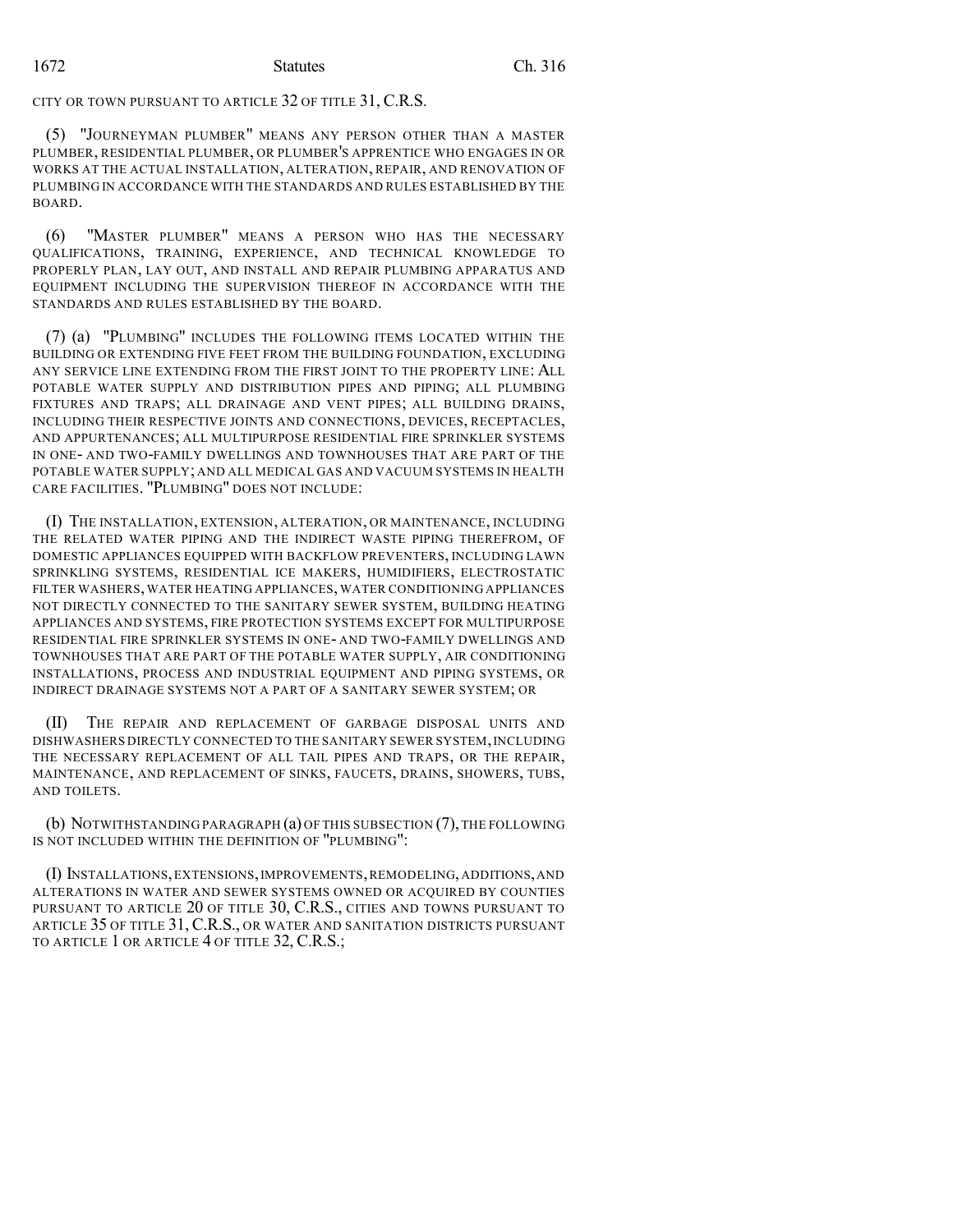(II) INSTALLATIONS,EXTENSIONS,IMPROVEMENTS,REMODELING,ADDITIONS,AND ALTERATIONS PERFORMED BY CONTRACTORS EMPLOYED BY COUNTIES, CITIES, TOWNS, OR WATER AND SEWER DISTRICTS THAT CONNECT TO THE PLUMBING SYSTEM WITHIN A PROPERTY LINE; OR

(III) PERFORMANCE, LOCATION, CONSTRUCTION, ALTERATION, INSTALLATION, AND USE OF ON-SITE WASTEWATER TREATMENT SYSTEMS PURSUANT TO ARTICLE 10 OF TITLE 25, C.R.S., WHICH ARE LOCATED WITHIN A PROPERTY LINE.

(8) "PLUMBING APPRENTICE" MEANS ANY PERSON OTHER THAN A MASTER, JOURNEYMAN, OR RESIDENTIAL PLUMBER WHO, AS HIS OR HER PRINCIPAL OCCUPATION, IS ENGAGED IN LEARNING AND ASSISTING IN THE INSTALLATION OF PLUMBING.

(9) "PLUMBING CONTRACTOR" MEANS ANY PERSON, FIRM, PARTNERSHIP, CORPORATION, ASSOCIATION, OR OTHER ORGANIZATION THAT UNDERTAKES OR OFFERS TO UNDERTAKE FOR ANOTHER THE PLANNING, LAYING OUT, SUPERVISING, INSTALLING, OR MAKING OF ADDITIONS, ALTERATIONS, AND REPAIRS IN THE INSTALLATION OF PLUMBING. IN ORDER TO ACT AS A PLUMBING CONTRACTOR, THE PERSON, FIRM, PARTNERSHIP, CORPORATION, ASSOCIATION, OR OTHER ORGANIZATION MUST EITHER BE, OR EMPLOY FULL-TIME, A MASTER PLUMBER.

(10) "POTABLE WATER" MEANS WATER THAT IS SAFE FOR DRINKING, CULINARY, AND DOMESTIC PURPOSES AND THAT MEETS THE REQUIREMENTS OF THE DEPARTMENT OF PUBLIC HEALTH AND ENVIRONMENT.

(11) "RESIDENTIAL PLUMBER" MEANS ANY PERSON OTHER THAN A MASTER OR JOURNEYMAN PLUMBER OR PLUMBING APPRENTICE WHO HAS THE NECESSARY QUALIFICATIONS, TRAINING, EXPERIENCE, AND TECHNICAL KNOWLEDGE, AS SPECIFIED BY THE BOARD, TO INSTALL PLUMBING AND EQUIPMENT IN ONE-, TWO-, THREE-,AND FOUR-FAMILY DWELLINGS,WHICH SHALL NOT EXTEND MORE THAN TWO STORIES ABOVEGROUND.

**SECTION 29.** In Colorado Revised Statutes, 12-58-104.5, **amend** (1) as follows:

**12-58-104.5. Colorado plumbing code - amendments - variances.** (1) In accordance with the provisions of article 4 of title 24, C.R.S., the board shall establish a Colorado plumbing code, as defined in section  $12-58-102$  (4) 12-58-102  $(2)$ . Such code shall represent the minimum standards for installation, alteration, and repair of plumbing equipment and systems throughout the state.

**SECTION 30.** In Colorado Revised Statutes, **amend** 12-58-106.5 as follows:

**12-58-106.5. Unauthorized use of title of plumbing contractor.** No person shall advertise in any manner that such person is a plumbing contractor or use the title or designation of plumbing contractor unless such person meets the definition of plumbing contractor set out in section  $12-58-102$  (7) 12-58-102 (9).

**SECTION 31.** In Colorado Revised Statutes, 12-64-105, **amend** (13) as follows:

**12-64-105. Board of veterinary medicine - creation - powers.** (13) The board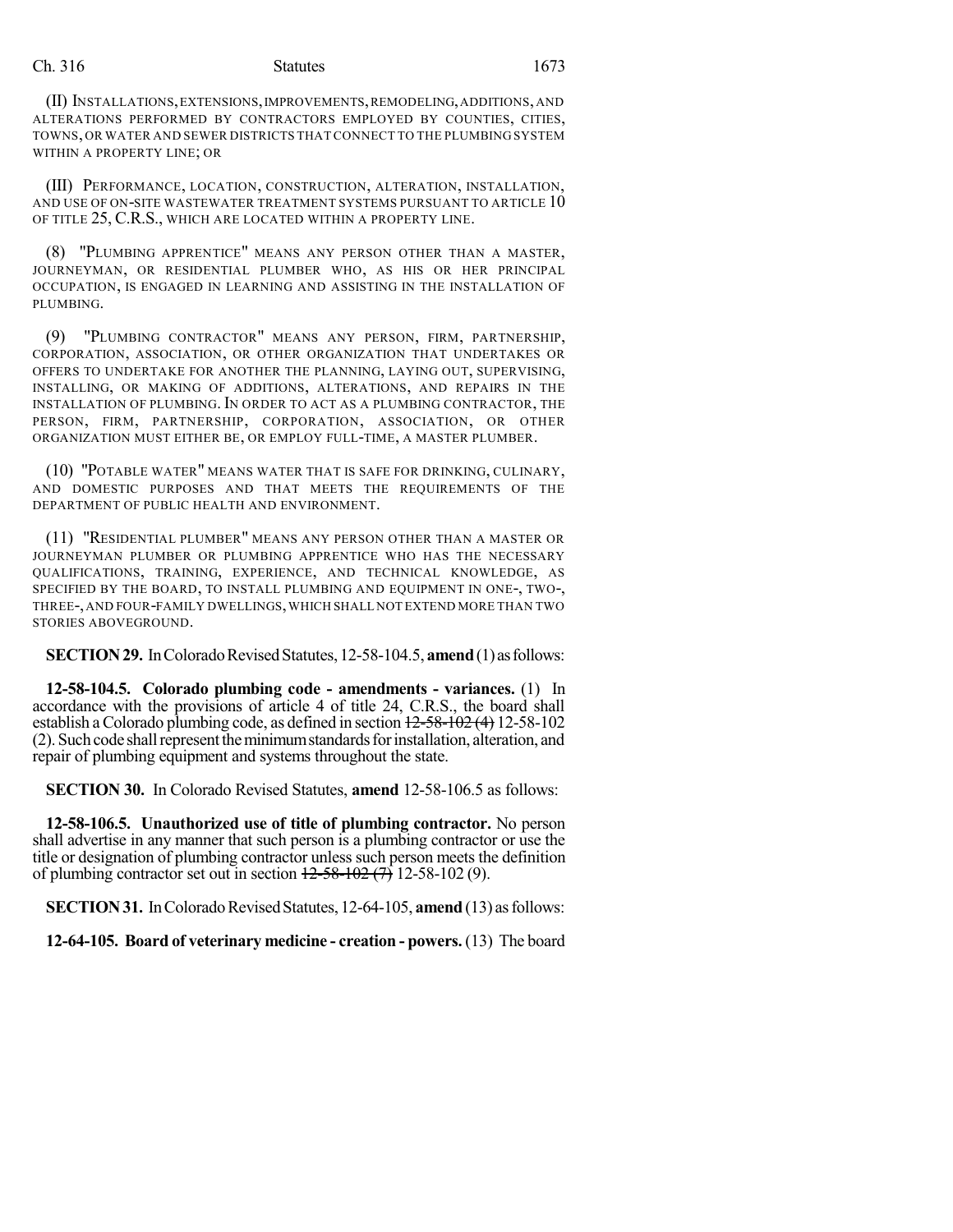shall consult with the state physical therapy board created in section 12-41-103.3 concerning rules that the director BOARD intends to adopt with regard to physical therapy of animals.

**SECTION 32.** In Colorado Revised Statutes, 13-21-108.3, **amend** (2) (b) and (3) (c) as follows:

**13-21-108.3. Architects, building code officials, professional engineers, and professionallandsurveyors renderingassistanceduringemergencyordisaster - qualified immunity from civil liability.** (2) As used in this section, unless the context otherwise requires:

(b) "Emergency" means a disaster emergency declared by executive order or proclamation of the governor pursuant to section  $24-32-2104$  (4) 24-33.5-704 (4), C.R.S.

(3) The immunity provided in subsection (1) of this section applies only to an architectural, damage assessment, or engineering service that:

(c) Is rendered during the time in which a state of disaster emergency exists, as provided in section  $24 - 32 - 2104$  (4) 24-33.5-704 (4), C.R.S.

**SECTION 33.** In Colorado Revised Statutes, 13-32-101, **amend** (7) (c) as follows:

**13-32-101. Docket fees in civil actions - judicial stabilization cash fund support registry fund created.** (7) (c) (I) For the fiscal year commencing July 1, 2014, and each fiscal year thereafter so long as there are any payments due under any lease-purchase agreements, the executive director of the department of personnel and administration shall calculate the net savings to the state by locating the department of law and any other executive branch agency in the new state justice center.

(II) Forthe fiscal year commencing July 1, 2014, and each yearthereafterso long asthere are payments due on any lease-purchase agreements, the general assembly shall appropriate from the general fund to the fund the amount of savings calculated by the executive director of the department of personnel and administration pursuant to subparagraph (I) of this paragraph (c). Any moneys received in the fund pursuant to this paragraph (c) shall be used to prepay any obligations due pursuant to any lease-purchase agreement.

**SECTION 34.** In Colorado Revised Statutes, 13-80-101, **repeal** (1) (o) (II) as follows:

**13-80-101. General limitation of actions-three years.** (1) The following civil actions, regardless of the theory upon which suit is brought, or against whom suit is brought, shall be commenced within three years after the cause of action accrues, and not thereafter:

(o) (II) For purposes of this paragraph  $\omega$ :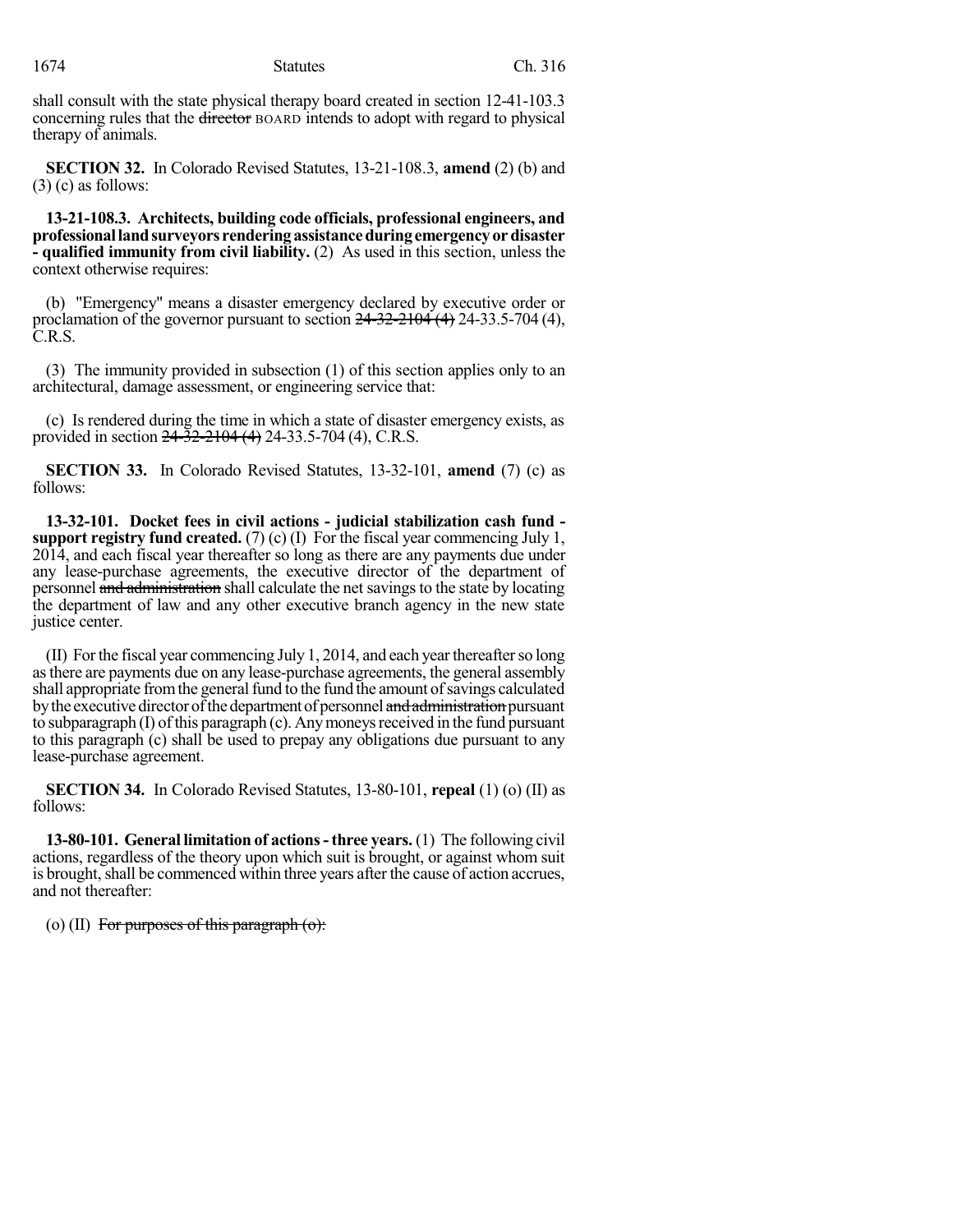$(A)$  "Business" shall have the same meaning as set forth in section  $13-21-603(1)$ .

(B) "Electronic computing device" shall have the same meaning as set forth in section 13-21-603 (2).

(C) Repealed.

**SECTION 35.** In Colorado Revised Statutes, 14-10-122, **amend** (1.5) (c) (I) as follows:

**14-10-122. Modification and termination of provisions for maintenance, support, and property disposition - automatic lien.** (1.5) (c) **Lien on personal property other than wages and moneys held by a financial institution as defined in 42 U.S.C. sec. 669a (d) (1) or motor vehicles.** (I) To evidence a lien on personal property, other than wages and moneys held by a financial institution as defined in  $42 \text{ U.S.C.}$  sec.  $669$  (d)  $69a$  (d)(1) or motor vehicles, created pursuant to this subsection  $(1.5)$ , the state child support enforcement agency shall file a notice of lien with the secretary of state by means of direct electronic data transmission. From the time of filing the notice of lien with the secretary of state, such lien shall be an encumbrance in favor of the obligee, or the assignee of the obligee, and shall encumber all personal property or any interest of the obligor in any personal property.

**SECTION 36.** In Colorado Revised Statutes, 15-10-106.5, **amend** (1) and (2) (b) (IX) as follows:

**15-10-106.5. Petition to determine cause and date of death resulting from disaster - body unidentifiable or missing.** (1) If the occurrence of a disaster has been declared by proclamation of the governor under section  $24-32-2104$ 24-33.5-704, C.R.S., and it appearsthat a person has died as a direct result, but the remains have not been located or are unidentifiable, the coroner, sheriff, or district attorney for the county in which any part of such disaster occurred, the spouse, next of kin, or public administrator forsuch county, or, thirty days after the disaster was declared, any other person, may apply to the coroner of such county asking that the coroner determine the cause, manner, and date of death of the alleged decedent.

 $(2)$ (b) The application shall contain an affidavit in which the applicant states the following information to the extent of the applicant's personal knowledge, information, and belief:

(IX) The basis for the belief that the alleged decedent was physically present at the time and place of an occurrence declared under section  $24-32-210424-33.5-704$ , C.R.S.;

**SECTION 37.** In Colorado Revised Statutes, **amend** 15-11-1215 as follows:

**15-11-1215. Filing or registering of disclaimer.** If an instrument transferring an interest in or power over property subject to a disclaimer is required or permitted by law to be filed or registered, the disclaimer may be filed or registered. Failure to file or register the disclaimer does not affect its validity as between the disclaimant and persons to whom the property interest or power passes by reason of the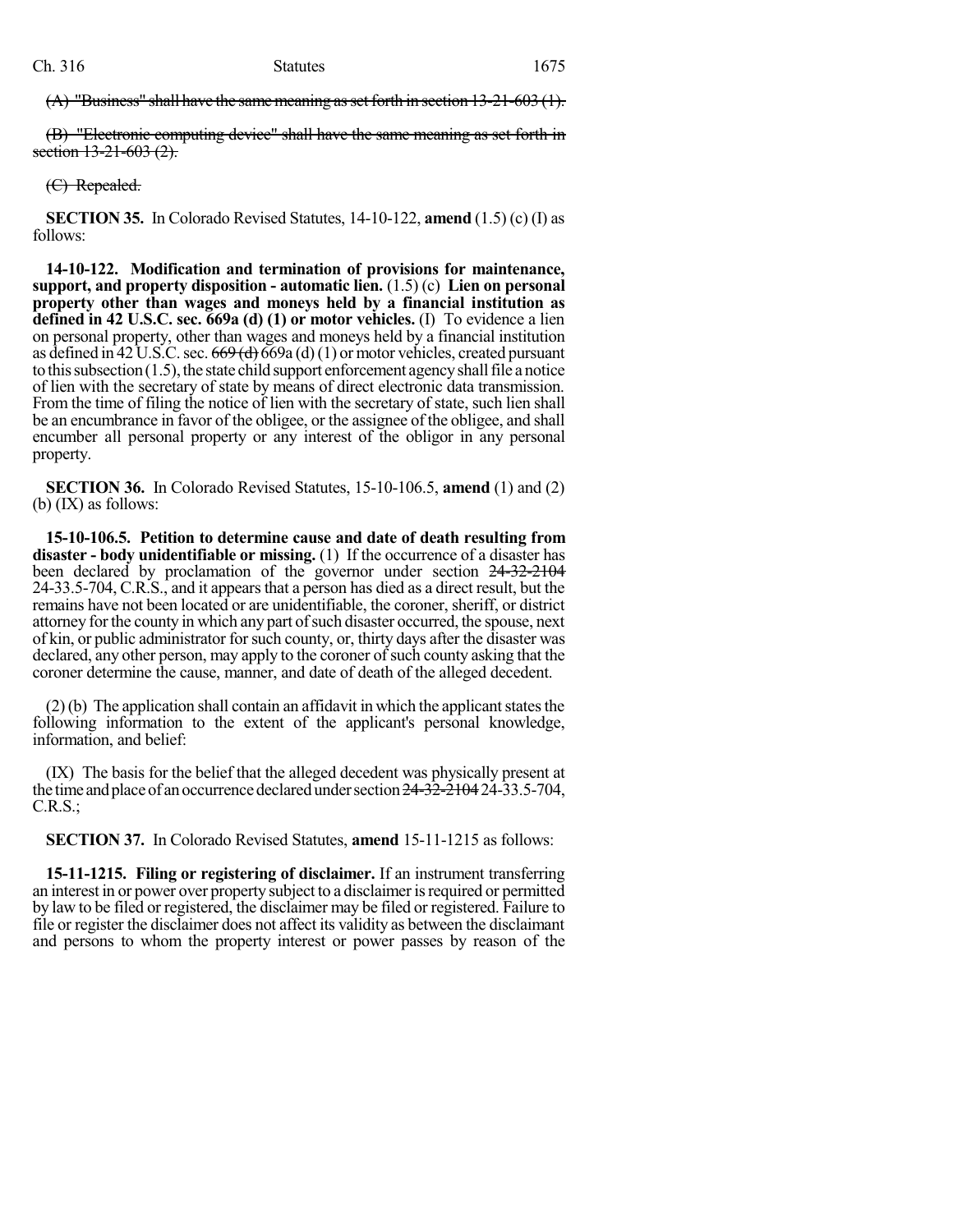disclaimer, provided, however, that a disclaimer of an interest in real property in which the disclaimant has a recorded interest is not effective and therefore is not valid as between any persons until a copy of the disclaimer is recorded in section 15-11-1212 (14) 15-11-1212 (15).

**SECTION 38.** In Colorado Revised Statutes, 17-27-102, **amend** (3.5) as follows:

**17-27-102. Definitions.** As used in this article:

(3.5) "Community corrections program agent" or "agent" means a community parole OFFICER" MEANS AN officer who is an employee of the department and is a peace officer, as described in sections 16-2.5-101 and 16-2.5-136, C.R.S., with the powers and duties described in section 17-27-105.5.

**SECTION 39.** In Colorado Revised Statutes, 17-27-105.5, **amend** (1) (a), (2), (3) introductory portion, (4) introductory portion, (5), (6), and (7) as follows:

**17-27-105.5. Community parole officers - duties - arrest powers.** (1) For purposes of this section:

(a) "Director" means the director of the department's community corrections program and whose powers and duties include those of a community corrections program agent PAROLE OFFICER.

(2) The executive director of the department of corrections shall designate staff of the department to maintain jurisdiction over all offenders placed in any community corrections programby order of the executive director or as a condition of parole. Such staff may include community corrections program agents PAROLE OFFICERS and the director.

(3) Community corrections program agents PAROLE OFFICERS are authorized to:

(4) The director of community corrections or any community corrections program agent PAROLE OFFICER may arrest any offender when any offense under the laws of this state has been or is being committed by the offender in the presence of the director or the agent COMMUNITY PAROLE OFFICER, the director or the agent COMMUNITY PAROLE OFFICER has a warrant commanding that such offender be arrested, or the director or the agent COMMUNITY PAROLE OFFICER has probable cause to believe:

(5) If a community corrections program agent PAROLE OFFICER makes an arrest of an offender with or without a warrant, or the offender is otherwise arrested, the offender shall be held in a county jail or program pending action by the agent COMMUNITY PAROLE OFFICER orthe director ofthe communitycorrectionsprogram.

(6) A community corrections program agent PAROLE OFFICER shall seek out and arrest any fugitive from a correctional facility when called upon and assist other agencies in the apprehension of fugitives from jurisdictions throughout the state.

(7) Notwithstanding any other provision of this section, each agent COMMUNITY PAROLE OFFICER, or the director acting as an agent A COMMUNITY PAROLE OFFICER,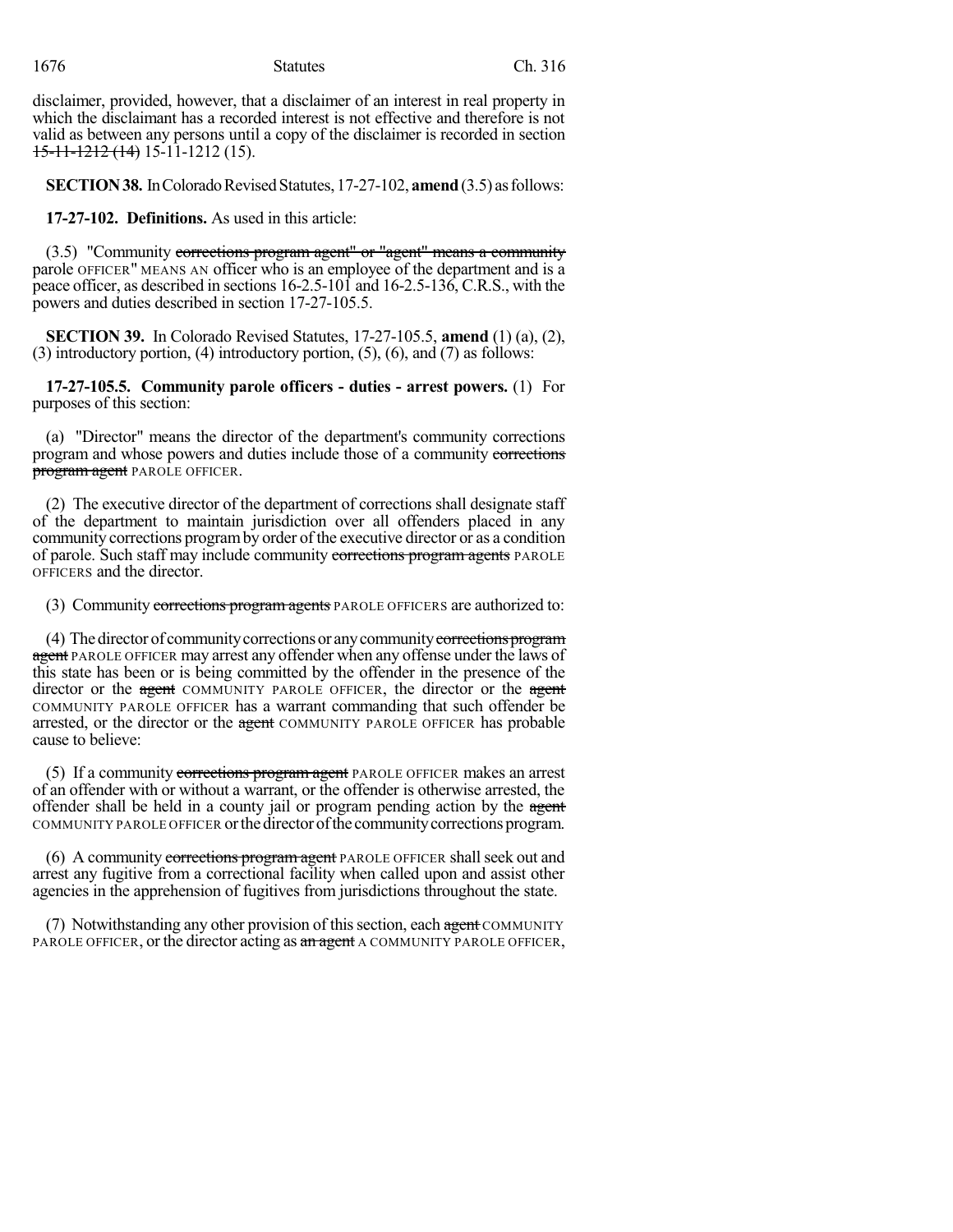shall notify the local law enforcement agency when the agent COMMUNITY PAROLE OFFICER is operating or intends to operate anywhere within the local law enforcement agency's jurisdiction and shall cooperate with such agency during the conduct of the investigation.

**SECTION 40.** In Colorado Revised Statutes, 18-18-102, **amend** (34.5) (b) (VII) as follows:

**18-18-102. Definitions.** As used in this article:

(34.5) (b) "Synthetic cannabinoid" includes but is not limited to the following substances:

(VII) JWH-250: 1-pentyl-3-(2-methoxyphenylacetyl)indole, also known as 2-(2 methoxyphenyl)-1-(1-petylindol PENTYLINDOL-3-yl)ethanone; and

**SECTION 41.** In Colorado Revised Statutes, 19-7-101, **amend** (1) as follows:

**19-7-101. Legislative declaration.** (1) The general assembly hereby finds and declares that youth in foster care, excluding those in the custody of the division of youth corrections or a state mental hospital, should enjoy the following:

(a) To receive RECEIVING appropriate and reasonable adult guidance, support, and supervision in a safe, healthy, and comfortable environment where he orshe is treated with respect and dignity;

(b) To be BEING free from physical, sexual, emotional, or other abuse or corporal punishment;

(c) To receive RECEIVING adequate and healthy food, adequate clothing, and an adequate allowance, as appropriate;

(d) To receive RECEIVING medical, dental, vision, and mental health services as needed;

(e)  $\overline{To}$  be BEING free of the administration of prescription medication or other chemical substances, unless authorized by a physician;

(f)  $T_0$  be BEING free to contact those persons working on his or her behalf, including but not limited to, case workers, attorneys, foster youth advocates and supporters, court-appointed special advocates, and probation officers;

(g)  $\overline{0}$  To be BEING free to contact the child protection ombudsman, county department of social services, or the department of human services regarding any questions, concerns, or violations of the rightsset forth in this article, AND to speak to representatives of those offices privately, and to be BEING free from threats or punishment for making complaints;

(h) As appropriate, to make and receive MAKING AND RECEIVING confidential telephone calls and to send and receive SENDING AND RECEIVING unopened mail in accordance with his or her permanency goals;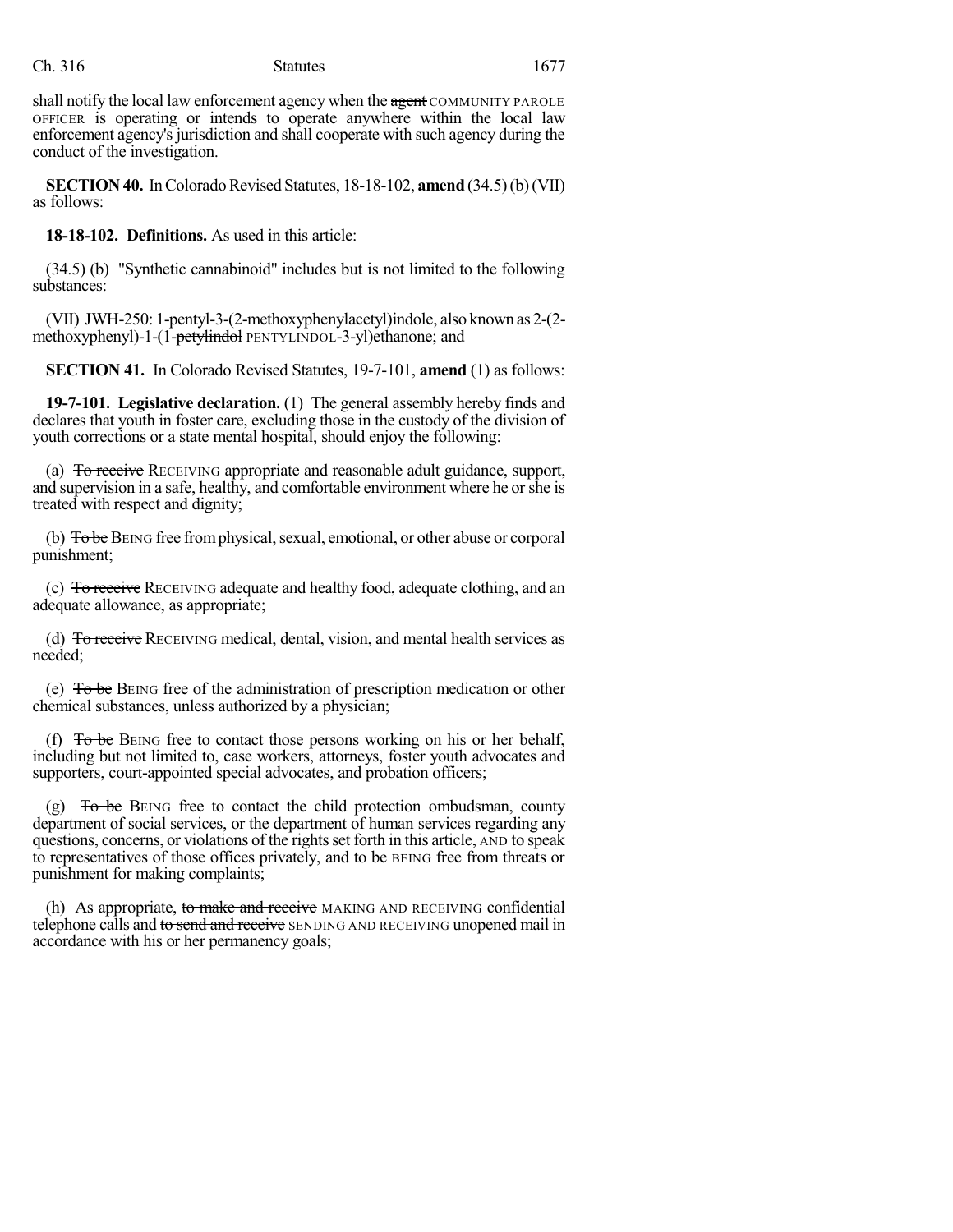(i)  $T<sub>o</sub>$  be BEING free to attend religious services and activities;

 $(i)$  To be BEING allowed to maintain an emancipation bank account and manage personal income, consistent with the youth's age and developmental level, unless prohibited by his or her case plan;

(k)  $\overline{To}$  be BEING free from being abandoned or locked in a room;

(1)  $\overline{To receive}$  RECEIVING an appropriate education, have HAVING access to transportation, and participate PARTICIPATING in extracurricular, cultural, and personal enrichment activities consistent with the youth's age and developmental level;

(m) As appropriate, to be BEING free to work and develop job skills that are in accordance with his or her permanency goals;

(n) As appropriate, to be  $BENG$  free to have social contacts with people outside the foster care system, such as teachers, church members, mentors, and friends in accordance with his or her permanency goals;

(o)  $\overline{To}$  be BEING free to attend independent living classes if he or she meets program and age requirements;

(p)  $\overline{To}$  consult CONSULTING with the court conducting the youth's permanency hearing, in an age-appropriate manner, regarding the youth's permanency plan, pursuant to section 19-3-702 (3.7);

(q) To have HAVING a safe place to store personal belongings;

(r) As appropriate to his or her age and developmental level, to be BEING allowed to participate in and review his or her own case plan, if he orshe is twelve years of age or older, and to receive information about his or her out-of-home placement and case plan, including being informed of any changes to the case plan;

(s) To Confidentiality of all juvenile court records, consistent with existing law;

(t)  $\overline{To \text{ have}}$  HAVING fair and equal access to available services, placement, care, treatment, and benefits based on his or her treatment plan and to not be NOT BEING subjected to discrimination or harassment on the basis of actual or perceived race, ethnic group, national origin, religion, sex, sexual orientation, gender identity, mental or physical disability, or HIV status;

(u) At sixteen years of age or older, to have HAVING access to existing information regarding the educational options available to him or her, including, but not limited to, the course work necessary for vocational and postsecondary educational programs, and information regarding financial aid available for postsecondary education;

(v)  $\overline{To}$  have HAVING school stability that presumes the youth will remain in the school in which he or she is enrolled at the time of placement, unless remaining in that school is not in his or her best interests;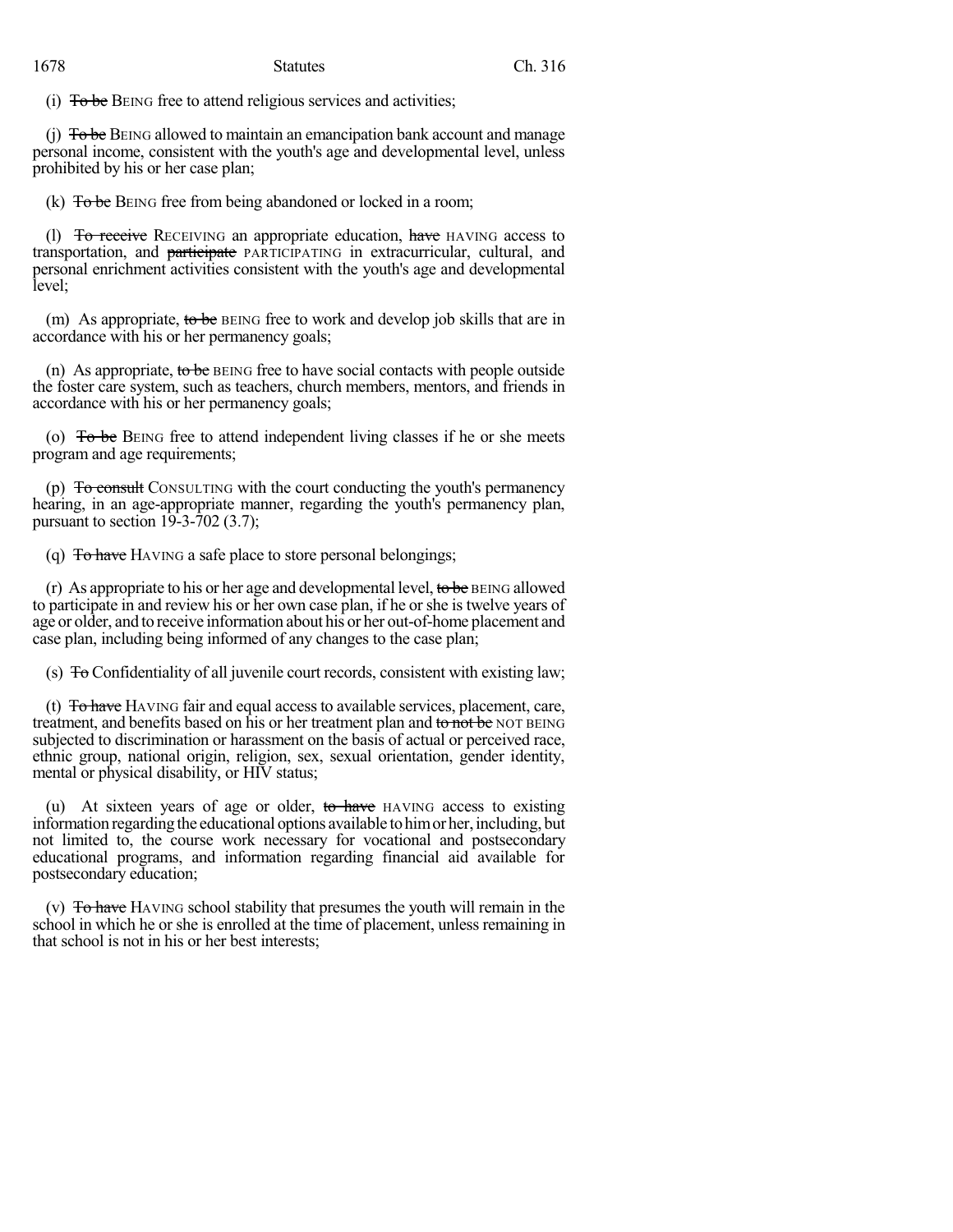Ch. 316 Statutes 1679

(w) To remain REMAINING in the custody of his or her parent or legal guardian unless his or her welfare and safety or the protection of the public would be otherwise endangered and, IN EITHER CASE, the right that the court proceed with all possible speed to a legal determination that will serve his or her best interests pursuant to section 19-1-102;

 $(x)$  To be BEING placed in a home where the foster caregiver is aware of and understands the youth's unique history as it relates to his or her care;

(y) To receive RECEIVING effective case management and planning that will prioritize the safe return of the youth to his or her family or move the youth on to other forms of permanent placement;

(z) As appropriate to the youth's developmental level and if he or she is twelve years of age or older, to be BEING involved in meetings at which decisions are made about his or her future and to have HAVING the child welfare agency bring together his or her family group and other supporters to decision-making meetings at which the group creates a plan for the youth's future;

(aa) To Placement in the least restrictive setting appropriate to the youth's needs;

(bb) To have HAVING a guardian ad litem appointed to represent the youth's best interests; and

(cc) To live LIVING with or be BEING visited by his or her siblings.

**SECTION 42.** In Colorado Revised Statutes, 22-9.7-102, **repeal** (4) as follows:

**22-9.7-102. Scholarship program - rules - criteria for awards.** (4) The department shall assign an educator identifier pursuant to section 22-68.5-102 to each recipient of a stipend pursuant to this section.

**SECTION 43.** In Colorado Revised Statutes, **amend** 22-32-128 as follows:

**22-32-128. Use of school vehicles by residents of district.** At times to be specified by the board of education of each school district, school vehicles used for the transportation of pupils pursuant to the provisions ofsection 22-32-113 shall be available to groups of five or more residents of the district who are sixty-five years of age or older for use within or without the district. The board of education of each school district of the state shall adopt policies regarding the reasonable use of such vehicles by groups of persons with special consideration being given those residents who are sixty-five years of age or older. Such school vehicles shall be covered by an insurance policy similar to, with limits not less than, the insurance coverage which THAT is in effect while said school vehicles are used for the transportation of pupils. To the extent thatsuch policies provide for the reimbursement to the school district of all the expenses of the operation of such school vehicles as determined bythe school district auditor, nosuchreimbursementshall constitute compensation, and it shall not subject the school district to the provisions of article  $10 \text{ or } 11$  10.1 of title 40, C.R.S. The milestraveled and the costs expended under this article shall not be allowable for the computation of benefits accruing to a school district under the provisions of article 51 of this title.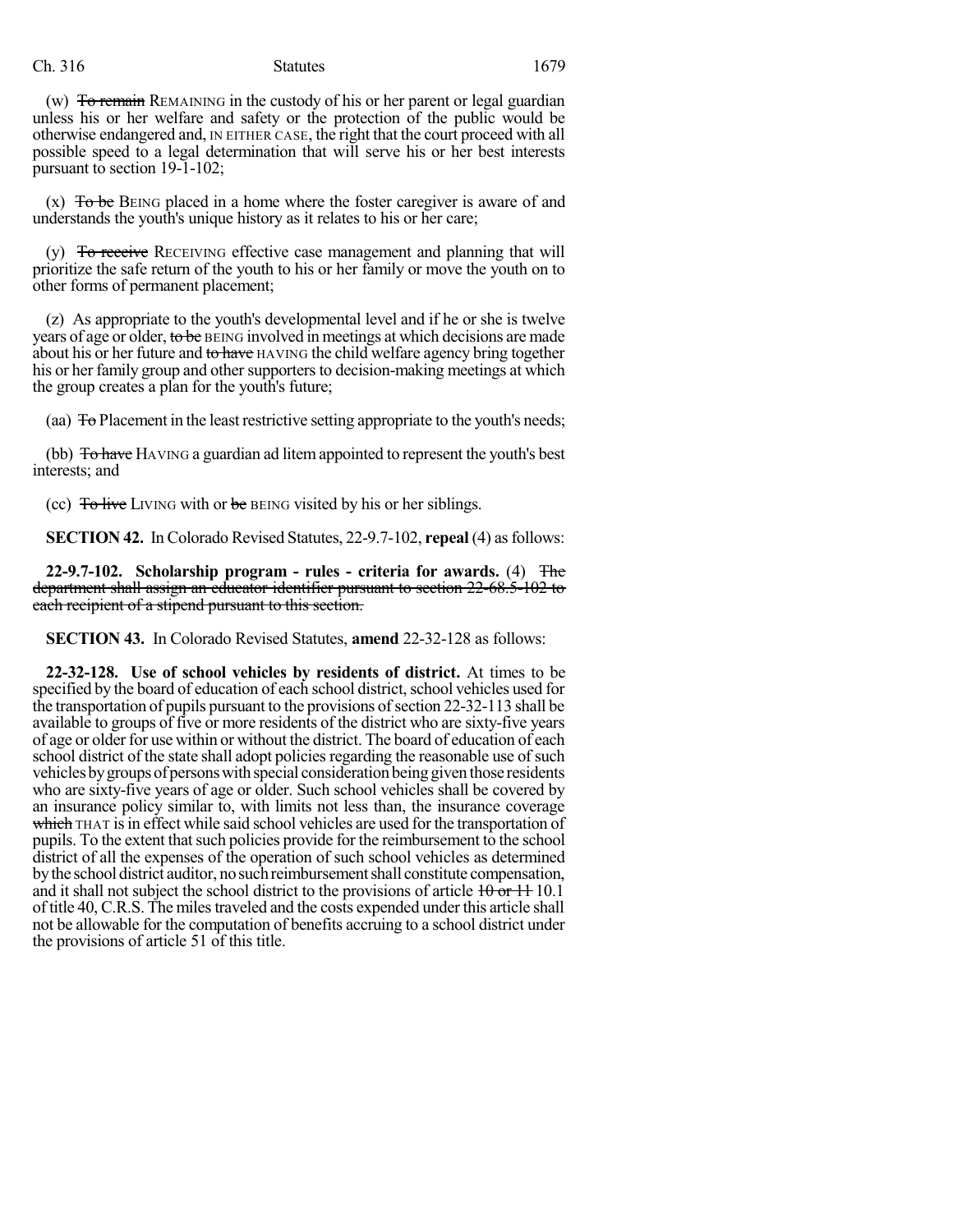**SECTION 44.** In Colorado Revised Statutes, 23-31-313, **amend** (6) (a) (II) as follows:

**23-31-313. Healthy forests - vibrant communities - funds created - repeal.** (6) **Community watershed restoration.** (a) In order to support communities and land managers in moving from risk reduction to long-term ecological restoration so that the underlying condition of Colorado's forests supports a variety of values, particularly public water supply and high-quality wildlife habitat, the forest service shall:

(II) Facilitate and work collaboratively with landowners, local governments, including conservation districts created pursuant to article 70 of title 35, C.R.S., and county noxious weed program administrators and other appropriate parties, including any electric, gas, and water utilities in the affected area, to design and safely implement prescribed fire projects and to encourage increased responsible use of prescribed fire as a tool for restoring healthy forest conditions consistent with programs established pursuant to section 25-7-106 (7) and (8), C.R.S. The forest service shall emphasize providing training and technical assistance for landowners, local communities, and state agencies.

**SECTION 45.** In Colorado Revised Statutes, 23-41-104, **amend** (6) as follows:

**23-41-104. Control - management.** (6) The provisions of this section shall not affect the tax liability on property leased as authorized by this section or leasehold interest resulting therefrom of individuals or corporations which do not qualify for tax exemption pursuant to the provisions of sections  $39-3-106$  to  $39-3-113$ 39-3-113.5 or 39-3-116, C.R.S.

**SECTION 46.** In Colorado Revised Statutes, 24-1-114, **amend** (4) (b) as follows:

**24-1-114. Department of higher education - creation.** (4) For the purposes of section 22 of article IV of the state constitution, the following are allocated to the department of higher education but shall otherwise continue to be administered as provided by law:

(b) The board of governors of the Colorado state university system, created by part 1 of article 30 of title 23, C.R.S.; Colorado state university, created by article 31 of title 23, C.R.S.; and Colorado state university - Pueblo, created by article 55 31.5 of title 23, C.R.S.;

**SECTION 47.** In Colorado Revised Statutes, 24-1-120, **amend** (5) (k) as follows:

**24-1-120. Department of human services - creation - repeal.** (5) The department of human services shall include the following:

(k) The board of commissioners of state and veterans nursing homes, created in section 26-12-402, C.R.S. Said board and its powers, duties, and functions are transferred by a **type 2** transfer to the department of human services.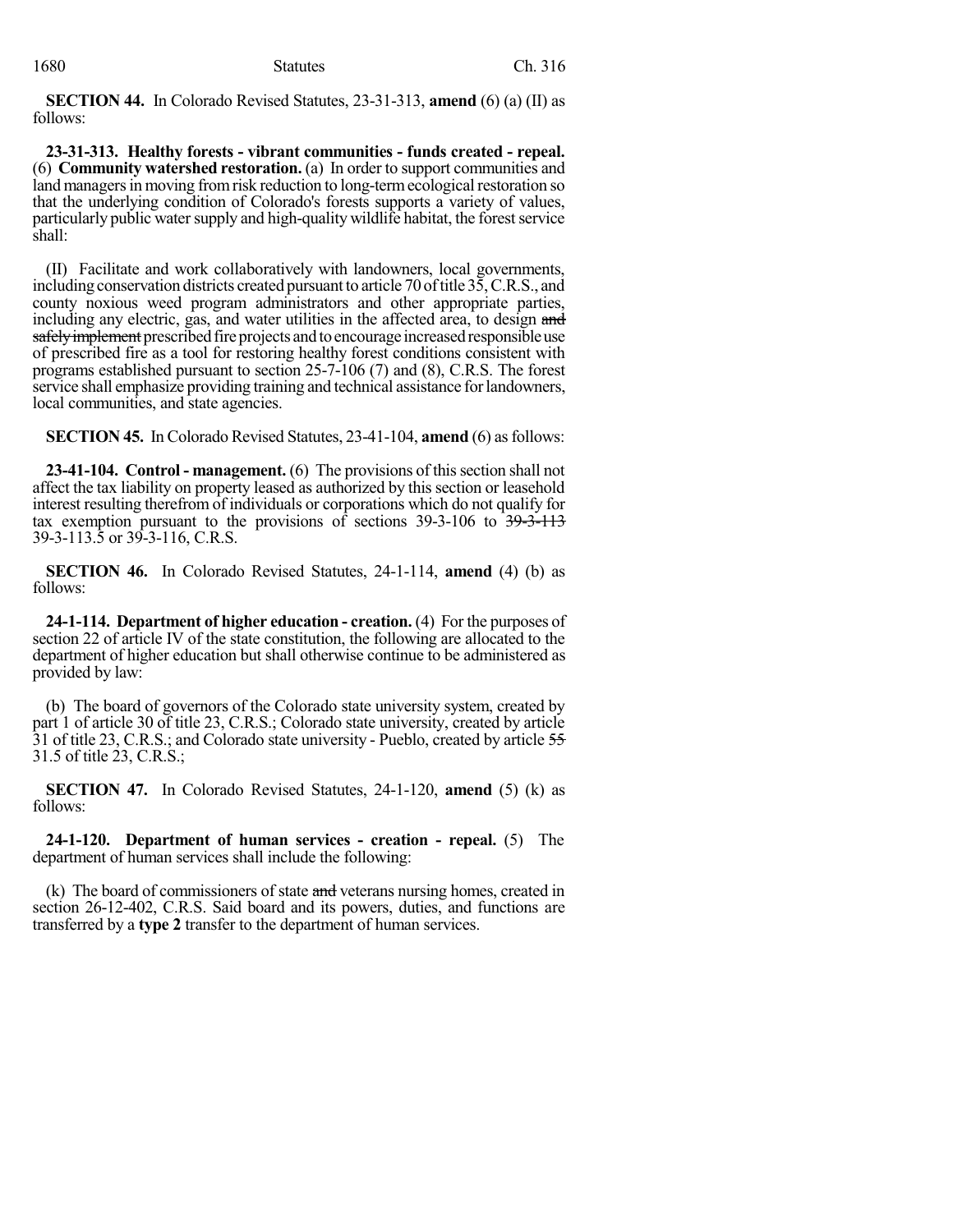**SECTION 48.** In Colorado Revised Statutes, 24-1-124, **repeal** (2.1) (b) as follows:

**24-1-124. Department of natural resources - creation - divisions - repeal.**  $(2.1)$  The department of natural resources shall include, as a part of the office of the executive director:

(b) The Colorado coordination council, created by part 3 of article 33 of this title. The Colorado coordination council shall exercise its powers and perform its duties and functions as prescribed by law as if the same were transferred by a **type 2** transfer to the department of natural resources and allocated to the office of the executive director.

**SECTION 49.** In Colorado Revised Statutes, 24-4-102, **amend** (3) (a) as follows:

**24-4-102. Definitions.** As used in this article, unless the context otherwise requires:

(3) "Agency" means any board, bureau, commission, department, institution, division, section, or officer of the state, except those in the legislative branch or judicial branch and except:

(a) State educational institutions administered pursuant to title 23,C.R.S., except articles  $8$  and  $9$  ARTICLE 8, parts 2 and 3 of article 21, and parts 2 to 4 of article  $3\theta$ 31 OF TITLE 23, C.R.S.;

**SECTION 50.** In Colorado Revised Statutes, 24-6-301, **amend** (1.7) (a) as follows:

**24-6-301. Definitions-legislative declaration.** As used in this part 3, unlessthe context otherwise requires:

(1.7) "Covered official" means:

(a) For the type of lobbying defined in subparagraphs  $(I)$   $(H)$ , and  $(III)$  of paragraph (a) of subsection (3.5) of this section, the governor, the lieutenant governor, or a member of the general assembly;

**SECTION 51.** In Colorado Revised Statutes, 24-10-103, **amend** (4) (a) as follows:

**24-10-103. Definitions.** As used in this article, unless the context otherwise requires:

(4) (a) "Public employee" means an officer, employee, servant, or authorized volunteer of the public entity, whether or not compensated, elected, or appointed, but does not include an independent contractor or any person who is sentenced to participate in any type of useful public service. For the purposes of this subsection (4), "authorized volunteer" means a person who performs an act for the benefit of a public entity at the request of and subject to the control of such public entity and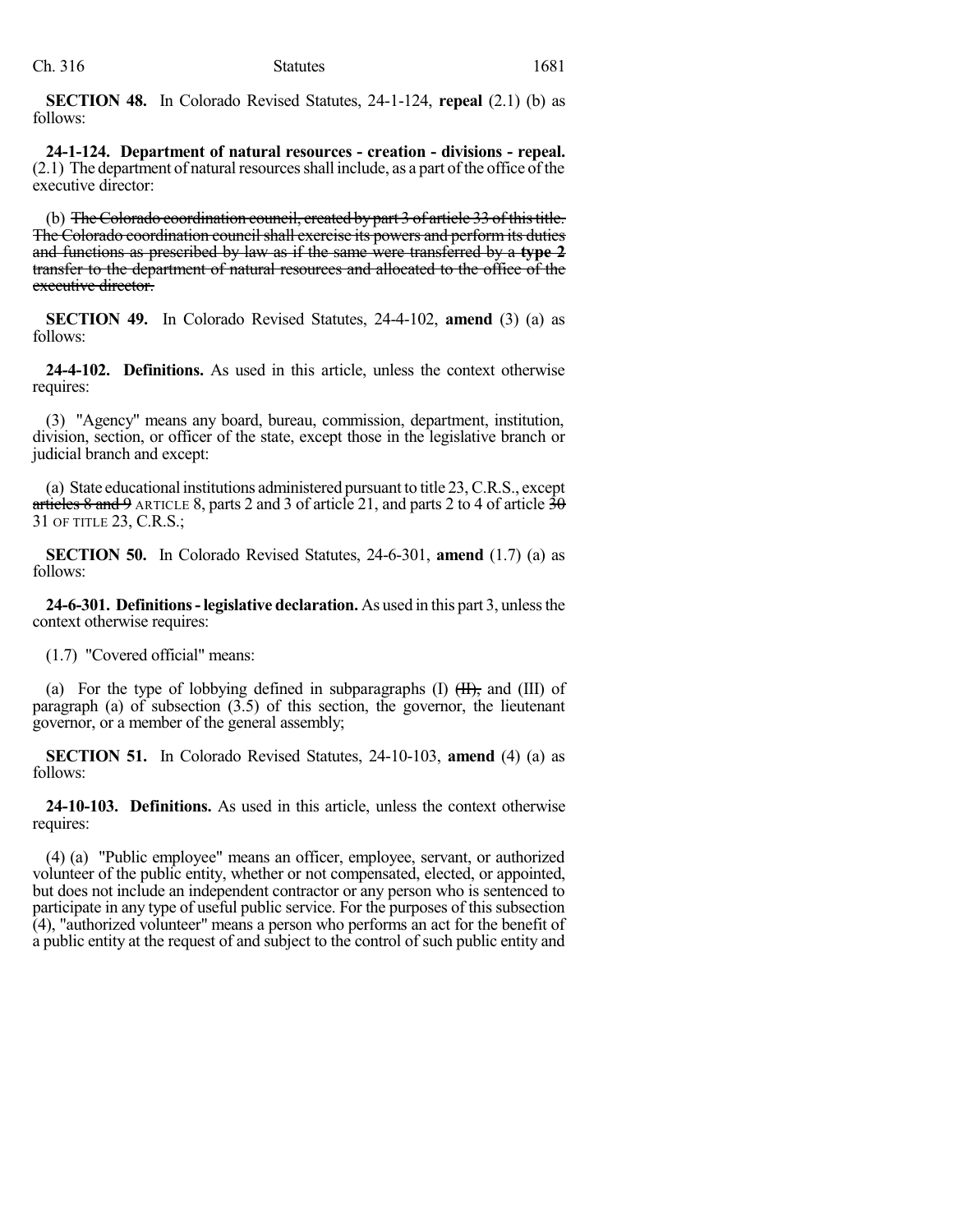includes a qualified volunteer as defined in section  $24-32-2202(6)$  24-33.5-802(9).

**SECTION 52.** In Colorado Revised Statutes, 24-30-2114, **amend** (4) (a) as follows:

**24-30-2114. Surcharge - collection and distribution - address confidentiality program surcharge fund - creation - definitions.** (4) (a) There is hereby created in the state treasury the address confidentiality program surcharge fund, which shall consist of moneys received by the state treasurer pursuant to this section. and any moneys received pursuant to section  $24-30-2104$   $(2)$ . The moneys in the fund shall be subject to annual appropriation by the general assembly to the department for the purpose of paying for the costs incurred by the executive director or his or her designee in the administration of the program. All interest derived fromthe deposit and investment of moneysin the fund shall be credited to the fund. Anymoneys not appropriated by the general assembly shall remain in the fund and shall not be transferred or revert to the general fund at the end of any fiscal year.

**SECTION 53.** In Colorado Revised Statutes, 24-32-723, **amend** (3) introductory portion as follows:

**24-32-723. Office of homeless youth services - creation - function - duties**  definitions. (3) There is hereby created the office of homeless youth services in the state department OF LOCAL AFFAIRS for the purpose of providing information, coordination, and support services to public and private entities serving the homeless youth of Colorado. The office of homeless youth services shall seek to:

**SECTION 54.** In Colorado Revised Statutes, 24-33.5-202, **amend** (4), (6), and (7) as follows:

**24-33.5-202. Definitions.** As used in this part 2, unless the context otherwise requires:

(4) "Member" means any employee of the Colorado state patrol, whether a commissioned officer, noncommissioned officer, patrolman TROOPER, or civilian employee.

(6) "Officer"meansthe chief and anycommissioned or noncommissioned officer and patrolman TROOPER of the Colorado state patrol.

(7) "Patrolman" "TROOPER" means a uniformed member of the Colorado state patrol other than commissioned or noncommissioned officers.

**SECTION 55.** In Colorado Revised Statutes, **amend** 24-33.5-206 as follows:

**24-33.5-206. Personnel - appointment.** Pursuant to section 13 of article XII of the state constitution and state personnel system laws, the chief shall appoint the necessary commissioned and noncommissioned officers in staff and command or supervisory positions and patrolmen TROOPERS to permit the Colorado state patrol to adequately and efficiently perform its duties and functions and such necessary civilian employees as are essential to conduct an efficient patrol administration twenty-four hours daily. All members of the Colorado state patrol shall be under the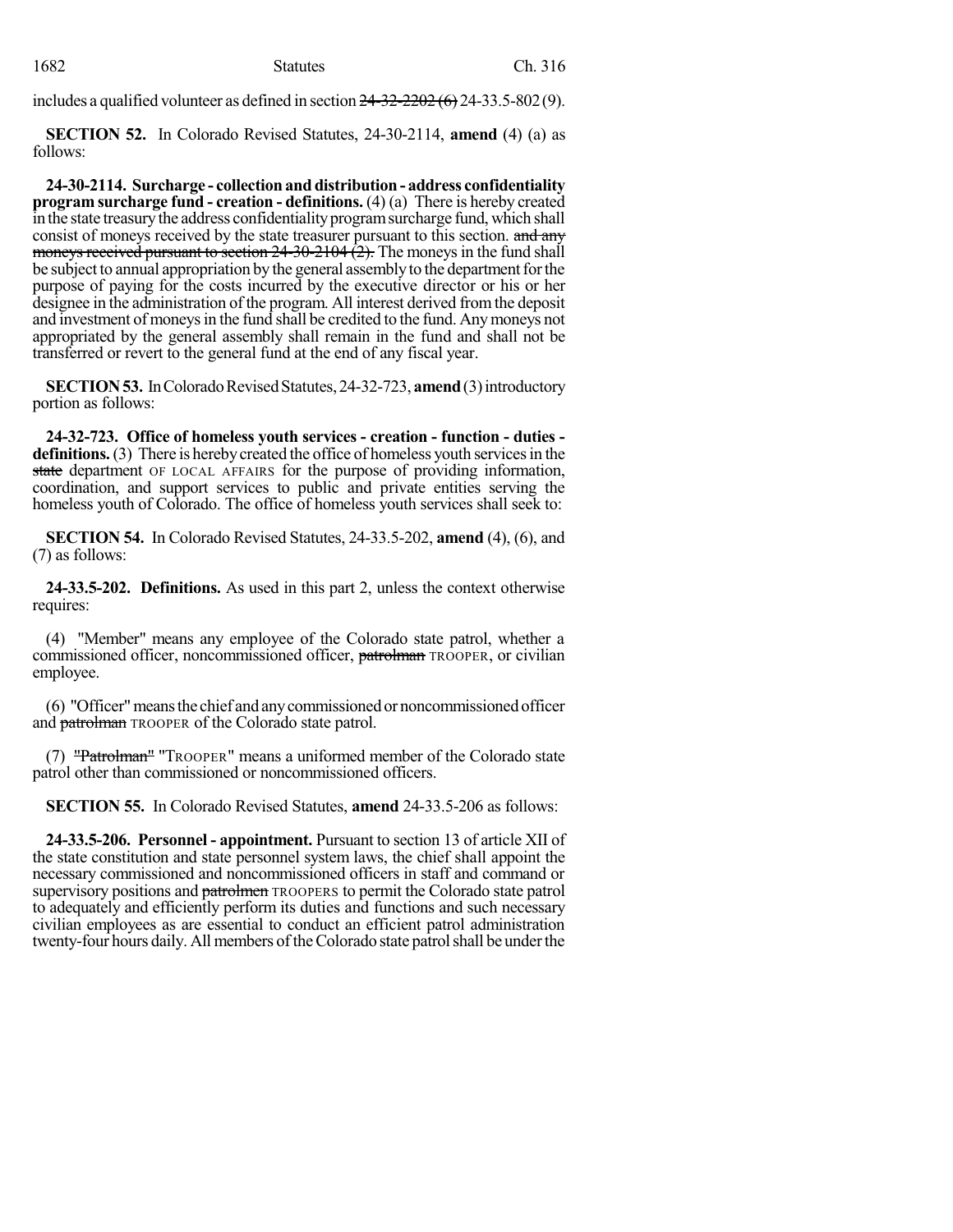# Ch. 316 Statutes 1683

immediate direction and control of the chief, and shall perform such duties as are specifically assigned by the chief under the job specifications and regulations of the state personnel director, and shall receive such compensation as is commensurate with the specified grade assigned to the individual position by the state personnel director.

**SECTION 56.** In Colorado Revised Statutes, **amend** 24-33.5-207 as follows:

**24-33.5-207. Personnel - qualifications - salary.** (1) All commissioned and noncommissioned officers and patrolmen TROOPERS of the Colorado state patrol, before promotion, shall be required to serve the designated period of time in each grade as provided in this section. A patrolman TROOPER shall serve a period of three years as such before he THE TROOPER is eligible to compete in the examination for promotion to a noncommissioned officer's rank. All commissioned and noncommissioned officers shall serve a period of one year in a grade before they are eligible to compete in promotional examinations. All commissioned and noncommissioned officers and patrolmen TROOPERS shall fulfill all requirements as set forth in the job specifications for their particular positions by the state personnel director.

(2) In addition to the compensation provided by section 24-33.5-206 and by the provisions of other laws concerning the state personnel system and because of the number of hours and the extraordinary service performed by members of the Colorado state patrol, each member of such patrol and each member of the administrative staff of such patrol shall be reimbursed for maintenance and ordinary expenses incurred in the performance of his OR HER duties in an amount to be determined by the executive director, but the amount so authorized for any such member of the patrol or staff shall not exceed the sum of one hundred dollars per month.

**SECTION 57.** In Colorado Revised Statutes, 24-33.5-208, **amend** (1) (d) as follows:

**24-33.5-208. Bonds.** (1) The members of the Colorado state patrol shall be required to give bond to the state in the amount indicated in this section, to be approved and paid for by the state. The bonds shall be issued by a surety company authorized to do business in the state in the following amounts:

(d) All **patrolmen** TROOPERS, five thousand dollars.

**SECTION 58.** In Colorado Revised Statutes, **amend** 24-33.5-209 as follows:

**24-33.5-209. Trooper - age qualifications.** Each patrolman TROOPER appointed according to the provisions of this part 2, at the time of his OR HER appointment, shall be at least twenty-one years of age.

**SECTION 59.** In Colorado Revised Statutes, **amend** 24-33.5-220 as follows:

**24-33.5-220. Costs of administration.** Except as otherwise provided in section 24-33.5-226 (3) (c), the cost of administration of this part 2 and of all payrolls and salaries of the chief, commissioned and noncommissioned officers, patrolmen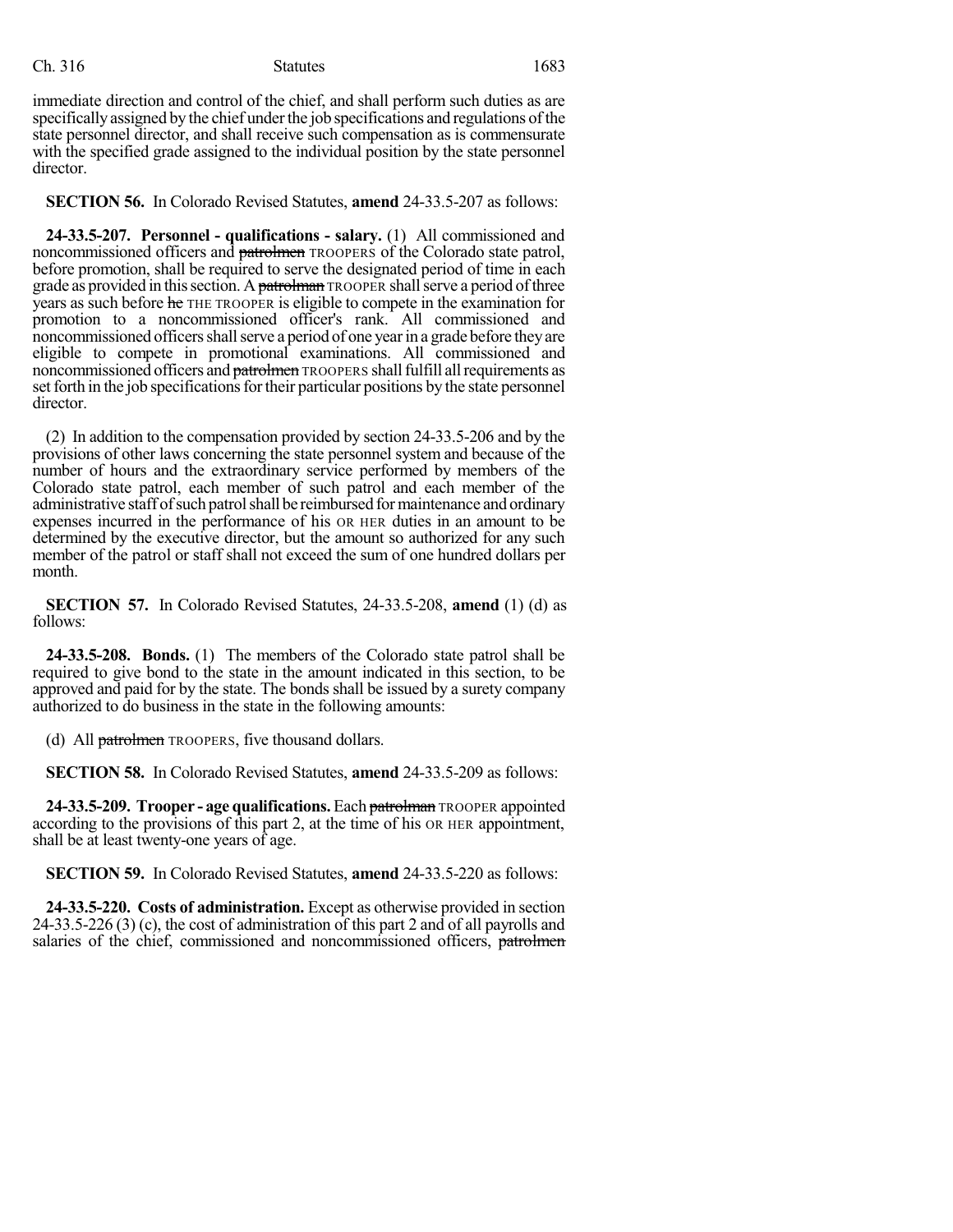# 1684 Ch. 316

TROOPERS, and office personnel and the cost of clerical work, stationery, postage, uniforms, badges, all supplies and equipment, and necessary travel and subsistence allowances shall be appropriated by the general assembly out of the moneys in the highway users tax fund. The expenses and salaries provided for in this section are declared to be for the administration and enforcement of the several statutes referred to in this part 2 and forthe construction, maintenance, and supervision ofthe public highways. Expenses and salaries shall be paid by the state treasurer upon warrants of the controller issued upon vouchers provided by the chief and shall be charged against net collection of highway users taxes as an expense of construction, maintenance, and supervision of public highways and the administration of the laws of the state governing the public highways and their use. The expenditures of the Colorado state patrol shall be audited and approved from time to time by the executive director and the state auditor.

**SECTION 60.** In Colorado Revised Statutes, 24-33.5-706, **repeal** (2) (b) as follows:

**24-33.5-706. Financing - legislative intent - repeal.** (2) (b) (I) The governor may make a one-time transfer of up to six hundred thousand dollars from the disaster emergency fund to the wildfire emergency response fund created in section 24-33.5-1226. The governor shall notify the revisor of statutes in writing promptly after making the transfer.

(II) This paragraph (b) is repealed, effective upon the revisor of statute's receipt of the notice.

**SECTION 61.** In Colorado Revised Statutes, 24-33.5-1212, **repeal** (5) (c) as follows:

**24-33.5-1212. Training for directors of fire protection districts - pilot program - advisory board - training fund - repeal.** (5) (c) The division shall coordinate with the Colorado state forest service, as that term is defined in section 23-31-302, C.R.S., in determining how to allocate state funding focused on firefighter training.

**SECTION 62.** In Colorado Revised Statutes, 24-34-803, **amend** (7) (b) as follows:

**24-34-803. Rights of persons with assistance dogs.**(7) As used in thissection, unless the context otherwise requires:

(b) "Disability" hasthe same meaning asset forth in the federal "Americans with Disabilities Act of 1990", 42 U.S.C. sec. 12102,  $(2)$ , as amended.

**SECTION 63.** In Colorado Revised Statutes, 24-50-104, **amend** (1)(a)(III) and (7) (d) as follows:

**24-50-104. Job evaluation and compensation - state employee reserve fund - created - definitions.** (1) **Total compensation philosophy.** (a) (III) (A) The methodologies used for purposes of determining and maintaining prevailing compensation for state troopers LAW ENFORCEMENT OFFICERS employed by the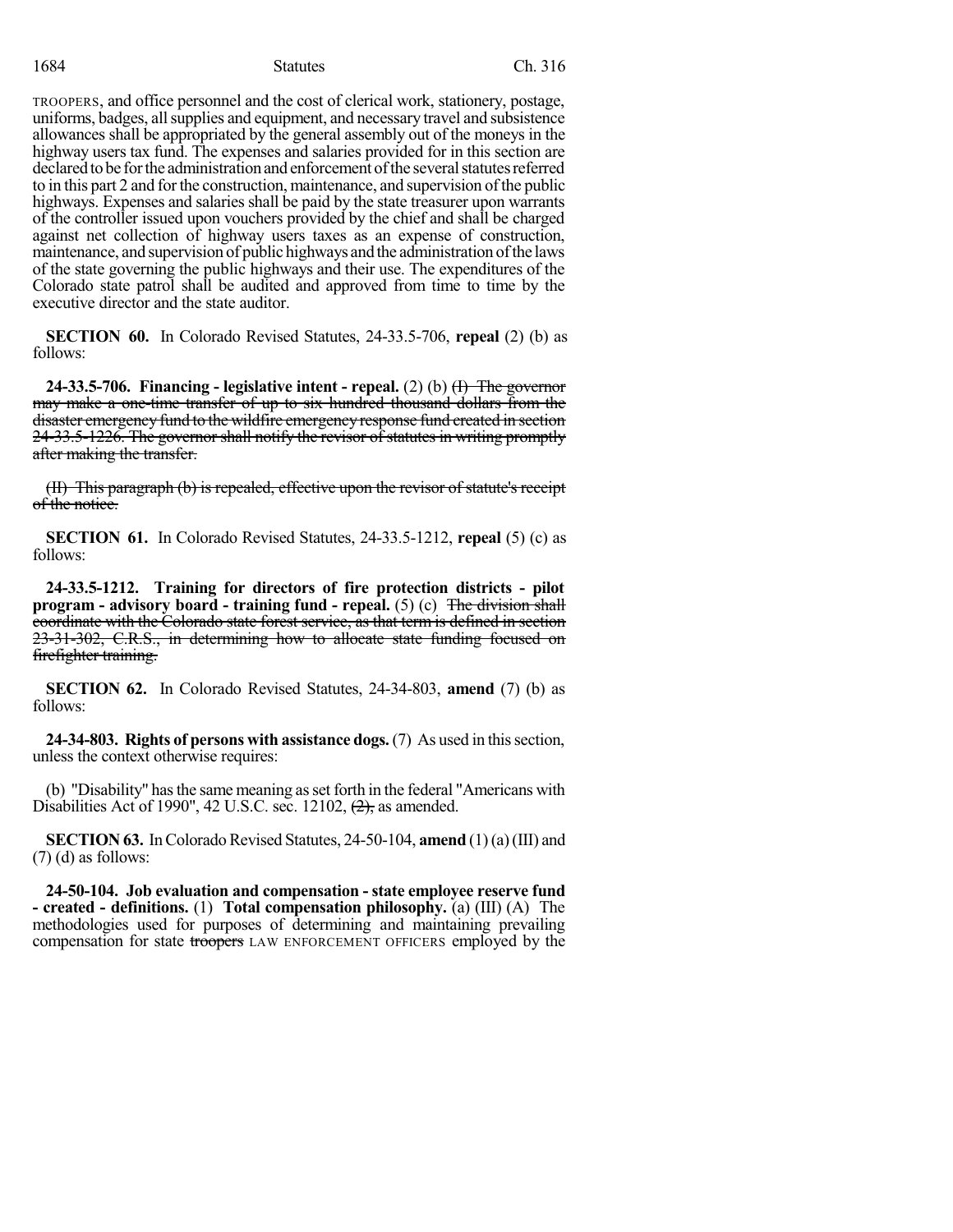## Ch. 316 Statutes 1685

Colorado state patrol shall be the same as the methodologies established pursuant to subparagraph  $(II)$  of this paragraph  $(a)$ ; except that the amount of salary shall be at least ninety-nine percent of the actual average salary provided to the top three law enforcement agencies within the state that have both more than one hundred commissioned officers and the highest actual average salary.

(B) As used in this subparagraph (III), "state  $t$ rooper" LAW ENFORCEMENT OFFICER" means the chief and any commissioned or noncommissioned officer and **patrolman** TROOPER of the Colorado state patrol.

(7) **Leaves.** (d) An employee certified as a disaster service volunteer of the American red cross may be granted paid leave for specialized disaster relief services. Such leave shall not exceed five days for a local disaster or fifteen days for a national disaster in a twelve-month period. Such leave may not be accumulated. During this period of leave, an employee shall not be deemed to be an employee for purposes of the "Workers' Compensation Act of Colorado", as provided in articles 40 to 47 of title 8, C.R.S. The leave authorized by this paragraph (d) shall run concurrent with and shall not be in addition to any paid leave of absence required by law for service by a member in a Colorado civil air patrol mission as provided in section 28-1-104, C.R.S., or for qualified volunteer service in a disaster as provided in section  $24-32-2225$  24-33.5-825.

**SECTION 64.** In Colorado Revised Statutes, 24-72-204, **repeal** (3) (a) (XX) as follows:

**24-72-204. Allowance or denial of inspection - grounds- procedure - appeal - definitions.** (3) (a) The custodian shall deny the right of inspection of the following records, unless otherwise provided by law; except that any of the following records, other than letters of reference concerning employment, licensing, or issuance of permits, shall be available to the person in interest under this subsection (3):

(XX) All proprietary information submitted by a provider of broadband service in connection with the broadband inventory authorized by section  $24-37.5-106(3)$ ;

**SECTION 65.** In Colorado Revised Statutes, 24-75-402, **amend** (5) (aa) as follows:

**24-75-402. Cash funds - limit on uncommitted reserves - reduction in amount of fees - exclusions.** (5) Notwithstanding any provision of this section to the contrary, the following cash funds are excluded from the limitations specified in this section:

(aa) The emergency fire fund created in section 24-33.5-1220 (2), the wildland fire equipment repair CASH fund created in section 24-33.5-1220 (3), and the wildland fire cost recovery fund created in section  $24-33.5-1220$  (3) 24-33.5-1220 (4).

**SECTION 66.** In Colorado Revised Statutes, 24-77-104, **amend** (3) (b) and (4) as follows: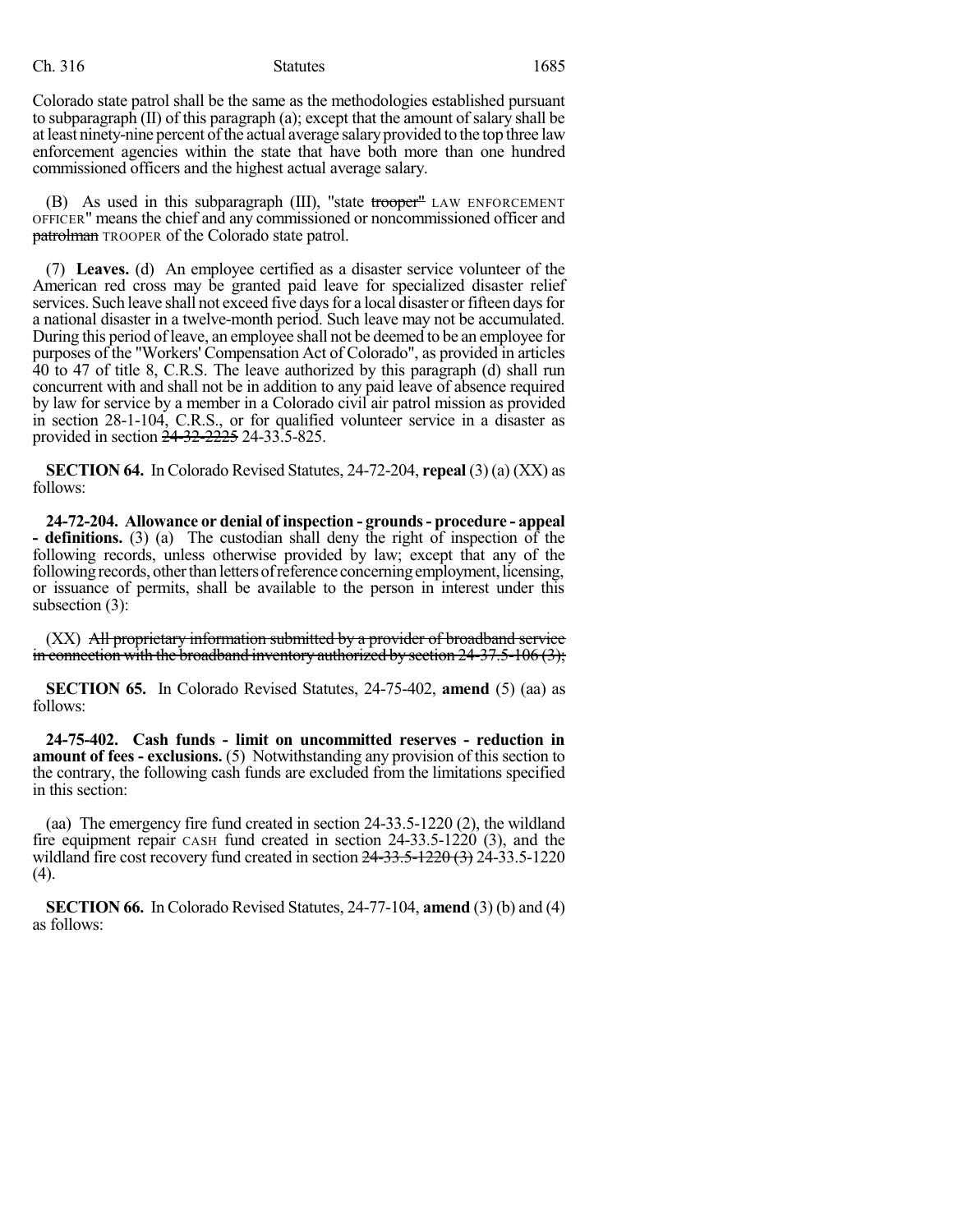**24-77-104. State emergency reserve - creation - declaration of emergency.** (3) The state emergency reserve may be expended in any given fiscal year upon:

(b) The declaration of a disaster emergency by the governor pursuant to section 24-32-2104 (4) 24-33.5-704 (4).

(4) Nothing in this section shall be construed to limit, modify, or abridge the powers and duties of the governor to respond to disasters as provided for in part 21 7 of article 32 33.5 of this title.

**SECTION 67.** In Colorado Revised Statutes, 24-101-401, **amend** (1) as follows:

**24-101-401. Public access to procurement information - repeal.** (1) Except as provided in section  $24-103-202$  (4) 24-103-203 (4), procurement information is a public record and is available to the public as provided in sections 24-72-203 and 24-72-204.

**SECTION 68.** In Colorado Revised Statutes, **amend** 25-1-104 as follows:

**25-1-104. State board - organization.** The board shall elect from its members a president, a vice-president, and such other board officers asitshall determine.The executive director of the department, in the discretion of the board, may serve as secretary of the board but shall not be eligible to appointment as a member. All board officersshall hold their offices at the pleasure ofthe board.Regular meetings of the board shall be held not less than once every three months at such times as may be fixed by resolution of the board. Special meetings may be called by the president, by the executive director of the department, or by a majority of the members of the board at any time on three days' prior notice by mail or, in case of emergency, on twenty-four hours' notice by telephone or telegraph OTHER TELECOMMUNICATIONS DEVICE.The board shall adopt, and at any timemay amend, bylaws in relation to its meetings and the transaction of its business. A majority shall constitute a quorum of the board. Members shall receive the same per diem compensation and reimbursement of expenses as those provided for members of boards and commissionsin the division of professions and occupations pursuant to section 24-34-102 (13), C.R.S. All meetings of the board, in every suit and proceeding, shall be taken to have been duly called and regularly held, and all orders and proceedings ofthe board to have been authorized, unlessthe contraryis proved.

**SECTION 69.** In Colorado Revised Statutes, 25-1-108, **amend** (1) (c) (VI) as follows:

**25-1-108. Powers and duties of state board of health.** (1) In addition to all other powers and duties conferred and imposed upon the state board of health bythe provisions of this part 1, the board has the following specific powers and duties:

(c) (VI) To adopt rules and to establish such standards as the board may deem necessary or proper to assure that hospitals, other acute care facilities, county, district, and municipal public health agencies, trauma centers, area trauma advisory councils, and managed care organizations are prepared for an emergency epidemic, as defined in section  $24-32-2103$   $(1.7)$  24-33.5-703  $(4)$ , C.R.S., that is declared to be a disaster emergency, including the immediate investigation of any case of a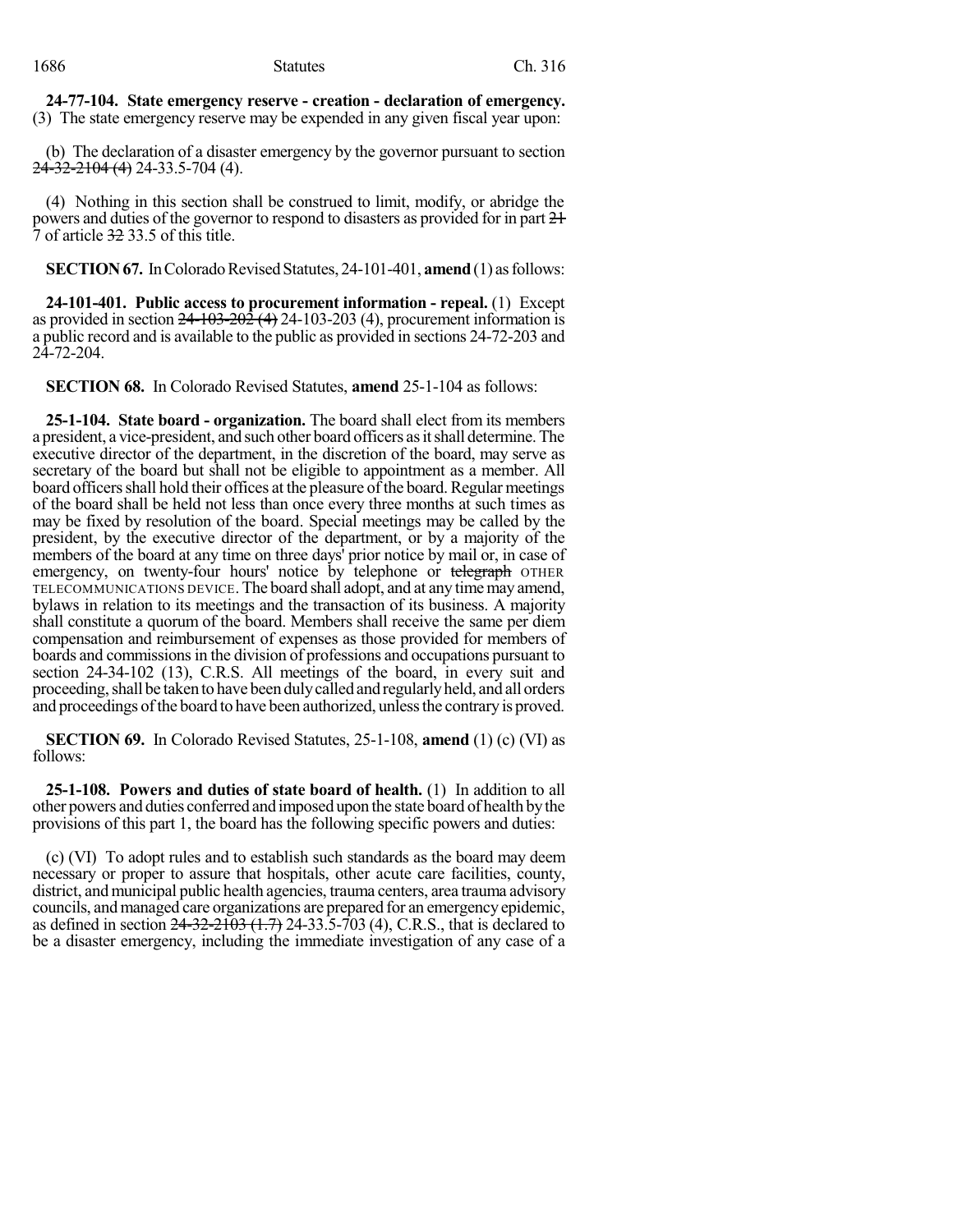suspected emergency epidemic.

**SECTION 70.** In Colorado Revised Statutes, 25-1-901, **amend** (1) (d) as follows:

**25-1-901. Legislative declaration.** (1) The general assembly hereby finds and declares that:

(d) The creation of  $\theta$  an advisory THE commission on family medicine is a desirable, necessary, and economic means of addressing the needs described in paragraphs (a) and (b) of this subsection (1).

**SECTION 71.** In Colorado Revised Statutes, 25-1-902, **amend** (3) as follows:

**25-1-902. Commission created - composition - terms of office.** (3) The commission shall elect a chairman and a vice-chairman from among its members. Administrative, staff, and clerical services shall be provided to the commission by the Colorado academy of family physicians, as determined necessary by the academy. Members of the commission shall serve without compensation, but members described in paragraphs (b), (c), and (d) of subsection  $(1)$  of this section shall be entitled to their actual and necessary expensesincurred in the performance of their duties. The commission shall meet on call of the chairman, but not lessthan once every three months. A majority of the members of the commission constitutes a quorum for the transaction of business.

**SECTION 72.** In Colorado Revised Statutes, 25-1.5-102, **amend** (1) (b) (I) as follows:

**25-1.5-102. Epidemic and communicable diseases - powers and duties of** department. (1) The department has, in addition to all other powers and duties imposed upon it by law, the powers and duties provided in this section as follows:

(b) (I) To investigate and monitor the spread of disease that is considered part of an emergency epidemic as defined in section  $24-32-2103$   $(1.7)$  24-33.5-703 (4), C.R.S., to determine the extent of environmental contamination resulting from the emergency epidemic, and to rapidly provide epidemiological and environmental information to the governor's expert emergency epidemic response committee, created in section  $2\overline{4} - 32 - 2104$  (8)  $24 - 33.5 - 704$  (8), C.R.S.

**SECTION 73.** In Colorado Revised Statutes, 25-1.5-103, **amend** (5) (a) as follows:

**25-1.5-103. Health facilities- powers and duties of department - limitations on rules promulgated by department.** (5) (a) This subsection (5) applies to construction, including substantial renovation, and ongoing compliance with article 33.5 of title 24, C.R.S., of a health care facility building orstructure on or afterJuly 1, 2013. All health facility buildings and structures shall be constructed in conformity with the standards adopted by the director of the division of fire prevention and control in the office of preparedness, security, and fire safety within the department of public safety.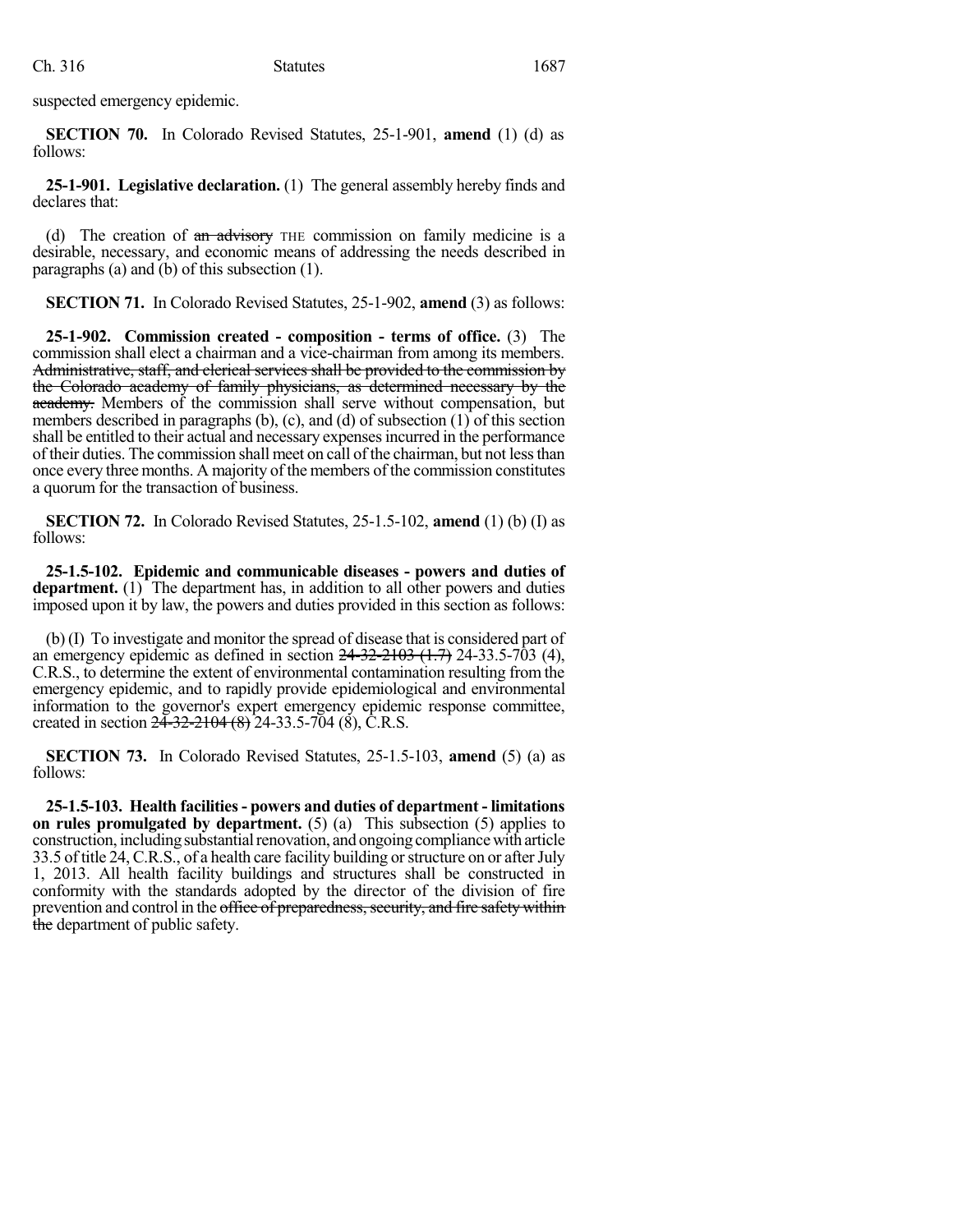**SECTION 74.** In Colorado Revised Statutes, 25-1.5-107, **amend** (2) (a) (III) as follows:

### **25-1.5-107. Pandemic influenza - purchase of antiviraltherapy - definitions.** (2) As used in this section, unless the context otherwise requires:

(a) "Authorized purchaser" means an entity licensed by the department pursuant to section 25-1.5-103 (1) (a), a local public health agency, or a health maintenance organization, as defined in section 10-16-102 (23), C.R.S., authorized to operate in this state pursuant to part 4 of article 16 of title 10, C.R.S., that:

(III) Agrees to stockpile the antiviral therapy for use in an epidemic emergency declared a disaster emergency pursuant to section 24-32-2104 24-33.5-704, C.R.S., and to use the antiviral therapy only in accordance with state and federal requirements and for no other purpose.

**SECTION 75.** In Colorado Revised Statutes, 25-3-102, **amend** (3) (a) as follows:

**25-3-102. License - application - issuance - certificate of compliance required.** (3) (a) Notwithstanding any provision of law to the contrary, the department of public health and environment shall not issue or renew any license described in section 25-3-101 for a facility covered by section 25-1.5-103 (5) unless the department receives a certificate of compliance for the applicant's building or structure from the division of fire prevention and control in the office of preparedness, security, and fire safety within the department of public safety in accordance with part 12 of article 33.5 of title 24, C.R.S.

**SECTION 76.** In Colorado Revised Statutes, 25-5-1106, **amend** (3) as follows:

**25-5-1106. Acceptance of gifts, grants, and donations - lead hazard reduction cash fund.** (3) The general assembly shall make appropriations from the fund to the department for the implementation of this part 11 AND THE IMPLEMENTATION OF PART 11 of article 7 of this title.

**SECTION 77.** In Colorado Revised Statutes, 25-7-133, **amend** (2) (c) as follows:

**25-7-133. Legislative reviewandapproval of state implementationplansand rules - legislative declaration.** (2) (c) Until such February 15 as provided in paragraph (b) of this subsection (2), the commission may only submit an addition or change to the SIP or any element thereof, as defined in section 110 of the federal act, any rule which is a part thereof, or any revision thereto as specified in subsection (1) of this section to the administrator for conditional approval or temporary approval. If legislative council review is requested as to any addition or change to a SIP element under paragraph (a) of this subsection (2), then no such SIP, revision, rule required by the SIP or revision, or rule related to the implementation of the SIP or revision so submitted to the administrator may take effect for purposes of federal enforceability, or enforcement of any kind at the state level against any person or entity based only on the commission's general authority to adopt a SIP under section  $25-7-105$  (1), unless expiration of the SIP, rule required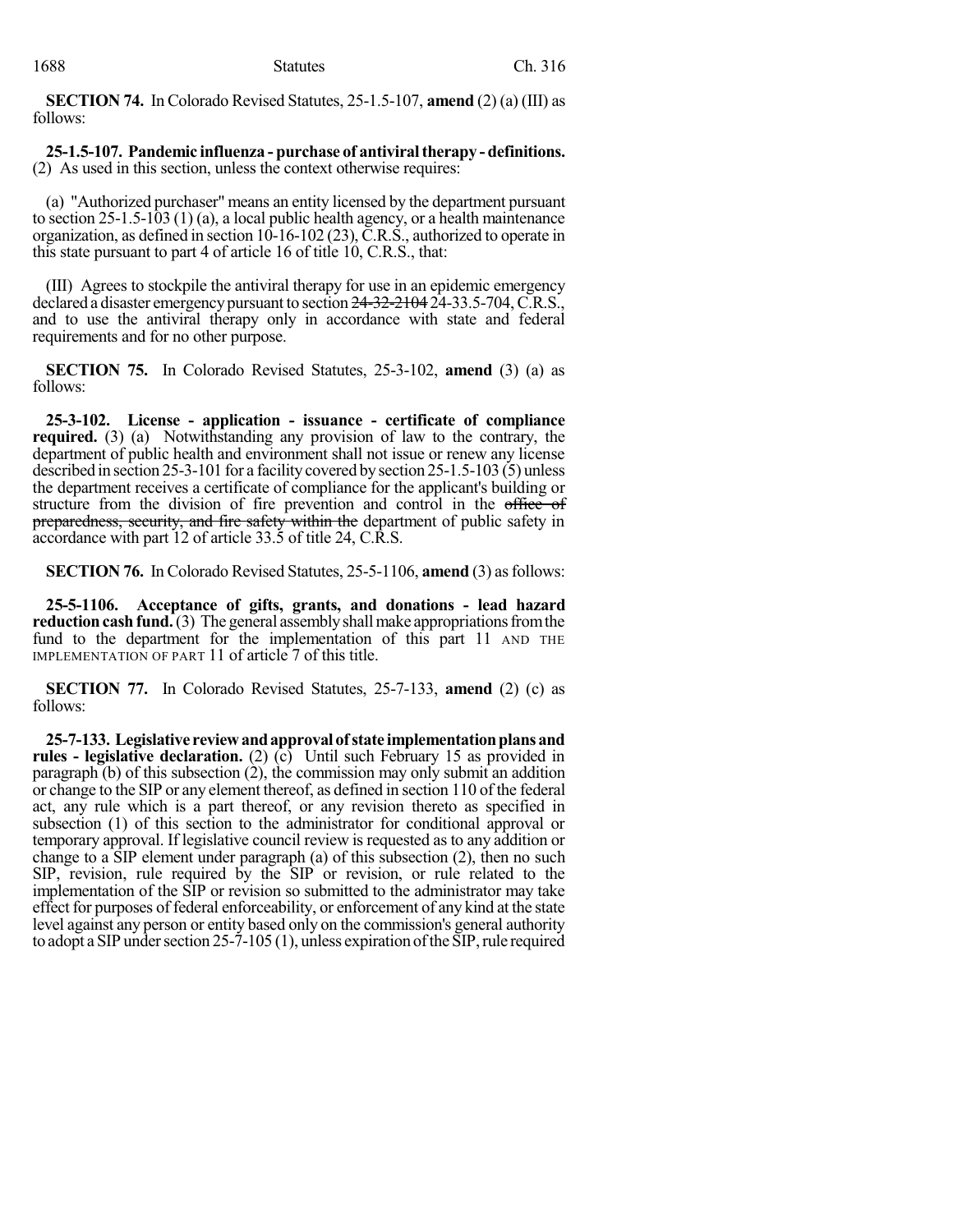## Ch. 316 Statutes 1689

for the SIP, or addition or change to a SIP element has been postponed by the general assembly acting by bill in the same manner as provided in section 24-4-103  $(8)$  (c) and  $(8)$  (d), C.R.S. Any member of the general assembly may introduce a bill to modify or delete all or a portion of the SIP or any rule or additions or changes to SIP elements which are a component thereof. Any bill introduced under this paragraph (c) shall not be counted against the number of bills to which members of the general assembly are limited by law or joint rule of the senate and the house of representatives. Any committee of reference of the senate or the house of representatives to which a bill introduced under this paragraph (c) is referred shall conduct as part of consideration of any such bill on the merits the review provided for under paragraph (a) of this subsection (2). If any bill is introduced under paragraph (a) of this subsection (2) or under this paragraph (c) to postpone the expiration of any addition or change to a SIP element described in a report submitted under subsection (1) of this section, or paragraph (d) of this subsection  $(2)$ , and any such bill does not become law, the addition or change to a SIP element addressed in such bill may be submitted to the administrator of the federal environmental protection agency for final approval and incorporation into the SIP under paragraph (b) of this subsection (2).

**SECTION 78.** In Colorado Revised Statutes, 25-10-105, **amend** (1) as follows:

**25-10-105. Minimumstandards- variances.**(1) Rules adopted bylocal boards of health under section 25-10-104 (2) or (4) or promulgated by the department  $COMMISSION$  under section  $25-10-104$  (1) govern all aspects of the location, design, construction, performance, alteration, installation, and use of on-site wastewater treatment systems and must include minimum standards established by the commission.

**SECTION 79.** In Colorado Revised Statutes, 25-11-303, **repeal** (1) (d) (IV) as follows:

**25-11-303. Authorization to participate - implementation.** (1) The general assembly hereby authorizes the department of public health and environment to participate in federal implementation of the "Uranium Mill Tailings Radiation Control Act of 1978", and for such purpose the department has the authority to:

 $(d)(IV)$  This paragraph  $(d)$  is repealed, effective upon the acquisition of all of the nine currently designated sites, as certified by the executive director of the department, for purposes of participating in the federal "Uranium Mill Tailings Radiation Control Act of 1978";

**SECTION 80.** In Colorado Revised Statutes, 25.5-1-204, **repeal** (10) as follows:

**25.5-1-204. Advisory committee to establish an all-payer health claims database - creation - members - duties - creation of all-payer health claims database - rules.** (10) This section is repealed, January 1, 2012, unless the executive director notifies the revisor of statutes on or before such date that sufficient funding to create the database, as determined by the executive director, advisory committee, and administrator, has been received through gifts, grants, and donations.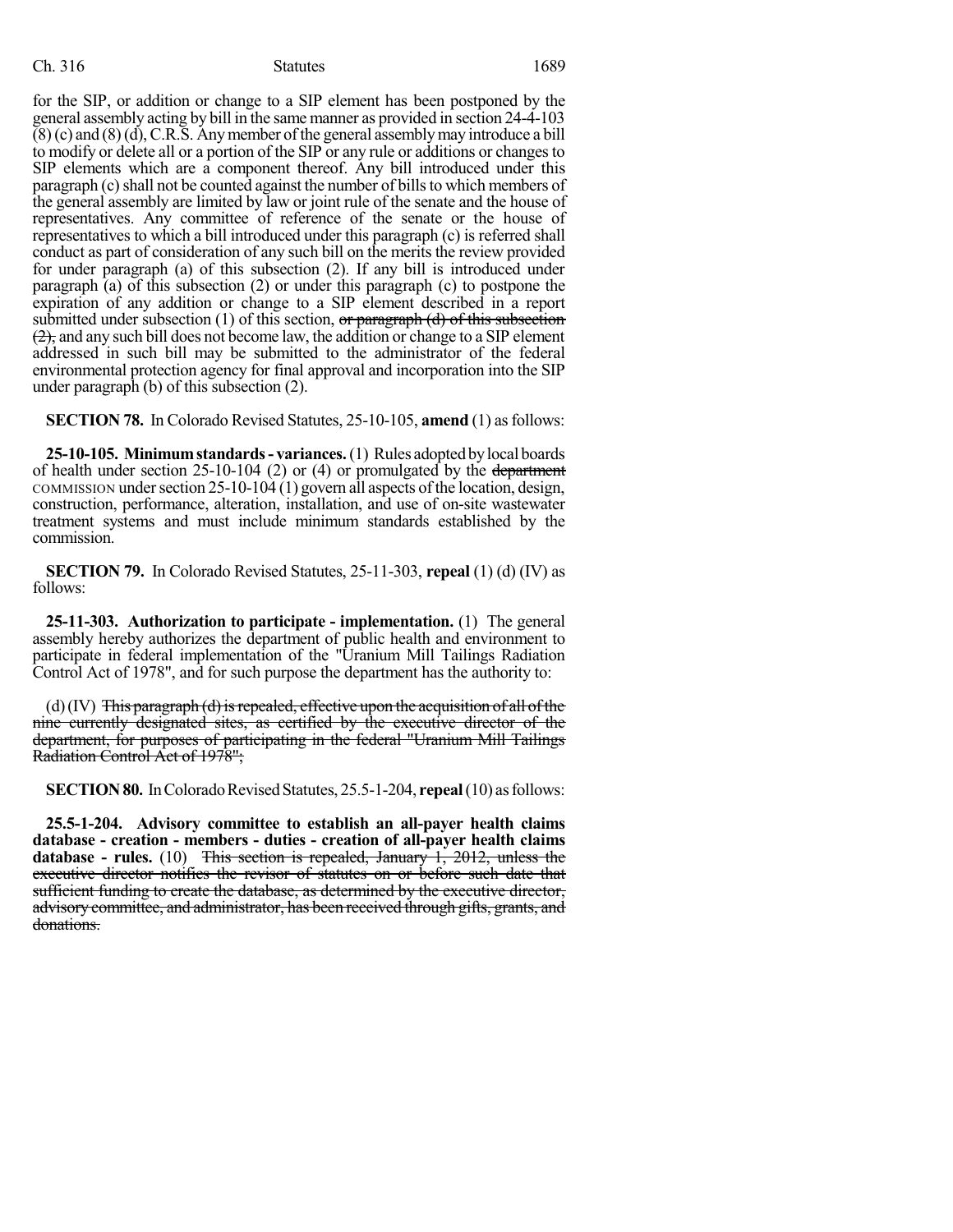**SECTION 81.** In Colorado Revised Statutes, 25.5-5-412, **repeal** (3) (f) as follows:

**25.5-5-412. Program of all-inclusive care for the elderly - legislative declaration - services - eligibility.** (3) The general assembly declares that the purpose of this section is to provide services that would foster the following goals:

(f) To assure that capitation payments amount to no more than ninety-five percent of the amount paid under the medicaid fee-for-service structure for an actuarially similar population.

**SECTION 82.** In Colorado Revised Statutes, **repeal** 26-2-136 as follows:

**26-2-136. Personal identification systems for public assistance - committee to select methods.**

(1) Repealed.

(2) The personal identification committee shall study and recommend what security measures, such as individual personal identification numbers, photo identification, fingerprint identification, or retinal scanning, should be used to identify applicants for purposes of determining whether a person applying for public assistance is eligible to receive such benefits. In making such recommendations, the committee shall consider the extent of the security problem, the cost of possible security measures, which measures, if any, will be most cost-effective, and which will be the most successful at preventing and detecting fraud and duplicate participation.

 $(3)$  In addition to the security measures selected pursuant to subsection  $(2)$  of this section, the state department shall use social security numbers to the extent allowable under federal law as a method of personal identification for every person applying for public assistance.

**SECTION 83.** In Colorado Revised Statutes, 26-7.5-105, **amend** (1) (b) as follows:

**26-7.5-105. Funding of domestic abuse programs.** (1) (b) Moneys generated from fees collected pursuant to section 14-2-106 (1) (a), C.R.S., or transferred pursuant to section  $13-21-101$  13-32-101 (5) (a) (X) or (5) (b) (II), C.R.S., shall be used to reimburse domestic abuse programs that provide services as provided in section 26-7.5-103 to married, separated, or divorced persons or their families.

**SECTION 84.** In Colorado Revised Statutes, **amend** 26-12-101 as follows:

**26-12-101. Short title.** This article shall be known and may be cited as the "State" and Veterans Nursing Homes Act".

**SECTION 85.** In Colorado Revised Statutes, **amend** 26-12-401 as follows:

**26-12-401. Definitions.** As used in this part 4, unless the context otherwise requires: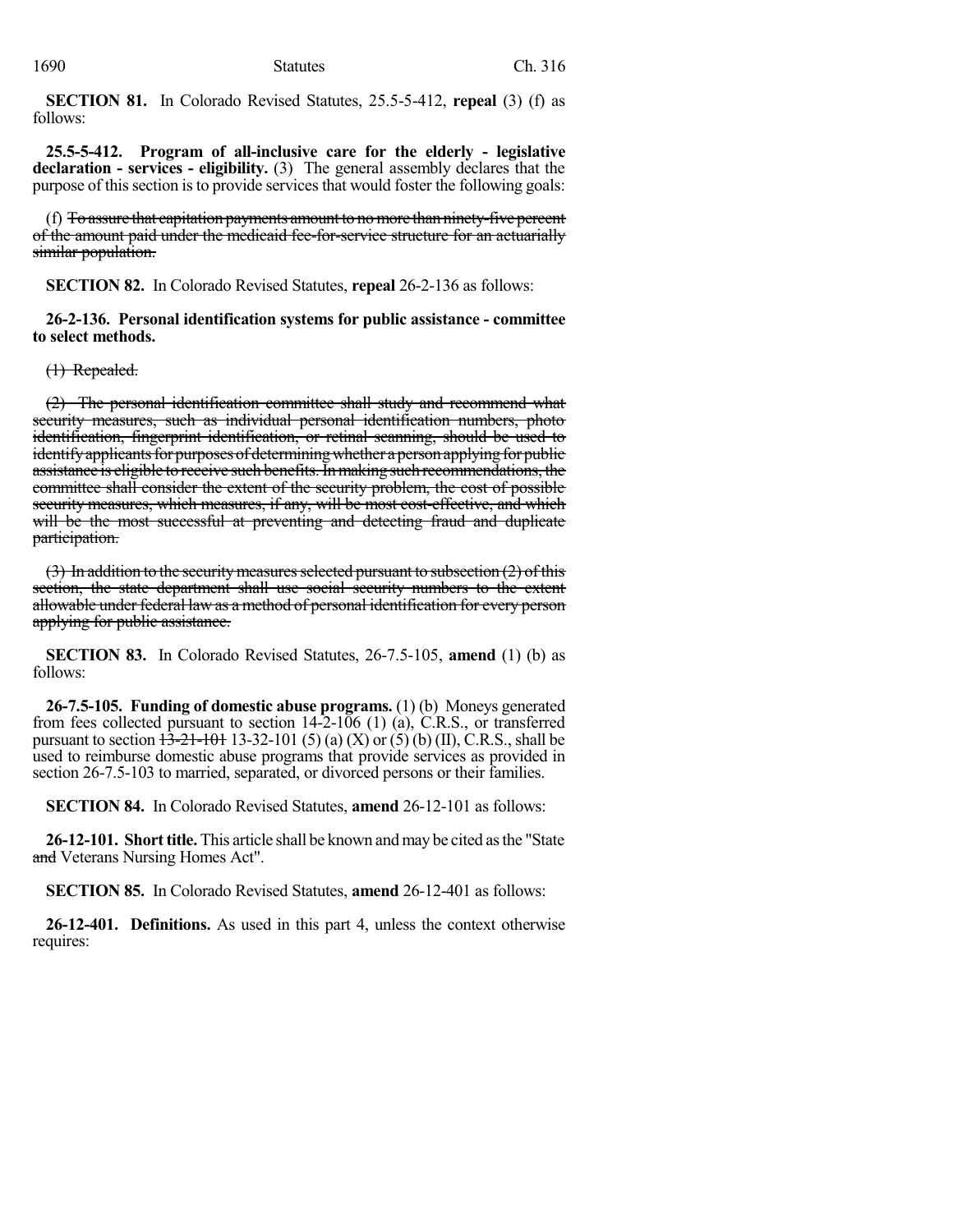(1) "Board of commissioners" means the board of commissioners of state and veterans nursing homes created in section 26-12-402.

(2) "Division" means the division of state  $\frac{1}{2}$  veterans nursing homes, or its successor agency, in the state department.

**SECTION 86.** In Colorado Revised Statutes, 26-12-402, **amend** (1), (2), (7) (a),  $(7)$  (c),  $(7)$  (d),  $(7)$  (e),  $(7)$  (f),  $(7)$  (g), and  $(8)$  as follows:

**26-12-402. Board of commissioners of state veterans nursing homes creation - powers and duties.** (1) There is hereby created the board of commissioners of state and veterans nursing homes within the state department. The board of commissioners shall exercise its powers, duties, and functions under the state department asifit were transferred to the state department by a **type 2** transfer under the provisions of the "Administrative Organization Act of 1968", article 1 of title 24, C.R.S.

(2) The functions of the board of commissioners are to:

(a) Advise the division and the STATE veterans nursing homes located in Homelake, Florence, Rifle, Aurora, and Walsenburg, Colorado;

(b) Provide continuity, predictability, and stability in the operation of the state and veterans nursing homes; and

(c) Provide guidance to future administrators at the state and veterans nursing homes based on the collective institutional memory of the board of commissioners.

(7) The board of commissioners shall:

(a) Endeavor to ensure that the highest quality of care is being provided at the state and veterans nursing homes and that the financial status of the homes is maintained on a sound basis;

(c) Have direct access to any consulting contractor working with the state and veterans nursing homes and obtain written and oral reports;

(d) Have direct access to the executive director of the state department and the state board for the purposes of alerting state department policymakers of potential problems in state and veterans nursing homes and establishing effective working relationships and lines of communication with the state department and state board at all levels;

(e) Have the authority to visit and review the operation of the state  $\ddot{a}$  veterans nursing homes;

(f) Participate in any request for proposal panel that selects division-wide consulting firms for the state and veterans nursing homes;

(g) Have authority to review and comment on rules promulgated by the state department and the state board concerning the state and veterans nursing homes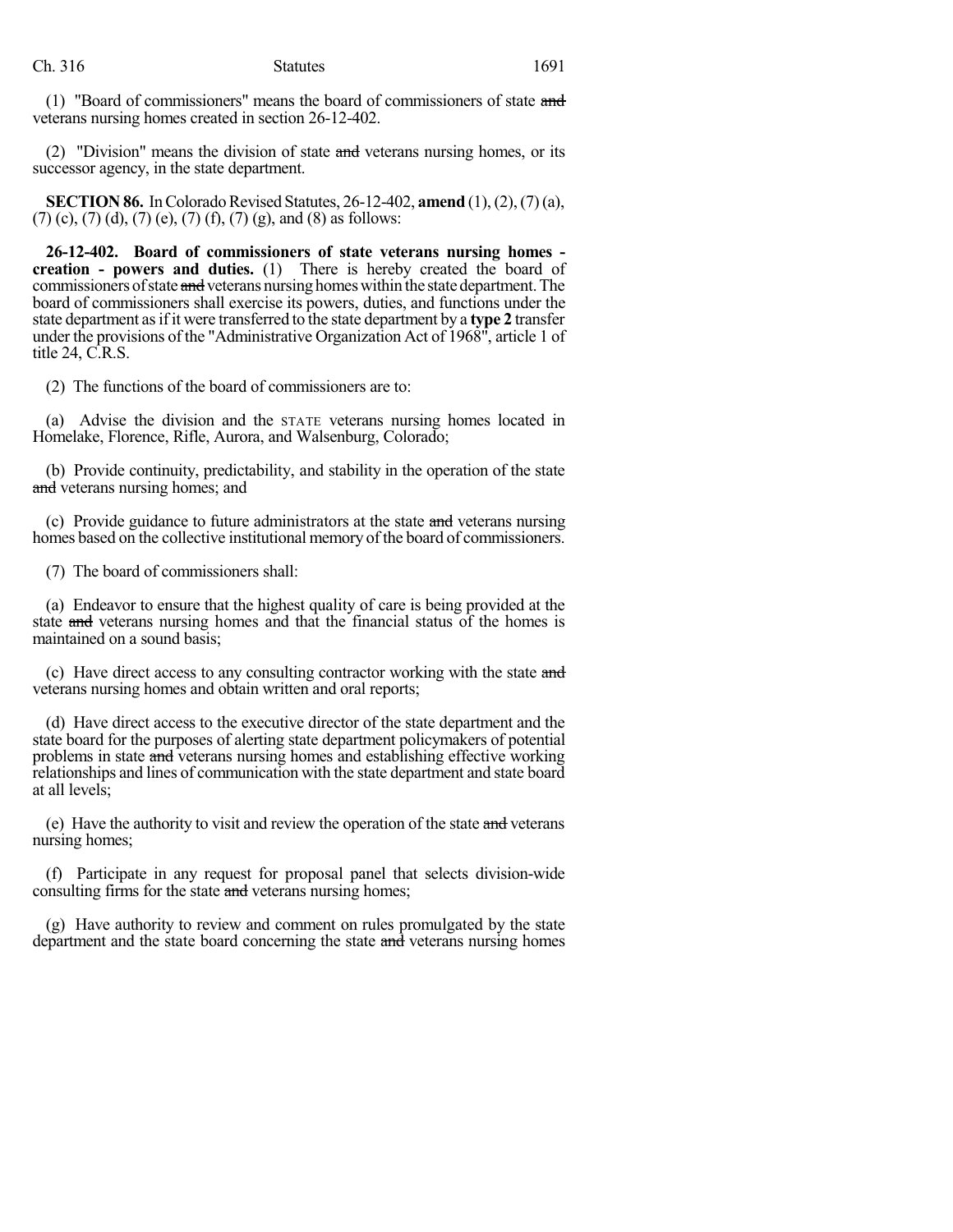before the rules are submitted for public comment;

(8) Nothing in this part 4 shall be construed to abridge, amend, orsupersede any provision of a contractual agreement that the state department has entered into with any of the state and veterans nursing homes.

**SECTION 87.** In Colorado Revised Statutes, 27-90-111, **amend** (3) (e) as follows:

**27-90-111. Employment of personnel - screening of applicants disqualifications from employment.** (3) The employment screening and disqualification requirements in this section apply to the following facilities or programs operated by the department:

(e) State and veterans nursing homes operated pursuant to article 12 of title 26, C.R.S.;

**SECTION 88.** In Colorado Revised Statutes, 28-5-703, **amend** (4) (a) as follows:

**28-5-703. Rules - duties.** (4) The board shall serve in an advisory capacity to:

(a) The state board of human services and the department of human services regarding the operations and maintenance of state and veterans nursing homes operated pursuant to article 12 of title 26, C.R.S.;

**SECTION 89.** In Colorado Revised Statutes, 28-5-709, **repeal** (1) (b) (I.5) as follows:

**28-5-709. Colorado state veterans trust fund - created - report.** (1) (b) The moneys in the trust fund shall be used for:

(I.5) Costs incurred by the legislative oversight committee and the state and veterans nursing home commission created in part 3 of article 12 of title 26, C.R.S., to evaluate the quality of care provided to veterans and their families at certain state and veterans nursing homes;

**SECTION 90.** In Colorado Revised Statutes, 29-2-106.1, **amend** (8) (d) as follows:

**29-2-106.1. Deficiency notice - dispute resolution.** (8) (d) An appeal pursuant to paragraph (c) of this subsection  $(8)$  shall be conducted in the same manner as provided in section 39-21-105, C.R.S.; except that venue shall be in the district court of the countywherein the local government whose decision is being appealed is located.

**SECTION 91.** In Colorado Revised Statutes, 29-3.5-101, **amend** (3) as follows:

**29-3.5-101. Definitions.** As used in this article, unless the context otherwise requires: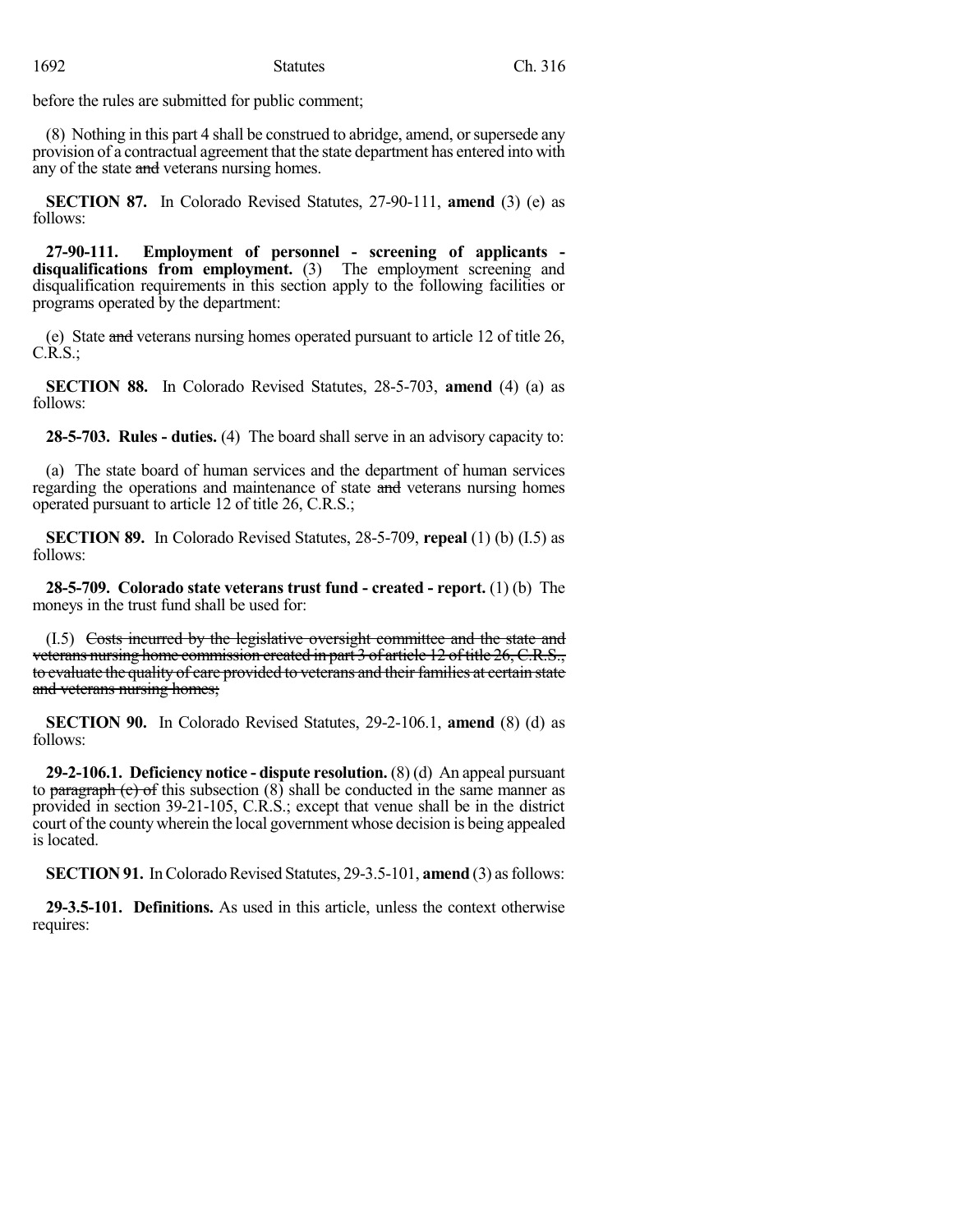(3) "State agency" means any board, bureau, commission, department, institution, division, section, or officer of the state, except those in the legislative branch or judicial branch and except state educational institutions administered pursuant to title 23, C.R.S., except articles 8 and 9 ARTICLE 8, parts 2 and 3 of article 21, and parts 2 to 4 of article  $30\overline{0}$  31 OF TITLE 23, C.R.S.

**SECTION 92.** In Colorado Revised Statutes, 29-20-105.5, **amend** (2) (a) as follows:

**29-20-105.5. Intergovernmental cooperation-intergovernmentalagreements to address wildland fire mitigation - land owned by municipality for utility purposes - legislative declaration.** (2) As used in this section, unless the context otherwise requires:

(a) "Fire department" shall have the same meaning as set forth in section  $24-33.5-1202$   $(3.5)$  24-33.5-1202 (3.7), C.R.S., and includes a fire department that uses paid firefighters, volunteer firefighters, or both. The term includes, without limitation, a not-for-profit nongovernmental entity that is organized to provide firefighting services.

**SECTION 93.** In Colorado Revised Statutes, 29-22.5-102, **amend** (1); and **add** (1.3) and (1.7) as follows:

**29-22.5-102. Definitions.** As used in this article, unless the context otherwise requires:

(1) "Forest service" means the Colorado state forest service identified in section 23-31-302, C.R.S. "DIRECTOR" MEANS THE DIRECTOR OF THE DIVISION OF FIRE SAFETY AND CONTROL.

(1.3) "DIVISION" MEANS THE DIVISION OF FIRE PREVENTION AND CONTROL IN THE DEPARTMENT OF PUBLIC SAFETY CREATED IN SECTION 24-33.5-1201, C.R.S.

(1.7) "FOREST SERVICE" MEANS THE COLORADO STATE FOREST SERVICE IDENTIFIED IN SECTION 23-31-302, C.R.S.

**SECTION 94.** In Colorado Revised Statutes, 29-22.5-103, **amend** (2)(c) and (3) as follows:

**29-22.5-103. Wildlandfires- general authority andresponsibilities.**(2)(c) In the case of a wildfire that exceeds the capability of the county to control or extinguish, the sheriff shall be responsible for seeking the assistance of the state, by requesting assistance from the forest service DIVISION. The sheriff and the state forester DIRECTOR shall enterinto an agreement concerning the transfer of authority and responsibility for fire suppression and the retention of responsibilities under a unified command structure.

 $(3)(a)$  The forest service DIVISION shall be the lead state agency for wildland fire suppression as identified in the Colorado state emergency operations plan and in accordance with the provisions of section 23-31-301, C.R.S.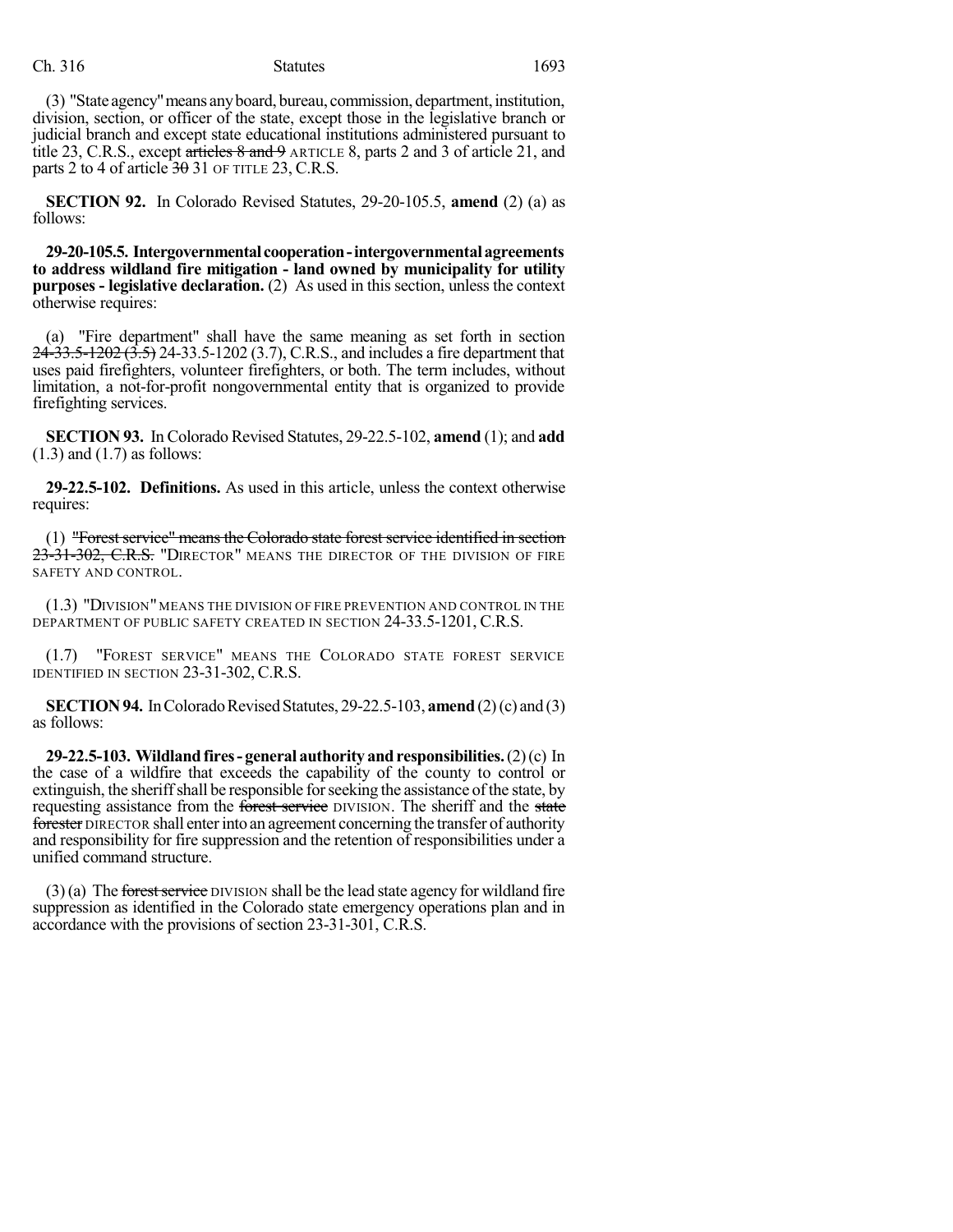(b) The forest service may provide land management and THE DIVISION MAY PROVIDE wildland fire management services to other state agencies by means of memoranda of understanding or related forms of cooperative agreements.

(c) In case of a wildland fire that exceeds the capability of the county to control or extinguish, the forest service DIVISION may assist the sheriff in controlling or extinguishing such fires, and may assume command of such incidents with the concurrence of the sheriff under a unified command structure.

(d) At the request of the sheriff, the forest service DIVISION may assist in the development or modification of the county wildfire preparedness plan.

**SECTION 95.** In Colorado Revised Statutes, 29-22.5-104, **amend** (5) as follows:

**29-22.5-104. County wildfire preparedness plan.** (5) At the request of the sheriff, the forest service DIVISION may assist in the development or updating of the county wildfire preparedness plan pursuant to subsection (1) of this section.

**SECTION 96.** In Colorado Revised Statutes, 30-10-409, **amend** (6) (b) as follows:

**30-10-409. Reception book - form - contents - acceptance for recording.**  $(6)$  (b) As used in this subsection  $(6)$ , "extenuating circumstance" means a disaster, as defined in section  $24-32-2103$   $(1.5)$  24-33.5-703 (3), C.R.S., or a technical difficulty related to computer hardware orsoftware that is outside the control of the clerk and recorder.

**SECTION 97.** In Colorado Revised Statutes, 30-10-513, **amend** (1) (d) and (2) as follows:

**30-10-513. Duties of sheriff - coordination of fire suppression efforts for forest, prairie, or wildland fire - expenses.** (1) (d) When a wildfire exceeds the capability of the county to control or extinguish, the sheriff shall be responsible for seeking the assistance of the state by requesting assistance from the forest service DIVISION OF FIRE PREVENTION AND CONTROL IN THE DEPARTMENT OF PUBLIC SAFETY. The sheriff and the state forester DIRECTOR OF THE DIVISION OF FIRE PREVENTION AND CONTROL shall enterinto an agreement concerning the transfer of authority and responsibility for fire suppression and the retention of responsibilities under a unified command structure.

(2) The state forester DIRECTOR OF THE DIVISION OF FIRE PREVENTION AND CONTROL may assume any duty or responsibility given to the sheriff under this section with the concurrence of the sheriff.

**SECTION 98.** In Colorado Revised Statutes, 30-15-401, **amend** (1) (n.5) (II) introductory portion as follows:

**30-15-401. General regulations - definitions.** (1) In addition to those powers granted by sections 30-11-101 and 30-11-107 and by parts 1, 2, and 3 ofthis article, the board of county commissioners has the power to adopt ordinances for control or licensing of those matters of purely local concern that are described in the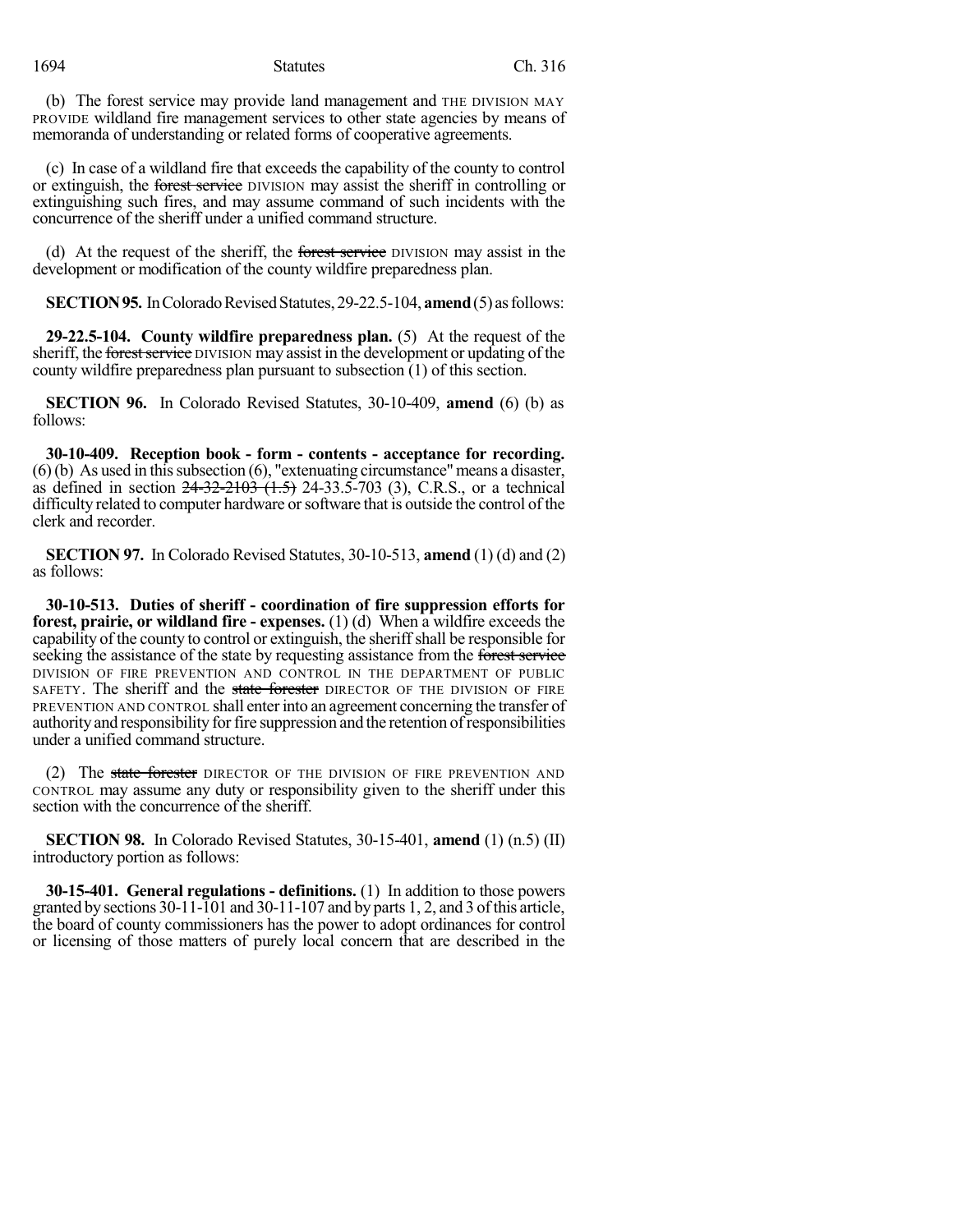following enumerated powers:

 $(n.5)$  (II) Subject to subparagraph (IV) of this paragraph  $(n.5)$ , the board of county commissioners in each county that has a substantial forested area shall, by January 1, 2012, develop an open burning permit system for the purpose of safely disposing of slash. In developing an open burning permit system, the board is encouraged to consult with the Colorado state forest service established in section 23-31-302 DIVISION OF FIRE PREVENTION AND CONTROL, ESTABLISHED IN SECTION 24-33.5-1201, C.R.S., and shall:

**SECTION 99.** In Colorado Revised Statutes, 30-20-1304, **repeal** (2) (b) as follows:

**30-20-1304. Power to create federal mineral lease districts.** (2) A board of county commissioners shall create a district by duly adopting, by majority vote, a resolution to that effect, and the resolution shall set forth:

(b) The names of any municipalities to be included in the proposed district if such municipalities have enacted ordinances as specified in subsection  $(3)$  of this section;

**SECTION 100.** In Colorado Revised Statutes, 31-30-1131, **amend** (3) as follows:

**31-30-1131. Volunteer firefighter - employment termination restricted.** (3) Notwithstanding the provisions ofthissection, if a volunteerfirefighteris called to an emergency pursuant to part 22 of article 32 of PART 8 OF ARTICLE 33.5 OF title 24, C.R.S., the provisions of section 24-32-2225 or 24-32-2226 24-33.5-825 OR 24-33.5-826, C.R.S., shall control regarding the volunteer firefighters absence or leave from work. Under no circumstances shall a volunteer firefighter's leave exceed the amount allowed pursuant to section  $24 - 32 - 2225$  or  $24 - 32 - 2226$  24-33.5-825 or 24-33.5-826, C.R.S.

**SECTION 101.** In Colorado Revised Statutes, 31-31-803, **amend** (3) (b) as follows:

**31-31-803. Retirement for disability.** (3)(b) For the purposes of this subsection (3), the terms "addiction" SHALL HAVE THE SAME MEANING AS SET FORTH IN PART 8 OF ARTICLE 43OF TITLE 12,C.R.S., and "controlled substance" shall have the same meanings as such terms have MEANING AS SET FORTH in part 2 of article 80 of title 27, C.R.S.

**SECTION 102.** In Colorado Revised Statutes, 33-13-111, **amend** (1) (b) (I) as follows:

**33-13-111. Authority to close waters - rules.** (1) (b) For purposes of this subsection (1), "vessels" shall not include whitewater canoes and kayaks except in the case of:

(I) A state of disaster emergency pursuant to section 24-32-2104 24-33.5-704 or  $24-32-2109$  24-33.5-709, C.R.S.;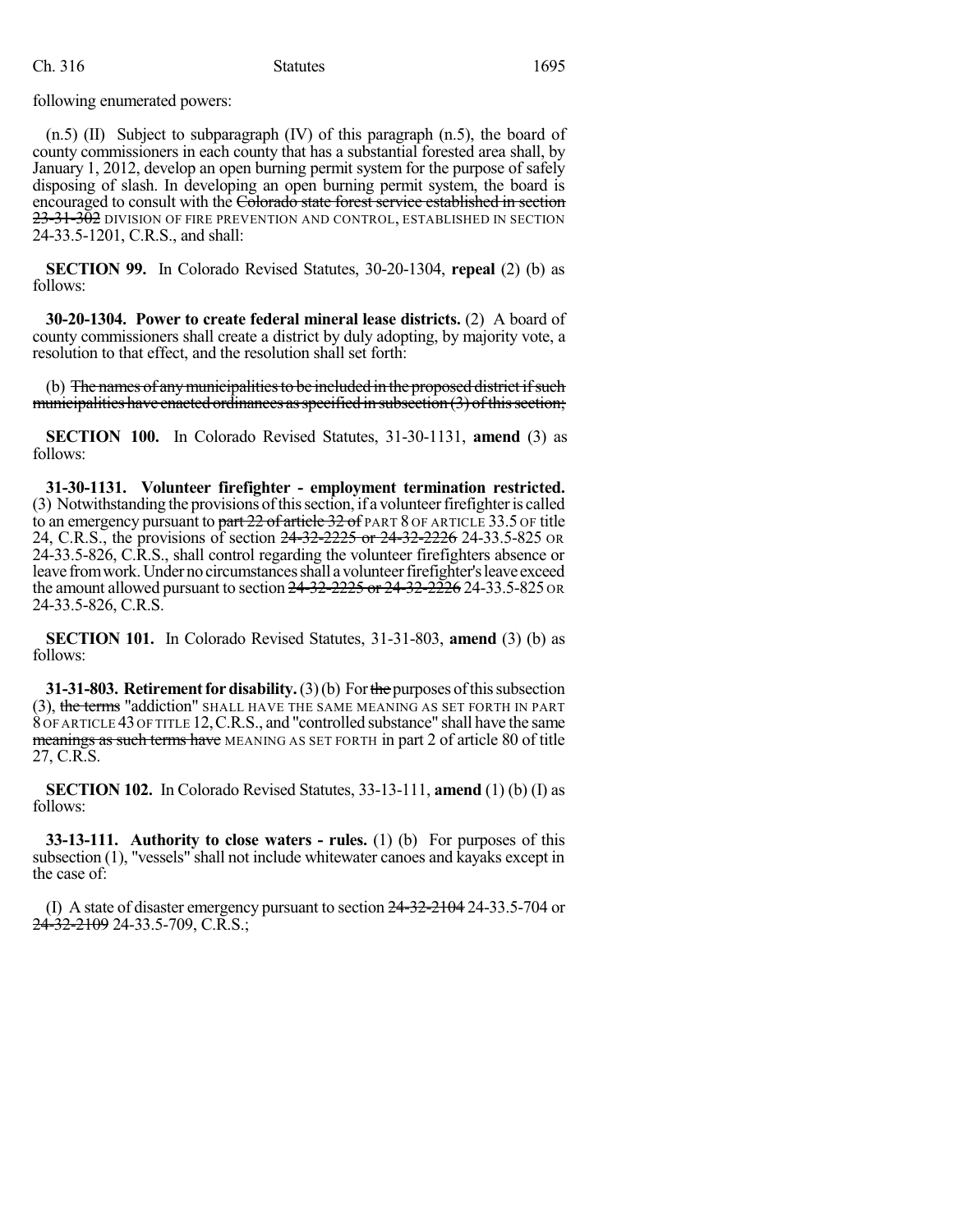**SECTION 103.** In Colorado Revised Statutes, **amend** 34-46-104 as follows:

**34-46-104. When transportation prohibited except by railroad.** It is unlawful to transport any used mining equipment except by railroad transportation without first obtaining written evidence of ownership or right of possession thereof by the person transporting the same, or satisfying the local sheriff or other peace officers of the county in which machinery is located that the person desiring to move such usedmachineryor equipment as defined in section 34-46-101 isresponsible and has a legal right to move such used machinery or equipment. Such evidence shall, upon demand of any peace officer or Colorado state patrolman TROOPER, be exhibited, and unless so exhibited, any such officer shall take possession of such mining equipment at the expense, if any, of the shipper and shall hold the same until the provisions of this article have been complied with.

**SECTION 104.** In Colorado Revised Statutes, 34-63-102, **amend** (1) (a) (II), (5.3) (a) introductory portion, and (5.4) introductory portion as follows:

**34-63-102. Creation of mineral leasing fund - distribution - advisory committee - local government permanent fund created - definitions - repeal.**  $(1)$  (a) (II) On and after July 1, 2008, all moneys, including any interest and income derived therefrom, received by the state treasurer pursuant to the provisions of the federal "Mineral Lands Leasing Act" of February 25, 1920, as amended, except those moneys described in section 34-63-104, shall be deposited by the state treasurerinto the mineral leasing fund, WHICH FUND IS HEREBY CREATED,for use by state agencies, public schools, and political subdivisions of the state as described in subsections (5.3) and (5.4) of this section and for transfer to the higher education federal mineral lease revenues fund created in section  $23-19.9-102$  (1) (a), C.R.S., the higher education maintenance and reserve fund created in section 23-19.9-102 (2) (a), C.R.S., and the local government permanent fund created in sub-subparagraph (A) of subparagraph (I) of paragraph (a) of subsection (5.3) of this section, as required by this section and section 23-19.9-102, C.R.S.

(5.3) (a) Bonus payments credited to the mineral leasing fund created in subparagraph  $(H)$  (II) of paragraph (a) of subsection (1) of this section shall be distributed on a quarterly basis for each quarter commencing on July 1, October 1, January 1, or April 1 of any state fiscal year as follows:

 $(5.4)$  Except as otherwise provided in subsection  $(5.5)$  of this section, on and after July 1, 2008, all moneys other than bonus payments, as defined in paragraph (b) of subsection (5.3) of this section, credited to the mineral leasing fund created in subparagraph  $(H)$  (II) of paragraph (a) of subsection (1) of this section shall be distributed on a quarterly basis for quarters beginning on July 1, October 1, January 1, and April 1 of each state fiscal year as follows:

**SECTION 105.** In Colorado Revised Statutes, 35-1-105, **amend** (2) as follows:

**35-1-105. State agricultural commission - creation - composition.** (2) The commission shall elect from its members a chairman, vice-chairman, and such other commission officers as it shall determine. The commissioner of agriculture, in the discretion of the commission, may serve as secretary of the commission but shall not be eligible to appointment as a member. All commission officers shall hold their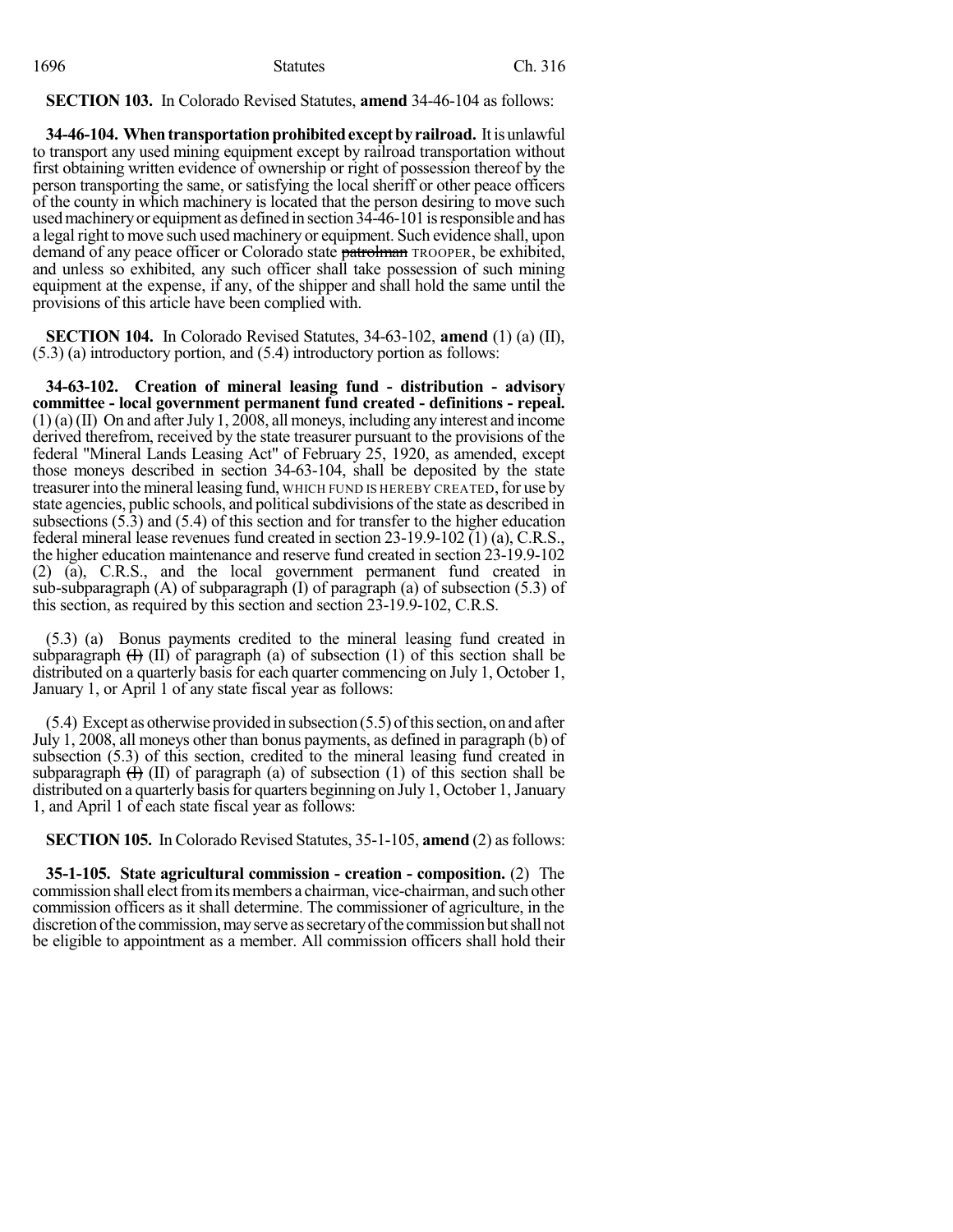offices at the pleasure of the commission. Regular meetings of the commission shall be held not less than once every three months at such times as may be fixed by resolution of the commission. Special meetings may be called by the chairman, by the commissioner, or by a majority of members of the commission at any time on at least three days' prior notice by mail or, in cases of emergency, on twenty-four hours' notice by telephone or telegraph OTHER TELECOMMUNICATIONS DEVICE. The commission shall adopt, and at any time may amend, bylaws in relation to its meetings and the transaction of its business. A majority shall constitute a quorum of the commission. Members shall serve without compensation but shall be reimbursed for their actual and necessary traveling and subsistence expenses when absent from their places of residence in attendance at meetings.

**SECTION 106.** In Colorado Revised Statutes, 35-4-110, **amend** (3) asfollows:

**35-4-110. Quarantine and control of pests.** (3) The commissioner is authorized, pursuant to the provisions of this article, to apply such control or eradication measures as may be necessary to prevent the migration of exotic pests not previously found in the United States, pests known to cause high levels of economic damage under similar conditions of climate and natural habitat in other areas outside the state, or pests known to have caused high levels of economic damage in the past within this state that threaten to become established in this state and that endanger agricultural or horticultural industries in this state. The actual coststo offset the cash funds expended forservices performed by the commissioner in imposing the quarantine and such control or eradication measures shall be recovered fromthe producers of any crop protected by such quarantine pursuant to rules promulgated by the commissioner. If the governor declares an emergency pursuant to section 35-4-110.5, the commissioner's costsmaybe recovered fromthe disaster emergency fund, created in section 24-32-2106 24-33.5-706, C.R.S. The commissioner is authorized to accept assistance, services, facilities, and grants tendered by federal or local governmental units or other persons.

**SECTION 107.** In Colorado Revised Statutes, 35-12-104, **amend** (1) introductory portion as follows:

**35-12-104. Registration.** (1) Each product shall be registered by the person whose name appears on the label before being distributed in, into, or for use in this state. The application for registration shall be submitted to the commissioner on forms furnished by the commissioner and shall be accompanied by a fee established by the commission. Except as provided in subsection  $(1.5)$  of this section, For each fiscal year, commencing on July 1, fifty percent of the department's direct and indirect costs of administering and enforcing this article shall be funded from the generalfund. The commission shall establish a fee schedule to cover any direct and indirect costs not funded from the general fund. All registrations shall expire annually on the date specified by rule of the commissioner. Applications for renewal of registrations must be submitted on or before such date. Each application for registration or renewal of registration shall include the following information:

**SECTION 108.** In Colorado Revised Statutes, 35-12-106, **amend** (8) (a) as follows:

**35-12-106. Distribution fees.**(8)(a) Except as provided in paragraph (b) ofthis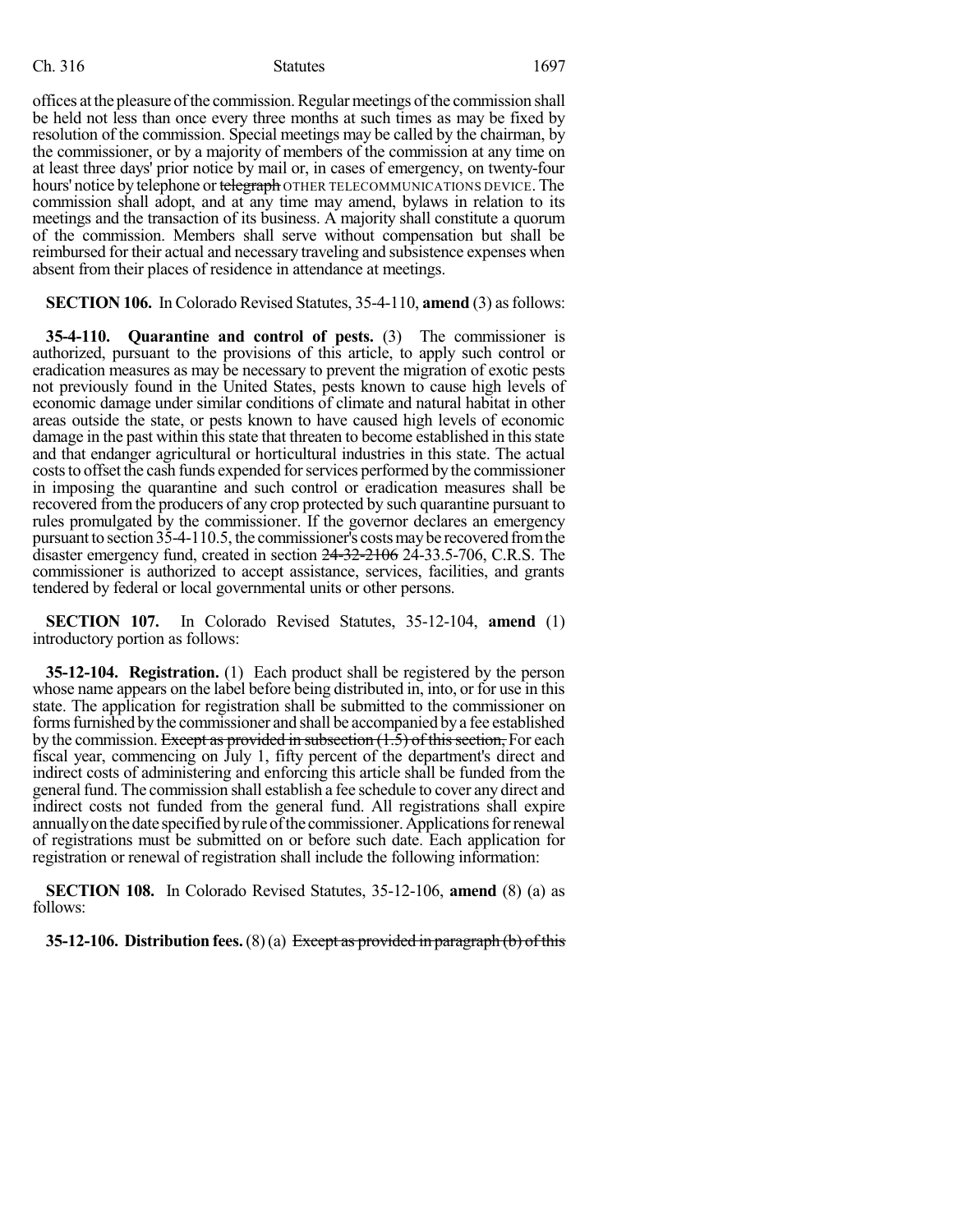subsection  $(8)$ , For each fiscal year, commencing July 1, fifty percent of the direct and indirect costs of administering and enforcing this article shall be funded from the general fund. The commission shall establish a fee schedule to cover any direct and indirect costs not funded fromthe general fund. All moneys collected pursuant to this section shall be transmitted to the state treasurer, who shall credit the same to the inspection and consumer services cash fund created in section 35-1-106.5.

**SECTION 109.** In Colorado Revised Statutes, 35-14-128, **amend** (2) (a) as follows:

**35-14-128. Laboratory approval - service - condemnation.** (2) (a) The laboratory may require that specified weights, measures, or standards submitted for calibration be cleaned or sanded, scraped, and painted before submission. The fee for any metrology service shall be established by the commission. Except as provided in paragraph (b) of this subsection  $(2)$ , For each fiscal year, commencing on July 1, seventy-five percent of the direct and indirect costs associated with metrology laboratory services, including the regulation of weighing and measuring device sales, installation, and service persons, shall be funded from the general fund. The commission shall establish a fee schedule to cover any direct and indirect costs not funded from the general fund.

**SECTION 110.** In Colorado Revised Statutes, 35-33-104, **amend** (6) as follows:

**35-33-104. Commissioner of agriculture - powers and duties.** (6) When the commissioner has reasonable cause to believe that any meat or meat product is being held, slaughtered, or processed in violation of this article or the rules promulgated under this article, and when such product endangers the public health, safety, or welfare, he or she may issue and enforce a written retention order, prohibiting any person frommoving or otherwise disposing of the retained product in any manner without written permission of the commissioner. Within five days after the issuance of any retention order, the commissioner shall hold a hearing to determine whether the retained product should be condemned or released to the owner. If the product is found to be adulterated, and the product cannot be brought into compliance with this article, the commissioner shall order that the retained product is inedible meat and shall be disposed of. in accordance with article 59 of this title.

**SECTION 111.** In Colorado Revised Statutes, 35-46-105, **amend** (2) as follows:

**35-46-105. Grazing on roads and in municipalities- penalty.** (2) Any person violating this section is guilty of a misdemeanor and, upon conviction thereof, shall be punished by a fine of not less than ten dollars nor more than two hundred dollars for each offense. It is the duty of every Colorado state patrolman TROOPER, sheriff, or other peace officerto prefer charges against any person violating thissection and take custody of such livestock and place them on feed and water. Such livestock may be placed by such officer in the custody of a responsible person who shall care for the same pending disposition of any court action under this section. The livestock may be held in case of conviction of the owner or other person in charge forthe payment of any reasonable costs of handling, care, and feed and of court and for the payment of all fines which may be levied against said owner or other person in charge. In the event such costs and fine are not paid within ten days after the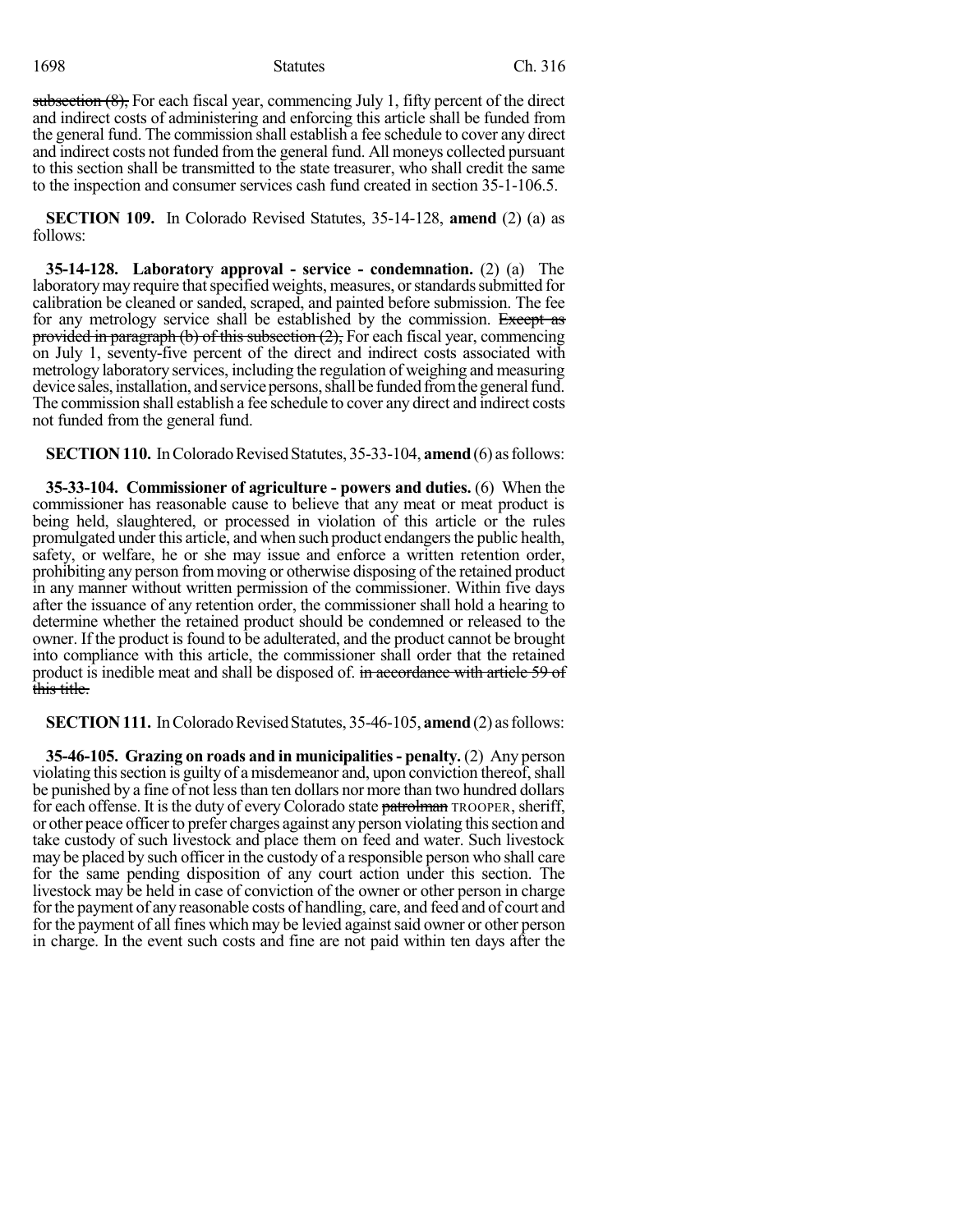entry of judgment, such court, after reasonable notice to such owner and any known persons in interest as determined by the court, may order sufficient numbers of such livestock sold to pay such costs and fine.

**SECTION 112.** In Colorado Revised Statutes, 36-1-147.5, **amend** (3) (a) as follows:

**36-1-147.5. Leasing arrangements for renewable energy resources development - legislative declaration - definitions.** (3) (a) Except asspecified in  $\frac{1}{2}$  paragraph (b) of this subsection (3), The state board of land commissioners shall examine property currently under the direction, control, and disposition of the board to identify land suitable and appropriate for development of renewable energy resources.In identifying such property, the board shall collaborate with the national renewable energylaboratory, universityofColorado,Colorado state university, and Colorado school ofmines. The board shall also work with federal landmanagement agencies to pursue any state and federal collaboration for the development of renewable energy resources.

**SECTION 113.** In Colorado Revised Statutes, 37-47-137, **amend** (3) as follows:

**37-47-137. Conduct of election.** (3) An elector of the district may vote in any election by absent voter's ballot under such terms and conditions, and in substantially the same manner insofar as is practicable, as prescribed in article 8 of title 1, C.R.S., of the "Colorado Election Code of 1980" "UNIFORM ELECTION CODE OF 1992" for general elections, except as specifically modified in this article.

**SECTION 114.** In Colorado Revised Statutes, 37-92-305, **amend** (6) (c) as follows:

**37-92-305. Standards with respect to rulings of the referee and decisions of the water judge.** (6) (c) Any application in water division 3 that involves new withdrawals of groundwater that will affect the rate or direction of movement of water in the confined aquifer system referred to in section  $37-90-102$  (3) shall be permitted pursuant to a plan of augmentation that, in addition to all other lawful requirements for such plans, shall recognize that unappropriated water is not made available and injury is not prevented as a result of the reduction of water consumption by nonirrigated native vegetation. In any such augmentation plan decree, the court shall also retain jurisdiction for the purpose of revising such decree to complywith the rules and regulations promulgated bythe state engineer pursuant to section 37-90-137 (12) (b) (I), AS IT EXISTED PRIOR TO JULY 1, 2004.

**SECTION 115.** In Colorado Revised Statutes, 38-33.3-209.4, **amend** (4) as follows:

**38-33.3-209.4. Public disclosures required - identity of association - agent manager - contact information.** (4) Notwithstanding section 38-33.3-117(1)(h.5) 38-33.3-117 (1.5) (c), this section shall not apply to a unit, or the owner thereof, if the unit is a time-share unit, as defined in section 38-33-110 (7).

**SECTION 116.** In Colorado Revised Statutes, 39-1-102, **amend** (14.4) (a) as follows: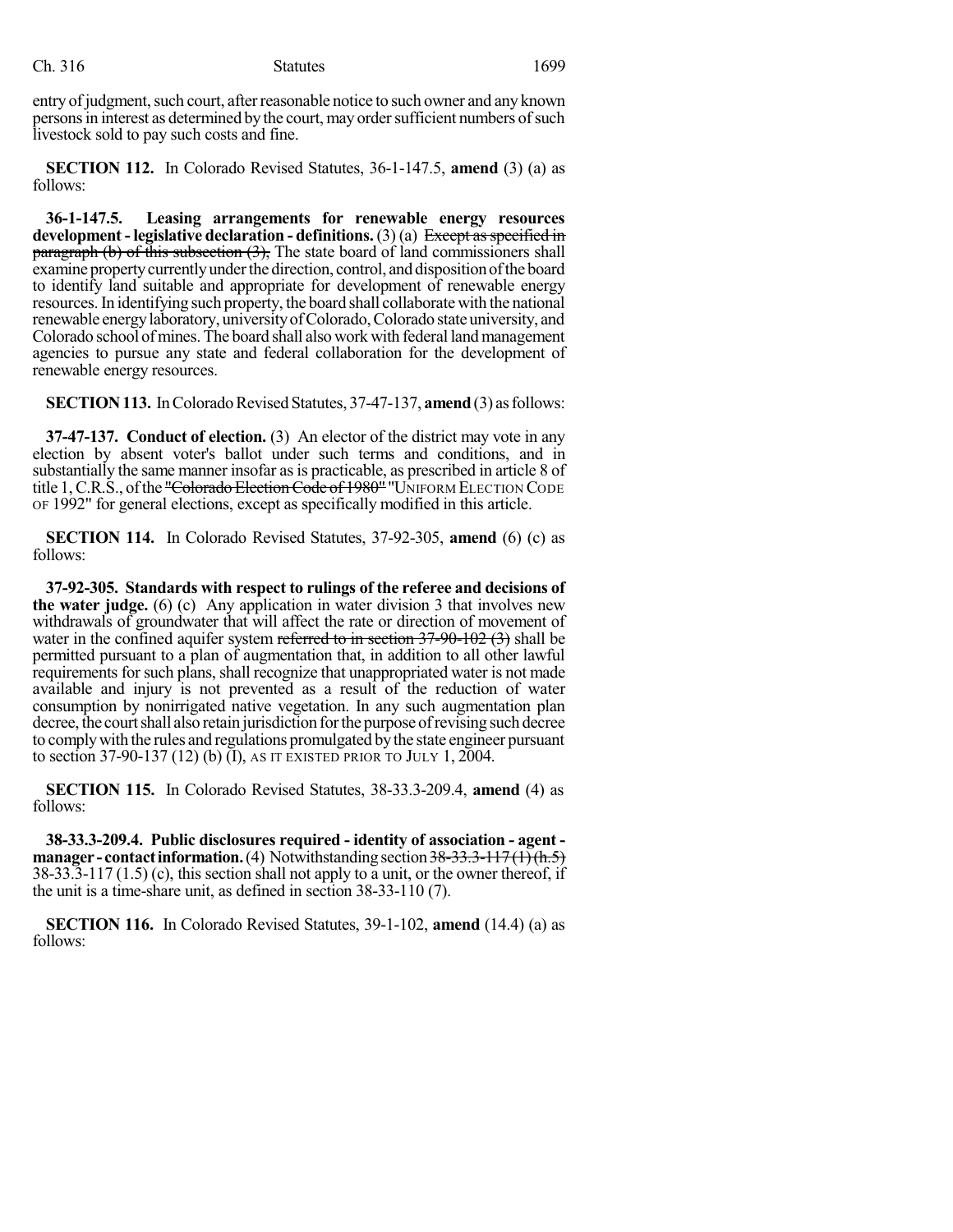**39-1-102. Definitions.** As used in articles 1 to 13 of this title, unless the context otherwise requires:

(14.4) (a) "Residential land" means a parcel or contiguous parcels of land under common ownership upon which residential improvements are located and that is used as a unit in conjunction with the residential improvements located thereon. The term includes parcels of land in a residential subdivision, the exclusive use of which land is established by the ownership of such residential improvements. The term includes land upon which residential improvements were destroyed by natural cause after the date of the last assessment as established in section 39-1-104 (10.2). The term also includes two acres or less of land on which a residential improvement is located where the improvement is not integral to an agricultural operation conducted on such land. The term does not include any portion of the land that is used for any purpose that would cause the land to be otherwise classified, except as provided for in section 39-1-103 (10.5). The term also does not include land underlying a residential improvement located on agricultural land.

**SECTION 117.** In Colorado Revised Statutes, 39-2-117, **amend** (1) (a) (I), (1) (b) (I), (1) (b) (II), (2), (3) (a) (I), (3) (a) (II), (3) (b) (I), and (3) (b) (II) (A) as follows:

**39-2-117. Applicationsfor exemption - review - annual reports- procedures - rules.** (1) (a) (I) Every application filed on or after January 1, 1990, claiming initial exemption of real and personal property from general taxation pursuant to the provisions of sections 39-3-106 to  $39-3-113$  39-3-113.5 and 39-3-116 shall be made on forms prescribed and furnished by the administrator, shall contain such information as specified in paragraph  $(b)$  of this subsection  $(1)$ , and shall be signed by the owner of such property or his or her authorized agent under the penalty of perjuryin the second degree and, except as otherwise provided in this paragraph (a), shall be accompanied by a payment of one hundred seventy-five dollars, which shall be credited to the property tax exemption fund created in subsection (8) of this section. The administrator shall examine and review each application submitted, and, if it is determined that the exemption therein claimed is justified and in accordance with the intent of the law, the exemption shall be granted, the same to be effective upon such date in the year of application as the administrator shall determine, but in no event shall the exemption apply to any year prior to the year preceding the year in which application is made. The decision of the administrator shall be issued in writing and a copy thereof furnished to the applicant and to the assessor, treasurer, and board of county commissioners of the county in which the property is located.

(b)(I) Any users of real and personal property for which exemption fromgeneral taxation is requested pursuant to any of the provisions of sections 39-3-107 to 39-3-113 39-3-113.5 may be required to provide such information as the property tax administrator determines to be necessary.

(II) Except as otherwise provided in thissubparagraph (II), any application filed pursuant to paragraph (a) of this subsection (1) claiming exemption from taxation pursuant to section 39-3-106 or 39-3-106.5 shall contain the following information: The legal description and address of the real property or the address of the personal property being claimed as exempt; the name and address of the owner of such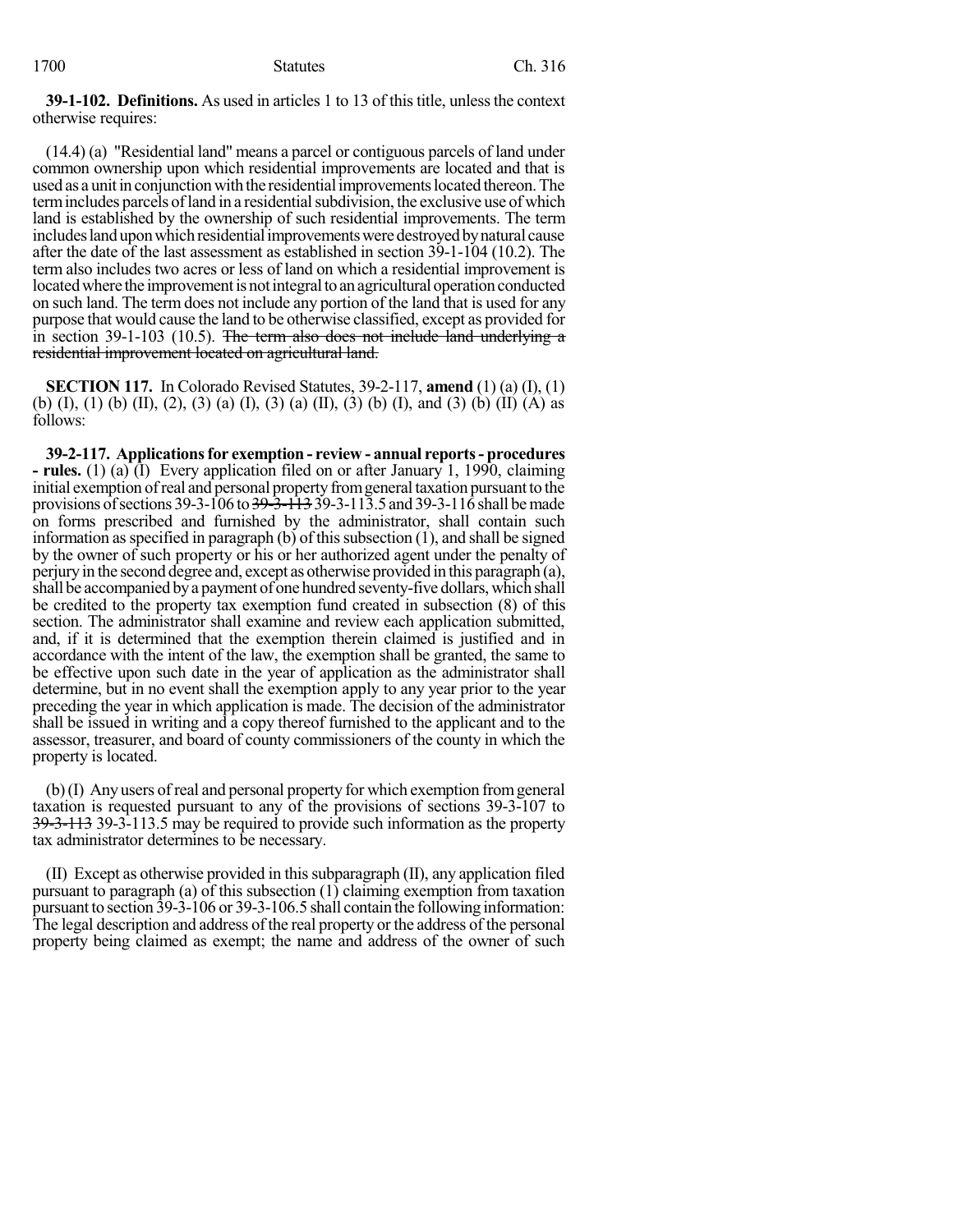property; the name and telephone number of the agent of such property; the date the owner acquired such property; the date the owner commenced using the property for religious purposes; a complete list of all uses of the property other than by the owner thereof during the previous twelve months; the total amount of gross income specified in section 39-3-106.5 (1) (b) (I) and the total amount of gross rental income resulting to the owner of such property during the previous twelve months from uses for purposes other than the purposes specified in sections 39-3-106 to 39-3-113 39-3-113.5; and the total number of hours during the previous twelve months that such property was used for purposes other than the purposes specified in sections 39-3-106 to  $\frac{39-3-113}{39-3-113}$  39-3-113.5. For purposes of this subparagraph (II), if the owner did not own the property being claimed as exempt during the entire twelve-month period prior to filing such application, the application shall contain the required information for that portion of the twelve-month period for which such property was owned by the owner making application. Such application shall also include a declaration that sets forth the religious mission and religious purposes of the owner of the property being claimed as exempt and the uses of such property that are in the furtherance of such mission and purposes. Such declaration shall be presumptive as to the religious purposes for which such property is used. If the administrator is unable to determine whether the property qualifies for exemption based solely on the information specified in this subparagraph (II), the administrator may require additional information, but only to the extent that the additional information is necessary to determine the exemption status of the property. The administrator may challenge any declaration included in the application only upon the grounds that the religious mission and purposes are not religious beliefs sincerely held by the owner of such property, that the property being claimed as exempt is not actually used for the purposes set forth in such application, or that the property being claimed as exempt is used for private gain or corporate profit.

(2) No assessorshall classify any real or personal property as being exempt from taxation pursuant to the provisions of sections  $39-3-106$  to  $39-3-113.5$  or 39-3-116 in any year unless the application for exemption for the current year has been reviewed and has been granted as provided for by law, nor shall any assessor classify any real or personal property as being taxable after having been notified in writing that such property has been determined to be exempt from taxation by the property tax administrator.

(3) (a) (I) On and after January 1, 1990, and no later than April 15 of each year, everyowner ofreal or personal property forwhich exemption fromgeneral taxation has previously been granted shall file a report with the administrator upon forms furnished by the division, containing such information relative to the exempt property as specified in paragraph (b) of this subsection (3), and signed under the penalty of perjury in the second degree. Each such annual report shall be accompanied by a payment of seventy-five dollars, which shall be credited to the property tax exemption fund created in subsection (8) of this section. Each such annual report filed later than April 15, but prior to July 1, shall be accompanied by a late filing fee oftwo hundred fifty dollars; except that the administratorshall have the authority to waive all or a portion of the late filing fee for good cause shown as determined by the administrator by rules adopted pursuant to subsection (7) of this section. On and after January 1, 1990, every owner of real or personal property for which exemption fromgeneral taxation has previously been granted pursuant to the provisions of section 39-3-111 and that is used for any purpose other than the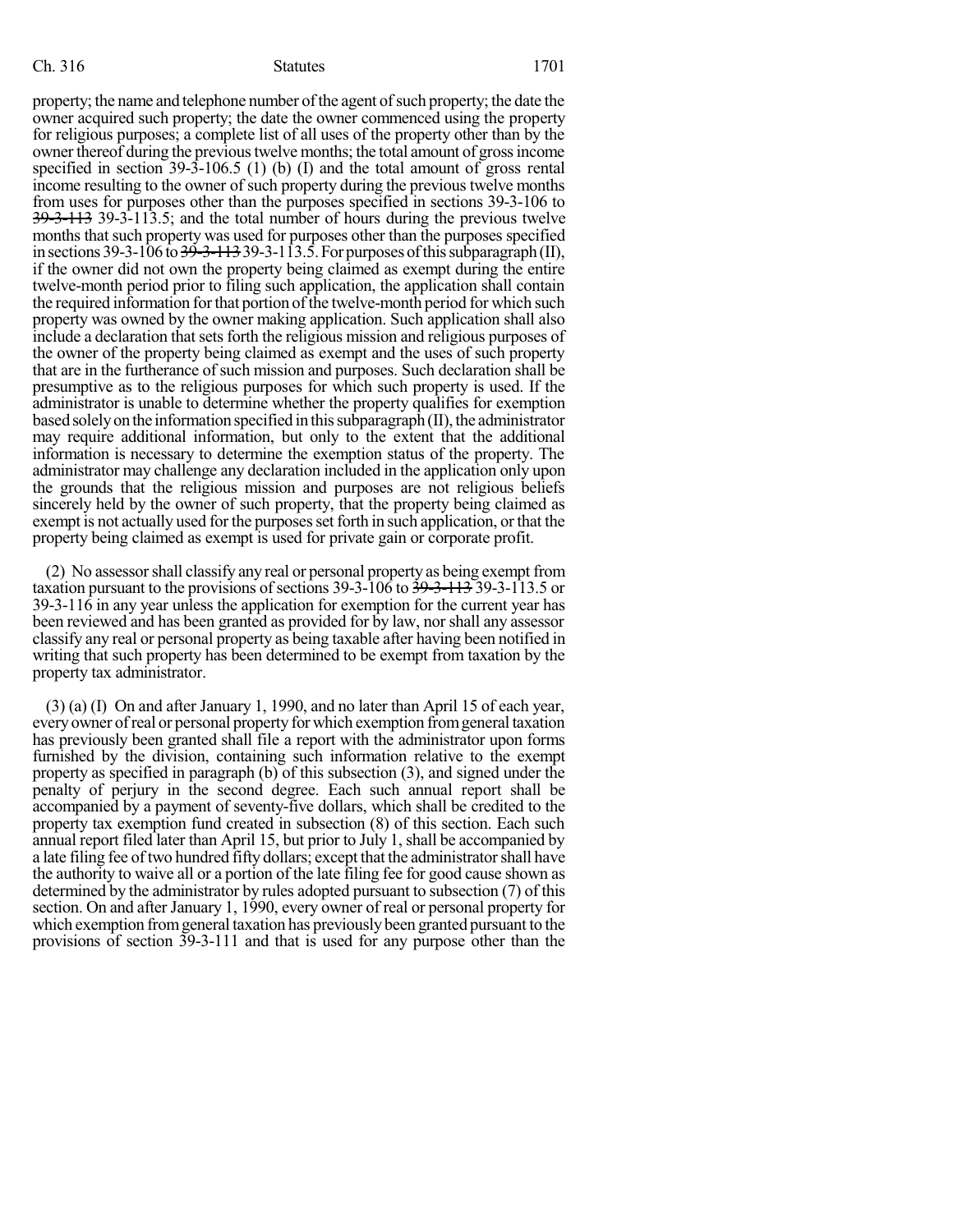purposes specified in sections 39-3-106 to 39-3-113 39-3-113.5 for less than two hundred eight hours during the calendar year or if the use of the property for such purposes results in annual gross rental income to such owner of less than twenty-five thousand dollars shall not be required to file any annual report pursuant to the provisions of this subsection  $(3)$ . In order to claim such exemption, in lieu of such annual report, the owner shall annually file with the administrator a declaration stating that the property is used for such purposes for less than two hundred eight hours during the calendar year or such use results in annual gross rental income to the owner of less than twenty-five thousand dollars.

(II) In the event an annual report is not received by June 1 from an owner of real or personal property for which an exemption was granted for the previous year pursuant to the provisions of sections 39-3-107 to <del>39-3-113</del> 39-3-113.5 or 39-3-116, the administratorshall give notice in writing to such property owner by June 15 that failure to comply by July 1 shall operate as a forfeiture of any right to claim exemption of previously exempt property from general taxation for the current year. Failure to timely file such annual report on or before July 1 shall operate as a forfeiture of any right to claim exemption of such property from general taxation for the year in which such failure occurs, unless an application is timely filed and an exemption granted pursuant to the provisions of paragraph (a) of subsection (1) of this section. The administrator shall review each report filed to determine if such property continues to qualify for exemption, and, if it is determined that the property does not so qualify, the owner of such property shall be notified in writing of the disqualification, and the assessor, treasurer, and board of county commissioners of the county in which the property is located shall also be so notified.

(b) (I) Any user of property which has been exempted pursuant to the provisions of sections  $39-3-107$  to  $39-3-113$  39-3-113.5 may be required to provide such information as the property tax administrator determines to be necessary in order to ascertain whether the users and usages of the property are in compliance with the provisions of said sections.

(II) (A) Except as otherwise provided in sub-subparagraph (B) of this subparagraph (II), any annual report filed pursuant to paragraph (a) of this subsection (3) claiming exemption from taxation pursuant to section 39-3-106 or 39-3-106.5shall containthe following information:The legal descriptionor address ofthe property being claimed as exempt; the name and address ofthe owner ofsuch property; a complete list of all uses of such property other than by the owner thereof during the previous calendar year; the amount of total gross income specified in section 39-3-106.5 (1) (b) (I) and the total amount of gross rental income resulting from uses of such property that are not for the purposes set forth in sections 39-3-106 to  $39-3-113-5$ ; and the total number of hours that such property was used for purposes other than the purposes specified in sections 39-3-106 to 39-3-113 39-3-113.5. Such annual report shall also include a declaration of the religious mission and purposes of the owner of such property claimed as being exempt and the uses of such property that are in the furtherance of such mission and purposes. Such declaration shall be presumptive as to the religious mission and religious purposes of the owner of such property. If the administrator is unable to determine whether the property continues to qualify for exemption based solely on the information specified in this subparagraph (II), the administrator may require additional information, but only to the extent that the additional information is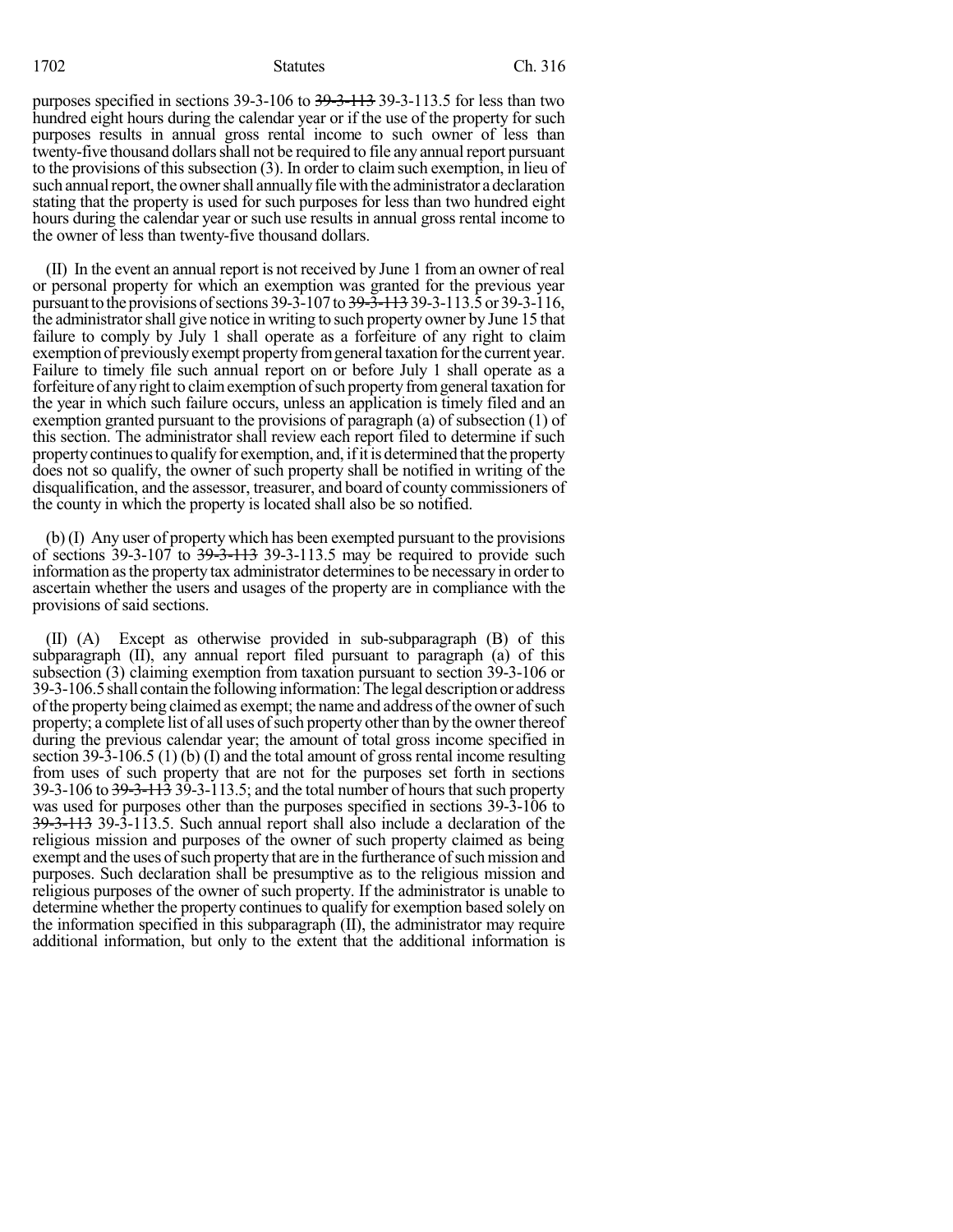necessary to determine the exemption status of the property. The administratormay challenge any declaration included in such annual report only upon the grounds that the religious mission and purposes are not religious beliefs sincerely held by the owner of such property, that such property is not actually used for the purposes set forth in the annual report, or that the property being claimed as exempt is used for private gain or corporate profit.

**SECTION 118.** In Colorado Revised Statutes, 39-3-106.5, **amend** (1) introductory portion,  $(1.5)$  introductory portion,  $(2)$  introductory portion, and  $(3)$  as follows:

**39-3-106.5. Tax-exempt property - incidental use - exemption - limitations.** (1) If any property, real or personal, which is otherwise exempt from the levy and collection of property tax pursuant to the provisions ofsection 39-3-106, is used for any purpose other than the purposes specified in sections 39-3-106 to 39-3-113 39-3-113.5, such property shall be exempt from the levy and collection of property tax if:

(1.5) Notwithstanding the provisions of subsection (1) of this section, for property tax years commencing on or after January 1, 1994, if any property, real or personal, which is otherwise exempt from the levy and collection of property tax pursuant to the provisions of section 39-3-106, is used for any purpose other than the purposes specified in sections  $39-3-106$  to  $39-3-113$ ,  $39-3-113$ , such property shall be exempt from the levy and collection of property tax if:

(2) Except as otherwise provided in section 39-3-108 (3) and subsection (3) of this section, if any property, real or personal, that is otherwise exempt from the levy and collection of property tax pursuant to the provisions of sections 39-3-107 to 39-3-113 39-3-113.5 is used on an occasional, noncontinuous basisfor anypurpose other than the purposes specified in sections  $39-3-106$  to  $39-3-113$ ,  $39-3-113$ , such property shall be exempt from the levy and collection of property tax if:

(3) The requirement that property be used on an occasional basis in order to qualify for the exemption set forth in subsection (2) of this section shall not apply to property, real or personal, that is otherwise exempt from the levy and collection of property tax pursuant to the provisions of section 39-3-111 that is used for any purpose other than the purposes specified in sections 39-3-106 to 39-3-113 39-3-113.5.

**SECTION 119.** In Colorado Revised Statutes, 39-3-108, **amend** (3) (a) as follows:

**39-3-108. Property - nonresidential - health care facility - water company charitable purposes - exemption - limitations.** (3) (a) When any property of a health care facility, real or personal, or any portion thereof, which is otherwise exempt from the levy and collection of property tax pursuant to the provisions of paragraph (b) of subsection  $(1)$  of this section, is used for any purpose other than the purposes specified in sections 39-3-106 to 39-3-113 39-3-113.5, such property or portion thereof shall be exempt from the levy and collection of property tax if the use of the property or portion thereof does not result in gross income derived from any unrelated trade or business to the owner which is in excess of fifteen percent of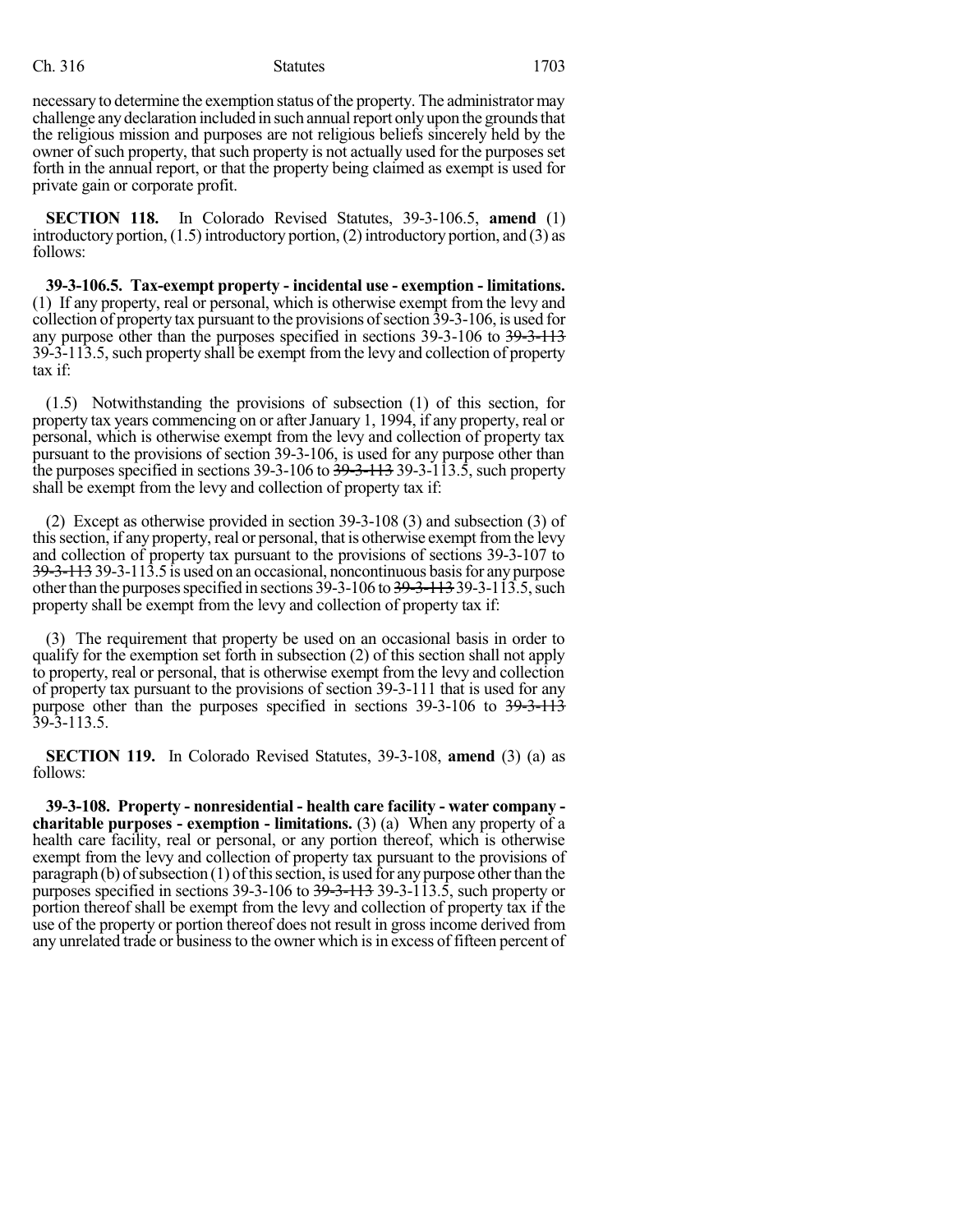the total gross revenues derived from the operation of the property. Gross income derived from any unrelated trade or business shall be determined pursuant to the provisions of sections 511 through 513 of the federal "Internal Revenue Code of 1986", as amended.

**SECTION 120.** In Colorado Revised Statutes, 39-3-116, **amend** (1) and (2) as follows:

**39-3-116. Combination use of property - charitable, religious, and educationalpurposes- exemption-limitations.**(1) Except as otherwise provided in this section, property, real and personal, which is owned and used by the owner thereof or by any other person or organization solely and exclusively for any combination of the purposes specified in sections  $39-3-106$  to  $39-3-113.5$ , subject to the limitations and requirements in said sections, including but not limited to the requirement that property not be owned or used for private or corporate gain or profit, shall be exempt from the levy and collection of property tax. No requirement shall be imposed that use of property which is otherwise exempt pursuant to any of said sections shall benefit the people of Colorado in order to qualify for said exemption. Property which is otherwise exempt pursuant to the provisions of this section shall be subject to the provisions of section 39-3-129 relating to the proportional valuation of exempt property if such property is partially leased, loaned, or otherwise made available for a portion of any calendar year to any business conducted for profit.

(2) In the event that such property is used by any person or organization other than the owner:

(a) The use of the property by the owner, if any, must qualify pursuant to the provisions of this section or pursuant to any of the provisions of sections 39-3-106 to 39-3-113 39-3-113.5, and, in addition, the owner must qualify for an exemption pursuant to the provisions of section 39-2-117;

(b) The use of the property by the person or organization other than the owner is a use described in the provisions of this section or in any of the provisions of sections  $39-3-106$  to  $39-3-113$  39-3-113.5 or such person or organization is otherwise exempt from the payment of property taxes; and

(c) The amount received by the owner for the use of such property specified in sections 39-3-107 to 39-3-113 39-3-113.5, other than from any shareholder or member of the owner or from any person or organization controlled by an organization which also controls such shareholder or member, shall not exceed one dollar per year plus an equitable portion of the reasonable expensesincurred in the operation and maintenance of the property so used. For purposes of this paragraph (c), reasonable expenses shall include interest expenses but shall not include depreciation or any amount expended to reduce debt.

**SECTION 121.** In Colorado Revised Statutes, 39-3-123, **amend** (1) (b) as follows:

**39-3-123. Works of art, literary materials, and artifacts - on loan exemption - limitations - definitions.** (1) Works of art, literary materials, and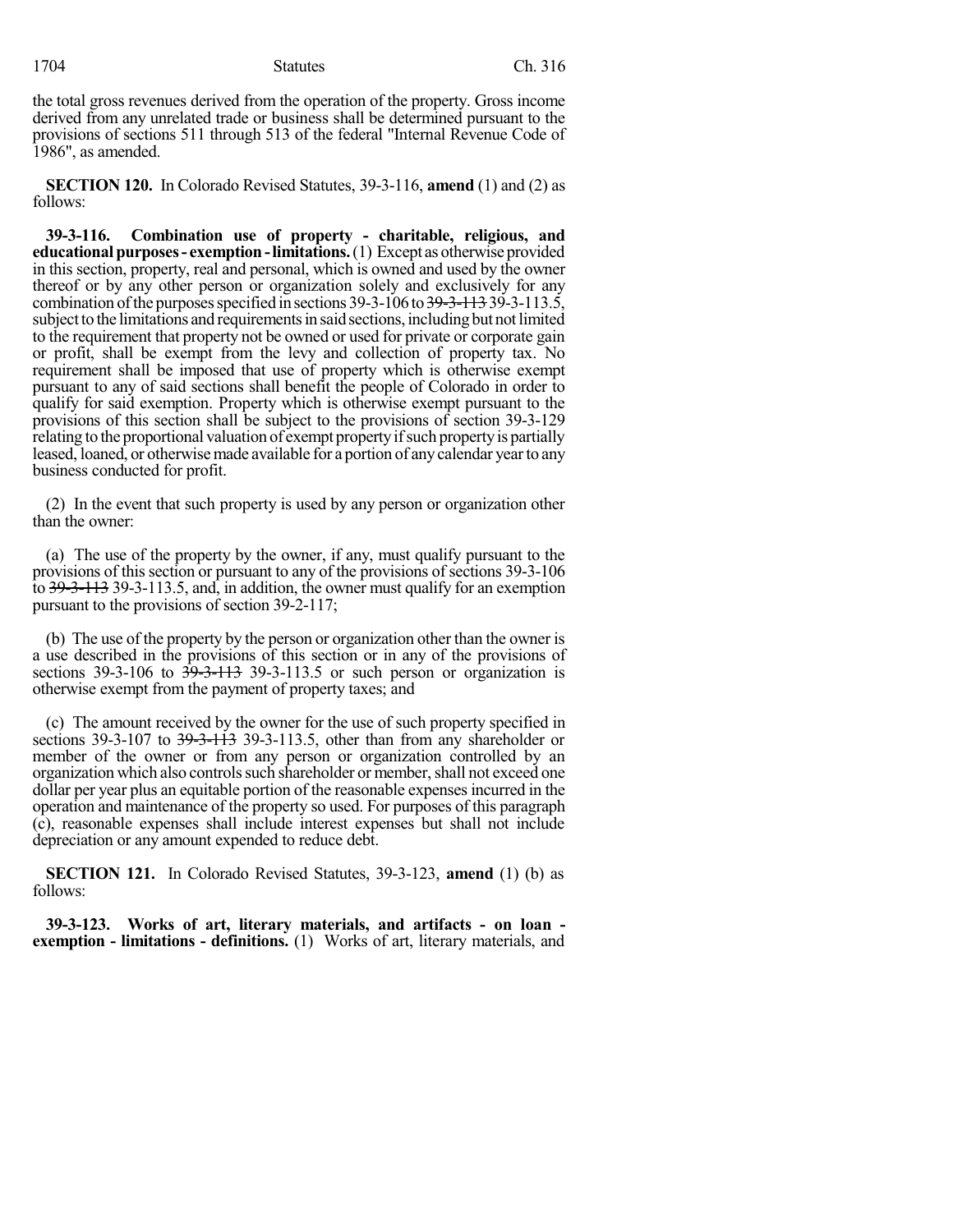artifacts shall be exempt from the levy and collection of property tax if such works of art, literary materials, and artifacts are loaned to and are in the custody and control of:

(b) A library or any art gallery or museum which is owned or operated by a charitable organization whose property is irrevocably dedicated to charitable purposes and whose assets shall not inure to the benefit of any private person upon the liquidation, dissolution, or abandonment by the owner, and which uses such works of art, literary materials, and artifacts for charitable purposes. This exemption shall apply only for the period of time during which such works of art, literary materials, and artifacts are actually on loan and shall be in addition to such exemptions provided for in sections 39-3-108 to <del>39-3-113</del> 39-3-113.5.

**SECTION 122.** In Colorado Revised Statutes, **amend** 39-3-128 as follows:

**39-3-128. Exempt property listed and valued.** It is the duty of the assessor to list, appraise, and value all real property exempted from the levy and collection of property tax pursuant to the provisions of sections 39-3-106 to 39-3-113 39-3-113.5 or 39-3-116 and all property otherwise exempt but taxable pursuant to the provisions of section 39-3-135, and such information shall be entered in the same detail as required for taxable property.

**SECTION 123.** In Colorado Revised Statutes, 39-3-137, **amend** (1) (a) as follows:

**39-3-137. Organizations with tax-exemptstatus- forgiveness of taxes owed.** (1) Subject to the provisions of subsection  $(2)$  of this section, any organization that, as of August 5, 2008, owestaxesthat have been levied on real or personal property shall not be required to pay the balance of the taxes owed on or after August 5, 2008, if the organization meets the following requirements:

(a) The organization is a religious, charitable, or educational organization exempt from general taxation on real and personal property pursuant to sections 39-3-106 to 39-3-113 39-3-113.5 and 39-3-116;

**SECTION 124.** In Colorado Revised Statutes, 39-10-114, **amend** (1) (c) as follows:

**39-10-114. Abatement - cancellation of taxes.** (1) (c) Notwithstanding any other provision of this section, if a county, board of assessment appeals, court of competent jurisdiction, or the property tax administrator determines that a property is exempt from taxation under sections  $39-3-106$  to  $39-3-113$ ,  $39-3-113$ ,  $5$  or section 39-3-116, and ifthe county, board, court, or administratorfinds competent evidence thatsaid property became or remained subject to taxation for a period as a result of an error or omissionmade by the taxpayer, then the county, the board of assessment appeals, court of competent jurisdiction, or the property tax administrator may award refund interest or any other type of interest for not greater than two property tax years. Any interest awarded pursuant to this paragraph (c) shall be at the same rate as provided in section 39-10-104.5.

**SECTION 125.** In Colorado Revised Statutes, 39-22-516, **repeal as it will**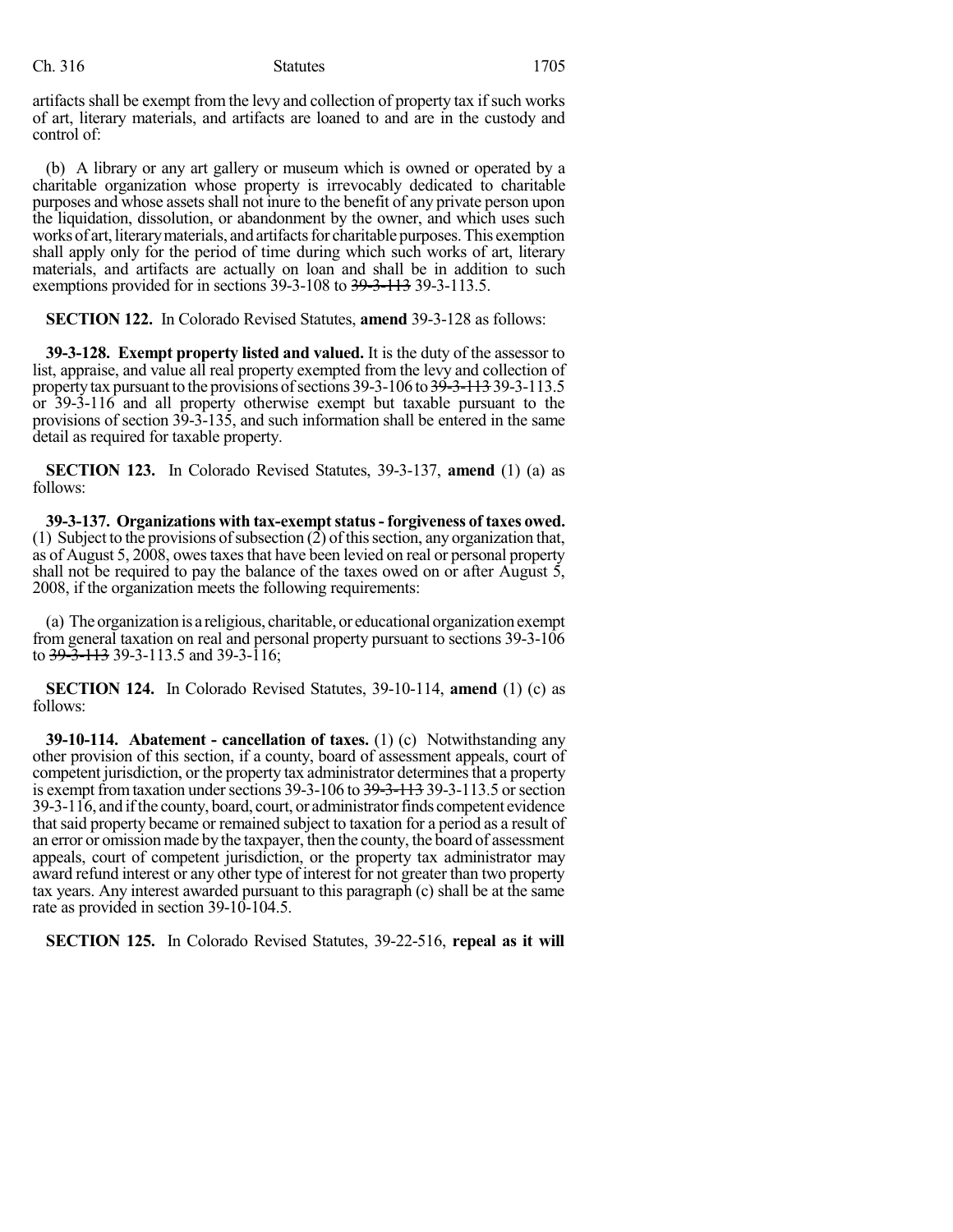**become effective January 1, 2014,** (2.6) (a) (VI) as follows:

**39-22-516. Tax credit for purchase of vehicles using alternative fuels repeal.** (2.6) (a) As used in this subsection (2.6), unless the context otherwise requires:

(VI) "Category 4" means light duty passenger vehicle, light duty truck, and medium duty truck compressed natural gas or liquefied petroleum gas conversions certified by the United States environmental protection agency and original equipment manufacturer compressed natural gas vehicles.

**SECTION 126.** In Colorado Revised Statutes, 39-22-3901, **amend** (2) as follows:

**39-22-3901. Legislativedeclaration.**(2) In orderto assist Goodwill-Colorado, a collaboration ofGoodwillIndustries ofColoradoSprings andGoodwillIndustries of Denver, which are both registered nonprofit organizations pursuant to section 501 (c) (3) of the internal revenue code, in fulfilling its mission, the general assembly recognizes that many citizens of Colorado may be willing to provide moneys to assist in its efforts. It is therefore the intent of the general assembly to provide Coloradans the opportunity to support the efforts of Goodwill Industries of Colorado Springs GOODWILL - COLORADO by allowing citizens to make a voluntary contribution on their state income tax return form to the Goodwill Industries fund for such a purpose.

**SECTION 127.** In Colorado Revised Statutes, **amend** 39-22-3902 as follows:

**39-22-3902. Voluntary contribution designation - procedure - effectivedate.** For the five consecutive income tax yearsimmediately following the year in which the executive director files written certification with the revisor of statutes as specified in section 39-22-1001 (8) (b) 39-22-1001 (8) THAT A LINE HAS BECOME AVAILABLE AND THE GOODWILL INDUSTRIES FUND VOLUNTARY CONTRIBUTION IS NEXT IN THE QUEUE, the Colorado state individual income tax return form shall contain a line whereby each individual taxpayer may designate the amount of the contribution, if any, the individual wishes to make to the Goodwill Industries fund created in section 39-22-3903 (1).

**SECTION 128.** In Colorado Revised Statutes, **amend** 39-22-3904 as follows:

**39-22-3904. Repeal of part.** This part 39 is repealed, effective January 1 of the sixth income tax year following the year in which the executive director files written certification with the revisor of statutes as specified in section  $39-22-1001 (8)$  (b) 39-22-1001 (8) THAT A LINE HAS BECOME AVAILABLE AND THE GOODWILL INDUSTRIES FUND VOLUNTARY CONTRIBUTION IS NEXT IN THE QUEUE, unless the voluntary contribution to the Goodwill Industries fund established by this part 39 is continued or reestablished by the general assembly acting by bill prior to said date.

**SECTION 129.** In Colorado Revised Statutes, **amend** 39-22-4202 as follows:

**39-22-4202. Voluntary contribution designation - procedure.** For the five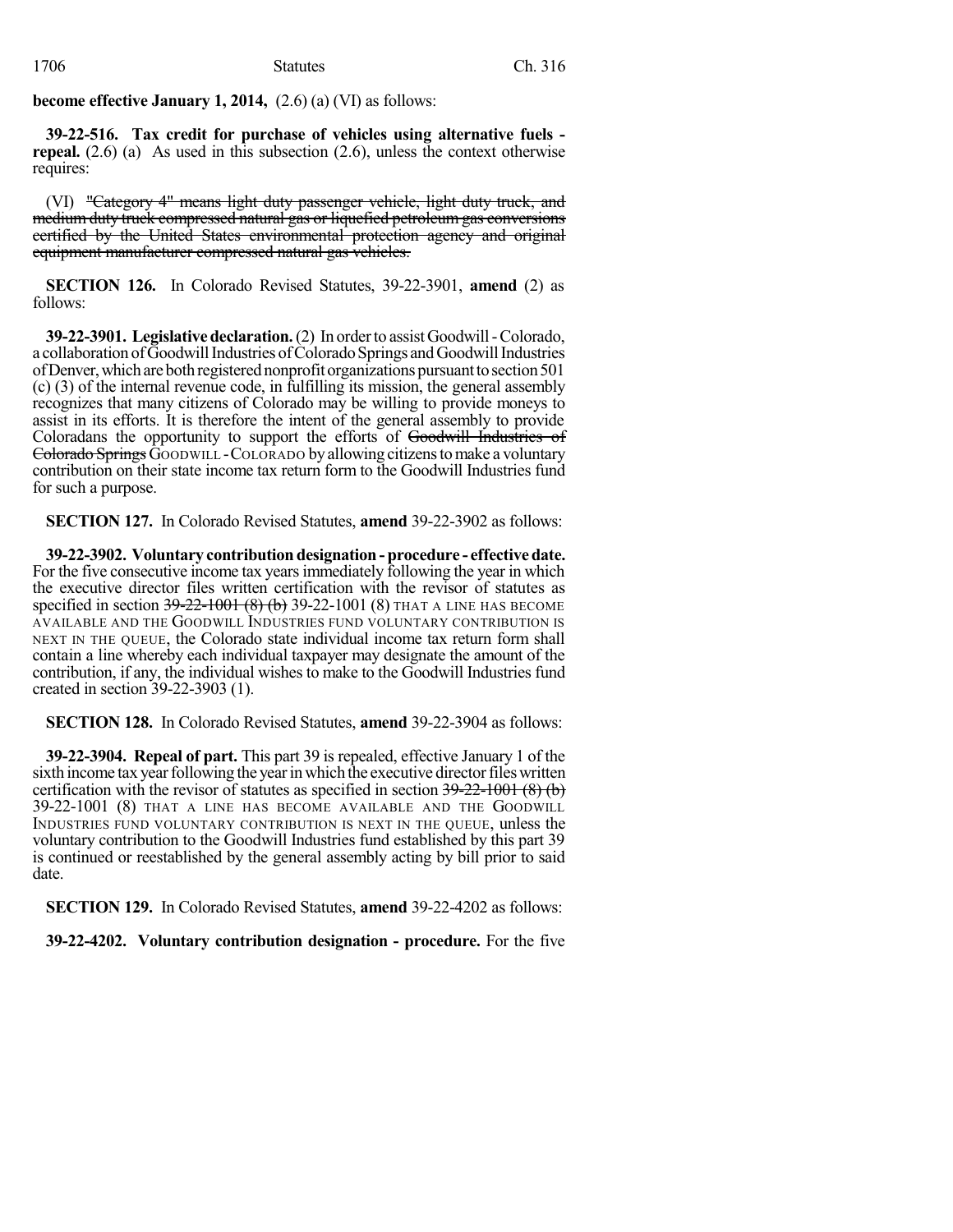consecutive income tax years immediately following the year in which the executive director files written certification with the revisor of statutes as specified in section 39-22-1001 (8) as enacted by House Bill 11-1097, enacted in  $2011$ , that a line has become available and the public education fund voluntarycontribution is nextin the queue, the Colorado state individual income tax return form shall contain a line whereby each individual taxpayer may designate the amount of the contribution, if any, the individual wishes to make to the public education fund created in section 39-22-4203 (1).

**SECTION 130.** In Colorado Revised Statutes, **amend** 39-22-4204 as follows:

**39-22-4204. Repeal of part.** This part 42 is repealed, effective January 1 of the sixth income tax year following the year in which the executive director files written certification with the revisor of statutes as specified in section 39-22-1001 (8) as enacted by House Bill 11-1097, enacted in 2011, that a line has become available and the public education fund voluntary contribution is next in the queue, unless the voluntary contribution to the public education fund established by this part 42 is continued or reestablished by the general assembly acting by bill prior to said date.

**SECTION 131.** In Colorado Revised Statutes, 39-29-110, **amend**  $(1)(a)(III)$  as follows:

**39-29-110. Local governmentseverance tax fund - creation - administration - definitions.** (1) (a) (III) After making any distributions pursuant to subparagraph  $(H)$  of this paragraph  $(a)$ , The executive director of the department of local affairs shall distribute any remaining moneys and make loans from such fund in accordance with the purposes and priorities provided in paragraph (b) of this subsection (1). The executive director shall not distribute any moneys or make any loans from such fund unless sufficient moneys remain in the fund to be distributed to each county pursuant to subparagraph (II) of this paragraph (a).

**SECTION 132.** In Colorado Revised Statutes, 40-15-208, **amend** (2) (a) (I) as follows:

**40-15-208. High cost support mechanism - Colorado high cost administration fund - creation - purpose - operation - rules.** (2) (a) (I) The commission is hereby authorized to establish a mechanism for the support of universal service, also referred to in this section as the "high cost support mechanism", which shall operate in accordance with rules adopted by the commission. The primary purpose of the high cost support mechanism is to provide financial assistance as a support mechanism to local exchange providers to help make basic local exchange service affordable and allow such providers to be fully reimbursed forthe difference betweenthe reasonable costsincurredinmaking basic service available to their customerswithin a rural, high cost geographic support area and the price charged for such service, after taking into account any amounts received by such providers under price support mechanisms established by the federal government and by this state. The high cost support mechanism may also be used, to the extent necessary, to supplement any gifts, grants, and donations received pursuant to section  $24-37.5-106(3)$  (f), C.R.S., in assisting the office of information technology in preparing the statewide inventory of available broadband services as provided in section 24-37.5-106 (3), C.R.S.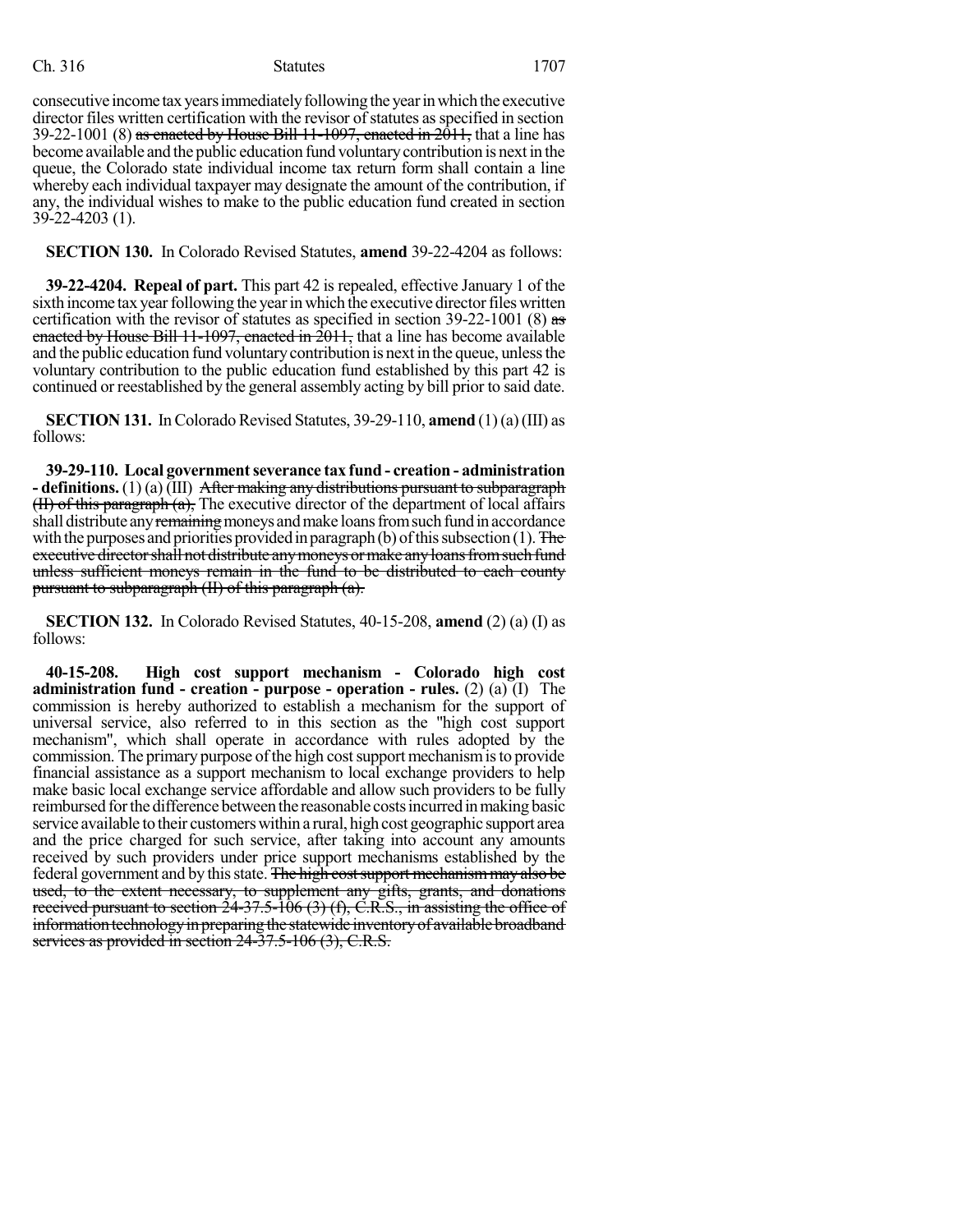**SECTION 133.** In Colorado Revised Statutes, 40-15-503, **amend** (2) (b) (V) as follows:

**40-15-503. Opening of competitive local exchange market - process of negotiation andrule-making -issuesto be considered by commission.**(2)(b) In adopting rules under paragraph (a) of this subsection (2), the commission shall adopt rules governing, and shall establish methods of paying for, without limitation, the following:

(V) Appropriate means of assessing, collecting, and distributing contributionsto theColorado high cost ADMINISTRATION fund created in section 40-15-208 and any other financial support mechanisms adopted by the commission under section 40-15-502 (4); and

**SECTION 134.** In Colorado Revised Statutes, 40-17-104, **repeal** (4) (d) as follows:

**40-17-104. Colorado disabled telephone users fund - creation - purpose.** (4) (d) Notwithstanding any provision of subsection (1) of this section to the contrary, the general assembly shall make annual appropriations from the Colorado disabled telephone users fund to cover authorized expenses associated with the Colorado commission for individuals who are blind or visually impaired, created in article 8.7 of title 26, C.R.S. Any annual appropriation made from the Colorado disabled telephone users fund by the general assembly shall not exceed an amount of one hundred twelve thousand sixty-seven dollars.

**SECTION 135.** In Colorado Revised Statutes, **repeal** 42-2-312 as follows:

**42-2-312. County jail identification processing unit fund.** The department of revenue is authorized to accept gifts, grants, or donations from private or public sources for the purposes of implementing section 42-2-311; except that no gift, grant, or donation may be accepted by the state treasurer if it is subject to conditions that are inconsistent with this article or any other law of the state. All moneys collectedpursuantto thissection shall be transmitted to the state treasurer,whoshall credit the same to the county jail identification processing unit fund, which fund is hereby created and referred to in this section as the "fund". The moneys in the fund shall be subject to annual appropriation by the general assembly for the direct and indirect costs associated with the implementation of section 42-2-311. Any moneys in the fund not expended for the purpose of this section may be invested by the state treasurer as provided by law. All interest and income derived from the investment and deposit of moneys in the fund shall be credited to the fund. Any unexpended and unencumbered moneys remaining in the fund at the end of a fiscal year shall remain in the fund and shall not be credited or transferred to the general fund or another fund.

**SECTION 136.** In Colorado Revised Statutes, 42-3-245, **amend** (1) asfollows:

**42-3-245. Special plates - wildlife sporting.** (1) Beginning the earlier of January 1, 2013, or when the department is able to issue the plates, the department shall issue special license plates to qualified applicants under this section for motorcycles, passenger cars, trucks, or noncommercial or recreational motor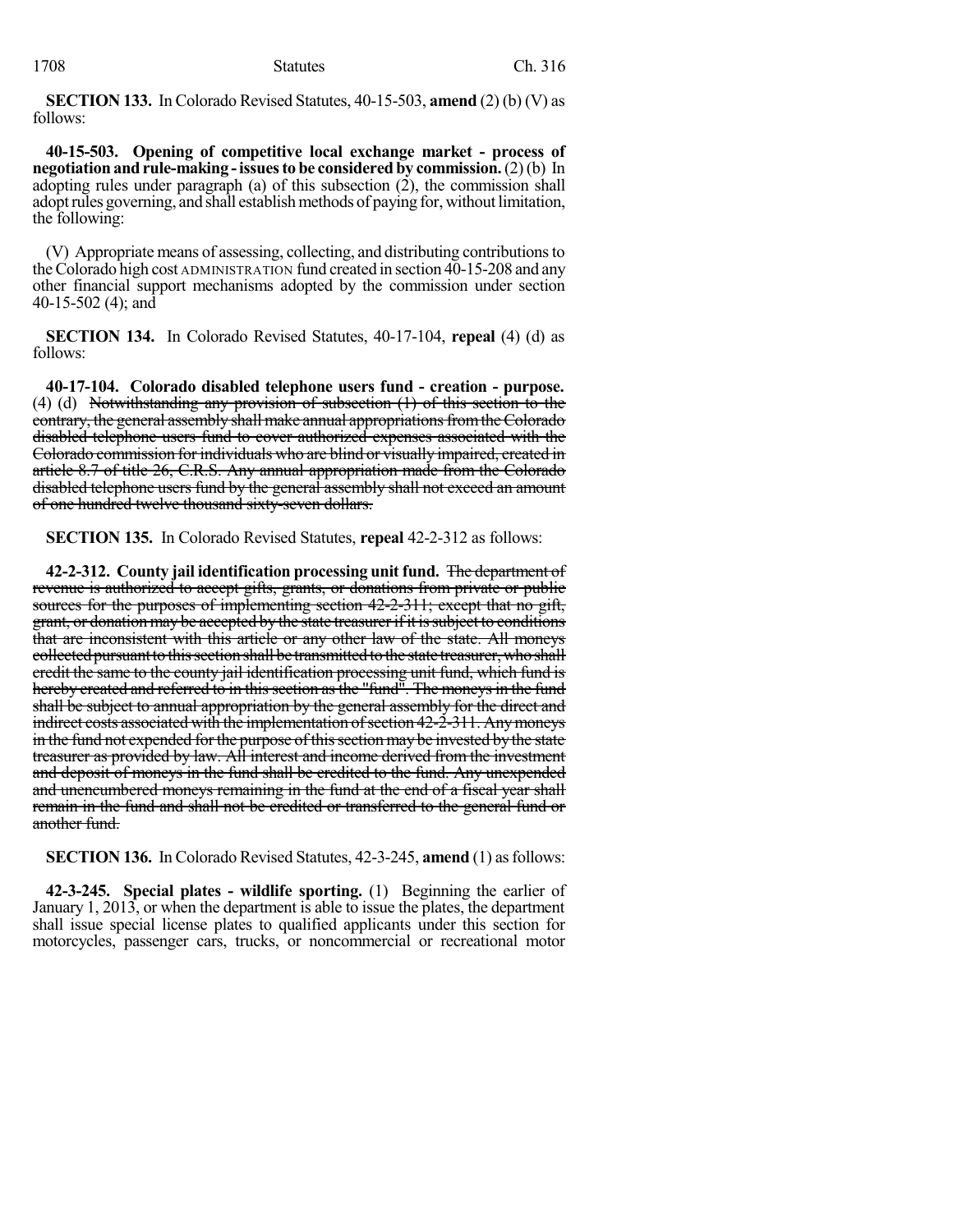vehicles that do not exceed sixteen thousand pounds empty weight; except that the department shall not issue the license plate until the proponents comply with section  $42-3-207(2)$  42-3-207 (6).

**SECTION 137.** In Colorado Revised Statutes, 42-4-230, **amend** (4) asfollows:

**42-4-230. Emergency lighting equipment - who must carry.** (4) No motor vehicle operating as a wrecking car TOW TRUCK, AS DEFINED IN SECTION 40-10.1-101(21),C.R.S., at the scene of an accidentshall move or attempt to move any wrecked vehicle without first complying with those sections of the law concerning emergency lighting.

**SECTION 138.** In Colorado Revised Statutes, 42-4-304, **amend** (3) (b) as follows:

**42-4-304. Definitions relating to automobile inspection and readjustment program.** As used in sections 42-4-301 to 42-4-316, unless the context otherwise requires:

(3) (b) (I) The certification of emissions control will be issued to the vehicle owner at the time of sale or transfer except as provided in section 42-4-310 (1) (a) (I). The certification of emissions control will be in effect for twenty-four months for 1982 and newer model vehicles. as defined in section 42-3-106 (4). Except as provided in paragraph (e) of this subsection  $(3)$ , FOR 1981 and older model vehicles and all vehicles inspected by the fleet-only air inspection stations shall be issued certifications of emissions control valid for twelve months.

(II) Except as provided in paragraph  $(e)$  of this subsection  $(3)$  and in section 42-4-309, a biennial inspection schedule shall be established for 1982 and newer model vehicles and an annual schedule shall be established for 1981 and older model vehicles.

**SECTION 139.** In Colorado Revised Statutes, **amend as amended by House Bill 13-1091** 42-4-407 (1) as follows:

**42-4-407. Requirements for a diesel emission-opacity inspection - licensure as diesel emissions inspection station - licensure as emissions inspector.** (1) Unless a diesel emissions inspector performs an inspection at a licensed diesel inspection station or self-certification fleet station, as defined DESCRIBED in section 42-4-414, a diesel emission-opacity inspection shall not be performed and a certification of diesel emissions control shall not be issued; except that a certification of diesel emissions controlmaybe issued for a heavy-dutyfleet vehicle maintained in compliance with any rules the commission promulgates under section 42-4-414 (2) (b.5).

**SECTION 140.** In Colorado Revised Statutes, 42-8-102, **amend** (3) asfollows:

**42-8-102. Definitions.** As used in this article, unless the context otherwise requires:

(3) "Port of entryofficer"means a uniformedmember oftheColorado state patrol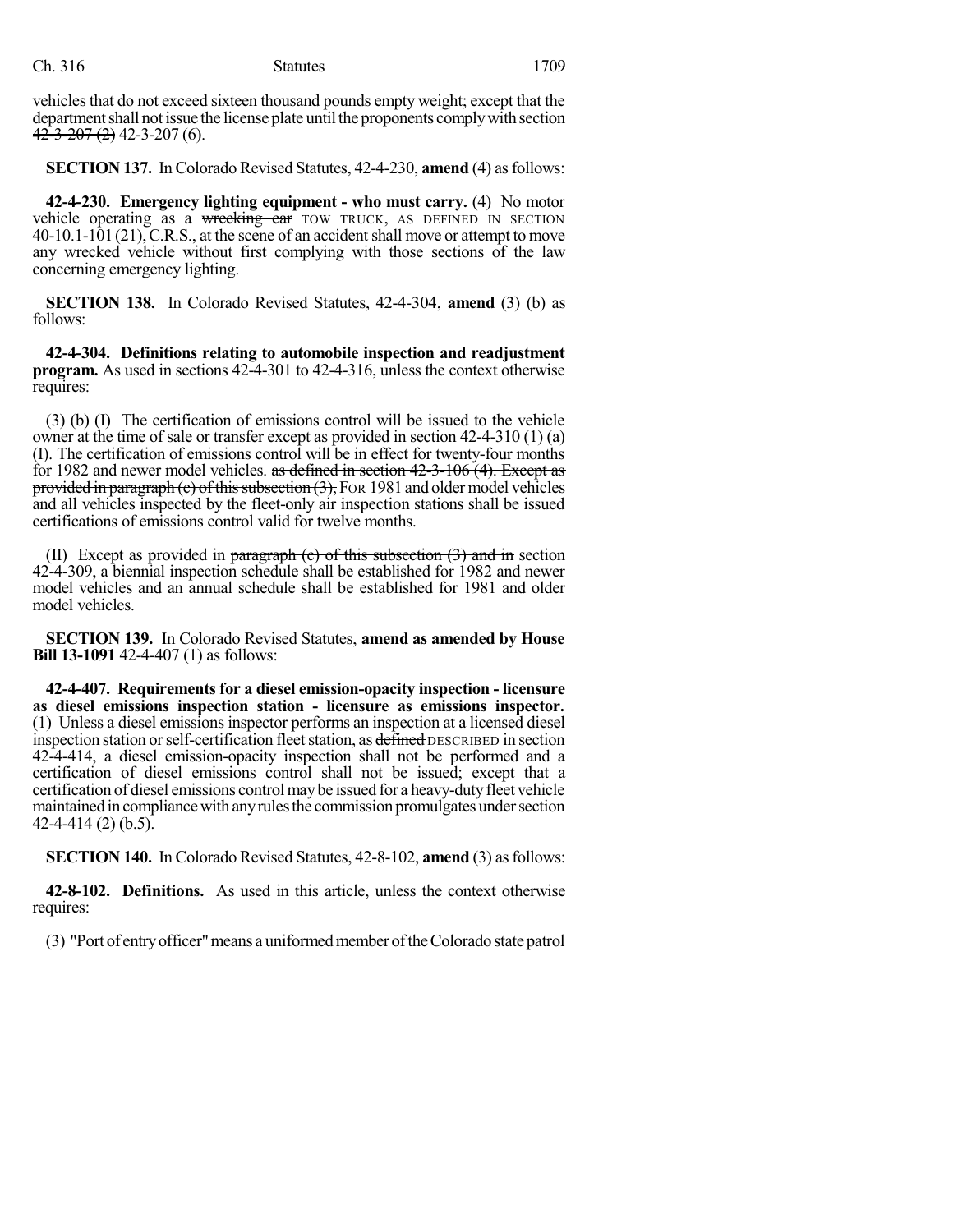who is not a patrolman TROOPER and whose powers and duties are described in section  $42 - 8 - 104$  (2).

**SECTION 141.** In Colorado Revised Statutes, 43-1-106, **amend** (6) as follows:

**43-1-106. Transportation commission - powers and duties.** (6) The commission shall meet regularly not less than eight times a year, but special meetings may be called by the governor, the chairman of the commission, the executive director, or a majority of the members of the commission on three days' prior notice by mail or, in case of emergency, on twenty-four hours' notice by telephone or telegraph OTHER TELECOMMUNICATIONS DEVICE. The commission shall adopt rules in relation to its meetings and the transaction of its business. Six members shall constitute a quorum of the commission. All meetings of the commission, in any suit or proceedings, shall be presumed to have been duly called and regularly held, and all orders, rules, and regulations, and proceedings of the commission to have been authorized, unless the contrary is proved. Each member of the commission shall receive seventy-five dollars per day for each regular or special meeting of the commission actually attended and shall be reimbursed for his or her necessaryexpensesincurredinthedischarge ofsuchmember's official duties. Mileage rates shall be computed in accordance with section 24-9-104, C.R.S.

**SECTION 142.** In Colorado Revised Statutes, 43-1-420, **repeal** (5) as follows:

**43-1-420. Specific information signs and tourist-oriented directional signs authorized - rules.** (5) Notwithstanding any provision of this section to the contrary, the department may erect, administer, and maintain signs within highway rights-of-way for the display of advertising and information of interest to the traveling public, pursuant to the federal authority set forth in 23 U.S.C. secs. 109 (d),  $131$  (f), and  $315$  and  $49$  CFR 1.48 (b).

**SECTION 143.** In Colorado Revised Statutes,  $43-2-145$ , **amend**  $(1.3)(a)$  (II) as follows:

**43-2-145. Transportation legislation review - committee.** (1.3) (a) (II) The term "agency" includes, without limitation, the department of transportation, the regional transportation district, the Colorado intermountain fixed guideway authority, and the Denver regional council of governments.

**SECTION 144.** In Colorado Revised Statutes, 43-4-402, **amend** (2) (a) as follows:

**43-4-402. Source of revenues - allocation of moneys.** (2) (a) The general assembly shall make an annual appropriation out of the moneys in the fund to the department of public health and environment in an amount sufficient to pay for the costs of laboratory services and implied consent specialists, which costs were previously paid out of the highway users tax fund. Of the moneys remaining in the fund, eighty percent shall be deposited in a special drunken driving account within the fund, which account is hereby created, and shall be available immediately, without further appropriation, for allocation by the transportation commission to the office of transportation safety, which shall allocate such moneys in accordance with the provisions of section 43-4-404 (1) and (2). The remaining twenty percent shall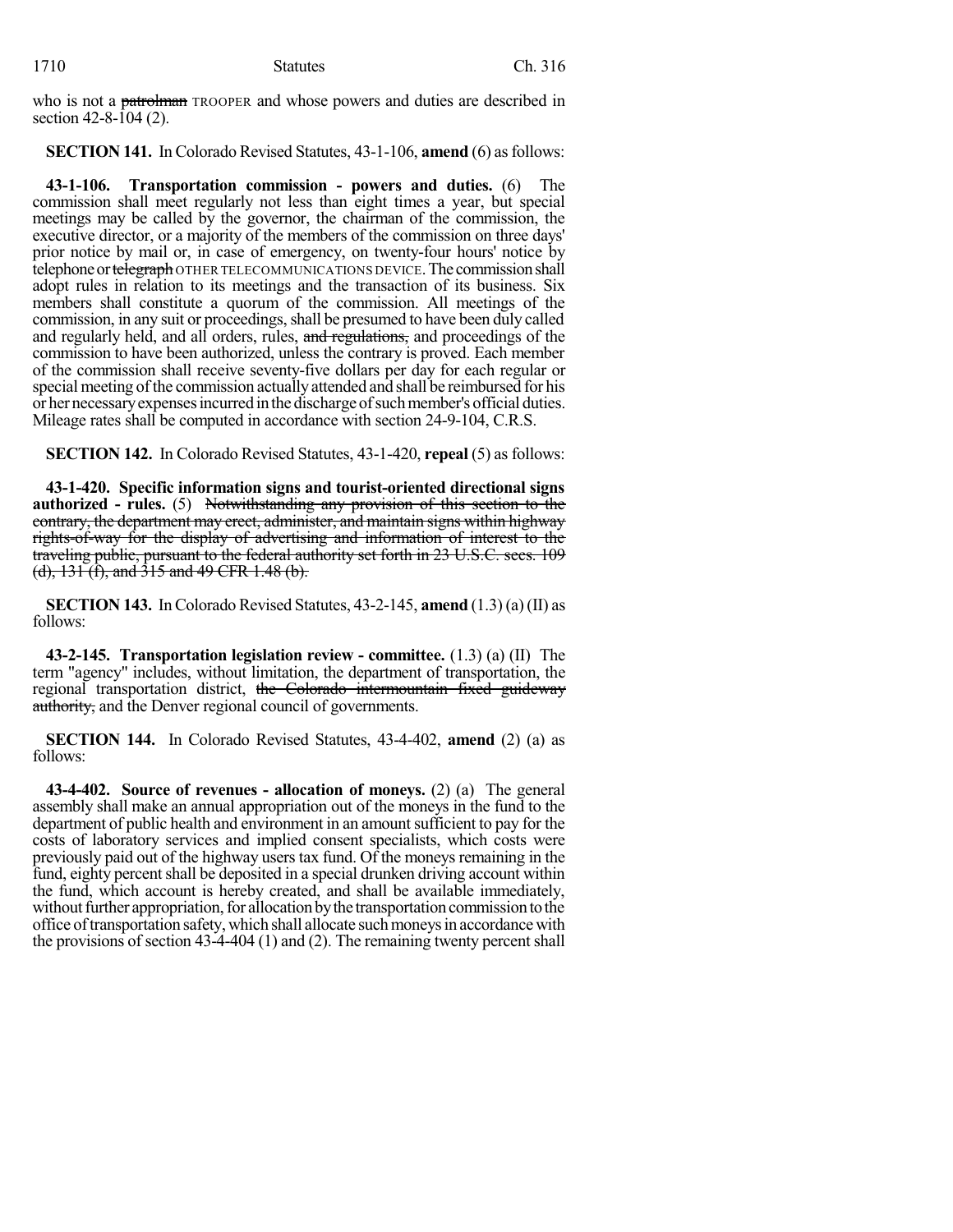be appropriated by the general assembly to the unit in the department of human services that administers behavioral health programs and services, including those related to mental health and substance abuse, which shall use such moneys for the purposes stated in section 43-4-404 (3). The office of transportation safety and the unit in the department of human services that administers behavioral health programs and services, including those related to mental health and substance abuse, may use such amounts from the moneys allocated or appropriated to them by this subsection (2) as may be necessary for the purpose of paying the costs incurred by the office and the division UNIT in administering the programs established pursuant to this part 4; except that neither the office of transportation safety nor said unit may use for such purpose an amount which exceeds eight percent of the moneys allocated or appropriated.

**SECTION 145.** In Colorado Revised Statutes, 22-30.5-520, **amend** (3) as follows:

**22-30.5-520. Parent involvement - policy - communications - incentives notice of funding through gifts, grants, and donations - repeal.** (3) (a) The institute board may solicit, accept, and expend public or private gifts, grants, or donations to implement all or a portion of the parent involvement programs implemented under a policy adopted pursuant to this section.

(b) (I) IN SEEKING OR ACCEPTING GIFTS, GRANTS, OR DONATIONS, THE INSTITUTE BOARD SHALL NOTIFY THE LEGISLATIVE COUNCIL STAFF WHEN IT HAS RECEIVED ADEQUATE FUNDING THROUGH GIFTS, GRANTS, OR DONATIONS FOR THE PARENT INVOLVEMENT PROGRAMS AND SHALL INCLUDE IN THE NOTIFICATION THE INFORMATION SPECIFIED IN SECTION 24-75-1303 (3), C.R.S.

(II) THIS PARAGRAPH (b) IS REPEALED, EFFECTIVE AUGUST 10, 2014.

**SECTION 146.** In Colorado Revised Statutes, 24-30-2115, **amend** (2) as follows:

**24-30-2115. Address confidentiality program grant fund - creation - notice of funding through gifts, grants, and donations- repeal.** (2)(a) The department is authorized to seek, accept, and expend gifts, grants, and donations from private or public sources for the implementation of the program. All private and public funds received through gifts, grants, and donations shall be transmitted to the state treasurer, who shall credit the same to the fund.

(b) (I) IN SEEKING OR ACCEPTING GIFTS, GRANTS, OR DONATIONS, THE DEPARTMENT SHALL NOTIFY THE LEGISLATIVE COUNCIL STAFF WHEN IT HAS RECEIVED ADEQUATE FUNDING THROUGH GIFTS, GRANTS, OR DONATIONS FOR THE PROGRAM AND SHALL INCLUDE IN THE NOTIFICATION THE INFORMATION SPECIFIED IN SECTION 24-75-1303 (3).

(II) THIS PARAGRAPH (b) IS REPEALED, EFFECTIVE JUNE 2, 2014.

**SECTION 147.** In Colorado Revised Statutes, 24-30-2203, **amend** (5) as follows: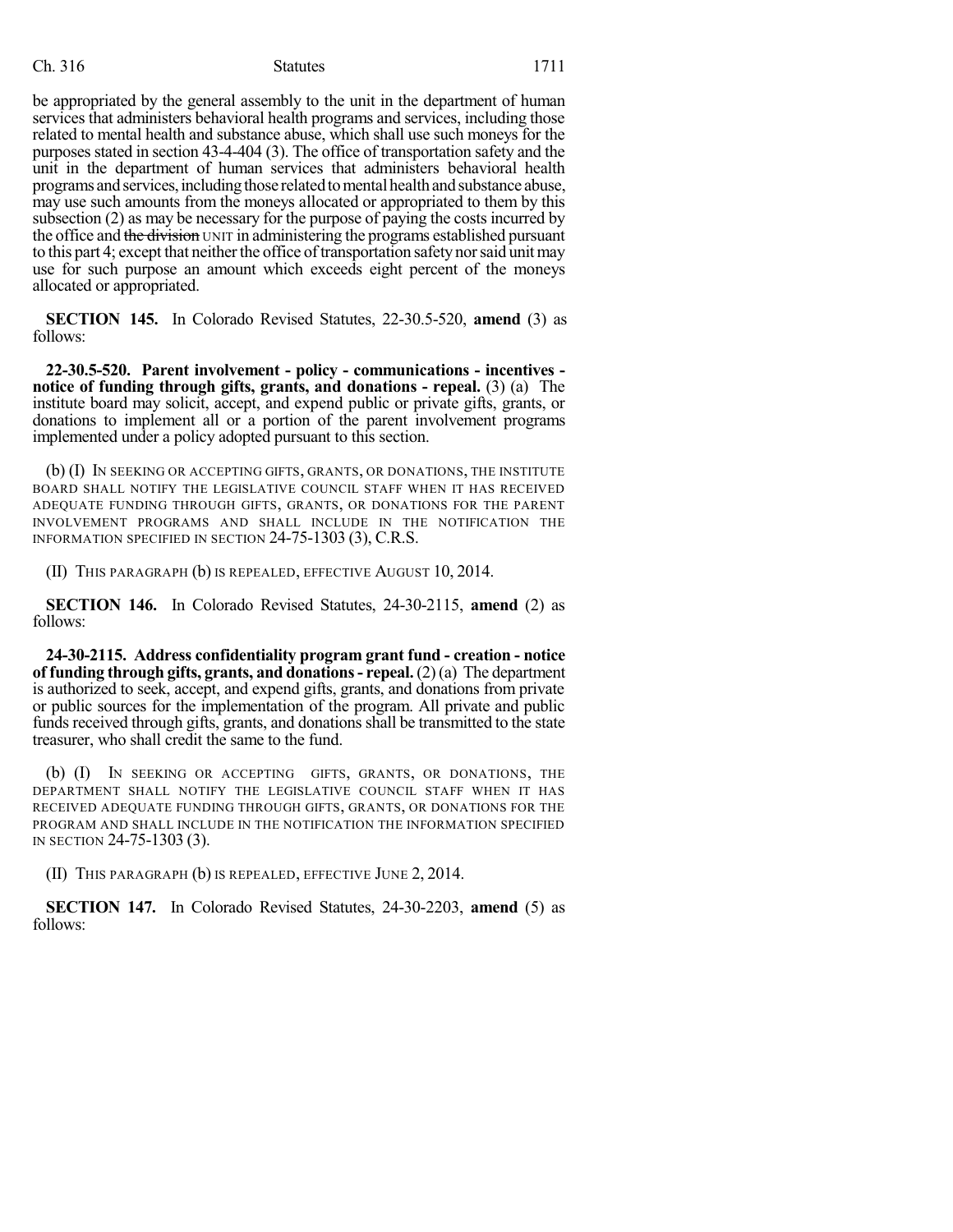**24-30-2203. Disabled-benefitsupport contract committee -noticeof funding through gifts, grants, and donations - repeal.**  $(5)(a)$  The committee is authorized to seek and accept grants or donations from private or public sources for the purposes of this part 22; except that the committee shall not accept a gift, grant, or donation that is subject to conditions that are inconsistent with this part 22 or part 13 of article 75 of this title regarding the status of grants and donations made to state agencies. The committee shall transmit the moneys to the disability-benefit support fund.

(b)(I) IN SEEKING OR ACCEPTING GIFTS, GRANTS, OR DONATIONS,THE COMMITTEE SHALL NOTIFY THE LEGISLATIVE COUNCIL STAFF WHEN IT HAS RECEIVED ADEQUATE FUNDING THROUGH GIFTS, GRANTS, OR DONATIONS FOR THIS PART 22 AND SHALL INCLUDE IN THE NOTIFICATION THE INFORMATION SPECIFIED IN SECTION 24-75-1303 (3).

(II) THIS PARAGRAPH (b) IS REPEALED, EFFECTIVE APRIL 26, 2014.

**SECTION 148.** In Colorado Revised Statutes, 24-33.5-513, **add** (5) (c) (I.5) as follows:

**24-33.5-513. Prostitutionenforcement resourcesgrantprogram- application process - cash fund - reports - rules - notice of funding through gifts, grants, and donations - repeal.** (5) (c)  $(I.5)(A)$  In SEEKING OR ACCEPTING A GIFT, GRANT, OR DONATION, THE DIVISION SHALL NOTIFY THE LEGISLATIVE COUNCIL STAFF WHEN IT HAS RECEIVED ADEQUATE FUNDING THROUGH GIFTS, GRANTS, OR DONATIONS TO IMPLEMENT THIS SECTION AND SHALL INCLUDE IN THE NOTIFICATION THE INFORMATION SPECIFIED IN SECTION 24-75-1303 (3).

(B) THIS SUBPARAGRAPH (I.5) IS REPEALED, EFFECTIVE AUGUST 10, 2014.

**SECTION 149.** In Colorado Revised Statutes, **amend** 26-6-605 as follows:

**26-6-605. Department of defense quality child care standards pilot program - funding - notice of funding through gifts, grants, and donations - repeal.** (1) It isthe intent of the general assembly that the pilot programshall be funded by gifts, grants, and donations; federal moneys; and any fees collected pursuant to section 26-6-604 (7). Payment for child care services for a child of a member of the military shall be made by the family and shall include any child care benefit or stipend received by the child care facility from the federal department of defense. The state department and the local public health agency may access other already appropriated state funds to enhance the quality of care and education of children in the implementation of the quality rating and improvement system. Moneys from fees collected pursuant to section 26-6-604 (7) may be used to administer a pilot site licensing unit. The state department and the local public health agency shall not be obligated to implement the provisions of section 26-6-604 until such time as sufficient funds are available.

(2) (a) IN SEEKING OR ACCEPTING A GIFT, GRANT, OR DONATION, THE STATE DEPARTMENT SHALL NOTIFY THE LEGISLATIVE COUNCIL STAFF WHEN IT HAS RECEIVED ADEQUATE FUNDING THROUGH GIFTS, GRANTS, OR DONATIONS TO IMPLEMENT THIS PART 6 AND SHALL INCLUDE IN THE NOTIFICATION THE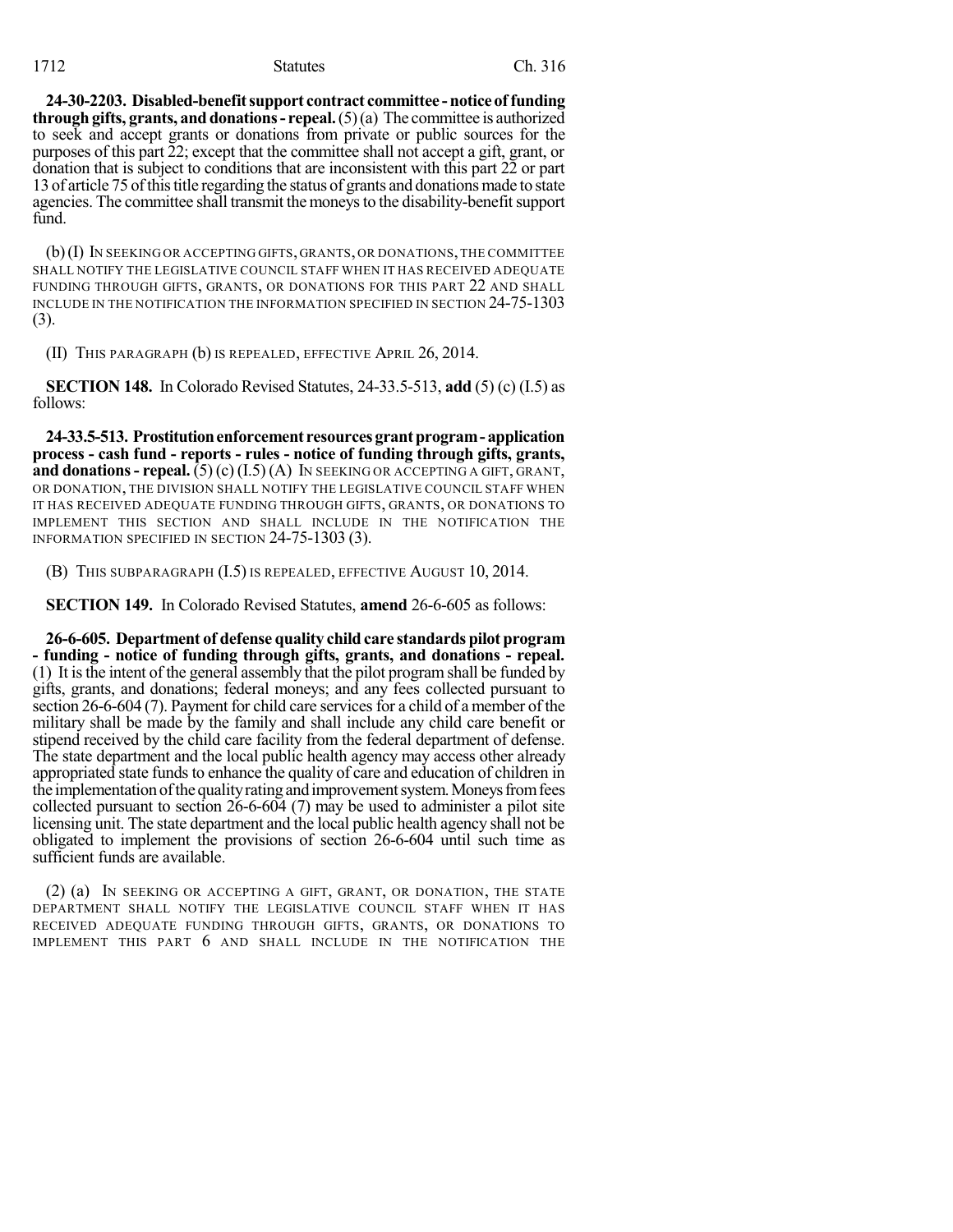INFORMATION SPECIFIED IN SECTION 24-75-1303 (3), C.R.S.

(b) THIS SUBSECTION (2) IS REPEALED, EFFECTIVE MARCH 17, 2014.

**SECTION 150.** In Colorado Revised Statutes, 42-1-403, **amend** (5) (d) as follows:

**42-1-403. License plate auction group - notice of funding through gifts, grants, and donations - repeal.** (5) The group has the following duties and powers:

 $(d)$  (I) To accept any gifts, grants, and loans of money, property, or other aid from the federal government, the state, any state agency, or any other source if the group complies with this part 4 and part 13 of article 75 of this title 24, C.R.S.;

(II) (A) IN SEEKING OR ACCEPTING ANY GIFTS, GRANTS, AND LOANS, THE GROUP SHALL NOTIFY THE LEGISLATIVE COUNCIL STAFF WHEN IT HAS RECEIVED ADEQUATE FUNDING THROUGH GIFTS, GRANTS, OR OTHER SOURCES FOR THE IMPLEMENTATION OF THIS PART 4 AND SHALL INCLUDE IN THE NOTIFICATION THE INFORMATION SPECIFIED IN SECTION 24-75-1303 (3), C.R.S.

(B) THIS SUBPARAGRAPH (II) IS REPEALED, EFFECTIVE APRIL 26, 2014.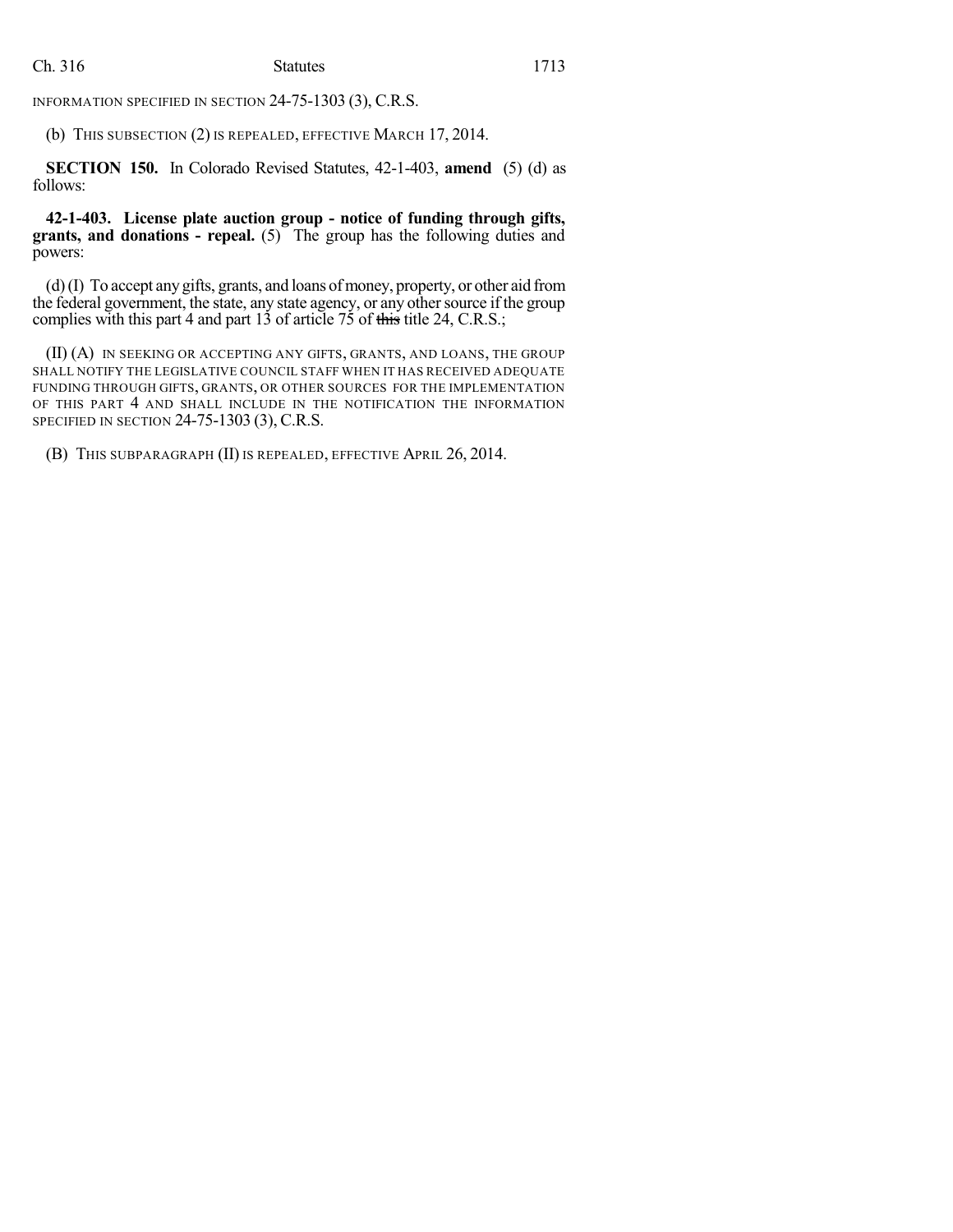**SECTION 151. Capital construction appropriationsto the department of higher education for the fiscal year beginning July 1, 2006.** In Session Laws of Colorado 2011, section 1 of chapter 334, (SB 11-155), **amend** the headnotes as follows:

|                 |              | <b>APPROPRIATION FROM</b> |                           |              |                       |                |  |  |
|-----------------|--------------|---------------------------|---------------------------|--------------|-----------------------|----------------|--|--|
| ITEM &          | <b>TOTAL</b> | <b>CAPITAL</b>            | <i>CAPITAL</i>            | <b>CASH</b>  | <b>REAPPROPRIATED</b> | <b>FEDERAL</b> |  |  |
| <b>SUBTOTAL</b> |              |                           | CONSTRUCTION CONSTRUCTION | <b>FUNDS</b> | <b>FUNDS</b>          | <b>FUNDS</b>   |  |  |
|                 |              | <b>FUND</b>               | <i>FUND</i>               |              | <b>CASH</b>           |                |  |  |
|                 |              |                           | <b>EXEMPT</b>             |              | <b>FUNDS</b>          |                |  |  |
|                 |              |                           |                           |              | <b>EXEMPT</b>         |                |  |  |
|                 |              |                           |                           |              |                       |                |  |  |

**SECTION 152. Capital construction appropriationsto the department of higher education for the fiscal year beginning July 1, 2007.** In Session Laws of Colorado 2011, section 2 of chapter 334, (SB 11-155), **amend** the headnotes as follows:

|                 |  |                           | APPROPRIATION FROM |                |              |              |                       |                |
|-----------------|--|---------------------------|--------------------|----------------|--------------|--------------|-----------------------|----------------|
| ITEM &          |  | <b>TOTAL</b>              | <b>CAPITAL</b>     | <b>CAPITAL</b> |              | <b>CASH</b>  | <b>REAPPROPRIATED</b> | <b>FEDERAL</b> |
| <b>SUBTOTAL</b> |  | CONSTRUCTION CONSTRUCTION |                    |                | <b>FUNDS</b> | <b>FUNDS</b> | <b>FUNDS</b>          |                |
|                 |  |                           | <b>FUND</b>        | <i>FUND</i>    |              |              | CASH                  |                |
|                 |  |                           |                    | <b>EXEMPT</b>  |              |              | <b>FUNDS</b>          |                |
|                 |  |                           |                    |                |              |              | <b>EXEMPT</b>         |                |
|                 |  |                           | J.                 |                |              |              |                       | S              |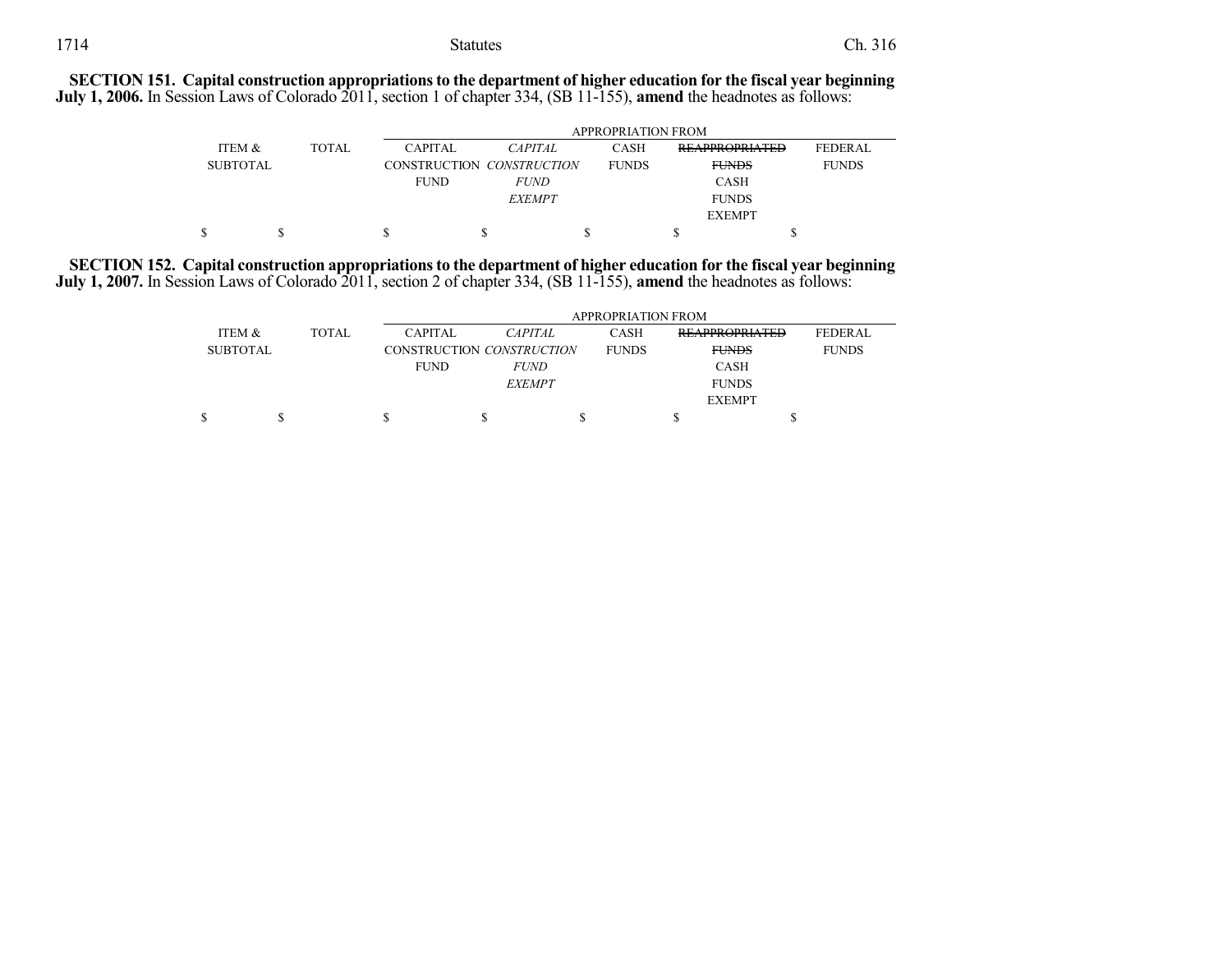**SECTION 153.** In Colorado Revised Statutes, 17-22.5-403.5, **amend** (1) introductory portion as follows:

**17-22.5-403.5. Special needs parole.** (1) Notwithstanding any provision of law to the contrary, a special needs offender, as defined in section  $\frac{17-2-102(7.5)}{17-2}$ 17-1-102 (7.5) (a), may be eligible for parole prior to or after the offender's parole eligibility date pursuant to this section if:

**SECTION 154. Act subject to petition - effective date.** (1) Except as otherwise provided in this section, this act takes effect at 12:01 a.m. on the day following the expiration of the ninety-day period after final adjournment of the general assembly (August 7, 2013, if adjournment sine die is on May 8, 2013); except that, if a referendum petition is filed pursuant to section 1 (3) of article  $V$  of the state constitution against this act or an item, section, or part of this act within such period, then the act, item, section, or part will not take effect unless approved by the people at the general election to be held in November 2014 and, in such case, will take effect on the date of the official declaration of the vote thereon by the governor.

(2) Section 14 of this act takes effect only if House Bill 13-1266 does not become law.

(3) Sections 28, 29, and 30 of this act takes effect only if Senate Bill 13-162 does not become law.

(4) Section 143 of this act takes effect only if House Bill 13-1299 does not become law.

(5) Sections 145 to 150 of this act shall not take effect if Senate Bill 13-268 is enacted and becomes law.

Approved: May 28, 2013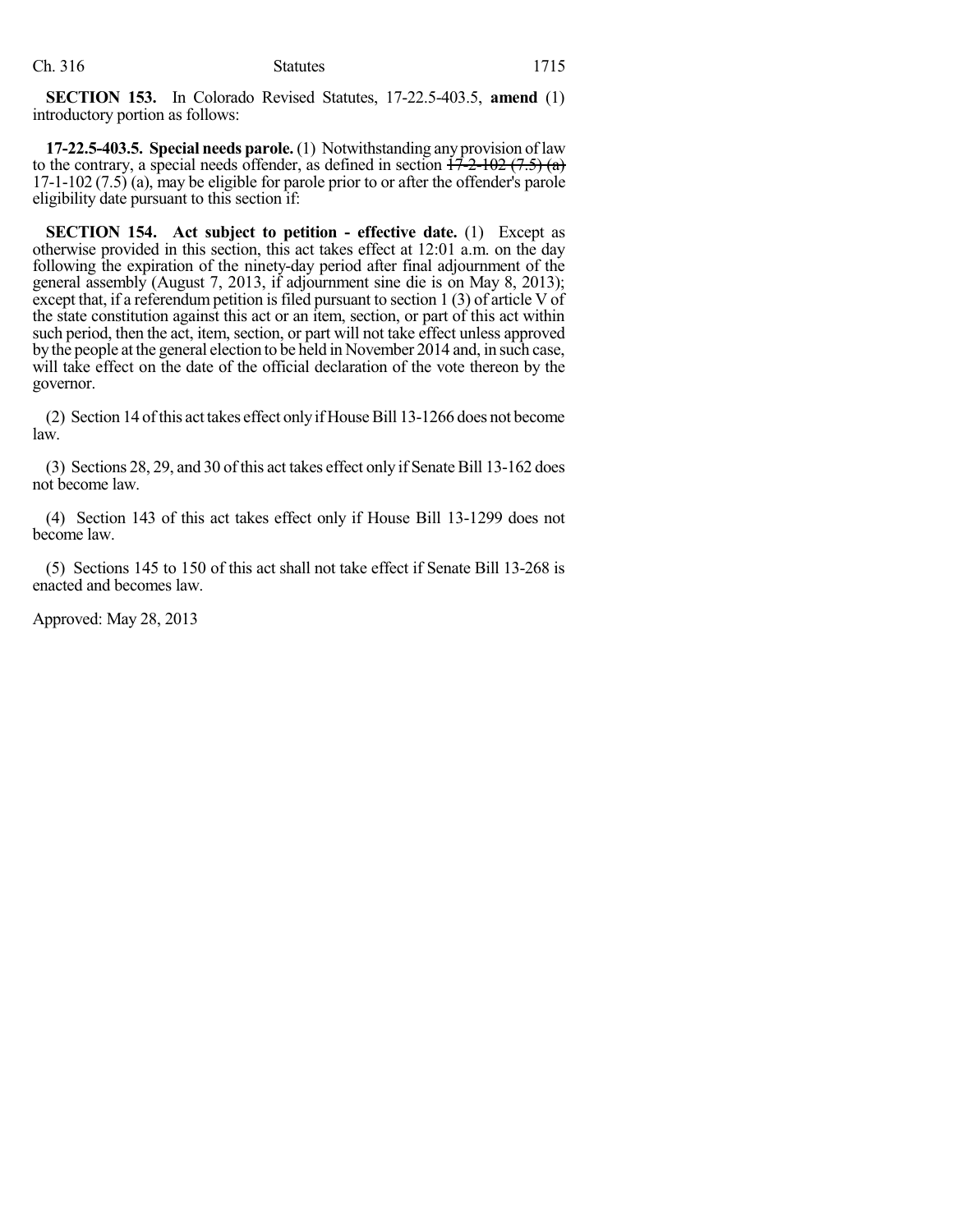## **APPENDIX**

| C.R.S.<br><b>Section</b>                                            | <b>Section</b><br>in bill | Reason                                                                                                                                                                                                                                                                                                                                                                                                                                                                                             |
|---------------------------------------------------------------------|---------------------------|----------------------------------------------------------------------------------------------------------------------------------------------------------------------------------------------------------------------------------------------------------------------------------------------------------------------------------------------------------------------------------------------------------------------------------------------------------------------------------------------------|
| $1-2-213(2)(e)$                                                     | 1                         | Corrects errors in internal references made in a<br>conforming amendment appearing in the House State,<br>Veterans, and Military Affairs Committee Report to<br>the introduced version of HB11-1080. (See the 2011<br>House Journal for February 25, pages 471 through<br>473 and 485, lines 38 through 48, and HB11-1080,<br>chapter 256, pages 1109, 1110, and 1123.)                                                                                                                            |
| $2 - 3 - 1203$<br>(3)(y)(II),<br>(3)(dd)(III),<br>and $(3)(dd)(IV)$ | $\overline{2}$            | Section 26-8.7-107 provided for the repeal of<br>article 8.7 of title 26, effective July 1, 2012;<br>therefore, subsection $(3)(y)(II)$ is being repealed<br>as obsolete. (See HB07-1274, chapter 288, page<br>1221.<br>Senate Bill 09-056 authorized the sale of the<br>only non-veterans nursing home operated by the<br>state; therefore, references to "state and veterans<br>nursing homes" are being changed to "state<br>veterans nursing homes". (See SB09-056,<br>chapter 177, page 783.) |
| $2 - 3 - 1502$<br>$(2)$ and $(6)$                                   | 3                         | Makes conforming amendments missed in a strike<br>below amendment adopted by the Senate Judiciary<br>Committee that amended the reengrossed version of<br>HB12-1283. (See the 2012 Senate Journal for May 1,<br>pages 970 to 1016, and HB12-1283, chapter 240,<br>page 1065.)                                                                                                                                                                                                                      |
| $2 - 3 - 1503(2)$                                                   | 4                         | See section 2-3-1502 (2) and (6).                                                                                                                                                                                                                                                                                                                                                                                                                                                                  |
| $3-1-132(4)(c)$                                                     | 5                         | Repeals this provision as obsolete because of the<br>cessation of Unites States' jurisdiction over Lowry air<br>force base. (See SB94-145, chapter 121, page 648.)                                                                                                                                                                                                                                                                                                                                 |
| 4-9.7-106 $(d)$ ,<br>$(e)(1)(B)$ , and<br>(e)(1)(C)                 | 6                         | The House Business Affairs and Labor Committee<br>Report<br>amending the<br>introduced version<br>of<br>HB06-1266 struck subsection (c) resulting in the<br>relettering of subsection (d) to subsection (c);<br>however, the conforming amendments were missed.<br>(See the House Journal for February 19, page 481,<br>lines 5 through 7, and HB08-1266, chapter 84, pages<br>270 and 271.)                                                                                                       |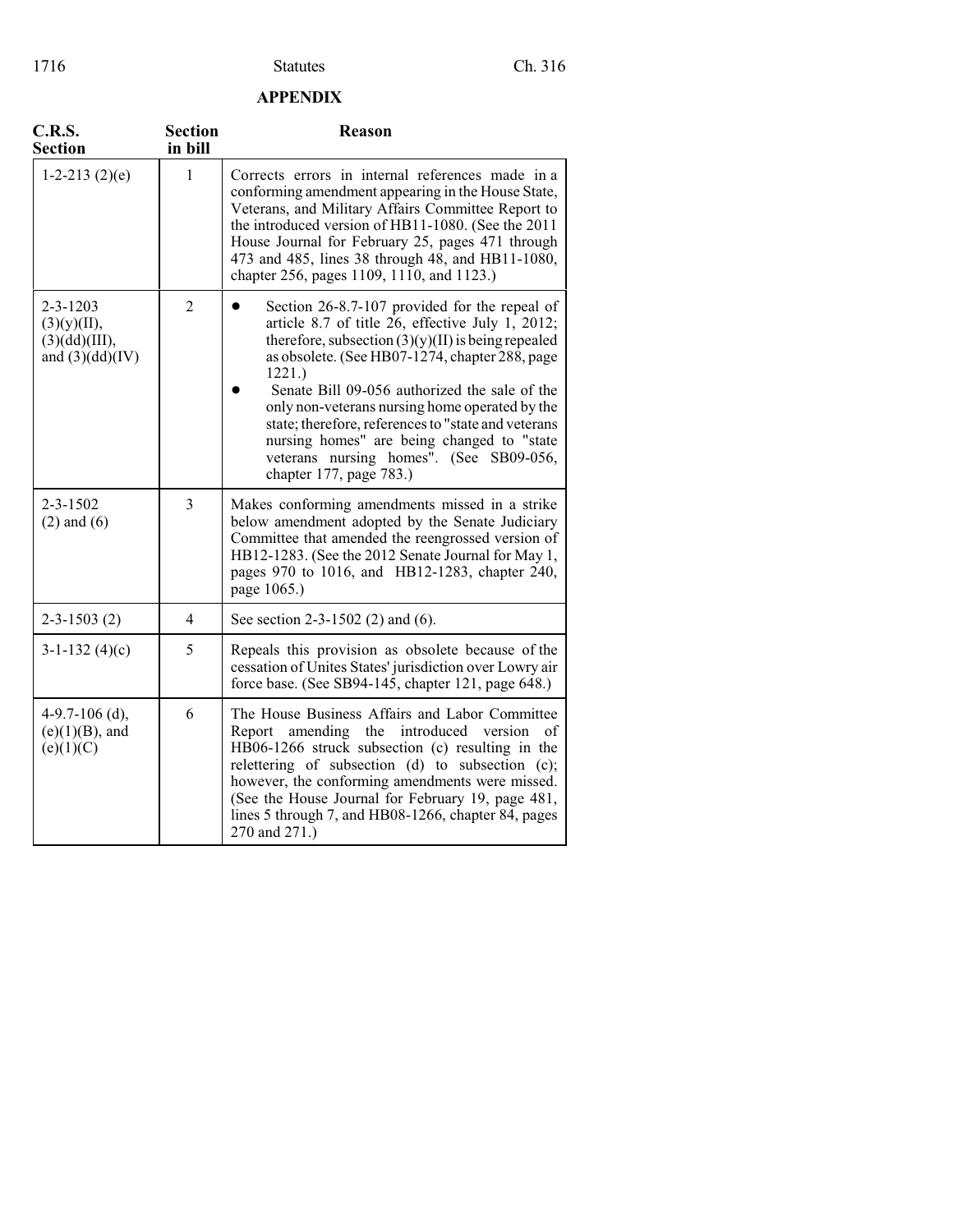| $6-16-104(6)(a)$                  | $\overline{7}$ | Changes internal references to federal provisions<br>describing persons who are exempt from filing a<br>federal annual information return to correspond with<br>the reorganization of the section by Public Law<br>109-222 and to correct an oversight in SB09-292.<br>(See Public Law 109-222 and SB09-292, chapter 369,<br>page 1986.)                                                                                                                                                        |
|-----------------------------------|----------------|-------------------------------------------------------------------------------------------------------------------------------------------------------------------------------------------------------------------------------------------------------------------------------------------------------------------------------------------------------------------------------------------------------------------------------------------------------------------------------------------------|
| 7-90-102<br>$(61.3)$ and $(61.4)$ | 8              | Conforms this section to standard drafting format by<br>placing the defined terms in alphabetical order.                                                                                                                                                                                                                                                                                                                                                                                        |
| 7-90-203.7<br>$IP(1)$ and $IP(2)$ | 9              | relocated<br>House<br>Bill<br>07-1135<br>the<br>provisions<br>establishing when entities' plans of merger should be<br>section<br>$7-90-203$<br>approved<br>from<br>section<br>to<br>7-90-203.4; however, the conforming amendments in<br>this section were missed. (See HB07-1135, chapter<br>56, page 239.)                                                                                                                                                                                   |
| $8 - 73 - 114$<br>(8)(a)(II)      | 10             | The self-employment assistance program was never<br>created; therefore, this provision is being deleted as<br>inoperative. (See HB12-1272, chapter 265, page<br>1380.)                                                                                                                                                                                                                                                                                                                          |
| $9 - 5.5 - 114(6)$                | 11             | Corrects an error originating in the introduced version<br>of HB10-1231 in which the internal reference to the<br>statute establishing procedures to enact rules to set<br>fees to approximate the costs of issuing certificates of<br>operation was incorrect. (See HB10-1231, chapter 75,<br>page 256.)                                                                                                                                                                                       |
| $10-2-706$                        | 12             | Corrects internal references to the bail bond insurance<br>producer provisions to correct errors in the Senate<br>Finance Committee Report amending the reengrossed<br>version of HB12-1266. (See the 2012 Senate Journal<br>for May 3, page 1065, lines 56 to 62, and HB12-1266,<br>chapter 280, page 1500.)                                                                                                                                                                                   |
| $10-4-633.5$ IP(3)                | 13             | To correct an error in the House Business Affairs and<br>Labor Committee Report to the introduced version of<br>HB10-1166, an internal reference is being changed to<br>clarify that subsection (3) is further explaining the<br>formatting requirements of the report described in<br>subsections (1) and (2). (See the 2010 House Journal<br>for March 11, page 745, lines 54 through 56, page<br>746, lines 1 and 55, and page 747, lines 1 and 2, and<br>HB10-1166, chapter 143, page 487.) |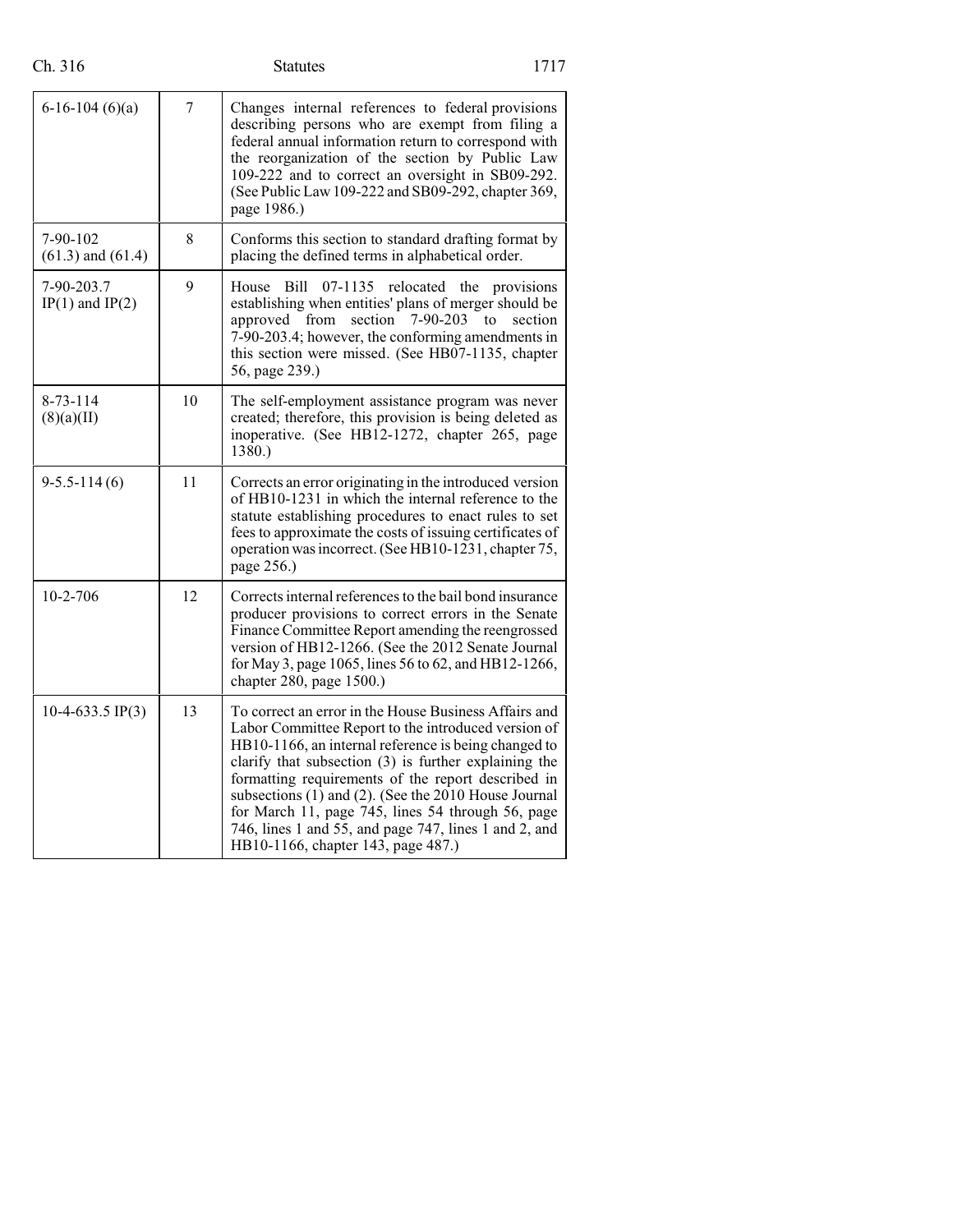| 1718                                     |    | <b>Statutes</b>                                                                                                                                                                                                                                                                                                                                                                                             | Ch. 316     |
|------------------------------------------|----|-------------------------------------------------------------------------------------------------------------------------------------------------------------------------------------------------------------------------------------------------------------------------------------------------------------------------------------------------------------------------------------------------------------|-------------|
| 10-16-104<br>$(5)$ and $(7)(c)(II)$      | 14 | Conforms subsection (5) to standard drafting format<br>to correct an error originating in the introduced<br>version of SB92-104, and makes a conforming change<br>in subsection $(7)(c)(II)$ . (See SB92-104, chapter 207,<br>page 1621.)                                                                                                                                                                   |             |
| 10-16-107.3<br>IP(3)                     | 15 | See section 10-4-633.5 IP(3).                                                                                                                                                                                                                                                                                                                                                                               |             |
| $11 - 71 - 103$<br>$(1)(e)$ and $(1)(f)$ | 16 | Relocates the definition of "electronic computing<br>device" to subsection $(1)(e)$ to pair the defined term<br>with the text that uses the term and defines "electronic<br>computer device" using the exact definition formerly<br>in section 13-21-603 (2) prior to the repeal of part 6 of<br>article 21 of title 13 in HB11-1303.                                                                       |             |
| 12-6-537                                 | 17 | Changes internal references to provisions governing<br>the unlawful termination of vehicle and powersports<br>vehicle franchise agreements to correct errors in the<br>House<br>Economic<br>and<br><b>Business</b><br>Committee Report amending the introduced version of<br>HB11-1188. (See the 2011 House Journal for<br>February 16, page 302, lines 35 to 50, and<br>HB11-1188, chapter 175, page 662.) | Development |
| $12 - 16 - 105$<br>(1)(b)(I)             | 18 | Subsection $(1)(b)(II)(B)$ provided for the repeal of<br>subsection $(1)(b)(II)$ , effective July 1, 2012; therefore,<br>the internal reference to this provision is being deleted<br>as obsolete. (See HB10-1377, chapter 212, page 923.)                                                                                                                                                                  |             |
| $12-16-217(2)(a)$                        | 19 | Subsection $(2)(b)(II)$ provided for the repeal of<br>subsection $(2)(b)$ , effective July 1, 2012; therefore, the<br>internal reference to this provision is being repealed as<br>obsolete. (See HB10-1377, chapter 212, page 924.)                                                                                                                                                                        |             |
| 12-29.3-102<br>$(3)$ and $(4)$           | 20 | See section 2-3-1502 (2) and (6).                                                                                                                                                                                                                                                                                                                                                                           |             |
| $12-40-108(1)(b)$                        | 21 | Recognition at the federal level of a professional<br>accrediting agency is a function of the Secretary of<br>Education. (See InfoUSA U.S. Department of State.<br>"Accreditation in the United States." 29 Nov. 2012<br><http: accredi<br="" education="" infousa.state.gov="" overview="">tation.html&gt;)</http:>                                                                                        |             |
| 12-41-107<br>IP(1)(b)                    | 22 | Senate Bill 11-169 modified and relocated the<br>language within the section describing the written<br>examination physical therapists must take to become<br>licensed by the state. The conforming amendment in<br>this provision was missed. (See SB11-169, chapter<br>172, pages 613 and 614.)                                                                                                           |             |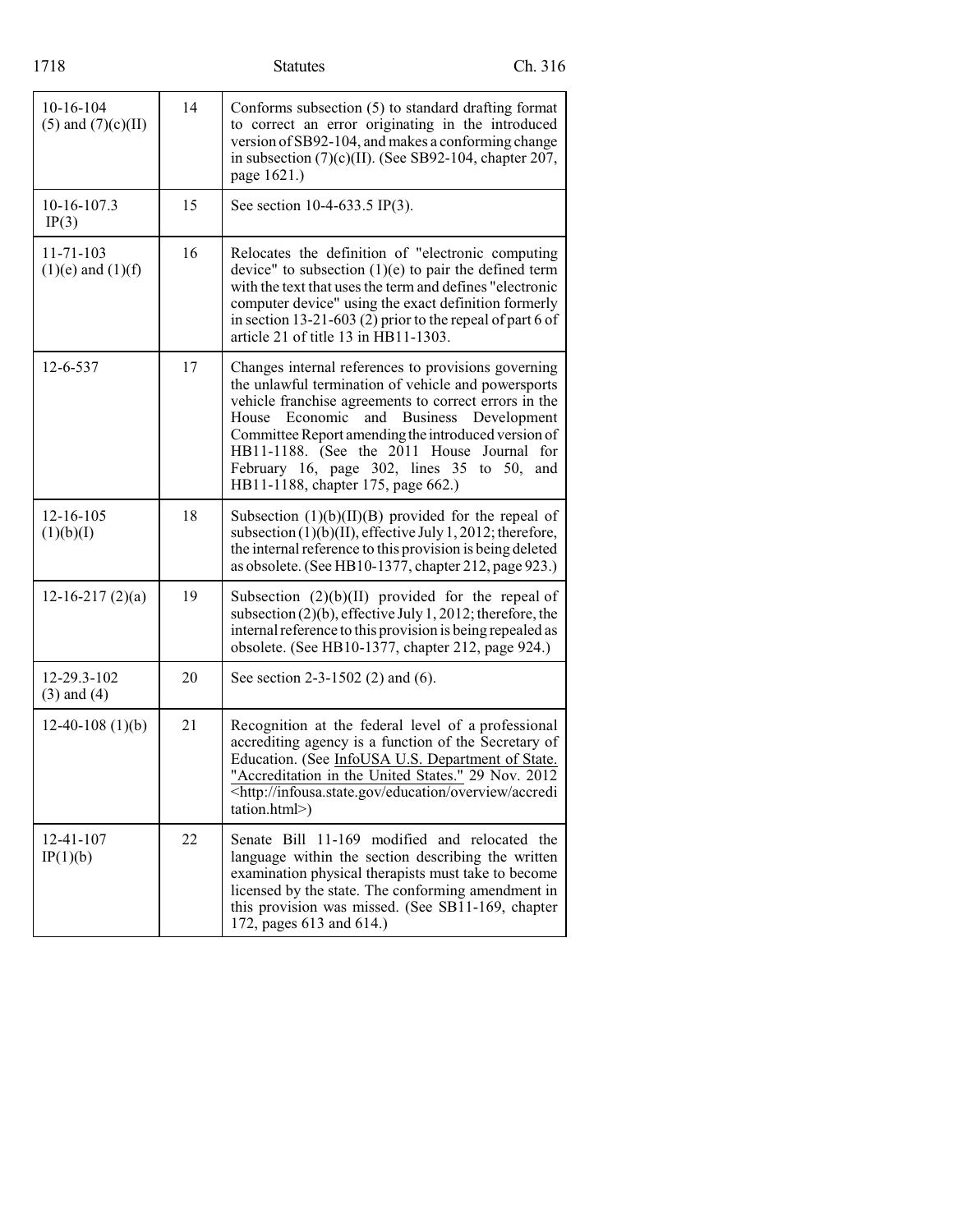| Ch. 316 |  |
|---------|--|
|         |  |

# Statutes 1719

| $12-41-109(3)(a)$                                | 23 | See section 12-41-107 IP(1)(b).                                                                                                                                                                                                                                                                                                                                            |
|--------------------------------------------------|----|----------------------------------------------------------------------------------------------------------------------------------------------------------------------------------------------------------------------------------------------------------------------------------------------------------------------------------------------------------------------------|
| $12 - 43 - 211$<br>$(1)(b)(V)$ and<br>(1)(b)(VI) | 24 | Senate Bill 11-187 relocated the definition of the<br>practice of licensed professional counseling and<br>addiction counseling; however, the conforming<br>amendments in these provisions were missed. (See<br>SB11-187, chapter 285, pages 1297, 1318, and 1321.)                                                                                                         |
| 12-43.3-307<br>(1)(m)                            | 25 | Deletes "except that" due to the repeal of the<br>exception, effective July 1, 2012, and repeals<br>subsection $(1)(m)(I)$ to follow standard statutory<br>format regarding introductory portions. (See the<br>Legislative Assistant Manual, Office of Legislative<br>Legal Services, November 2010 Issue, Updated May<br>29, 2012, page 5-10.)                            |
| $12 - 43.3 - 402(5)$                             | 26 | Replaces a generic term with that of the defined term<br>to correct an error in the House Judiciary Committee<br>Report<br>amending the<br>introduced version<br>of<br>HB10-1284. (See section 25-1.5-106 (2)(e), C.R.S.<br>2012, the 2010 House Journal for March 23, page<br>925, lines 54 to 56 and page 926, lines 1 and 2, and<br>HB10-1284, chapter 355, page 1668.) |
| 12-47-503<br>(1)(b)(III)                         | 27 | Subsection $(1)(b)(I)(B)$ provided for the repeal of<br>subsection $(1)(b)$ , effective July 1, 2000; therefore, the<br>internal reference to this provision is being deleted as<br>obsolete. (See HB97-1076, chapter 80, page 274.)                                                                                                                                       |
| 12-58-102                                        | 28 | Conforms this section to standard drafting format by<br>placing the defined terms in alphabetical order and<br>amendments,<br>making<br>conforming<br>grammatical<br>corrections, and deleting obsolete and duplicative<br>language.                                                                                                                                       |
| $12 - 58 - 104.5(1)$                             | 29 | See section 12-58-102.                                                                                                                                                                                                                                                                                                                                                     |
| 12-58-106.5                                      | 30 | See section 12-58-102.                                                                                                                                                                                                                                                                                                                                                     |
| $12-64-105(13)$                                  | 31 | Senate Bill 11-169 transferred the rule-making<br>authority regarding the physical therapy of animals<br>from the director of the division of registrations to the<br>state board of veterinary medicine; however, the<br>conforming amendment in this provision was not<br>made. (See SB11-169, chapter 172, page 631, and<br>section 12-41-103.6 (2)(b)(II).)            |
| 13-21-108.3<br>$(2)(b)$ and $(3)(c)$             | 32 | See section 2-3-1502 (2) and (6).                                                                                                                                                                                                                                                                                                                                          |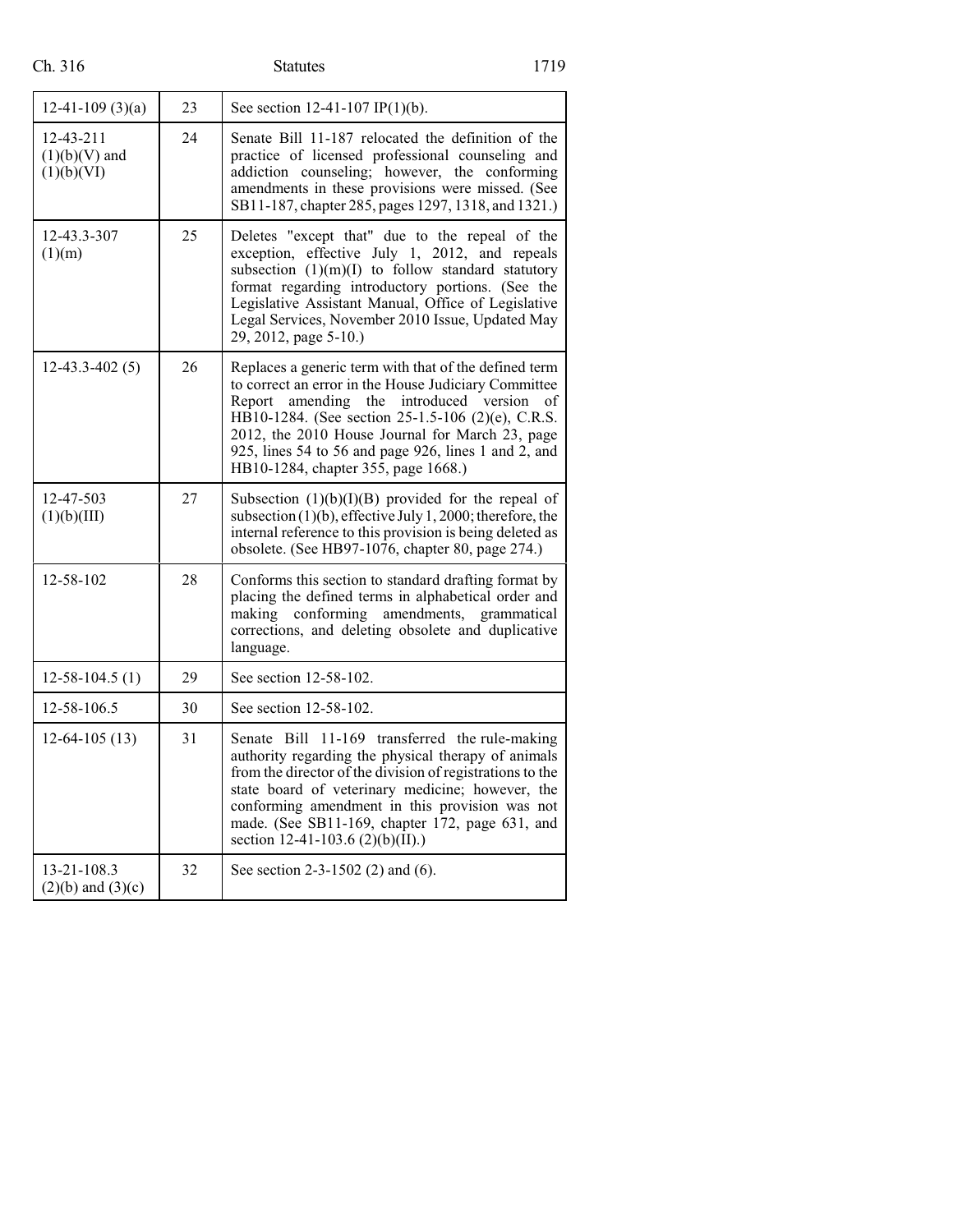| 1720                                                                             |    | <b>Statutes</b>                                                                                                                                                                                                                                                                                                                                                             | Ch. 316 |
|----------------------------------------------------------------------------------|----|-----------------------------------------------------------------------------------------------------------------------------------------------------------------------------------------------------------------------------------------------------------------------------------------------------------------------------------------------------------------------------|---------|
| 13-32-101<br>(7)(c)                                                              | 33 | Errors in the Senate Judiciary Committee Report<br>amending the introduced version of SB08-206<br>incorrectly reference the department of personnel,<br>created in section 24-1-128, as the department of<br>personnel and administration. (See the 2008 Senate<br>Journal for March 25, page 666, lines 36 through 54,<br>and SB08-206, chapter 417, pages 2114 and 2129.) |         |
| 13-80-101<br>(1)(0)(II)                                                          | 34 | Repeals this provision as obsolete because of the<br>repeal of part 6 of article 21 of title 13 by HB11-1303.<br>(See HB11-1303, chapter 264, page 1153.)                                                                                                                                                                                                                   |         |
| 14-10-122<br>(1.5)(c)(I)                                                         | 35 | Changes an internal reference to the federal definition<br>of "financial institution" appearing in the House<br>Appropriations Committee Report to the introduced<br>version of HB97-1205. (See the 1997 House Journal<br>for March 27, page 1029, lines 35 through 48, and<br>HB97-1205, chapter 236, page 1266.)                                                          |         |
| 15-10-106.5<br>$(1)$ and<br>(2)(b)(IX)                                           | 36 | See section $2-3-1502$ (2) and (6).                                                                                                                                                                                                                                                                                                                                         |         |
| 15-11-1215                                                                       | 37 | Changes an internal reference to the recording<br>requirements for disclaimers of interest in real<br>property to correct an error first appearing in the<br>introduced version of SB11-166. (See SB11-166,<br>chapter 203, page 868.)                                                                                                                                      |         |
| $17 - 27 - 102(3.5)$                                                             | 38 | Replaces "community corrections program agent"<br>with "community parole officer" to parallel the<br>terminology in statute with the terminology used by<br>the department of corrections and to follow the<br>general assembly's intent when they adopted<br>SB08-172. (See SB08-172, chapter 187, page 654.)                                                              |         |
| 17-27-105.5<br>$(1)(a)$ , $(2)$ , IP $(3)$ ,<br>$IP(4)$ , (5), (6),<br>and $(7)$ | 39 | See section 17-27-102 (3.5).                                                                                                                                                                                                                                                                                                                                                |         |
| 18-18-102<br>(34.5)(b)(VII)                                                      | 40 | Corrects the spelling of a chemical compound to fix<br>an error originating in the introduced version of<br>SB11-134. (See SB11-134, chapter 261, page 1138.)                                                                                                                                                                                                               |         |
| $19-7-101(1)$                                                                    | 41 | Corrects grammatical errors originating in the<br>introduced version of SB11-120. (See SB11-120,<br>chapter 102, page 319.)                                                                                                                                                                                                                                                 |         |
|                                                                                  |    |                                                                                                                                                                                                                                                                                                                                                                             |         |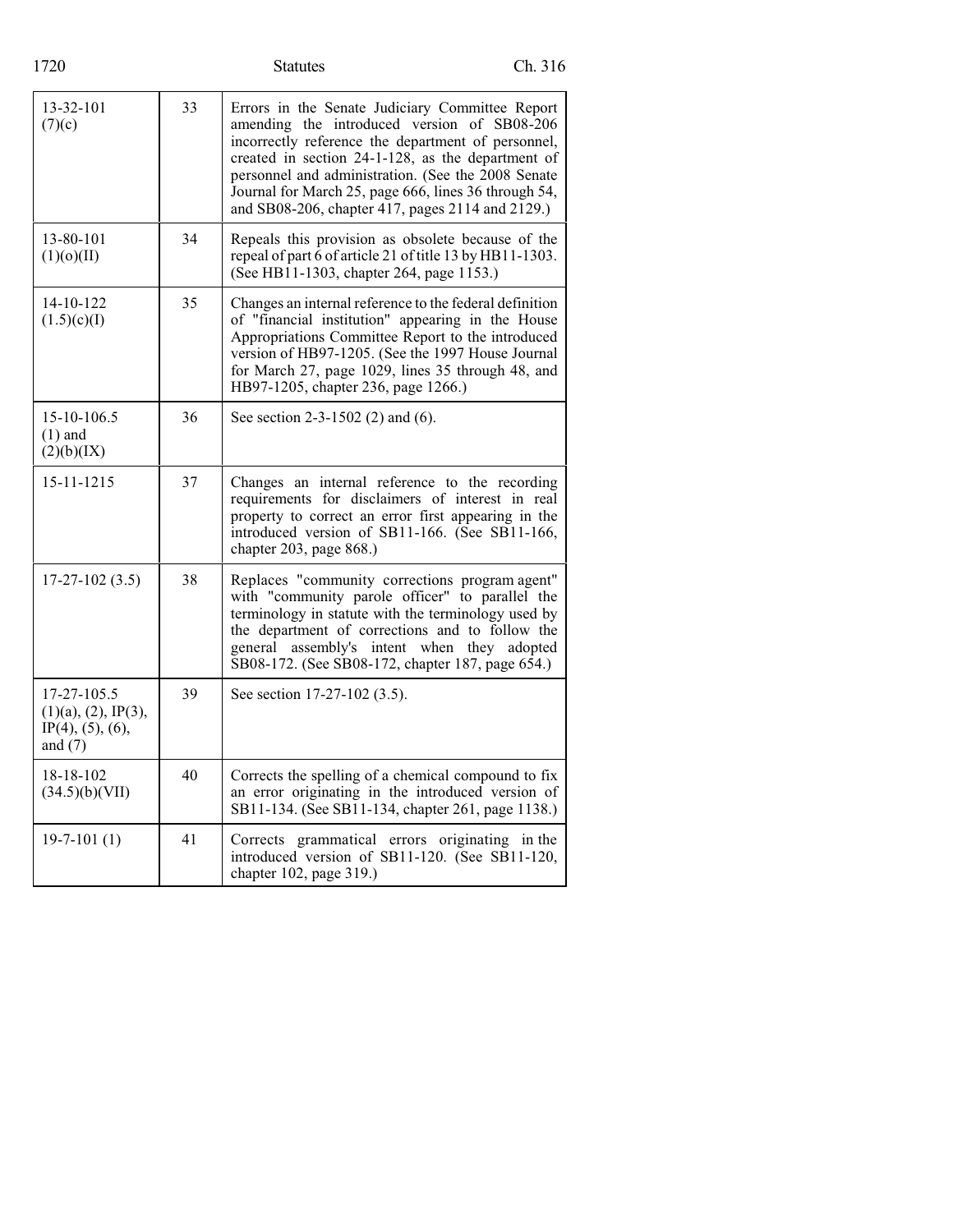| Ch. 316                 |    | <b>Statutes</b>                                                                                                                                                                                                                                                                                                                                 | 1721  |
|-------------------------|----|-------------------------------------------------------------------------------------------------------------------------------------------------------------------------------------------------------------------------------------------------------------------------------------------------------------------------------------------------|-------|
| $22 - 9.7 - 102(4)$     | 42 | Section 22-68.5-104 provided for the repeal of article<br>68.5 of title 22, effective July 1, 2012; therefore, this<br>provision is being repealed as obsolete. (See<br>HB09-1065, chapter 289, page 1405.)                                                                                                                                     |       |
| 22-32-128               | 43 | House Bill 11-1198 repealed articles 10 and 11 of title<br>40 and reorganized and combined them into a new<br>article 10.1 of title 40. The conforming amendment in<br>this provision was missed. (See HB11-1198, chapter<br>127, pages 395 and 416.)                                                                                           |       |
| 23-31-313<br>(6)(a)(II) | 44 | See section $2-3-1502$ (2) and (6).                                                                                                                                                                                                                                                                                                             |       |
| $23-41-104(6)$          | 45 | House Bill 11-1241 created a new property tax<br>exemption for property used by a nonprofit housing<br>provider for low-income housing. The exemption was<br>added as a new section 39-3-113.5; however, the<br>amendments reflecting the<br>conforming<br>exemption were not included in the bill. (See<br>HB11-1241, chapter 248, page 1082.) | added |
| $24-1-114(4)(b)$        | 46 | House Bill 07-1254 relocated Colorado State<br>University - Pueblo from article 55 of title 23 to<br>article 31.5 of title 23. The conforming amendment in<br>this provision was missed. (See HB07-1254, chapter<br>141, page 547.)                                                                                                             |       |
| $24 - 1 - 120$ (5)(k)   | 47 | See section 2-3-1203 (3)(y)(II), (3)(dd)(III), and<br>(3)(dd)(IV).                                                                                                                                                                                                                                                                              |       |
| 24-1-124<br>(2.1)(b)    | 48 | Section 24-33-304 provided for the repeal of part 3 of<br>article 33 of title 24, effective July 1, 2013; therefore,<br>this provision is being repealed as obsolete. (See<br>SB04-239, chapter 316, page 1200.)                                                                                                                                |       |
| $24-4-102(3)(a)$        | 49 | Senate Bill 06-049 repealed article 9 of title 23 and<br>HB07-1254 relocated parts 2 to 4 of article 30 of title<br>23 to parts 2 to 4 of article 31 of title 23. The<br>conforming amendments for these sections were<br>missed. (See SB06-049, chapter 333, page 1659, and<br>HB07-1254, chapter 141, pages 531 to 538.)                      |       |
| 24-6-301<br>(1.7)(a)    | 50 | Section $(3.5)(a)(II)$ was repealed, effective June 7,<br>1984, in HB84-1329; however, this conforming<br>amendment was missed. (See HB84-1329, chapter<br>323, pages 1121 and 1131.)                                                                                                                                                           |       |
| $24-10-103$ (4)(a)      | 51 | See section 2-3-1502 (2) and (6).                                                                                                                                                                                                                                                                                                               |       |
|                         |    |                                                                                                                                                                                                                                                                                                                                                 |       |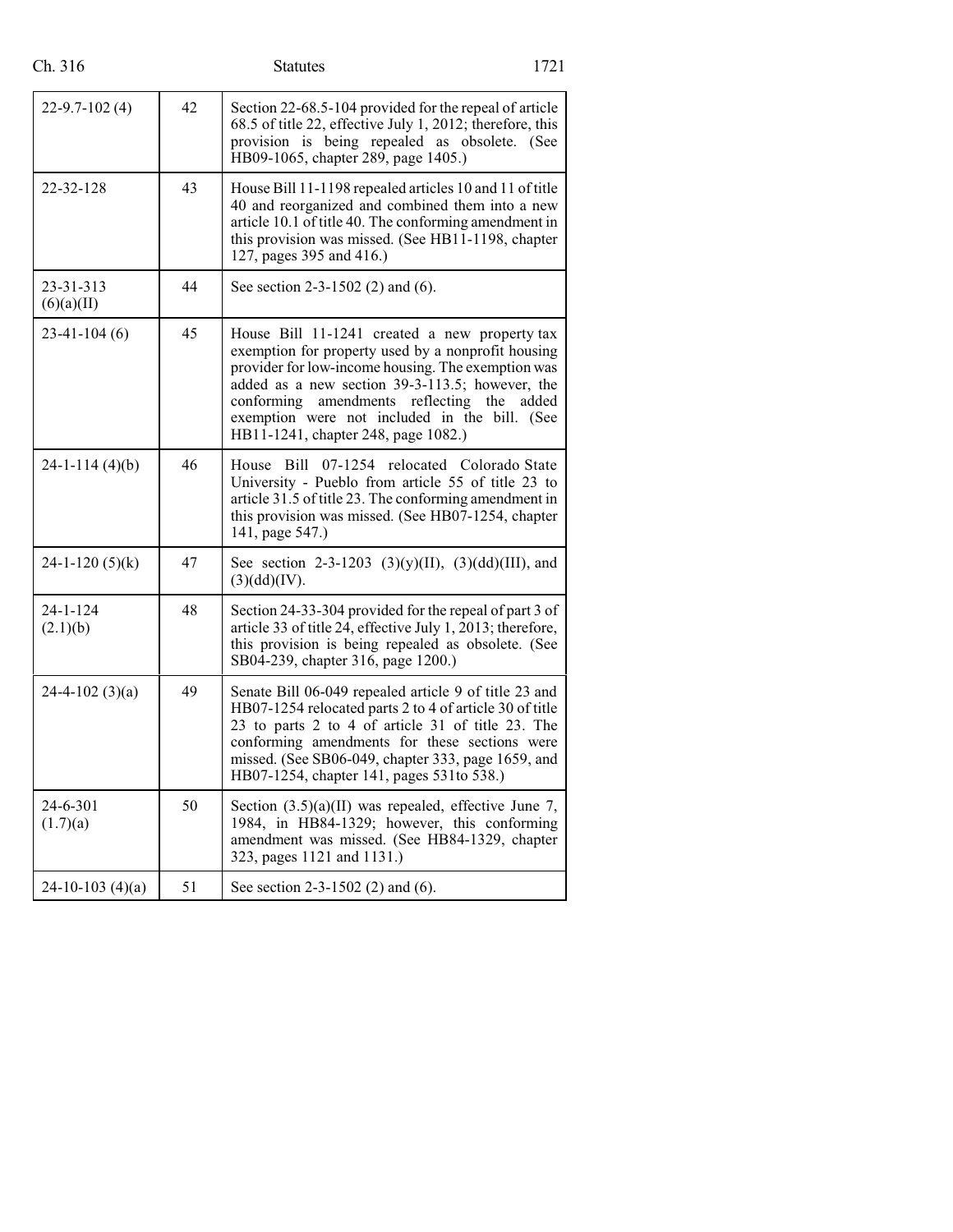| 1722                                     |    | <b>Statutes</b>                                                                                                                                                                                                                                                                                                                                                                                                                                                                                                           | Ch. 316 |
|------------------------------------------|----|---------------------------------------------------------------------------------------------------------------------------------------------------------------------------------------------------------------------------------------------------------------------------------------------------------------------------------------------------------------------------------------------------------------------------------------------------------------------------------------------------------------------------|---------|
| 24-30-2114<br>(4)(a)                     | 52 | Corrects an error in the State, Veterans, and Military<br>Affairs Committee Report amending the introduced<br>version of HB11-1080 by repealing an incorrect<br>internal reference to specific one-time monetary<br>transfers made to the address confidentiality program<br>in 2008 and 2009. Those transfers were repealed as<br>obsolete by HB11-1080. (See the 2011 House Journal<br>for February 25, page 484, lines 44 to 48, and page<br>486, lines 14 to 29, and HB11-1080, chapter 256,<br>pages 1121 and 1123.) |         |
| 24-32-723 IP(3)                          | 53 | A senate second reading floor amendment to the<br>reengrossed version of HB11-1230 relocated the<br>office of youth services from the department of human<br>services to the department of the local affairs but<br>inadvertently missed this conforming amendment.<br>(See the 2011 Senate Journal for April 12, page 723,<br>lines 12 through 72, and page 724, lines 1 through 13,<br>and HB11-1230, chapter 170, page 588.)                                                                                           |         |
| 24-33.5-202<br>$(4)$ , $(6)$ , and $(7)$ | 54 | Updates an antiquated term.                                                                                                                                                                                                                                                                                                                                                                                                                                                                                               |         |
| 24-33.5-206                              | 55 | See section 24-33.5-202 (4), (6), and (7).                                                                                                                                                                                                                                                                                                                                                                                                                                                                                |         |
| 24-33.5-207                              | 56 | See section 24-33.5-202 (4), (6), and (7).<br>Inserts gender neutral terminology in subsection<br>(2) to conform to standard drafting practices.                                                                                                                                                                                                                                                                                                                                                                          |         |
| 24-33.5-208                              | 57 | See section 24-33.5-202 (4), (6), and (7).                                                                                                                                                                                                                                                                                                                                                                                                                                                                                |         |
| 24-33.5-209                              | 58 | See section 24-33.5-202 (4), (6), and (7).<br>Inserts gender neutral terminology in subsection<br>(2) to conform to standard drafting practices.                                                                                                                                                                                                                                                                                                                                                                          |         |
| 24-33.5-220                              | 59 | See section 24-33.5-202 (4), (6), and (7).                                                                                                                                                                                                                                                                                                                                                                                                                                                                                |         |
| 24-33.5-706<br>(2)(b)                    | 60 | Repeals this provision as obsolete because the<br>referenced transfer was made on July 31, 2009.                                                                                                                                                                                                                                                                                                                                                                                                                          |         |
| 24-33.5-1212<br>(5)(c)                   | 61 | See section 2-3-1502 (2) and (6).                                                                                                                                                                                                                                                                                                                                                                                                                                                                                         |         |
| $24 - 34 - 803(7)(b)$                    | 62 | Changes an internal reference to the federal definition<br>of "persons with disabilities" to correspond with the<br>reorganization of the section by Public Law 110-325.                                                                                                                                                                                                                                                                                                                                                  |         |
| 24-50-104<br>(1)(a)(III)<br>and $(7)(d)$ | 63 | See section 24-33.5-202 (4), (6), and (7).<br>See section 2-3-1502 (2) and (6).                                                                                                                                                                                                                                                                                                                                                                                                                                           |         |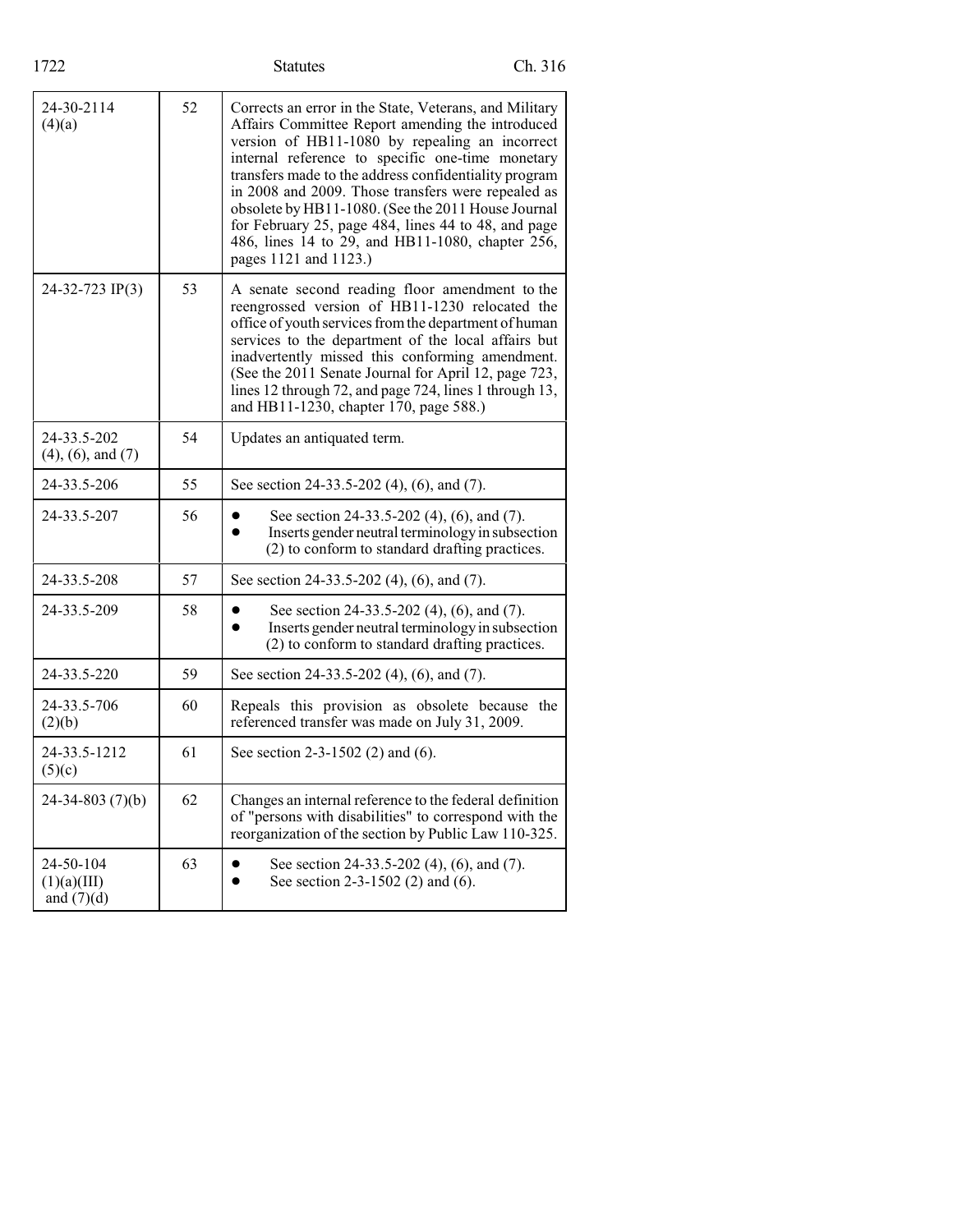| Ch. 316                         |    | <b>Statutes</b>                                                                                                                                                                                                                                                                                                                                                                          | 1723 |
|---------------------------------|----|------------------------------------------------------------------------------------------------------------------------------------------------------------------------------------------------------------------------------------------------------------------------------------------------------------------------------------------------------------------------------------------|------|
| 24-72-204<br>(3)(a)(XX)         | 64 | Section 24-37.5-106 (3)(g) provided for the repeal of<br>section 24-37.5-106 (3), effective January 1, 2010;<br>therefore, this provision is being repealed as obsolete.<br>(See SB09-162, chapter 423, page 2361.)                                                                                                                                                                      |      |
| 24-75-402<br>(5)(aa)            | 65 | See section 2-3-1502 (2) and (6).                                                                                                                                                                                                                                                                                                                                                        |      |
| 24-77-104<br>$(3)(b)$ and $(4)$ | 66 | See section 2-3-1502 (2) and (6).                                                                                                                                                                                                                                                                                                                                                        |      |
| $24-101-401(1)$                 | 67 | To correct an error originating in the introduced<br>version of SB81-130, an internal reference is being<br>changed to properly cite the provision that exempts<br>information from public record.<br>certain<br>SB81-130, chapter 319, pages 1262, 1266 to 1268.)                                                                                                                       | (See |
| $25 - 1 - 104$                  | 68 | Replaces an antiquated form of notification of special<br>or emergency meetings with the option of using a<br>variety of telecommunication devices.                                                                                                                                                                                                                                      |      |
| $25 - 1 - 108$<br>(1)(c)(VI)    | 69 | See section 2-3-1502 (2) and (6).                                                                                                                                                                                                                                                                                                                                                        |      |
| $25-1-901(1)(d)$                | 70 | Senate Bill 89-011 changed the name of the advisory<br>commission on family medicine to the commission on<br>family medicine; however, the conforming amendment<br>in this provision was missed. (See SB89-011, chapter<br>232, page 1146.)                                                                                                                                              |      |
| $25 - 1 - 902(3)$               | 71 | The commission on family medicine has not requested<br>staff or clerical assistance from the Colorado academy<br>of family physicians since 1993; therefore, the<br>provision requiring the academy to provide these<br>services upon the commission's request is being<br>repealed as obsolete. (See SB79-353, chapter 261,<br>page 1001.)                                              |      |
| $25 - 1.5 - 102$<br>(1)(b)(I)   | 72 | See section 2-3-1502 (2) and (6).                                                                                                                                                                                                                                                                                                                                                        |      |
| 25-1.5-103<br>(5)(a)            | 73 | Deletes the reference to the office of preparedness,<br>security, and fire safety added to this provision by<br>HB12-1268 because HB12-1283 eliminated the office<br>and transferred its functions to the division of fire<br>prevention and control in the department of public<br>safety. (See HB12-1268, chapter 234, page 1024, and<br>HB12-1283, chapter 240, pages 1065 and 1070.) |      |
| $25 - 1.5 - 107$<br>(2)(a)(III) | 74 | See section 2-3-1502 (2) and (6).                                                                                                                                                                                                                                                                                                                                                        |      |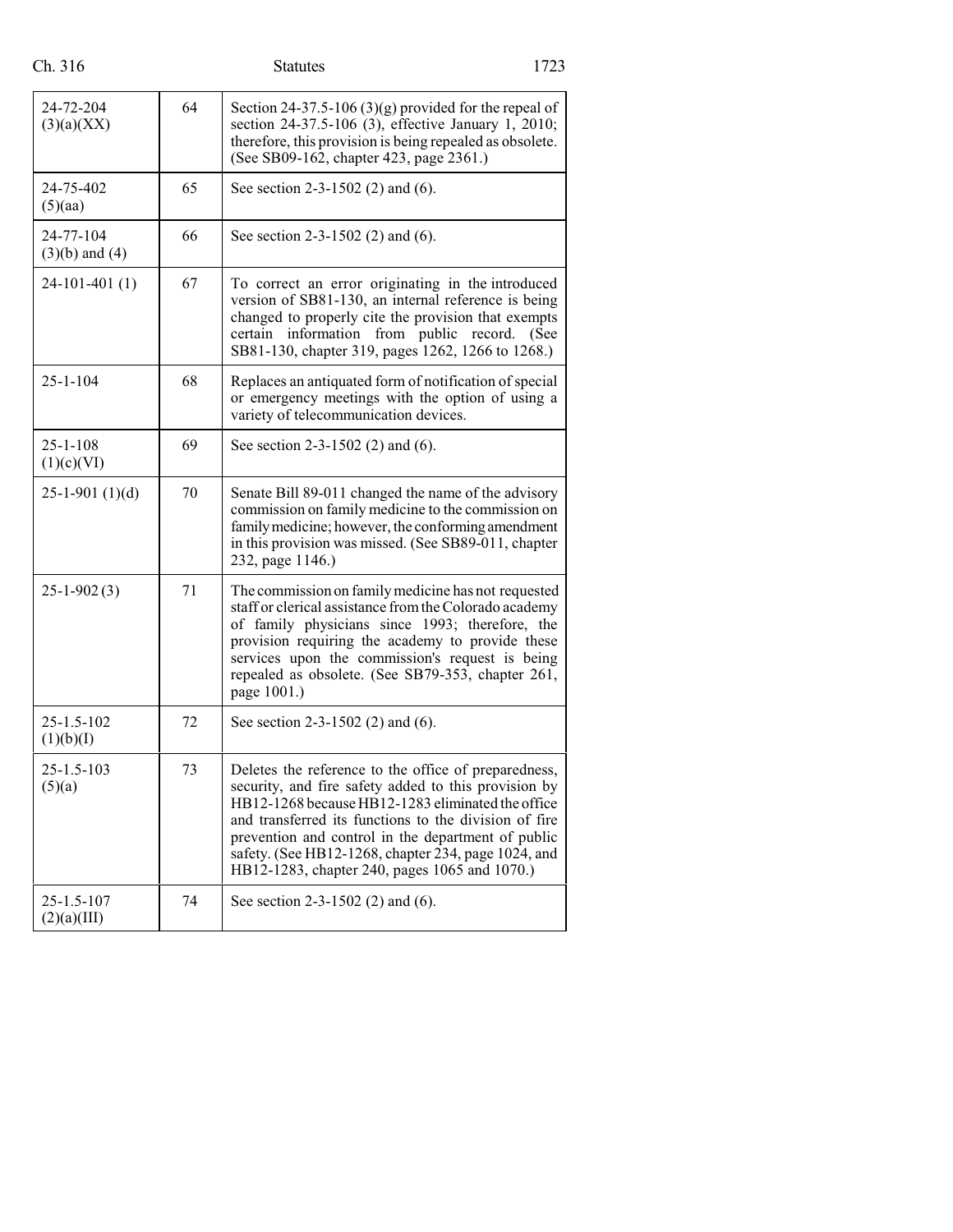| 1724                    |    | <b>Statutes</b>                                                                                                                                                                                                                                                                                                                                                                                                                                                                                                                                                                                                                                        | Ch. 316           |
|-------------------------|----|--------------------------------------------------------------------------------------------------------------------------------------------------------------------------------------------------------------------------------------------------------------------------------------------------------------------------------------------------------------------------------------------------------------------------------------------------------------------------------------------------------------------------------------------------------------------------------------------------------------------------------------------------------|-------------------|
| $25 - 3 - 102$ (3)(a)   | 75 | See section 25-1.5-103 (5)(a).                                                                                                                                                                                                                                                                                                                                                                                                                                                                                                                                                                                                                         |                   |
| $25 - 5 - 1106(3)$      | 76 | Inserts language adopted in SB97-136 that was<br>inadvertently omitted during the printing of the 1997<br>Colorado Revised Statutes. (See SB97-136, chapter<br>210, page 1085.)                                                                                                                                                                                                                                                                                                                                                                                                                                                                        |                   |
| $25 - 7 - 133$ (2)(c)   | 77 | Subsection $(2)(d)(II)$ provided for the repeal of<br>subsection $(2)(d)$ , effective July 1, 2001; therefore, the<br>internal reference to this provision is being deleted as<br>obsolete. (See HB00-1172, chapter 61, page 187.)                                                                                                                                                                                                                                                                                                                                                                                                                     |                   |
| $25-10-105(1)$          | 78 | Senate Bill 06-171 amended section 25-10-104 (1) to<br>transfer the authority to promulgate guidelines for<br>rules that provide minimum standards for individual<br>sewage disposal systems to the water quality control<br>commission; however, the conforming amendment in<br>this provision was missed. (See SB06-171, chapter<br>247, page 1129.)                                                                                                                                                                                                                                                                                                 |                   |
| 25-11-303<br>(1)(d)(IV) | 79 | Subsection $(1)(d)(IV)$ provides for the repeal of<br>subsection $(1)(d)$ when the nine designated uranium<br>processing sites are acquired by the state in<br>accordance with the federal "Uranium Mill Tailings<br>Radiation Control Act of 1978" (UMTRCA). The<br>federal UMTRCA, USC §§ 7901 - 7942, allows states<br>to acquire properties that the department of energy<br>(DOE) is planning to remediate if certain conditions<br>are met. The DOE determined that two of the nine<br>sites do not qualify for remediation. Since the<br>requirements of subsection $(1)(d)(IV)$ will not be met,<br>subsection $(1)(d)(IV)$ is being repealed. |                   |
| $25.5 - 1 - 204(10)$    | 80 | Subsection (10) is being repealed as obsolete. Notice<br>was delivered to the revisor of statutes on November<br>22, 2011, that sufficient funding had been received<br>through gifts, grants, and donations to create the<br>all-payer health claims database. (See HB10-1330,<br>chapter 299, page 1406.)                                                                                                                                                                                                                                                                                                                                            |                   |
| $25.5 - 5 - 412(3)(f)$  | 81 | House Bill 08-1374 repealed the cap on the capitated<br>rate under the program of all-inclusive care for the<br>elderly; however, the conforming amendment in this<br>provision was missed. (See HB08-1374, chapter 376,<br>page 1749.)                                                                                                                                                                                                                                                                                                                                                                                                                |                   |
| $26 - 2 - 136$          | 82 | Subsection $(1)(b)$ provided for the repeal of the<br>personal identification committee established in<br>subsection (1), effective July 1, 1998; therefore<br>the<br>entire<br>section<br>repeals<br>as<br>HB97-1065, chapter 99, page 345.)                                                                                                                                                                                                                                                                                                                                                                                                          | obsolete.<br>(See |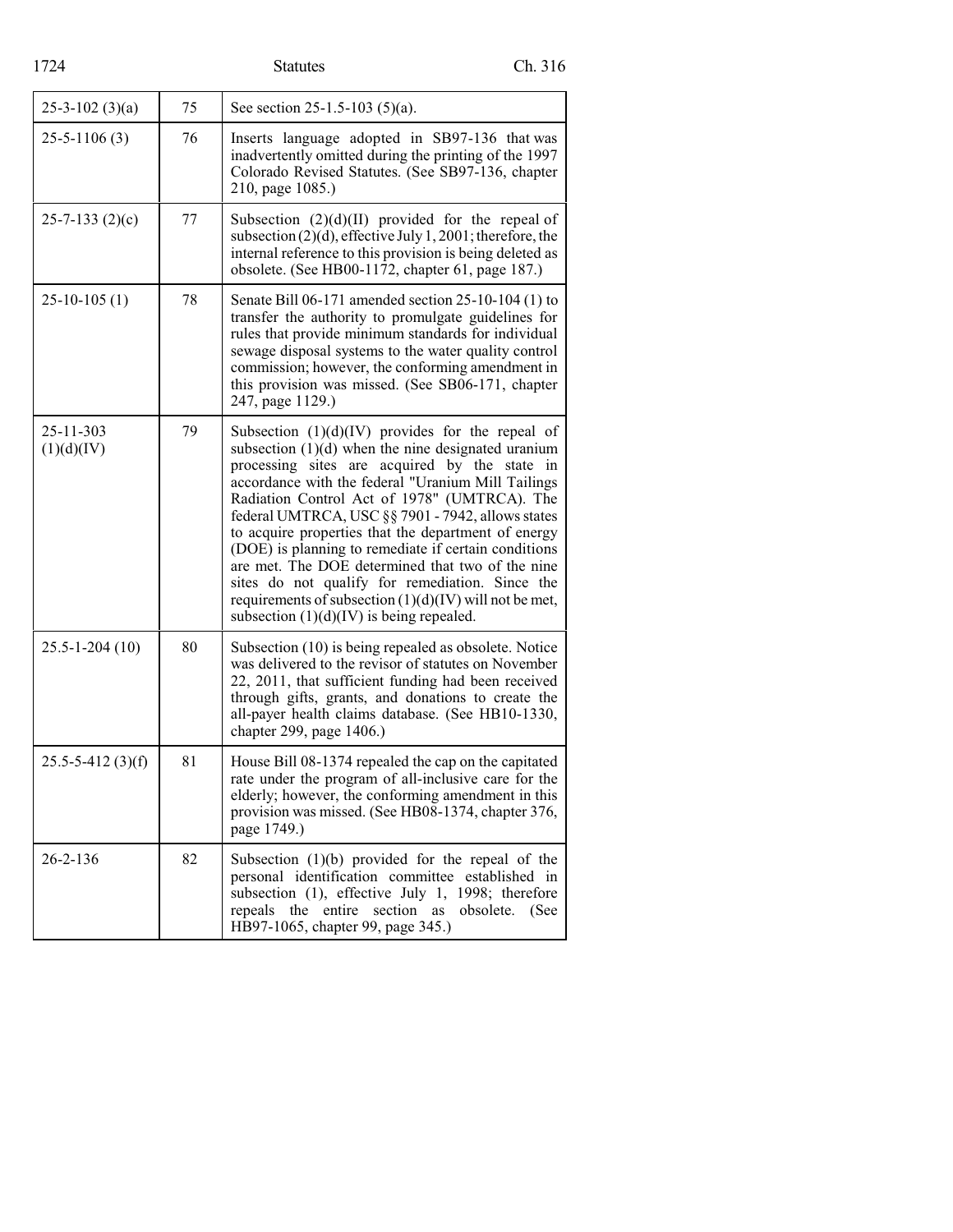| п. | г |
|----|---|
|    |   |

# Statutes 1725

| $26 - 7.5 - 105$<br>(1)(b)                                                                                     | 83 | Corrects an internal reference to the statute that<br>authorizes the transfer of certain fees to reimburse<br>domestic abuse programs. (See HB11-1303, chapter<br>264, page 1170).                                                                                                                                                                                                                                                                                                                                                                                      |
|----------------------------------------------------------------------------------------------------------------|----|-------------------------------------------------------------------------------------------------------------------------------------------------------------------------------------------------------------------------------------------------------------------------------------------------------------------------------------------------------------------------------------------------------------------------------------------------------------------------------------------------------------------------------------------------------------------------|
| $26 - 12 - 101$                                                                                                | 84 | See section 2-3-1203 (3)(y)(II), (3)(dd)(III), and<br>(3)(dd)(IV).                                                                                                                                                                                                                                                                                                                                                                                                                                                                                                      |
| 26-12-401                                                                                                      | 85 | See section 2-3-1203 (3)(y)(II), (3)(dd)(III), and<br>(3)(dd)(IV).                                                                                                                                                                                                                                                                                                                                                                                                                                                                                                      |
| $26 - 12 - 402$ (1),<br>(2), (7)(a),<br>$(7)(c)$ , $(7)(d)$ ,<br>$(7)(e)$ , $(7)(f)$ ,<br>$(7)(g)$ , and $(8)$ | 86 | See section 2-3-1203 (3)(y)(II), (3)(dd)(III), and<br>(3)(dd)(IV).                                                                                                                                                                                                                                                                                                                                                                                                                                                                                                      |
| $27-90-111(3)(e)$                                                                                              | 87 | See section 2-3-1203 (3)(y)(II), (3)(dd)(III), and<br>(3)(dd)(IV).                                                                                                                                                                                                                                                                                                                                                                                                                                                                                                      |
| $28 - 5 - 703$ (4)(a)                                                                                          | 88 | See section 2-3-1203 (3)(y)(II), (3)(dd)(III), and<br>(3)(dd)(IV).                                                                                                                                                                                                                                                                                                                                                                                                                                                                                                      |
| 28-5-709<br>(1)(b)(I.5)                                                                                        | 89 | Section 26-12-306 provided for the repeal of part 3 of<br>article 12 of title 26, effective July 1, 2007; therefore,<br>subsection $(1)(b)(I.5)$ is being repealed. (See<br>HB05-1336, chapter 168, page 597.)                                                                                                                                                                                                                                                                                                                                                          |
| 29-2-106.1<br>(8)(d)                                                                                           | 90 | In keeping with the legislative intent of the general<br>assembly, changes the reference appearing in the<br>introduced version of SB11-086 by which a taxpayer<br>who has exhausted local remedies as a condition<br>precedent to filing an appeal may appeal a deficiency<br>notice or refund claim denial issued by a county or<br>municipality in connection with the imposition of a<br>sales or use tax by such government in accordance<br>with section 39-21-105 to include all of the provisions<br>of subsection (8). (See SB11-086, chapter 52, page<br>135. |
| $29-3.5-101(3)$                                                                                                | 91 | See section 24-4-102 (3)(a).                                                                                                                                                                                                                                                                                                                                                                                                                                                                                                                                            |
| 29-20-105.5<br>(2)(a)                                                                                          | 92 | The Senate Judiciary Committee Report amending<br>HB12-1283 relocated the definition of fire<br>department; however, the conforming amendment in<br>this provision was missed. (See the 2012 Senate<br>Journal for May 1, page 998, lines 55 to 58, and<br>HB12-1283, chapter 240, page 1107.)                                                                                                                                                                                                                                                                          |
| 29-22.5-102<br>$(1), (1.3),$ and<br>(1.7)                                                                      | 93 | See section $2-3-1502$ (2) and (6).                                                                                                                                                                                                                                                                                                                                                                                                                                                                                                                                     |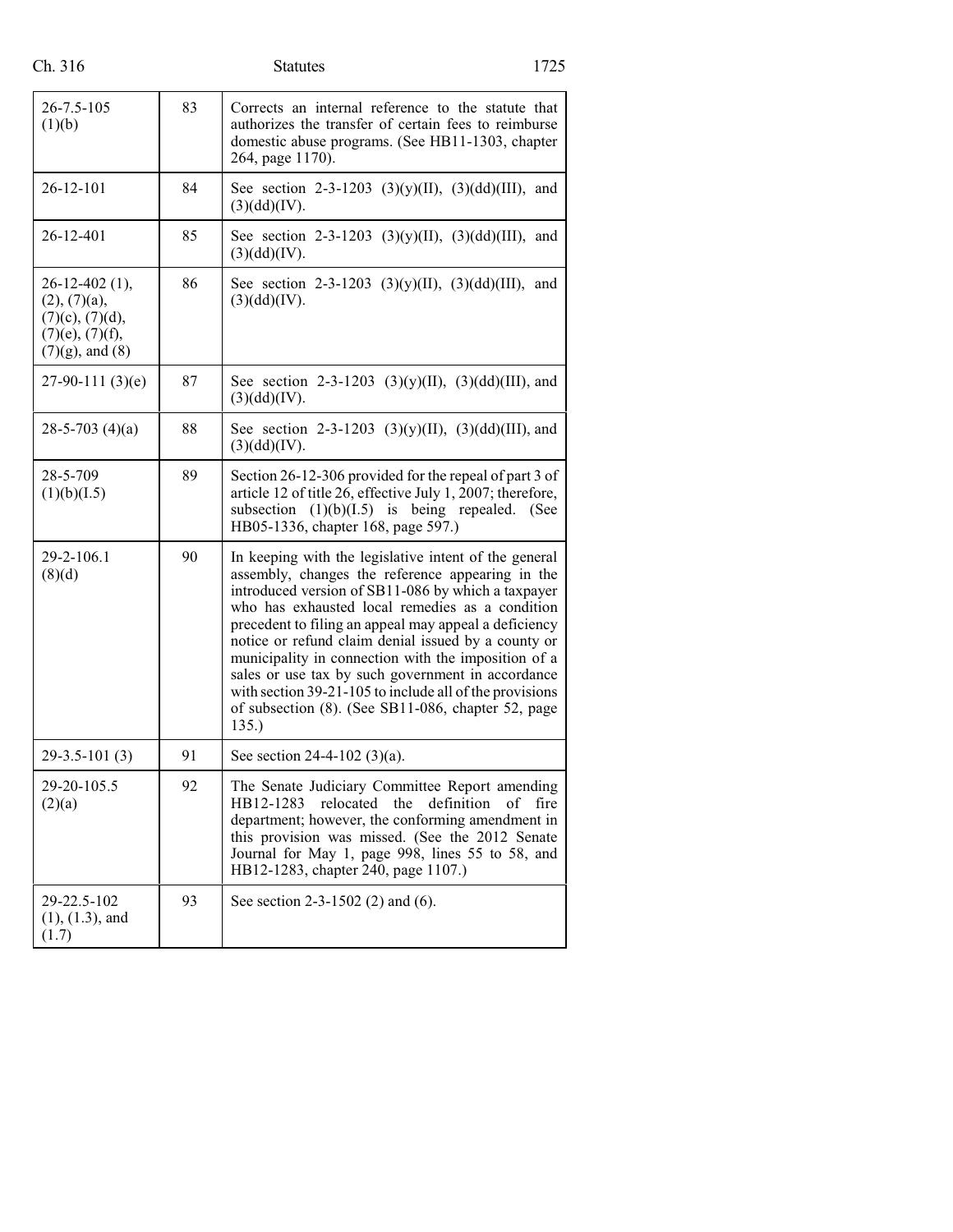| 1726                                                            | Ch. 316<br><b>Statutes</b> |                                                                                                                                                                                                                                                                                                                                                                                                         |  |
|-----------------------------------------------------------------|----------------------------|---------------------------------------------------------------------------------------------------------------------------------------------------------------------------------------------------------------------------------------------------------------------------------------------------------------------------------------------------------------------------------------------------------|--|
| 29-22.5-103<br>$(2)(c)$ and $(3)$                               | 94                         | See section 2-3-1502 (2) and (6).                                                                                                                                                                                                                                                                                                                                                                       |  |
| $29 - 22.5 - 104(5)$                                            | 95                         | See section $2-3-1502$ (2) and (6).                                                                                                                                                                                                                                                                                                                                                                     |  |
| $30-10-409(6)(b)$                                               | 96                         | See section 2-3-1502 (2) and (6).                                                                                                                                                                                                                                                                                                                                                                       |  |
| 30-10-513<br>$(1)(d)$ and $(2)$                                 | 97                         | See section 2-3-1502 (2) and (6).                                                                                                                                                                                                                                                                                                                                                                       |  |
| 30-15-401<br>IP(1)(n.5)(II)                                     | 98                         | See section 2-3-1502 (2) and (6).                                                                                                                                                                                                                                                                                                                                                                       |  |
| 30-20-1304<br>(2)(b)                                            | 99                         | County resolutions authorizing the creation of a<br>federal mineral lease district are no longer required to<br>include a listing of municipalities within the county<br>that have enacted ordinances proposing to join the<br>district due to the repeal of section $30-20-1304$ (3) by<br>SB12-031; therefore, this provision is being repealed<br>as obsolete. (See SB12-031, chapter 84, page 276.) |  |
| $31 - 30 - 1131(3)$                                             | 100                        | See section 2-3-1502 (2) and (6).                                                                                                                                                                                                                                                                                                                                                                       |  |
| $31-31-803$ (3)(b)                                              | 101                        | Inserts the proper citation for the definition of<br>"addiction" to correct an error originating in<br>SB85-082 and carried forward in SB96-011 and<br>HB12-1311. (See SB85-082, chapter 257, page 1080;<br>SB96-011, chapter 183, page 927, and HB12-1311,<br>chapter 281, page 1630.)                                                                                                                 |  |
| 33-13-111<br>(1)(b)(I)                                          | 102                        | See section $2-3-1502$ (2) and (6).                                                                                                                                                                                                                                                                                                                                                                     |  |
| 34-46-104                                                       | 103                        | See section 24-33.5-202 (4), (6), and (7).                                                                                                                                                                                                                                                                                                                                                              |  |
| $34 - 63 - 102$<br>(1)(a)(II),<br>$IP(5.3)(a)$ , and<br>IP(5.4) | 104                        | Senate Bill 11-238 relocated the language creating the<br>mineral leasing fund to section $34-63-102$ (1)(a)(II);<br>however, the conforming amendments were not<br>included in the introduced or subsequent versions of<br>the bill. (See SB11-238, chapter 300, page 1441.)                                                                                                                           |  |
| $35 - 1 - 105(2)$                                               | 105                        | See section 25-1-104.                                                                                                                                                                                                                                                                                                                                                                                   |  |
| $35-4-110(3)$                                                   | 106                        | See section 2-3-1502 (2) and (6).                                                                                                                                                                                                                                                                                                                                                                       |  |
| $35-12-104$ IP(1)                                               | 107                        | Subsection $(1.5)(b)$ provided for the repeal of<br>subsection $(1.5)$ , effective July 1, 2012; therefore, the<br>internal reference to this provision is being deleted as<br>obsolete. (See HB10-1377, chapter 212, page 921.)                                                                                                                                                                        |  |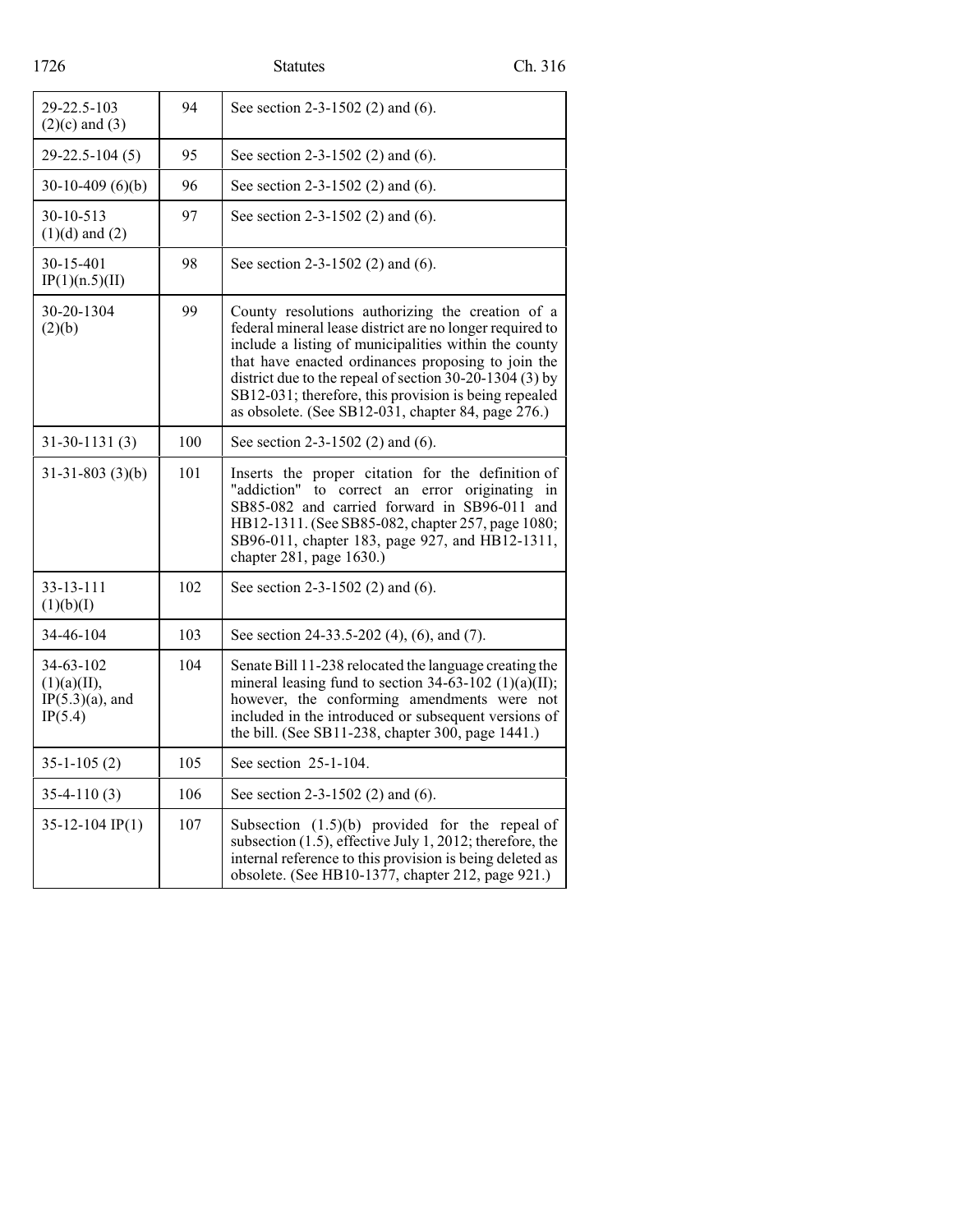| Ch. 316               |     | 1727<br><b>Statutes</b>                                                                                                                                                                                                                                                                                                                                                                                                                                                |
|-----------------------|-----|------------------------------------------------------------------------------------------------------------------------------------------------------------------------------------------------------------------------------------------------------------------------------------------------------------------------------------------------------------------------------------------------------------------------------------------------------------------------|
| $35-12-106(8)(a)$     | 108 | Subsection $(8)(b)(II)$ provided for the repeal of<br>subsection $(8)(b)$ , effective July 1, 2012; therefore, the<br>internal reference to this provision is being deleted as<br>obsolete. (See HB10-1377, chapter 212, page 922.)                                                                                                                                                                                                                                    |
| $35-14-128(2)(a)$     | 109 | Subsection $(2)(b)(II)$ provided for the repeal of<br>subsection $(2)(b)$ , effective July 1, 2012; therefore, the<br>internal reference to this provision is being deleted as<br>obsolete. (See HB10-1377, chapter 212, page 922.)                                                                                                                                                                                                                                    |
| $35 - 33 - 104(6)$    | 110 | House Bill 12-1158 repealed article 59 of title 35;<br>however, the conforming amendment was missed in<br>this provision. (See HB12-1158, chapter 13, page 33.)                                                                                                                                                                                                                                                                                                        |
| $35-46-105(2)$        | 111 | See section 24-33.5-202 (4), (6), and (7).                                                                                                                                                                                                                                                                                                                                                                                                                             |
| 36-1-147.5<br>(3)(a)  | 112 | Subsection $(3)(b)(II)$ provided for the repeal of<br>subsection $(3)(b)$ , effective December 1, 2007;<br>therefore this reference is being deleted as obsolete.<br>(See HB07-1145, chapter 168, page 622.)                                                                                                                                                                                                                                                           |
| $37-47-137(3)$        | 113 | House Bill 92-1333 recodified and renamed the<br>"Colorado Election Code of 1980" as the "Uniform<br>Election Code of 1992"; however, the conforming<br>amendment in subsection (3) was missed. (See<br>HB92-1333, chapter 118, page 624.)                                                                                                                                                                                                                             |
| $37-92-305(6)(c)$     | 114 | Section $37-90-102$ (3)(b) provided for the<br>repeal of section 37-90-102 (3), effective July 1,<br>2004; therefore the reference to this section is<br>being deleted as obsolete. (See HB03-1005,<br>chapter 239, page 1596.)<br>For historical purposes, language is being<br>added to follow the reference to section<br>$37-90-137(12)(b)(I)$ to explain that this section<br>was repealed, effective July 1, 2004, pursuant to<br>section 37-90-137 (12)(b)(II). |
| 38-33.3-209.4<br>(4)  | 115 | The first report of the first conference committee<br>amending the rerevised version of SB05-100 moved<br>section 38-33.3-117 (1) (h.5) to section 38-33.3-117<br>$(1.5)$ (c); however, the conforming amendment was<br>missed in this provision. (See the 2005 House Journal<br>for May 6, pages 1660 and 1661, and SB05-100,<br>chapter 308, page 1378.)                                                                                                             |
| 39-1-102<br>(14.4)(a) | 116 | House Bill 11-1146 modified the definition of<br>residential land to include land that was formerly<br>classified as agricultural land if certain criteria are<br>met. The conforming amendment in this provision was<br>missed. (See HB11-1146, chapter 166, page 571.)                                                                                                                                                                                               |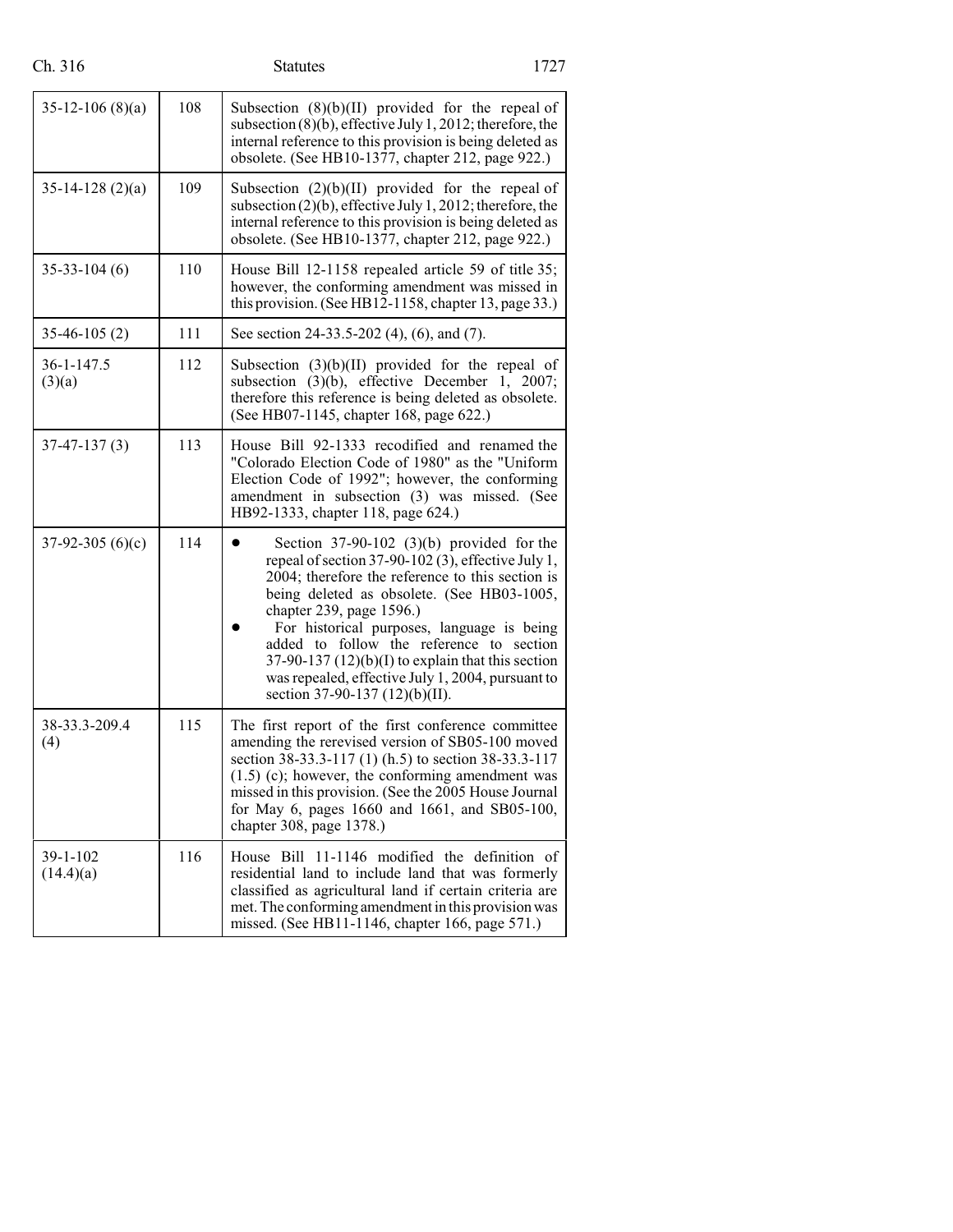| 1728                                                                                                                        |     | <b>Statutes</b>                                                                                                                                                                                                                                                                                                                                                                                                                                                                                                                                           | Ch. 316            |
|-----------------------------------------------------------------------------------------------------------------------------|-----|-----------------------------------------------------------------------------------------------------------------------------------------------------------------------------------------------------------------------------------------------------------------------------------------------------------------------------------------------------------------------------------------------------------------------------------------------------------------------------------------------------------------------------------------------------------|--------------------|
| 39-2-117<br>(1)(a)(I),<br>(1)(b)(I),<br>(1)(b)(II), (2),<br>(3)(a)(I),<br>(3)(a)(II),<br>$(3)(b)(I)$ , and<br>(3)(b)(II)(A) | 117 | See section 23-41-104 (6).                                                                                                                                                                                                                                                                                                                                                                                                                                                                                                                                |                    |
| 39-3-106.5<br>IP(1), IP(1.5),<br>$IP(2)$ , and $(3)$                                                                        | 118 | See section 23-41-104 (6).                                                                                                                                                                                                                                                                                                                                                                                                                                                                                                                                |                    |
| $39-3-108(3)(a)$                                                                                                            | 119 | See section 23-41-104 (6).                                                                                                                                                                                                                                                                                                                                                                                                                                                                                                                                |                    |
| 39-3-116<br>$(1)$ and $(2)$                                                                                                 | 120 | See section 23-41-104 (6).                                                                                                                                                                                                                                                                                                                                                                                                                                                                                                                                |                    |
| $39-3-123(1)(b)$                                                                                                            | 121 | See section 23-41-104 (6).                                                                                                                                                                                                                                                                                                                                                                                                                                                                                                                                |                    |
| $39 - 3 - 128$                                                                                                              | 122 | See section 23-41-104 (6).                                                                                                                                                                                                                                                                                                                                                                                                                                                                                                                                |                    |
| $39-3-137(1)(a)$                                                                                                            | 123 | See section 23-41-104 (6).                                                                                                                                                                                                                                                                                                                                                                                                                                                                                                                                |                    |
| $39-10-114(1)(c)$                                                                                                           | 124 | See section 23-41-104 (6).                                                                                                                                                                                                                                                                                                                                                                                                                                                                                                                                |                    |
| 39-22-516<br>(2.6)(a)(VI)                                                                                                   | 125 | Effective January 1, 2014, House Bill 11-1081<br>amended subsection $(2.6)(a)(VI)$ to include liquefied<br>petroleum gas (also known as propane) conversion<br>vehicles in the definition of "category 4" vehicles that<br>qualify for an income tax credit for purchases of<br>alternative fuel vehicles pursuant to subsection<br>$(2.6)(b)(II)$ ; however, that income tax credit was only<br>available in the 2010 and 2011 tax years, making the<br>amended version of subsection (2.6)(a)(VI) obsolete.<br>(See HB11-1081, chapter 262, page 1142.) |                    |
| 39-22-3901 (2)                                                                                                              | 126 | 11-1097 created a<br>House Bill<br>contribution benefiting Goodwill-Colorado,<br>collaborative of Goodwill Industries of Colorado<br>Springs and Goodwill Industries of Denver; however,<br>this reference was inadvertently overlooked in the<br>introduced version of the bill. (See HB11-1097,<br>chapter 140, pages 486.)                                                                                                                                                                                                                             | new voluntary<br>a |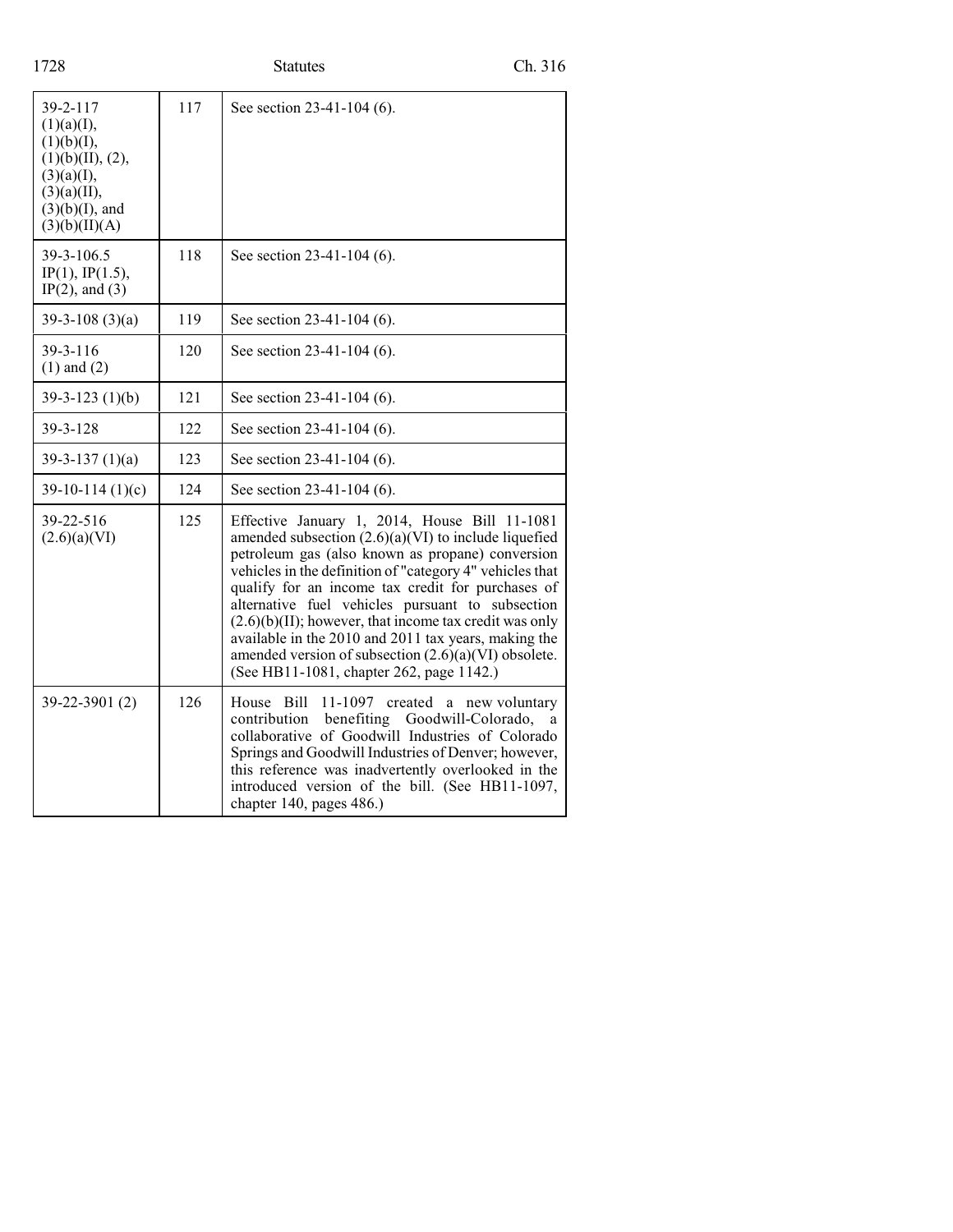| 39-22-3902               | 127 | A Senate Finance Committee Report to the<br>reengrossed version of HB11-1097 established a<br>queue system for new voluntary contributions created<br>by the general assembly in $39-22-1001$ (8); however,<br>language indicating that a line has become available<br>and that the contribution is next in the queue was<br>inadvertently omitted from this provision. (See the<br>2011 Senate Journal for March 11, page 436, lines 41<br>through 69, and page 437, lines 1 through 42, and<br>HB11-1097, chapter 140, page 487.) |
|--------------------------|-----|-------------------------------------------------------------------------------------------------------------------------------------------------------------------------------------------------------------------------------------------------------------------------------------------------------------------------------------------------------------------------------------------------------------------------------------------------------------------------------------------------------------------------------------|
| 39-22-3904               | 128 | See section 39-22-3902.                                                                                                                                                                                                                                                                                                                                                                                                                                                                                                             |
| 39-22-4202               | 129 | Conforms the voluntary contribution language added<br>in a House Appropriations Committee Report to the<br>reengrossed version of SB11-109 to the voluntary<br>contribution language appearing in 39-22-3902 and<br>39-22-3904. (See the 2011 House Journal for May 9,<br>page 1344, lines 22 through 46, and SB11-109,<br>chapter 284, page 1272.)                                                                                                                                                                                 |
| 39-22-4204               | 130 | See section 39-22-4202.                                                                                                                                                                                                                                                                                                                                                                                                                                                                                                             |
| 39-29-110<br>(1)(a)(III) | 131 | Senate Bill 11-238 repealed section 39-29-110<br>but did not make the conforming<br>(1)(a)(II)<br>amendments in this provision. (See SB11-238, chapter<br>300, page 1446.)                                                                                                                                                                                                                                                                                                                                                          |
| 40-15-208<br>(2)(a)(I)   | 132 | See section 24-72-204 (3)(a)(XX).                                                                                                                                                                                                                                                                                                                                                                                                                                                                                                   |
| 40-15-503<br>(2)(b)(V)   | 133 | Senate Bill 98-177 repealed the existing high cost<br>fund and transferred the unencumbered balance<br>remaining on July 1, 1998, to a new fund, designated<br>as the high cost administration fund; however, the<br>conforming amendment updating the name of the fund<br>was missed in this provision. (See SB98-177, chapter<br>204, page 702).                                                                                                                                                                                  |
| 40-17-104 $(4)(d)$       | 134 | See section 2-3-1203 (3)(y)(II), (3)(dd)(III), and<br>(3)(dd)(IV).                                                                                                                                                                                                                                                                                                                                                                                                                                                                  |
| 42-2-312                 | 135 | Repeals this provision as inoperative and obsolete<br>because it provides funding for the county jail<br>identification processing unit, which was repealed,<br>effective July 1, 2012. (See SB09-006, chapter 403,<br>page 2217.)                                                                                                                                                                                                                                                                                                  |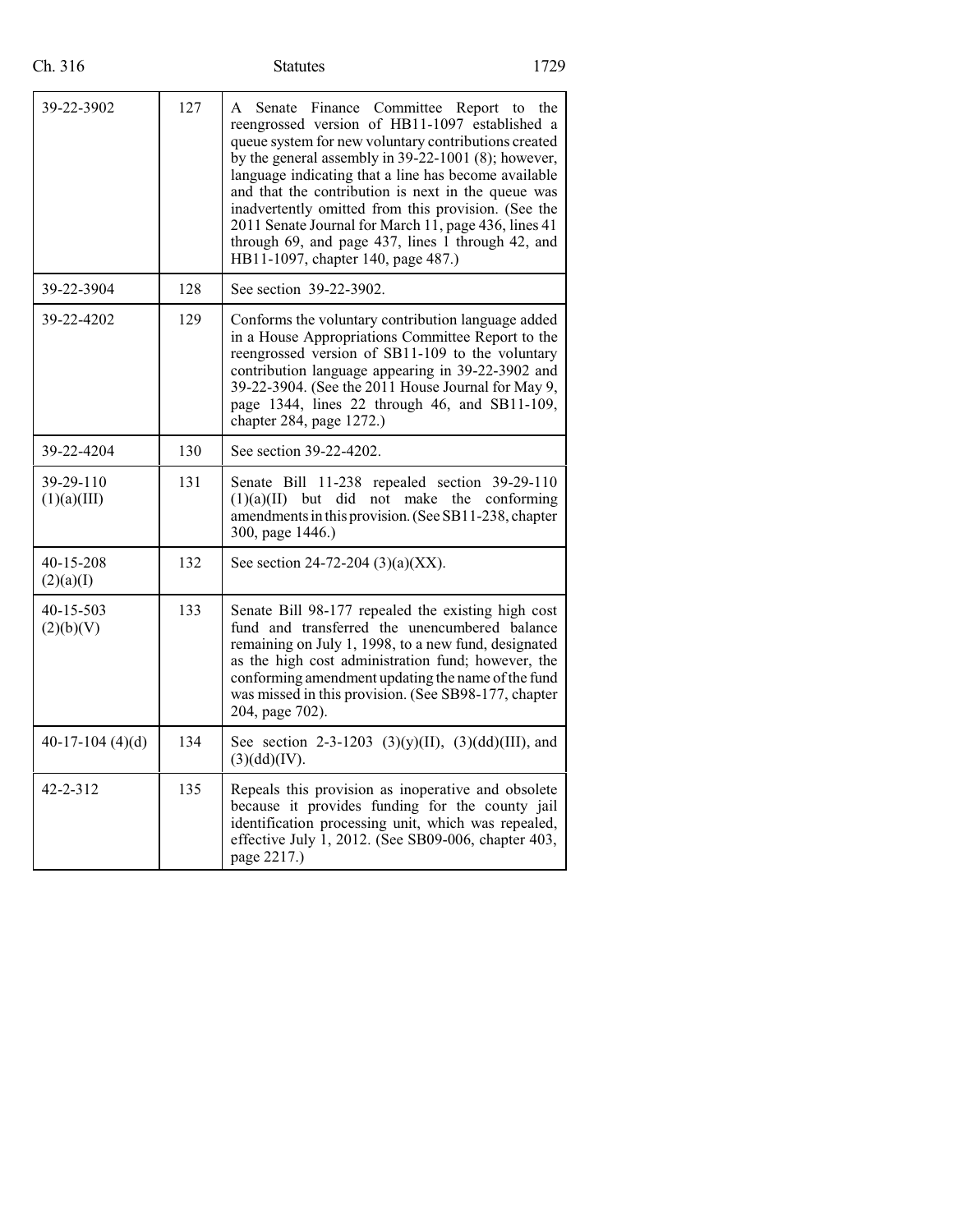| 1730                           |     | <b>Statutes</b>                                                                                                                                                                                                                                                                                                                                                                                                                                                                                                                                                                                                                                                                                                                 | Ch. 316               |
|--------------------------------|-----|---------------------------------------------------------------------------------------------------------------------------------------------------------------------------------------------------------------------------------------------------------------------------------------------------------------------------------------------------------------------------------------------------------------------------------------------------------------------------------------------------------------------------------------------------------------------------------------------------------------------------------------------------------------------------------------------------------------------------------|-----------------------|
| $42 - 3 - 245(1)$              | 136 | Section 42-3-207 (2) was repealed by SB12-007 at the<br>same time that section 42-3-245 was added by<br>HB12-1275. The provision for collecting the<br>signatures of at least three thousand people committed<br>to purchasing the proposed license plate is now<br>located in section 42-3-207 (6). (See SB12-007,<br>chapter 88, page 288, and HB12-1275, chapter 194,<br>page 773.)                                                                                                                                                                                                                                                                                                                                          |                       |
| $42 - 4 - 230(4)$              | 137 | Updates an antiquated term.                                                                                                                                                                                                                                                                                                                                                                                                                                                                                                                                                                                                                                                                                                     |                       |
| 42-4-304<br>(3)(b)             | 138 | This reference first appeared in a 1989<br>Transportation Committee amendment and was<br>carried forward, renumbered, and amended with<br>the recodification of title 42 in 1994; however,<br>since there are no terms being defined in section<br>42-3-106 (4), this reference is being deleted.<br>(See the 1989 Senate Journal for May 3, 1989,<br>page 1105, lines 53<br>HB89-1312, chapter 355, page 1578.)<br>A strike below amendment in the Senate<br>Transportation Committee Report repealed<br>section 42-4-304 (3)(c) but did not include the<br>conforming amendments in this provision. (See<br>the 2011 Senate Journal for February 1, page<br>167, lines 24 through 33, and SB11-031, chapter<br>86, page 245.) | through $62$ ,<br>and |
| $42 - 4 - 407(1)$              | 139 | "Self-certification fleet" procedures are described<br>rather than defined in section 42-4-407.                                                                                                                                                                                                                                                                                                                                                                                                                                                                                                                                                                                                                                 |                       |
| $42 - 8 - 102(3)$              | 140 | See section 24-33.5-202 (4), (6), and (7).                                                                                                                                                                                                                                                                                                                                                                                                                                                                                                                                                                                                                                                                                      |                       |
| $43 - 1 - 106(6)$              | 141 | See section 25-1-104.                                                                                                                                                                                                                                                                                                                                                                                                                                                                                                                                                                                                                                                                                                           |                       |
| $43 - 1 - 420(5)$              | 142 | Corrects an error originating in the introduced version<br>of HB12-1108. The bill repealed the restrictions on<br>the placement of department of transportation signs in<br>urbanized areas on the interstate system. Removing<br>the restrictions created two nearly identical provisions<br>in subsections $(1)(a)$ and $(5)$ . To correct the problem,<br>subsection (5) is being repealed. (See HB12-1108,<br>chapter 187, page 713.)                                                                                                                                                                                                                                                                                       |                       |
| $43 - 2 - 145$<br>(1.3)(a)(II) | 143 | Section 32-16-109 provided for the repeal of the<br>Colorado intermountain fixed guideway authority,<br>effective January 1, 2004; therefore, the reference to<br>the authority is being deleted from this provision as<br>obsolete. (See HB98-1335, chapter 242, page 913.)                                                                                                                                                                                                                                                                                                                                                                                                                                                    |                       |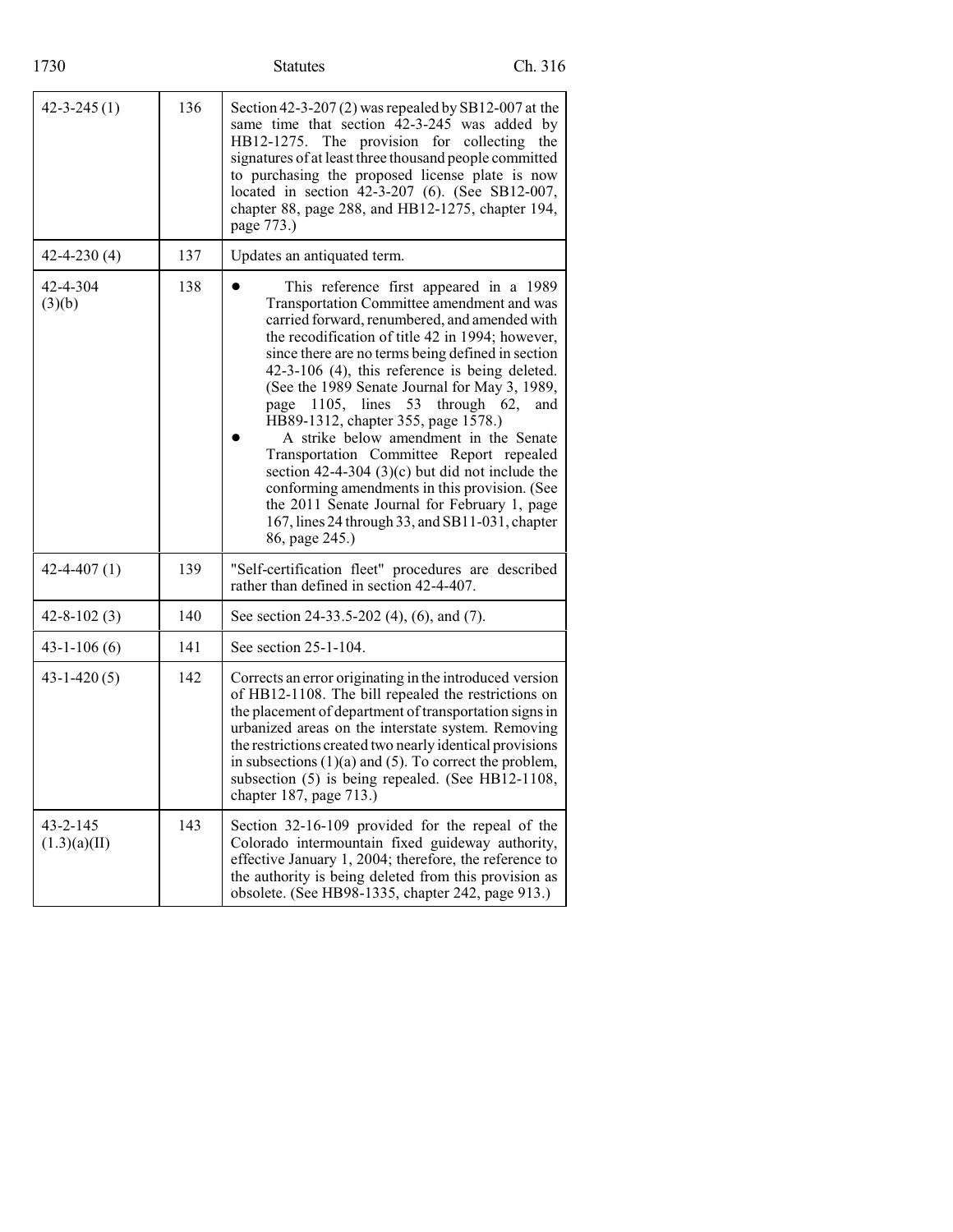| Ch. 316                    |     | <b>Statutes</b>                                                                                                                                                                                                                                                                                                                                                                                                                                                                                                                                           | 1731 |
|----------------------------|-----|-----------------------------------------------------------------------------------------------------------------------------------------------------------------------------------------------------------------------------------------------------------------------------------------------------------------------------------------------------------------------------------------------------------------------------------------------------------------------------------------------------------------------------------------------------------|------|
| 43-4-402 $(2)(a)$          | 144 | House Bill 11-1303 renamed the division of alcohol<br>and drug abuse to the unit in the department of human<br>services that administers behavioral health programs,<br>including those related to mental health and substance<br>abuse. The conforming amendment in this provision<br>was missed. (See HB11-1303, chapter 264, page<br>1184.)                                                                                                                                                                                                            |      |
| $22 - 30.5 - 520(3)$       | 145 | Effective January 1, 2011, section 24-75-1304 (2),<br>enacted in HB10-1178, requires each new bill enacted<br>by the general assembly to include a notice of funding<br>requirement if the new bill creates a program, service,<br>study, interim committee, or other function of state<br>government that is funded entirely or in any part by<br>grant moneys. Notice of funding language is being<br>added to the statutory sections that failed to include<br>the specific language required by HB10-1178. (See<br>HB10-1178, chapter 173, page 625.) |      |
| $24 - 30 - 2115(2)$        | 146 | See section 22-30.5-520 (3).                                                                                                                                                                                                                                                                                                                                                                                                                                                                                                                              |      |
| $24-30-2203(5)$            | 147 | See section 22-30.5-520 (3).                                                                                                                                                                                                                                                                                                                                                                                                                                                                                                                              |      |
| 24-33.5-513<br>(5)(c)(I.5) | 148 | See section 22-30.5-520 (3).                                                                                                                                                                                                                                                                                                                                                                                                                                                                                                                              |      |
| $26 - 6 - 605$             | 149 | See section 22-30.5-520 (3).                                                                                                                                                                                                                                                                                                                                                                                                                                                                                                                              |      |
| 42-1-403 $(5)(d)$          | 150 | See section 22-30.5-520 (3).<br>Changes an internal reference to the statutes<br>governing the status of gifts, grants, and<br>donations made to state agencies to correct an<br>error originating in the introduced version of<br>HB11-1216. (See HB11-1216, chapter 131,<br>page 461.)                                                                                                                                                                                                                                                                  |      |